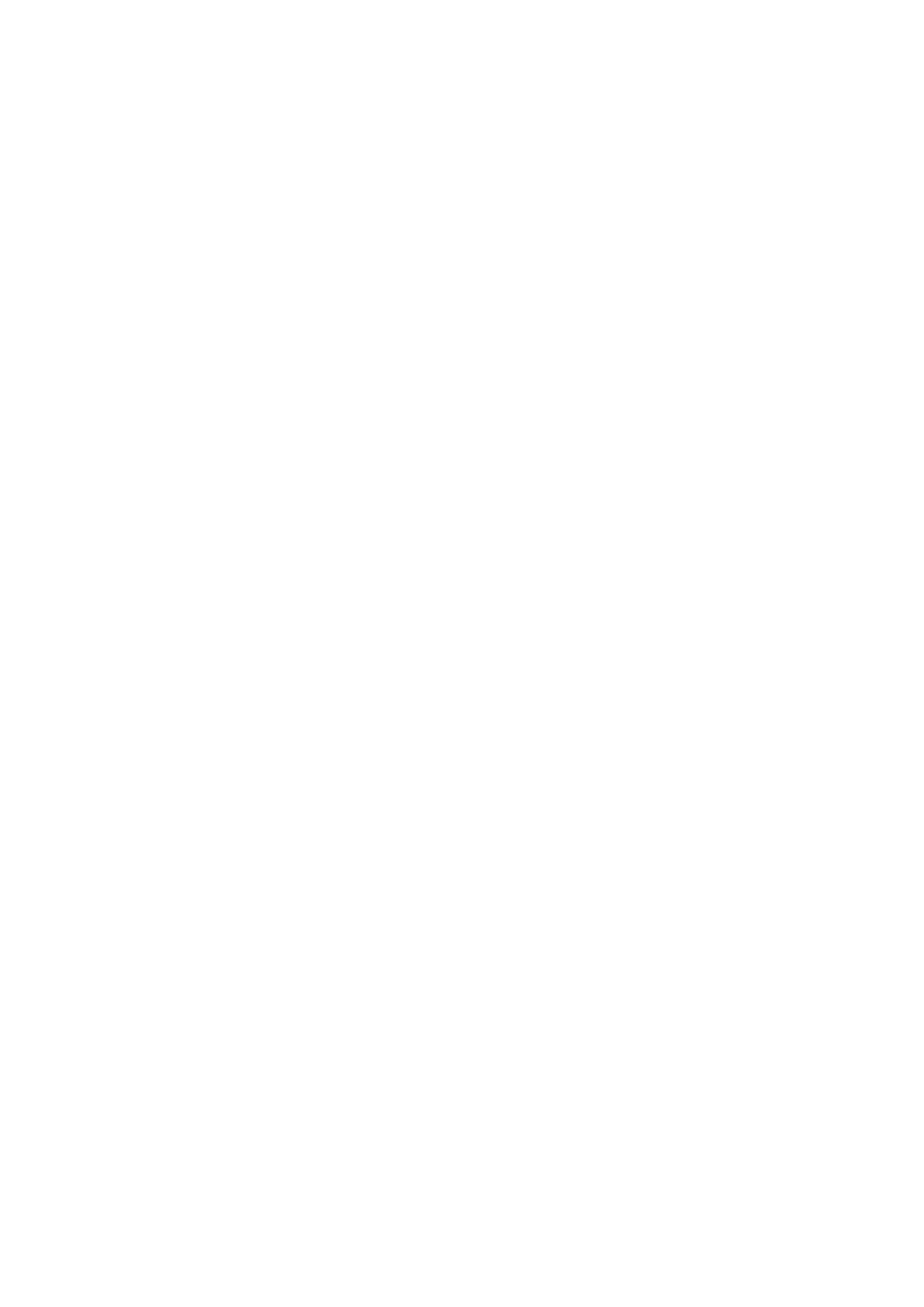## **Report to the NSW Minister for Transport**

# **Report on fares for taxis, private buses and private ferries**

**June 2002**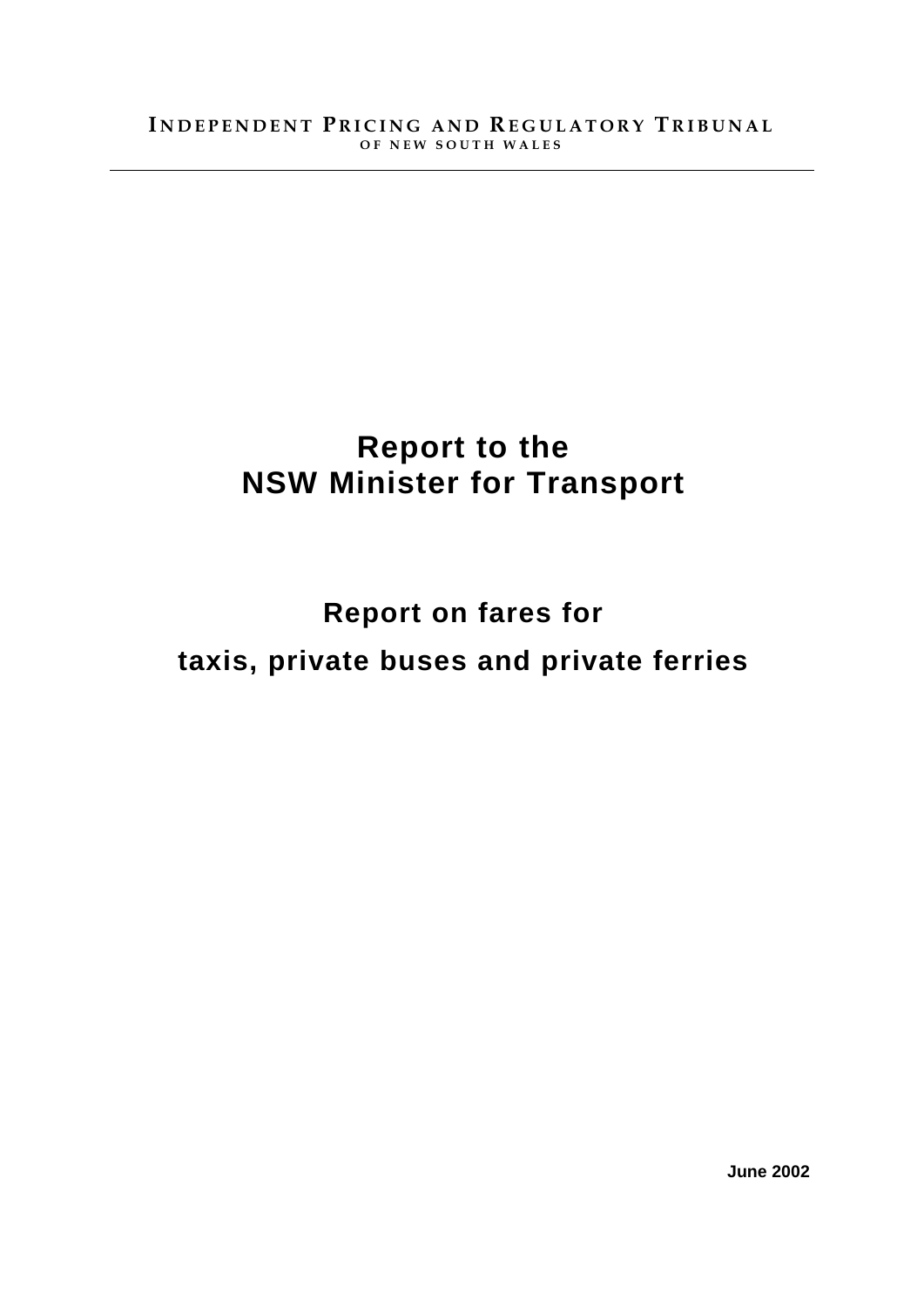*Inquiries regarding this review should be directed to:* 

*Colin Reid (02) 9290 8414 Nicholas Hague (02) 9290 8494* 

**Independent Pricing and Regulatory Tribunal of New South Wales**  Level 2, 44 Market Street, Sydney NSW 2000 2 02 9290 8400 Fax 02 9290 2061 www.ipart.nsw.gov.au **All correspondence to: PO Box Q290, QVB Post Office NSW 1230**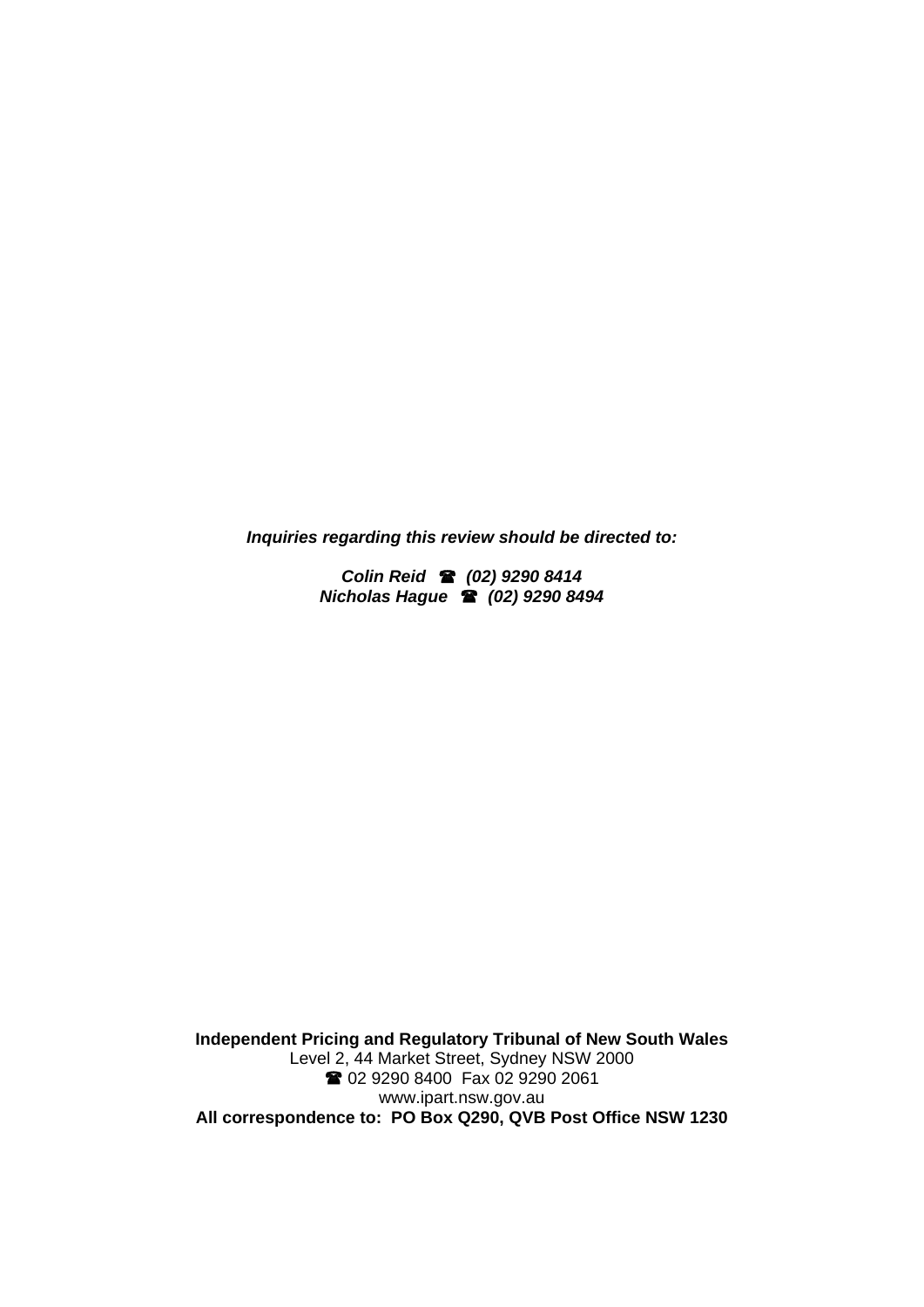## **TABLE OF CONTENTS**

|              | <b>PART A - REPORT TO THE MINISTER</b>                                        | i              |
|--------------|-------------------------------------------------------------------------------|----------------|
|              | <b>PART B - DETAILED REPORT TO DEPARTMENT OF TRANSPORT</b>                    | 1              |
| 1            | <b>INTRODUCTION</b>                                                           | 3              |
|              | 1.1 Review process and submissions                                            | $\mathbf{3}$   |
| $\mathbf{2}$ | <b>SUBMISSIONS FROM INDUSTRY ASSOCIATIONS</b>                                 | 5              |
|              | 2.1 NSW Taxi Council                                                          | $5\phantom{a}$ |
|              | 2.2 Bus and Coach Association                                                 | $\overline{7}$ |
|              | 2.3 Charter Vessel Association                                                | 10             |
| 3            | THE MERITS OF A COST INDEX APPROACH                                           | 11             |
| 4            | <b>TAXIS – TRIBUNAL ASSESSMENT OF TAXI COUNCIL APPROACH</b>                   | 15             |
|              | 4.1 Vehicle lease costs                                                       | 15             |
|              | 4.2 Insurance costs                                                           | 17             |
|              | 4.3 Government charges                                                        | 18             |
|              | 4.4 Network fees                                                              | 18             |
|              | 4.5 Plate lease fees                                                          | 19             |
|              | 4.6 Establishment costs                                                       | 20             |
|              | 4.7 LPG fuel                                                                  | 20             |
|              | 4.8 Maintenance labour                                                        | 21<br>22       |
|              | 4.9 Vehicle parts and panels<br>4.10 Cleaning                                 | 23             |
|              | 4.11 Tyres                                                                    | 23             |
|              | 4.12 Operator's superannuation                                                | 24             |
|              | 4.13 Operator's salary equivalent                                             | 24             |
|              | <b>4.14 Driver entitlements</b>                                               | 25             |
|              | 4.15 Driver bailment fees                                                     | 26             |
|              | 4.16 Uniforms                                                                 | 26             |
|              | 4.17 Other                                                                    | 26             |
| 5            | <b>TRIBUNAL AMENDMENTS TO TAXI COUNCIL COST INDEX</b>                         | 27             |
|              | 5.1 Alignment with electronic submission                                      | 27             |
|              | 5.2 Vehicle parts and panels                                                  | 27             |
|              | 5.3 Conversion to June to June index                                          | 27             |
|              | 5.4 Insurance                                                                 | 28             |
|              | 5.5 Establishment costs                                                       | 28             |
|              | 5.6 Reallocation of cleaning costs                                            | 28             |
|              | 5.7 Tribunal recommendation on taxi fares<br>5.7.1<br>Proposed fare structure | 29<br>31       |
| 6            | <b>PRIVATE BUSES – TRIBUNAL ASSESSMENT OF BCA APPROACH</b>                    | 37             |
|              | 6.1 The cost index                                                            | 37             |
|              | 6.1.1<br>Bus capital costs                                                    | 37             |
|              | 6.1.2<br>People costs                                                         | 39             |
|              | Bus insurance and registration<br>6.1.3                                       | 40             |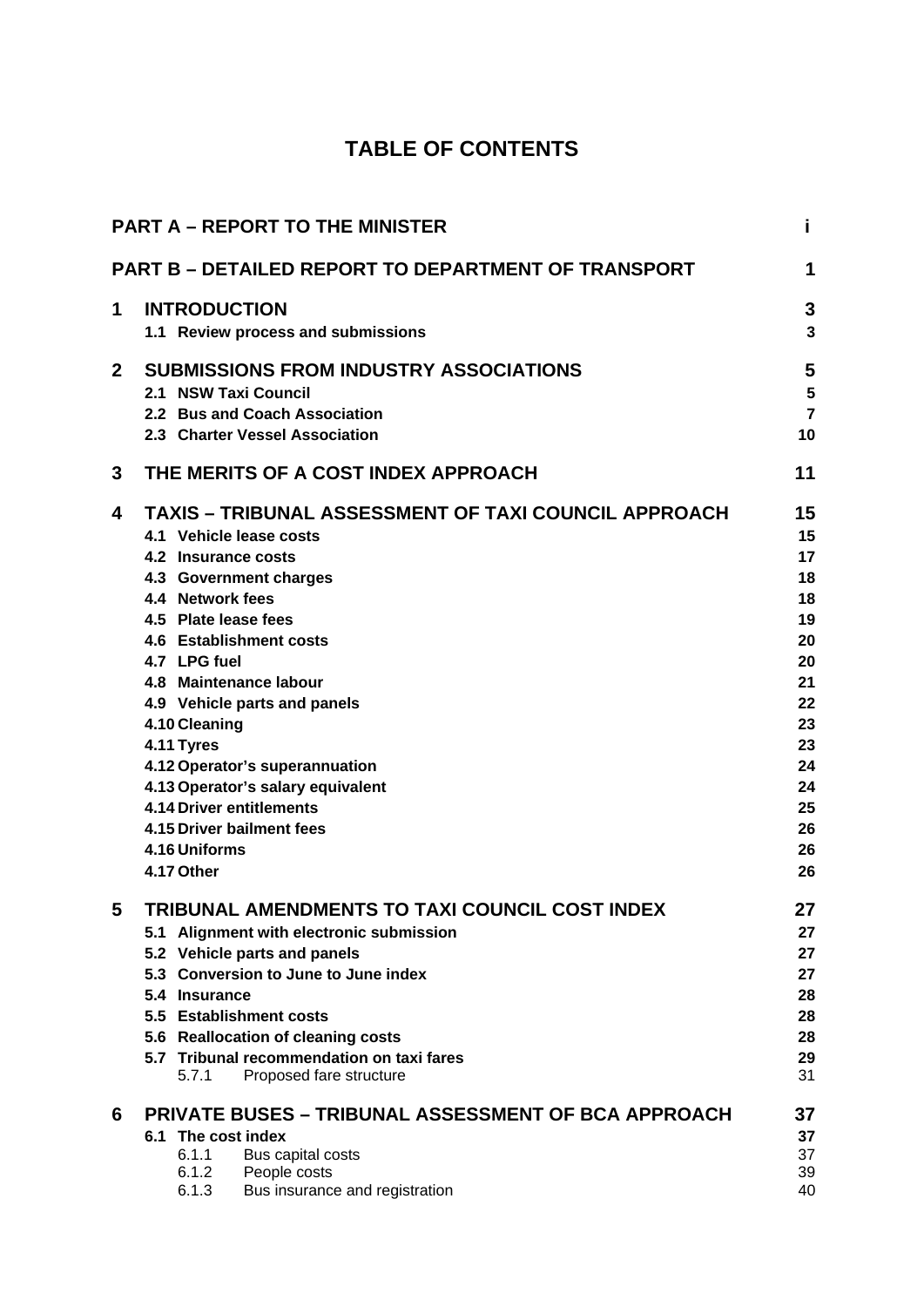|                | 6.1.4                | <b>Bus lubricants</b>                                        | 40       |
|----------------|----------------------|--------------------------------------------------------------|----------|
|                | 6.1.5                | Bus repairs and maintenance                                  | 41       |
|                | 6.1.6                | All other costs                                              | 41       |
|                | 6.1.7                | Cost index weights                                           | 42       |
|                |                      | 6.2 Funding of non commercial services                       | 44       |
|                | 6.2.1                | Background                                                   | 44       |
|                | 6.2.2                | Fuel prices                                                  | 44<br>44 |
|                | 6.2.3<br>6.2.4       | Wages<br>Workers compensation                                | 44       |
|                | 6.2.5                | Bond rate                                                    | 45       |
|                | 6.2.6                | Consumer price index                                         | 45       |
|                | 6.2.7                | Bus capital costs                                            | 46       |
|                | 6.2.8                | Tribunal recommendation                                      | 46       |
| $\overline{7}$ |                      | <b>TRIBUNAL AMENDMENTS TO BCA COST INDEX</b>                 | 47       |
|                |                      | 7.1 Tribunal recommendation on private bus fares             | 47       |
| 8              |                      | <b>PRIVATE FERRIES - TRIBUNAL ASSESSMENT OF CVA APPROACH</b> | 49       |
|                | 8.1 Labour           |                                                              | 49       |
|                | 8.2 Fuel             |                                                              | 50       |
|                |                      | 8.3 Repairs and maintenance                                  | 50       |
|                | 8.4 Insurance        |                                                              | 51       |
|                | 8.5 Depreciation     |                                                              | 51       |
|                | 8.6 Interest         |                                                              | 51       |
|                | 8.7 Licensing fees   |                                                              | 52       |
|                |                      | 8.8 Berthing/mooring fees                                    | 52       |
|                | 8.9 Advertising      |                                                              | 52       |
|                |                      | 8.10 Motor vehicle expense                                   | 53       |
|                | 8.11 Other           |                                                              | 53       |
| 9              |                      | <b>TRIBUNAL AMENDMENTS TO CVA COST INDEX</b>                 | 55       |
|                |                      | 9.1 Conversion to cost index                                 | 55       |
|                | 9.2 Labour costs     |                                                              | 55       |
|                | <b>9.3 Fuel</b>      |                                                              | 55       |
|                |                      | 9.4 Repairs and maintenance                                  | 56       |
|                |                      | 9.5 Tribunal recommendation on private ferry fares           | 56       |
|                |                      | <b>10 SERVICE QUALITY</b>                                    | 59       |
|                | 10.1 Taxis           |                                                              | 59       |
|                | 10.1.1               | Tribunal's 1999 review                                       | 59       |
|                | 10.1.2               | Performance requirements                                     | 61       |
|                | 10.1.3               | Performance standards attained                               | 62       |
|                | 10.2 Private buses   |                                                              | 66       |
|                | 10.2.1<br>10.2.2     | Commercial service contracts<br>Non commercial contracts     | 66<br>69 |
|                | 10.2.3               | Review of the performance regime                             | 70       |
|                | 10.2.4               | Performance standards attained                               | 72       |
|                | 10.2.5               | The way forward                                              | 73       |
|                | 10.3 Private ferries |                                                              | 74       |
|                | 10.3.1               | Performance standards attained                               | 75       |
|                | 10.3.2               | The way forward                                              | 77       |
|                |                      |                                                              |          |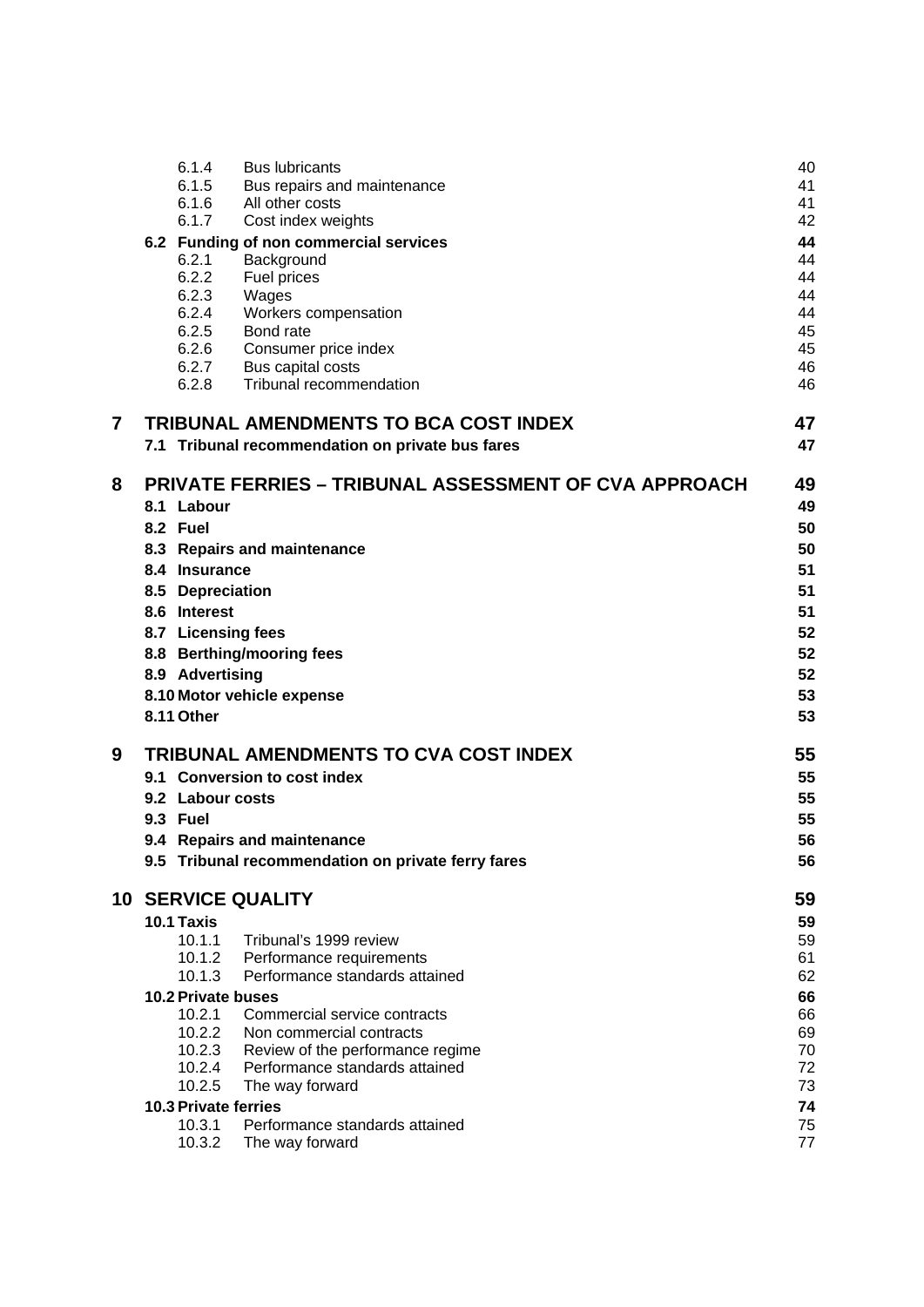| <b>OTHER ISSUES</b>                               |                                                     | 78 |
|---------------------------------------------------|-----------------------------------------------------|----|
|                                                   | 11.1 Taxi transport subsidy scheme                  | 78 |
| 11.2 Government funding for private bus operators | 78                                                  |    |
|                                                   | 11.3 Government funding for private ferry operators | 80 |
|                                                   | 11.4 Social impact of fare changes                  | 80 |
| 11.4.1                                            | Taxis                                               | 80 |
|                                                   | 11.4.2 Private buses                                | 81 |
|                                                   | 11.4.3 Private ferries                              | 82 |
| <b>11.5 Environmental issues</b>                  | 83                                                  |    |
| 11.5.1                                            | Taxis                                               | 83 |
| 11.5.2                                            | Private buses and private ferries                   | 83 |
|                                                   | 11.6 Comparisons of fares and ticket products       | 85 |
| 11.6.1                                            | Private buses                                       | 85 |
| 11.6.2                                            | <b>Private ferries</b>                              | 87 |
|                                                   | <b>ATTACHMENT 1 TERMS OF REFERENCE</b>              | 91 |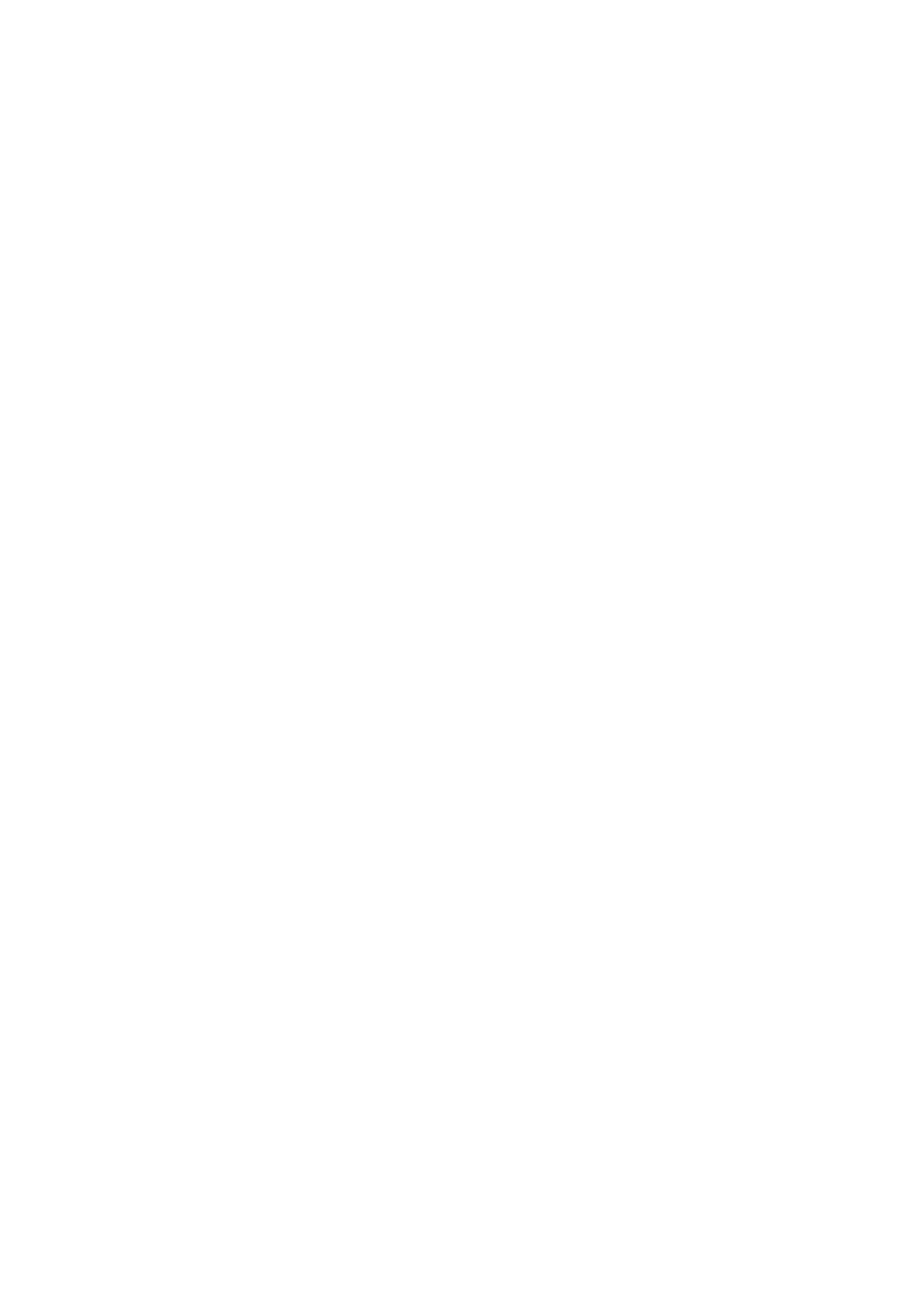## **PART A**

## **REPORT TO THE MINISTER**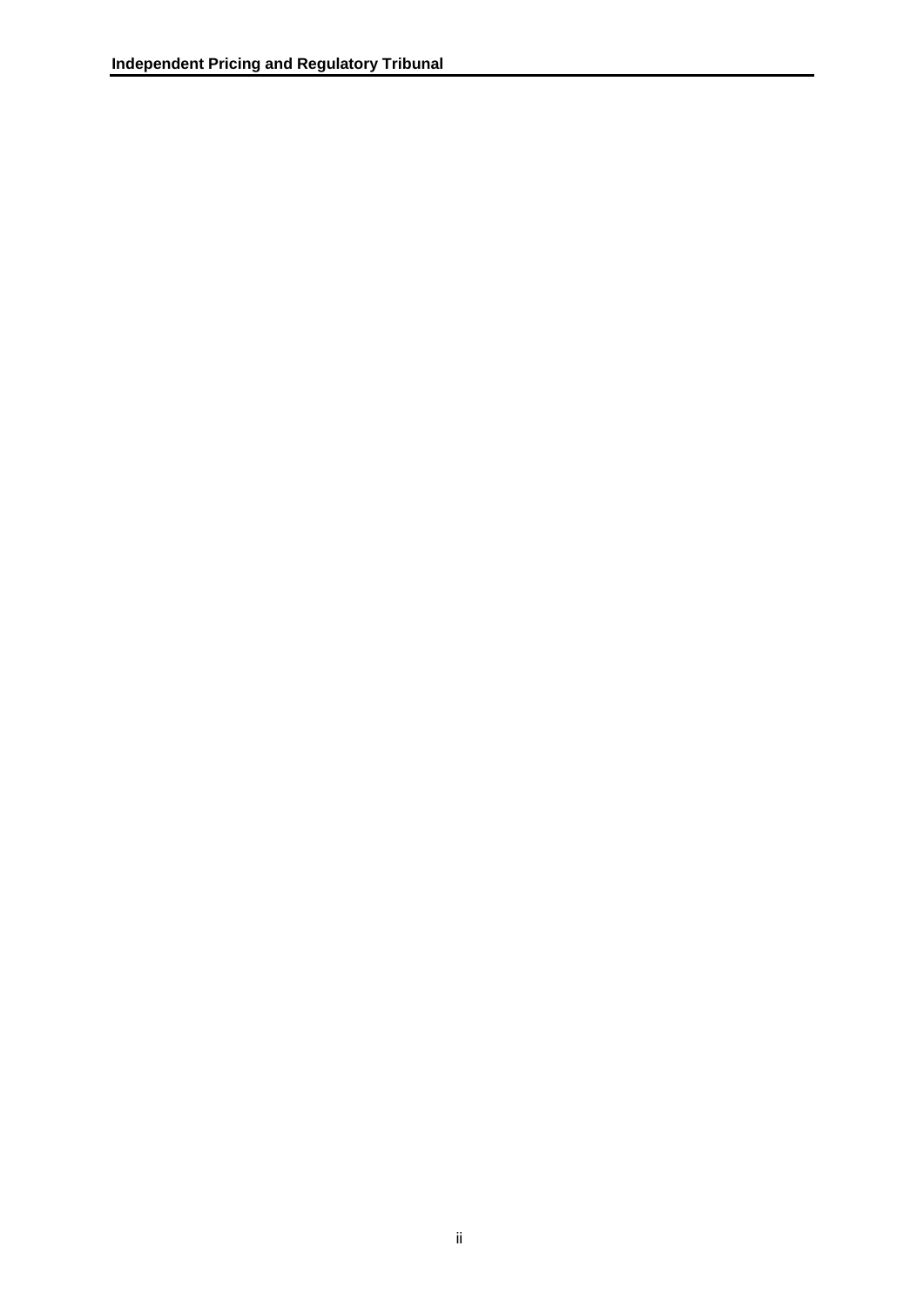## **1 INTRODUCTION**

Pursuant to section 9(1)b of the *Independent Pricing and Regulatory Tribunal Act 1992*, the Premier has requested the Tribunal to investigate and report on prices for taxis, private buses and private ferries regulated under the *Passenger Transport Act 1990*.

In conducting these reviews, the Tribunal is required to consider a number of specific matters listed in the terms of reference. These matters include:

- the costs of providing the services
- the protection of consumers from the abuse of monopoly power in terms of prices, pricing policies and standards of service
- the social impact of the recommendations
- standards of quality, reliability and safety of the service concerned.

The full terms of reference are included in attachment 1.

## **TRIBUNAL'S RECOMMENDATIONS**

#### **Taxis**

The Tribunal recommends that urban taxi fares increase by 4.6 per cent, and country taxi fares by 4.0 per cent.

#### **Private buses**

The Tribunal recommends that private bus fares increase by 4.2 per cent based on the existing cost index. The Tribunal considers the results of the non commercial revenue requirement model, as presented by the BCA, to be reasonable.

#### **Private ferries**

The Tribunal recommends that private ferry fares be increase by 5.0 per cent.

The Tribunal recommends that Transport NSW conduct a review of the private ferry contracting system to determine the continued need for economic regulation of the private ferry industry.

## **2 SUBMISSIONS FROM INDUSTRY ASSOCIATIONS**

#### *The Taxi Council*

The Taxi Council's submission dated 2 April 2002 makes use of a taxi cost index to measure cost changes over time. Separate models are calculated for urban and country areas. The proposed cost index contains 17 different cost elements (16 for the country model) which the Taxi Council states represent all material costs for the taxi industry. In line with the Taxi Council's 'one taxi - two businesses' view of the taxi industry, the cost indices have been divided into operator costs and driver costs. Based on these, the Taxi Council has requested that urban taxi fares increase by 5.45 per cent, and country taxi fares by 5.77 per cent.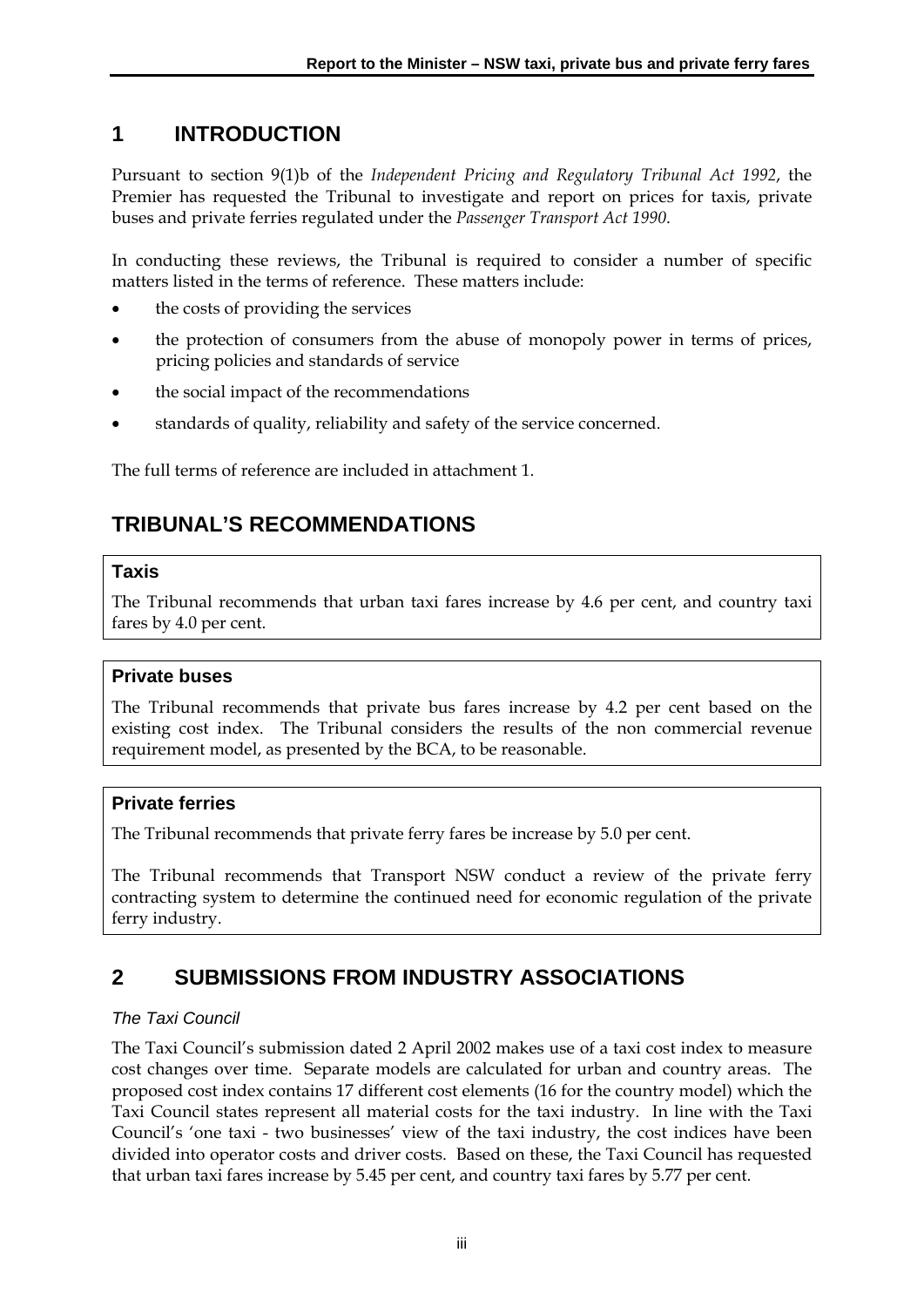#### *The Bus and Coach Association*

In April 2002, the Bus and Coach Association (BCA) formally lodged submissions for a fare increase for commercial contracts and revenue requirements for non commercial contracts to the Tribunal. The BCA's commercial contracts submission uses a cost index to measure cost changes over time. Based on this index, the BCA has requested a fare increase of 4.18 per cent. On top of this the BCA are requesting an additional increase of 1.85 per cent as compensation for A New Tax System (ANTS) costs.

The BCA also submits revised revenue requirements for non commercial contracts. The calculation of non commercial revenue requirements relies on a financial model agreed to by Transport NSW and BCA, and developed by PricewaterhouseCoopers (PwC).

#### *The Charter Vessel Association*

In developing a cost index, the CVA expressed reluctance on behalf of its member operators to provide absolute cost data, preferring to indicate only percentage increases in cost items. A pro forma was developed which required each operator to state the percentage of total costs contributed by each of the specified cost categories, in addition to the percentage change in the quantum of that cost item over the past 12 months. This pro forma was distributed to each of the seven ferry operators, with responses provided to the CVA by five operators. The CVA then took the average of the total cost increase incurred by each of these operators, resulting in the requested fare increase of 10 per cent.

## **3 THE MERITS OF A COST INDEX APPROACH**

Each of the industry associations, the Taxi Council, BCA and the CVA has applied a cost index approach to setting fares. A key advantage of the specific cost index approach is its relative simplicity and the fact that it attempts to reflect the specific changes in input prices for each sector. The actual items that constitute the cost index are unchanged from year-toyear, and fare adjustments are estimated by considering the change in each of the cost items (usually weighted by their relative share of total costs).

Although the method is relatively simple to apply, there are a range of disadvantages that suggest alternative methods may be more appropriate. Firstly, under normal economic conditions, the cost index approach will almost always lead to fare increases. Such an outcome may not be appropriate, particularly if revenues have increased to a greater extent than costs over a particular period. It does not for example, take into account the impact of changes in passenger/trip numbers on utilisation and costs per passenger/trip.

Another disadvantage with the cost index approach is that it ignores efficiency improvements that may have been achieved, or should be achieved, within the industry. Similarly, it is extremely difficult to drive efficiency improvements under a cost index approach. If an operator is compensated for all of its cost increases, there would appear to be little incentive to seek efficiency gains.

A number of submissions have commented on the application of a cost index for fare setting purposes. Others have stated that fare increases should not be given until service improvements are achieved. The Council of Social Services of NSW (NCOSS) states: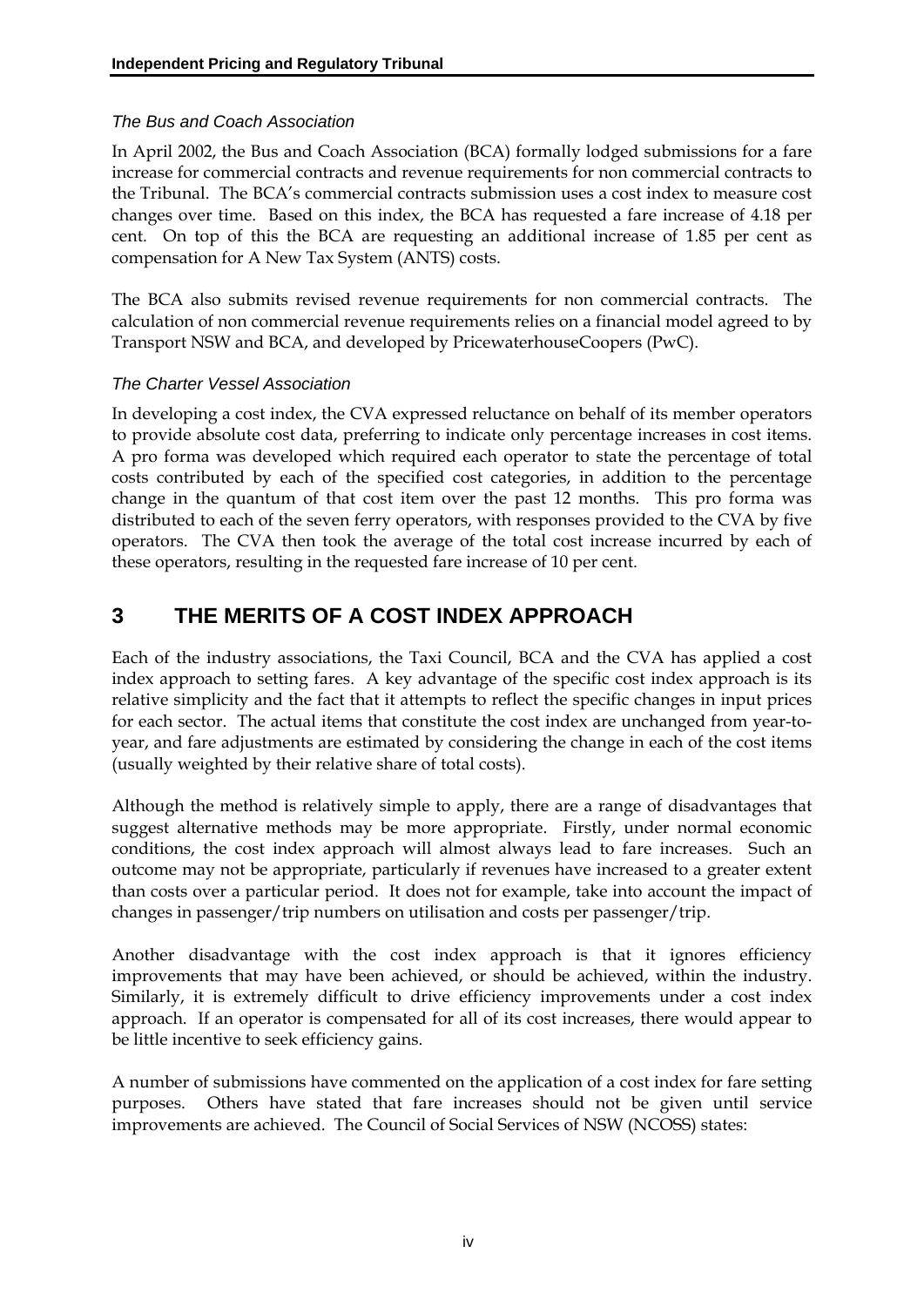We would be concerned if fares were to be set through the strict application of a cost index approach, which would not appear to take any account of social considerations or service standards.

Similar views were shared by the Western Sydney Community Forum (WSCF), which states:

WSCF is concerned about fare increases based on a cost index approach that does not drive efficiency gains or consider revenue and returns, and that almost automatically allows for fare increases.

The Tribunal also points out that no industry it regulates is regulated under a cost index approach. Industries such as electricity, gas and water and sewerage are essentially regulated under a building-block approach. More often than not, prices or revenue are subject to a CPI-X cap. Such an approach drives efficiency gains. In the case of public transport, State Transit Authority has been pushing for greater recognition of its cost index in the Tribunal's fare determinations. While considering the changes in organisations' costs and hence its cost index, the Tribunal has not endorsed making fare adjustments purely on the basis of an industry's cost index.

In moving away from a cost index approach, it is necessary to consider a number of factors. For example, the ability to apply an alternative 'modelling' approach is dependent on data availability. The decision on the application of an alternative approach may also be dependent on the regulatory regime applying, or to be applied in the future, to that industry. The Tribunal notes that Transport NSW is currently conducting a comprehensive review of the current regulatory and contracting systems for buses.

The Tribunal has previously discussed the issue of competitive tendering for bus contracts. The Tribunal recommended that all franchise areas should be open to competitive tender at the end of the five year contract.1 Depending on the specifics of the tender contracts, this has the potential to remove the need for a detailed fare setting methodology and would allow government to concentrate on service characteristics/quality as part of the contract, and developing a more integrated and efficient transport network. It would also allow government to more easily and transparently assess subsidy levels for the industry.

## **4/5 TRIBUNAL ASSESSMENT OF TAXI COUNCIL APPROACH AND AMENDMENTS TO TAXI COUNCIL COST INDEX**

Chapter 4 of the detailed report to Transport NSW includes an assessment of each of the cost items in the Taxi Council cost index. There are a number of areas where the Tribunal has made adjustments to this index. For example, the Tribunal adjusted vehicle parts and panels, establishment and insurance costs, and converted the index to June to June.

The following tables outline the adjustments the Tribunal has made to each of the urban and country cost indices. In each case, the overall effect of these adjustments is to reduce the required fare increase. For the urban cost index, the adjustment to the vehicle parts and panels cost item had the greatest impact on the level of the fare increase required. This was offset to some degree by the conversion of the index to a June 2002 end date. The

<sup>&</sup>lt;u>.</u>

<sup>1</sup> IPART, *An inquiry into pricing of public passenger transport services: buses and ferries*, Transport interim report no. 2, March 1996, p 32.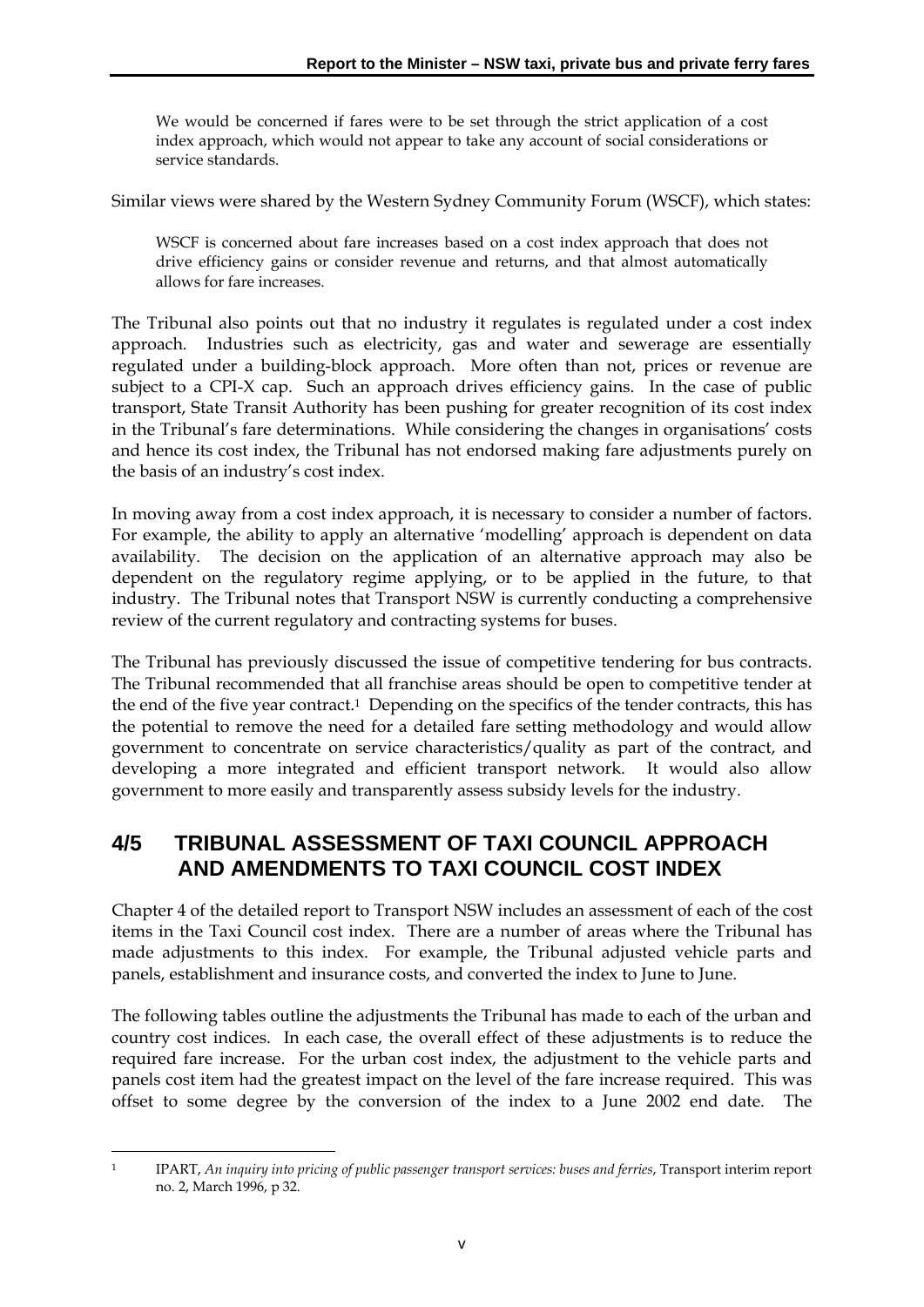adjustment made to the calculation of establishment costs had the effect of slightly reducing the fare increase required.

|                                      | Total increase required (%) |
|--------------------------------------|-----------------------------|
| <b>Taxi Council submission</b>       | 5.45                        |
| Alignment with electronic submission | 5.42                        |
| Adjust vehicle parts and panels      | 3.38                        |
| Conversion to June to June index     | 4.62                        |
| Adjust establishment costs           | 4.60                        |
| <b>IPART</b> revised index           | 4.60                        |

#### **Summary of amendments to urban taxi cost index**

In the case of the country cost index, the adjustment to vehicle parts and panels also had the greatest impact on the cost index outcome. Converting the index to a June 2002 year end further reduced the fare increase required, due to movements in the price of LPG between March 2002 and June 2002. Adjustments to insurance costs resulted in the total fare increase required falling by 0.31 percentage points, to 4.00 per cent.

|                                  | Total increase required (%) |
|----------------------------------|-----------------------------|
| <b>Taxi Council submission</b>   | 5.77                        |
| Adjust vehicle parts and panels  | 4.59                        |
| Conversion to June to June index | 4.31                        |
| Adjust insurance cost            | 4.00                        |
| <b>IPART</b> revised index       | 4.00                        |

#### **Summary of amendments to country taxi cost index**

The conversion of the index to June to June had significantly different effects between the urban and country cost indices. This is due to the relative change in fuel prices between March and June 2002 for the urban and country areas. The following table shows those relative fuel movements.

| Fuel prices, cents per litre |       |         |  |  |  |  |  |
|------------------------------|-------|---------|--|--|--|--|--|
|                              | Urban | Country |  |  |  |  |  |
| June 2001                    | 47.0  | 52.0    |  |  |  |  |  |
| March 2002                   | 38.0  | 54.2    |  |  |  |  |  |
| June 2002                    | 45.0  | 52.7    |  |  |  |  |  |

#### vi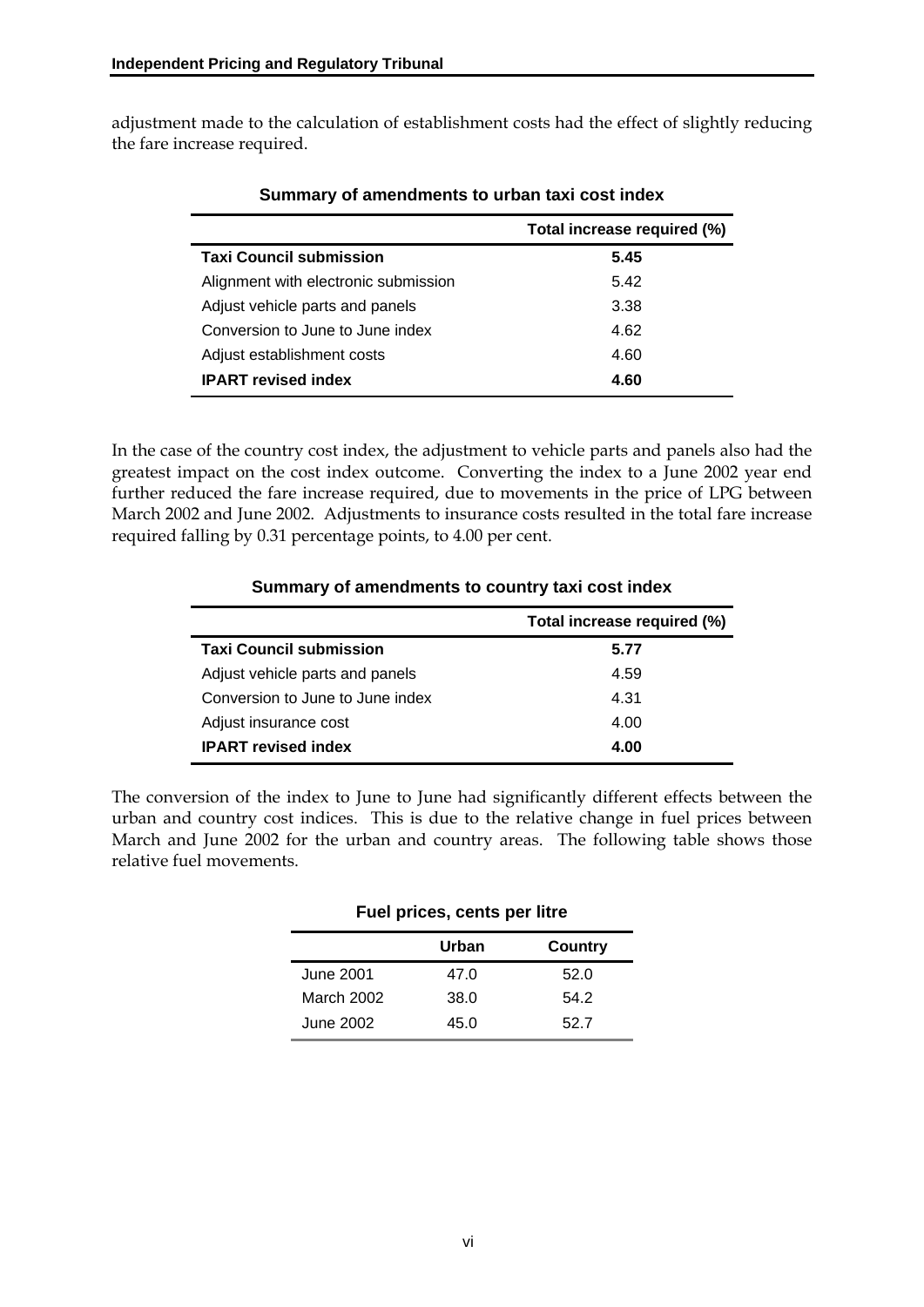## **6/7 TRIBUNAL ASSESSMENT OF BCA APPROACH AND AMENDMENTS TO BCA COST INDEX**

Chapter 6 of the detailed report to Transport NSW includes an assessment of each of the cost items in the BCA cost index. The Tribunal also considered the funding on non commercial services.

The Tribunal did not need to make any adjustments to the cost items originally included in the cost index. However, the Tribunal does not accept the BCA's proposal for an additional fare increase based on adjustments for the introduction of the goods and services tax and other related changes. Thus the Tribunal is recommending a fare increase for private buses of 4.2 per cent.

The Tribunal considers the results of the non commercial model to be reasonable. However, this should not be taken to represent endorsement of the approach.

## **8/9 TRIBUNAL ASSESSMENT OF CVA APPROACH AND AMENDMENTS TO CVA COST INDEX**

Chapter 8 of the detailed report to Transport NSW includes an assessment of each of the cost items in the CVA cost index. While cost indexes were effectively collected from five individual operators, the CVA did not combine these to form an industry cost index. Instead, the CVA averaged the cost increase resulting from each of the individual operator cost indexes. The preferred approach of the Tribunal is to develop an industry wide cost index based on the individual cost indexes supplied by operators. This results in a cost increase of 9.54 per cent, which differs slightly to the result obtained by the CVA from averaging the total cost increase of each operator.

The table below outlines the effect of each of the adjustments made by the Tribunal. In additional to the conversion to an industry wide cost index, labour costs were adjusted to reflect movements in award wage rates. This had the greatest impact on the total fare increase required, reducing it by 3.24 percentage points to 6.3 per cent. Adjusting fuel costs in line with a revised submission further reduced the increase required to 5.7 per cent. It was also necessary to modify the repairs and maintenance costs in accordance with the revised submission, which reduced the fare increase required to 5.03 per cent.

|                                        | Total increase required (%) |
|----------------------------------------|-----------------------------|
| <b>CVA submission</b>                  | 10.00                       |
| Conversion to cost index               | 9.54                        |
| Adjust labour for award wage increases | 6.30                        |
| Adjust fuel as per revised submission  | 5.70                        |
| Adjust repairs and maintenance         | 5.03                        |
| <b>IPART</b> revised index             | 5.03                        |

**Summary of amendments to private ferry cost index**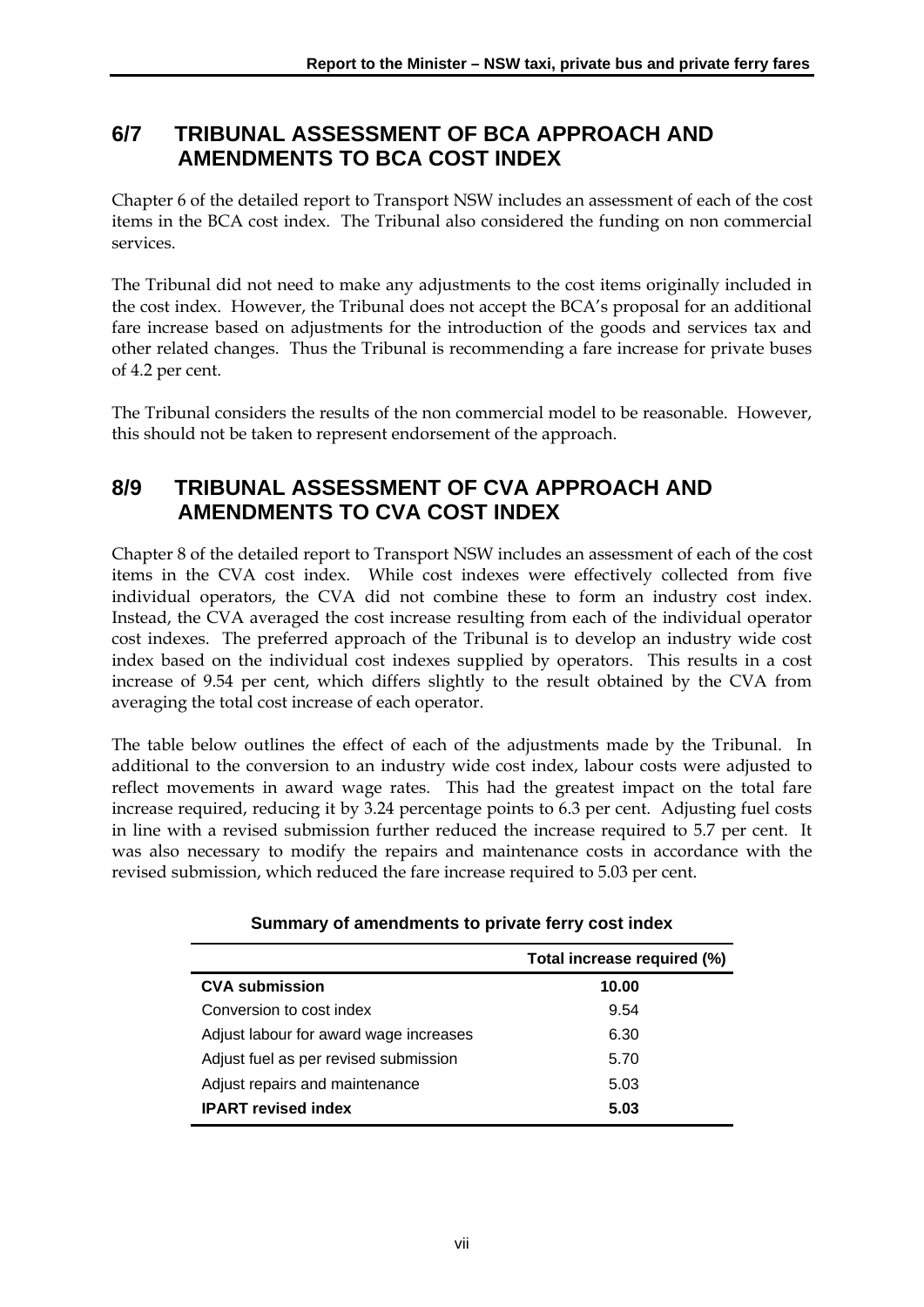## **10 SERVICE QUALITY**

## **10.1 Taxis**

In exploring service quality issues, the Tribunal has considered information presented in its previous review of the taxi industry2, information provided by Transport NSW, and submissions from the Taxi Council and other stakeholders.

#### *Tribunal's 1999 review*

#### Transport NSW taxi user survey

In March 1998, Transport NSW commissioned a report on taxi usage and the level of satisfaction of taxi users with taxi services in Sydney.3. The survey indicated that the overall level of satisfaction with taxi services was high. Cleanliness inside the taxi, driver's appearance, and driver's politeness/friendliness were all rated highly. However, a lower quality of service was associated with waiting time after a telephone booking, driver knowledge of the area and driver proficiency in English.

#### Transport NSW complaints register

The following table summarises the most common types of complaint registered with Transport NSW. It has been updated since the Tribunal's previous review.

|                                       | 1996  | 1997  | 1998  | 1999  | 2000  | 2001  |
|---------------------------------------|-------|-------|-------|-------|-------|-------|
| Assault, abuse and dangerous driving  | 1,576 | 1.246 | 1,100 | 1,288 | 1.177 | 1,283 |
| Trip refusals, no shows and lateness  | 771   | 762   | 714   | 1,026 | 792   | 681   |
| Poor knowledge, dress or service stds | 1,175 | 583   | 704   | 722   | 571   | 466   |
| Technical infringements               | 317   | 211   | 284   | 174   | 150   | 129   |
| Incorrect fare, start/stop meter      | 276   | 208   | 201   | 341   | 685   | 436   |
| Poor vehicle cleanliness and safety   | 177   | 148   | 190   | 220   | 229   | 222   |
| <b>Total</b>                          | 4,292 | 3,158 | 3,193 | 3,771 | 3,604 | 3,217 |

#### **Summary of complaints registered with Transport NSW**<sup>1</sup>

Note:

<u>.</u>

The Tribunal has not ascertained the individual complaint categories that make up each of the 6 complaint groups for 1996-1998. As such, data for years 1996-1998 may not be directly comparable to data for 1999-2001.

Despite significant variation in some categories, overall there has been a fall in the level of complaints received by Transport NSW during 2001, as measured by the complaint categories considered by the Tribunal in the above table. However, it should be noted that the categories considered by the Tribunal are only a subset of the total complaints received by Transport NSW. Transport NSW indicates that if all categories were considered, they would show an increase in the number of complaints between 2000 and 2001.

<sup>2</sup> IPART, *Review of the taxi cab and hire car industries*, Final report, 24 November 1999.

<sup>3</sup> NSW Department of Transport – Transport Data Centre, *Sydney taxi customer survey*, Report no 98/4, April 1998.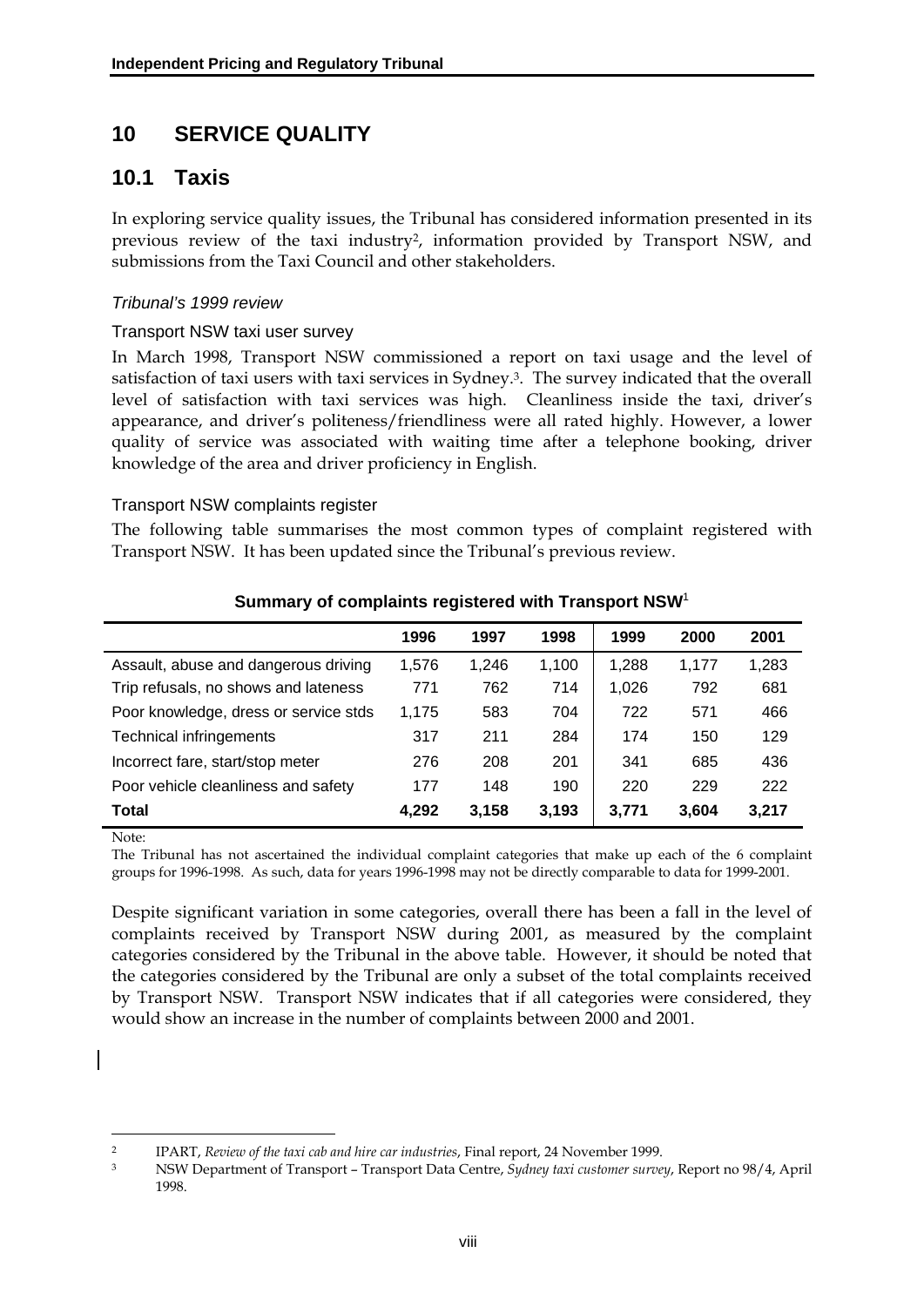#### *Performance standards attained*

#### Performance reports

In the past, the Tribunal has considered the network operator quarterly performance reports for each of the taxi operators. The Tribunal notes that these reports are not independently audited, and that Transport NSW has indicated to the Tribunal that it has some reservations about the accuracy of some of the information it receives.

The only new quarterly performance reports the Tribunal was able to receive from Transport NSW this year was from Premier Cabs. This information suggests an increase in performance offered by Premier Cabs in 2001. In some cases, this increase was significant relative to earlier years.

#### *Information from Taxi Council*

An issue emphasised by the Taxi Council is the industry's tiered structure, and the separation of responsibilities associated with each tier (ie network, operator and drive). The Taxi Council is willing to accept the good performance in relation to such aspects as telephone answering, but unwilling to accept responsibility for waiting time performance.

Although acknowledging the tiered structure of the industry, the Tribunal cannot support the Taxi Council's position of removing taxi companies, co-operatives or networks responsibility for service quality issues that may be influenced by drivers. These are still responsibilities (performance targets) that the company, co-operative or network is required to meet, and it is a requirement that each tier of the industry strive to meet those targets.

#### **10.2 Private buses**

In exploring private bus service quality issues, the Tribunal has considered information provided by Transport NSW and the BCA.

#### *Review of the performance regime*

In 1997 the *Passenger Transport Act 1990* was amended to introduce a Performance Assessment Regime (PAR) for commercial bus contracts. Under PAR, the renewal of a contract for a commercial bus operator was to be dependent on the operator having met a series of best practice objectives and standards.

Transport NSW is currently developing a strategic model for bus reform, which includes a review of the proposed PAR. Also, a review of the legislative and regulatory framework for bus contracts, with a view to introducing a more flexible, responsive contracting regime, is being undertaken. No date has been established for the completion and implementation of the PAR.

#### *Performance standards attained*

The Tribunal has been unable to assess in detail the service quality performance of private bus operators. Under the commercial and non commercial contracts, operators are not required to collect performance information. Performance assessment is therefore largely dependent on Transport NSW's ability to independently collect information.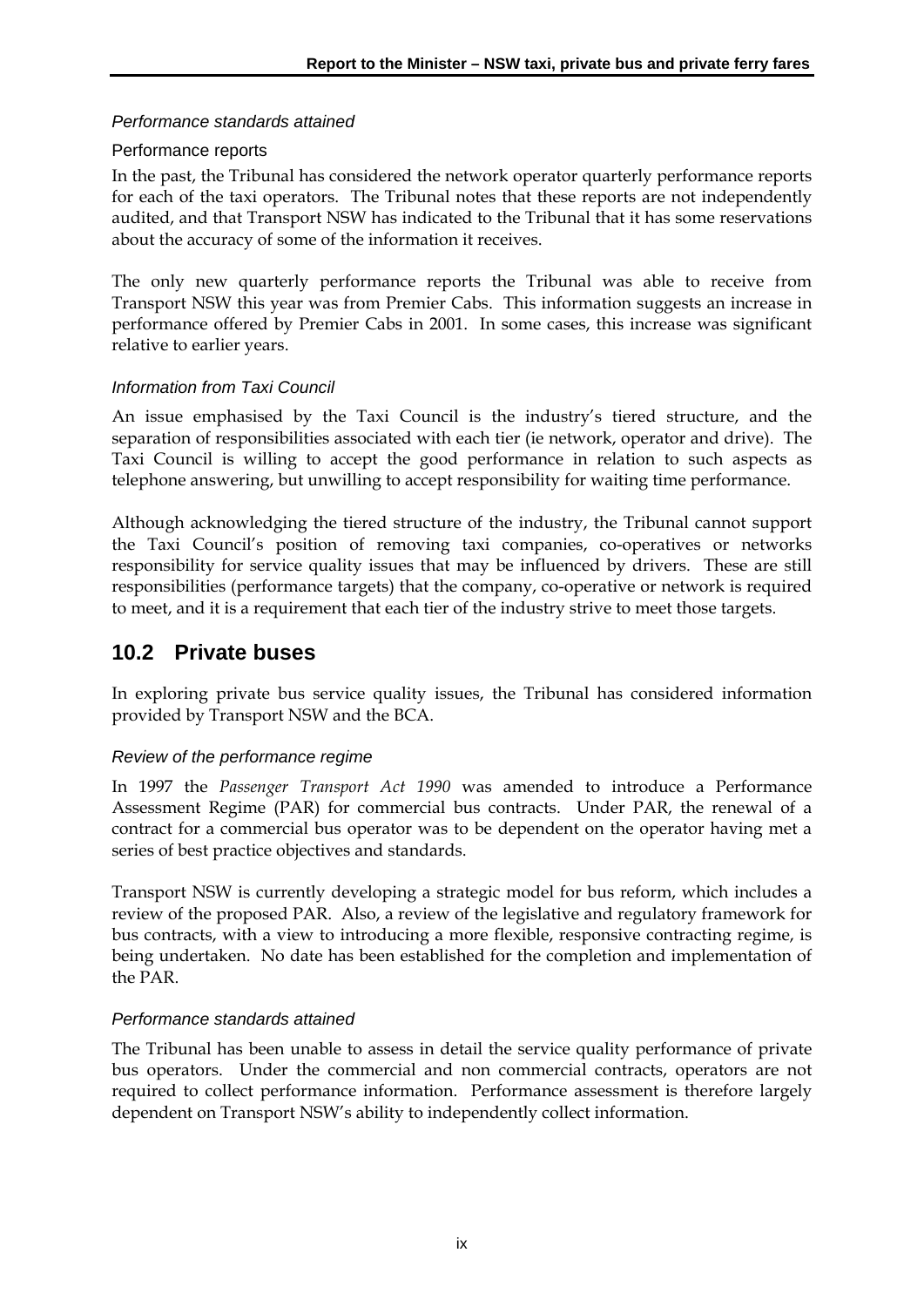While the Tribunal has not been able to consider detailed quantitative information, the BCA has provided some limited information on service quality and notes in its submission that:

- private bus operators are currently delivering service levels which are equivalent to 50 per cent above the minimum prescribed under current contracts for private operators
- in terms of on-time running performance, it is very rare for private bus services to be cancelled or for a vehicle not to leave the depot on time, however, difficulties experienced as a consequence of increasing road congestion have diminished on-time running statistics as the sole reliability measure of industry performance.

Stakeholders have raised a number of concerns as to service quality. NCOSS suggests that private bus operators should 'develop and implement a service charter for bus users with full stakeholder and community involvement, including measurable service targets and objectives, the process of measurement (including customer satisfaction) and the publication of performance data'.

#### *The way forward*

In order to ensure that the community receives an appropriate level of service quality (and that taxpayers funds are being used effectively) the Tribunal supports the establishment of service standards for private bus operators. Given the delays in implementing the PAR, the Tribunal believes that it would be useful to start collecting a limited set of performance information. This would assist in gaining an improved understanding of the performance of private bus operators, prior to implementation of the PAR. As outlined in the detailed report to Transport NSW following, the suggested information set is comparable to information collected by State Transit Authority on Sydney Buses.

## **10.3 Private ferries**

In exploring private ferry service quality issues, the Tribunal has considered information provided by Transport NSW.

Commercial contracts are provided to private ferry operators in areas where there are a range of existing ferry services which can be operated on a commercial basis. The commercial contracts for ferry operators specify a minimum level of service that must be provided by the ferry operator. This primarily involves maintaining the service frequency as specified in the timetable and providing services on the routes specified in the contract.4

The Tribunal has been unable to assess the service quality performance of private ferry operators. Under existing contracts, operators are not required to collect performance information. Performance assessment is therefore largely dependent on Transport NSW's ability to independently collect information on operator's performance. Transport NSW has not conducted any reviews of private ferry performance.

<sup>&</sup>lt;u>.</u> The timetable is set following negotiations between Transport NSW and the private ferry operator.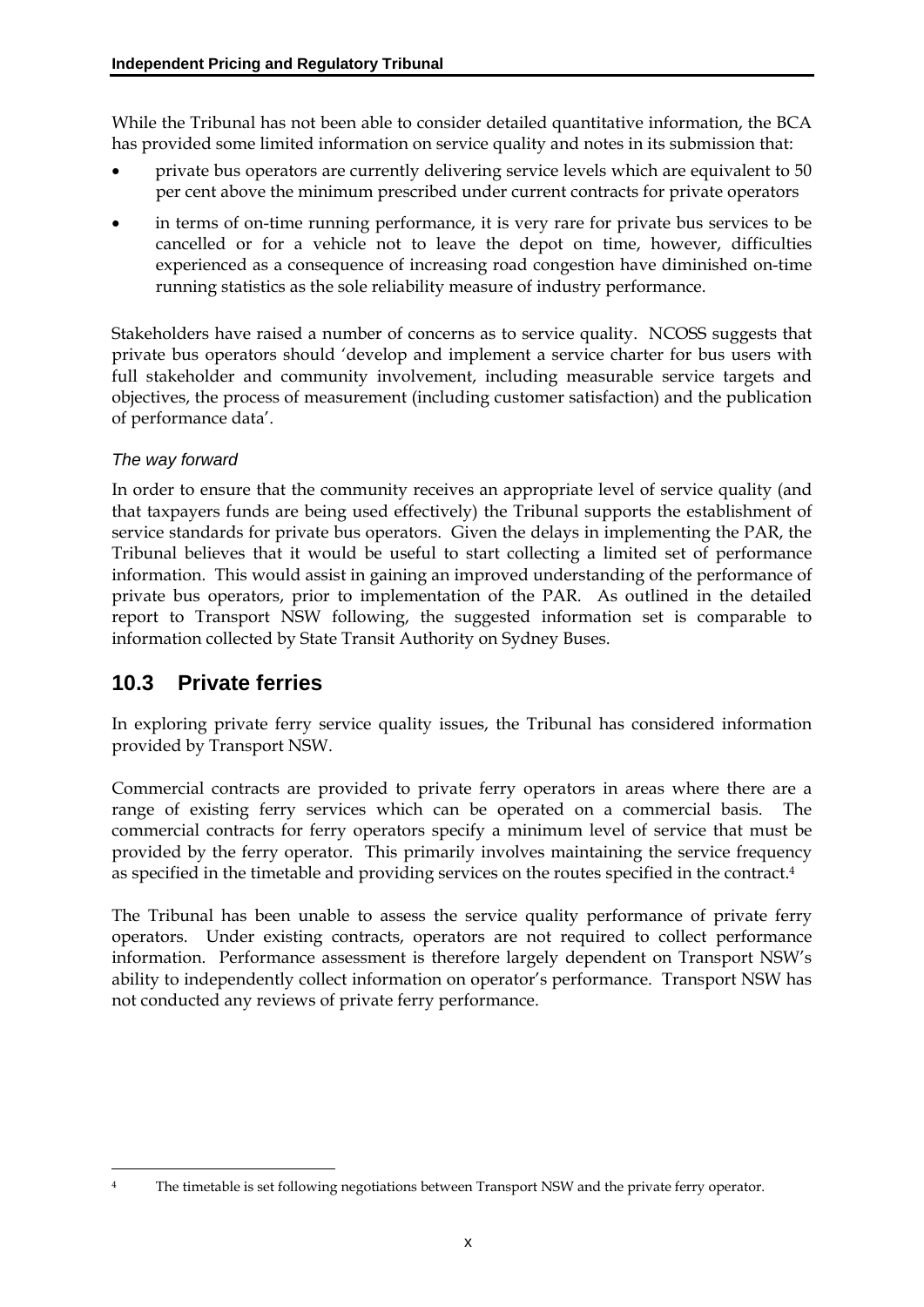## **11 OTHER ISSUES**

#### *Taxi transport subsidy scheme*

The Taxi Transport Subsidy Scheme (TTSS) was introduced in 1981 to promote accessibility for those persons who cannot use public transport because of a qualifying severe and permanent disability. The Government payment under the TTSS is currently around \$12.1 million per annum. Under the Tribunal's recommendation of a 4.6 per cent average fare increase for urban areas, the additional subsidy is approximately \$0.56m per annum.5

#### *Government funding for private bus operators*

Total subsidy payments to private bus operators for the half fare concession and the School Student Transport Scheme (SSTS) was approximately \$337.4m in 2000/01. Approximately \$310.5m of these payments related to the SSTS, comprising \$195.9m for transport provided under commercial contracts and \$114.7m under non commercial contracts.

Operators of commercial contracts are funded based on the number of SSTS registered students (for their particular route/region). Assuming that these factors do not change, any increase in fares will be translated to an equal percentage increase in SSTS funding on commercial contracts. If fares increase by an average of 4.2 per cent, the Tribunal estimates that SSTS funding of commercial contracts will increase by \$8.2m per annum.

The funding of non commercial contracts is based on the costs of providing particular bus services specified in the relevant contract. In the absence of more detailed information on which to base its considerations, the Tribunal has used the information presented by the BCA. This suggests that non commercial funding should increase by around 4.5 per cent. The Tribunal estimates that SSTS funding of non commercial contracts will increase by \$5.2m per annum*.*

Overall, the Tribunal estimates that total private bus SSTS funding will increase by \$13.4m per annum.

Based on existing concession fare funding of \$27m, an average fare increase of 4.2 per cent is expected to increase government funding of the half fare concession scheme by \$1.1m per annum. This calculation assumes that existing patronage on half fare concession tickets does not change.

#### *Government funding for private ferry operators*

The latest information available to the Tribunal indicates that total subsidy payments to private ferry operators for the half fare concession and the SSTS were \$946,000 in 2000/01. Approximately \$452,000 of these payments related to the SSTS.

The Tribunal estimates that if private ferry fares increase by an average of 5.0 per cent, SSTS funding of commercial contracts for private ferries will increase by around \$22,600 per annum.

<sup>-</sup><sup>5</sup> The Tribunal's recommendation for a 4.6 per cent average fare increase applies only to urban taxi fares. The recommended increase for rural taxi fares is 4.0 per cent. Given that passengers in rural areas also have access to government payments under the TTSS, the Tribunal's estimate of the additional subsidy (\$0.56m per annum) represents an upper bound, as it is based on a 4.6 per cent fare increase.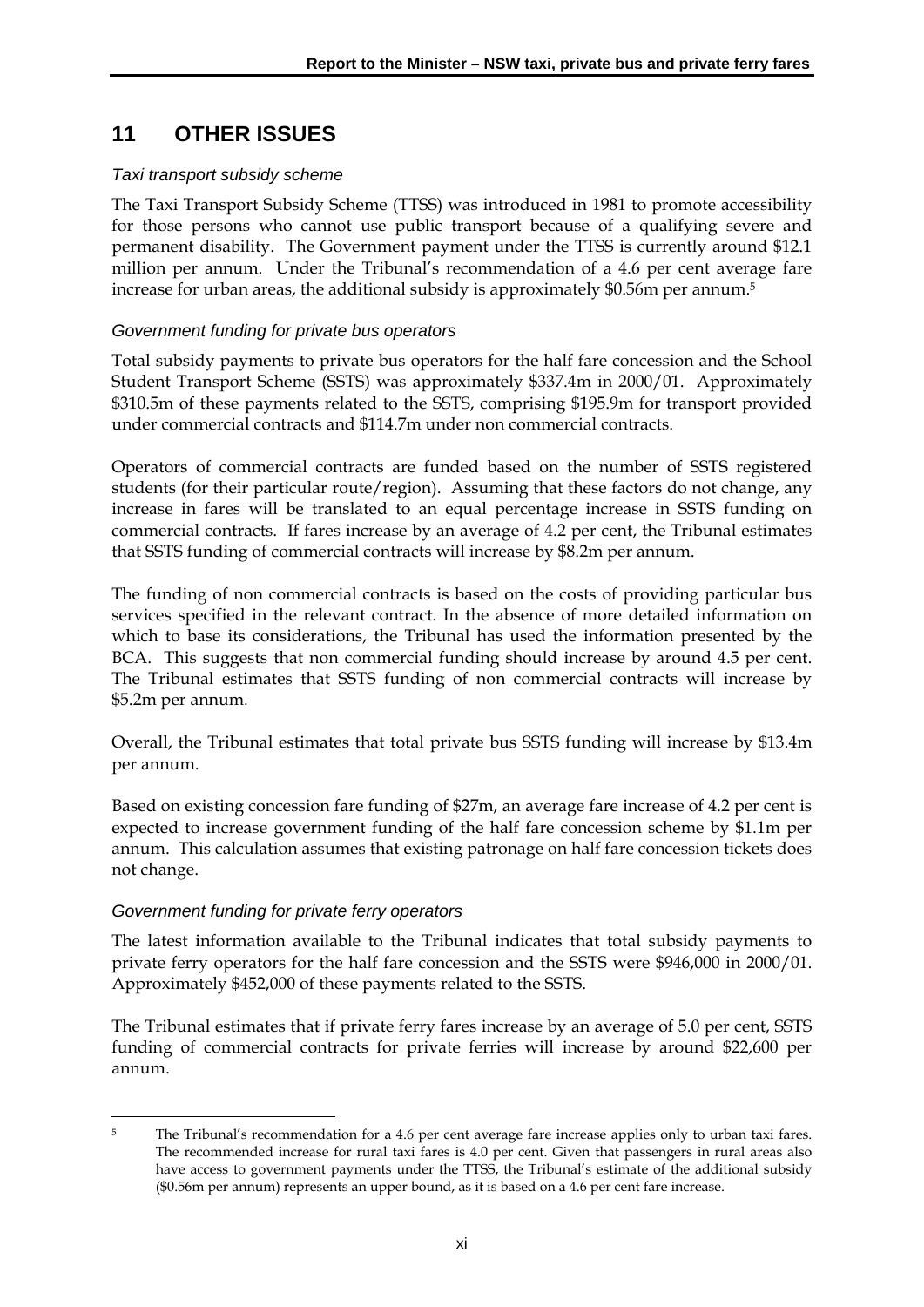Based on existing concession fare funding of \$494,000, an average fare increase of 5.0 per cent is expected to increase government funding of the half fare concession scheme by around \$24,700 per annum. This calculation assumes that existing patronage on half fare concession tickets does not change.

#### *Social impact of fare changes*

The Tribunal notes that its recommended fare increase for private taxis is relatively small. In the absence of specific information suggesting otherwise, the Tribunal considers that the modest increase in taxi fares proposed would have a minimal social impact on taxi users. However, the biggest impact would likely be felt by TTSS passengers whose fares are above \$60. That part of the fare that exceeds this amount is not subsidised by the scheme.

For the purposes of this review on private buses, the Tribunal has relied on information collected and presented by the Transport NSW's Transport Data Centre.<sup>6</sup> The data illustrates some major differences in the nature of STA and private bus users. Notwithstanding the limitations of the survey data, the data indicates that private bus users are predominantly school pass and single ticket users, who have relatively low incomes compared to STA bus users. Although the majority of private bus users (ie school pass holders) would not be affected by an increase in fares, full fare paying passengers would experience the impact of increased fares.

The Tribunal notes that its recommended private bus fare increase is relatively small. It considers that the modest increase in private bus fares would have a minimal social impact on private bus users. However, the Tribunal notes that the change in private bus fares will lead to an increase in SSTS funding for commercial services of \$8.2m, and an increase in SSTS funding for non commercial services of \$5.2m. This is not an insignificant impact on Government funding requirements.7

The Tribunal has been unable to consider any specific information with which to assess the social impact of fare changes on private ferry users, mainly due to the small size of the private ferry industry. Despite the unavailability of specific data on which to assess social impacts, the Tribunal has considered the issue. The Tribunal notes any fare increase will be relatively small in absolute terms. Further, it notes that in many cases private ferry operators serve the tourist/recreational travel market. The Tribunal considers that the modest increase in private ferry fares would have a minimal social impact on private ferry users.

#### *Environmental issues*

Public transport provides an alternative to the use of private motor vehicles. The benefits of public transport include reduced congestion and pollution. The extent to which these benefits can be realised will depend on factors such as the relative cost of public versus private transport options and the propensity for private vehicle users to switch to public transport. This, in turn, will be influenced by accessibility, service quality and frequency of public transport. In this review, the environmental benefits of public transport are most relevant to private buses as opposed to taxis or private ferries.

<sup>-</sup>6 Transport Data Centre, NSW Department of Transport, *Bus users in Sydney*, Issues paper, November 2000.

<sup>7</sup> It should also be noted that under the pricing CSO for STA bus services, funding is based on the gap between private bus fares and what fare STA is able to collect. As such, increases in private bus fares have the potential to increase government funding for STA services, other things being equal.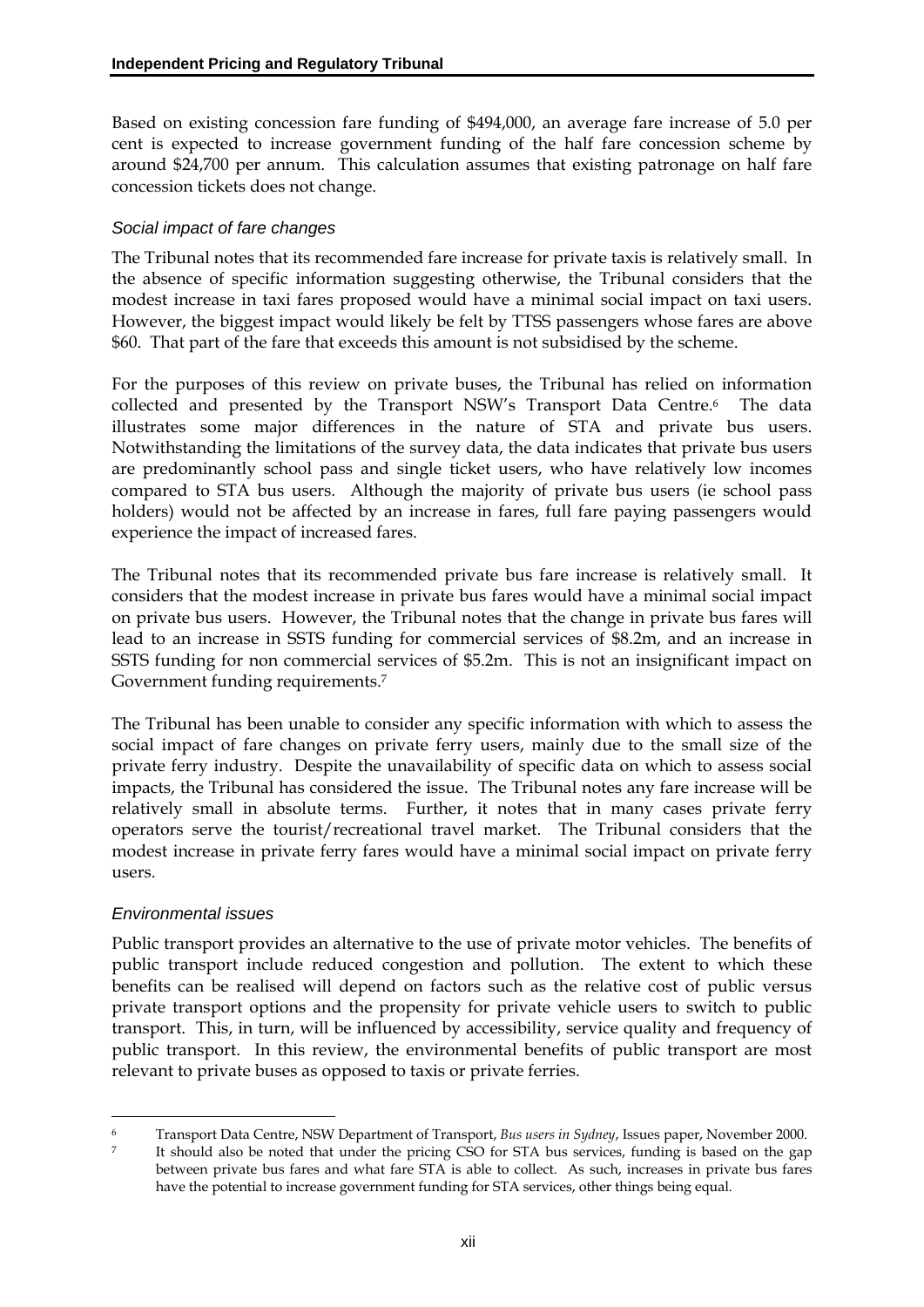Data for transport services in Sydney indicates that between 1991 and 1999, the share of public transport trips has remained stable at around 11 per cent. More recent information from the Transport Data Centre on travel patterns for 2000 indicate a decline in the modal share for public transport, and an absolute decline in bus patronage compared to 1999.

The Tribunal also notes that the majority of available evidence suggests that price has only a small influence on the decision to use public transport and that other issues such as service quality, timeliness, frequency, convenience and accessibility are likely to be more important determinants of public transport demand. The Tribunal has considered environmental factors, and believes that the modest increase in fares will not have a significant effect on the use of private bus services.

#### *Comparisons of fares and ticket products*

Private bus operators' fares are comparable to STA's single cash fares for the 1-9 sections but significantly higher for the longer distance bands. STA's TravelTen and multimodal TravelPass tickets offer a discount compared to single cash fares, making them cheaper than private operators' fares for all distance bands.

Further, STA offers a much wider range of ticket products compared to private bus operators. For private buses the main ticket product is the single cash fare, although some operators offer weekly tickets which are linked with rail travel. STA on the other hand, has a range of multiride (TravelTens) and multimodal weekly tickets, which are offered at a discount to equivalent single cash fares.

Generally, the fares for private ferry operators are less than those for Sydney Ferries' services. In addition, fare increases for Sydney Ferries over recent years have been greater than that experienced by private operators. The range of alternative ticket products offered by private ferry operators is not as great as those of Sydney Ferries. However, the private ferry operators in Sydney Harbour do offer some multiple ride/discount tickets. Matilda Cruises offers weekly commuter passes, plus student term passes at a 20 per cent discount for those students who are ineligible for the SSTS. Hegarty's ferries offer adult ten trip tickets at a discount (approximately 23 per cent) to the usual fare. The Tribunal has not been provided with any information indicating that other private operators offer multiple trip tickets.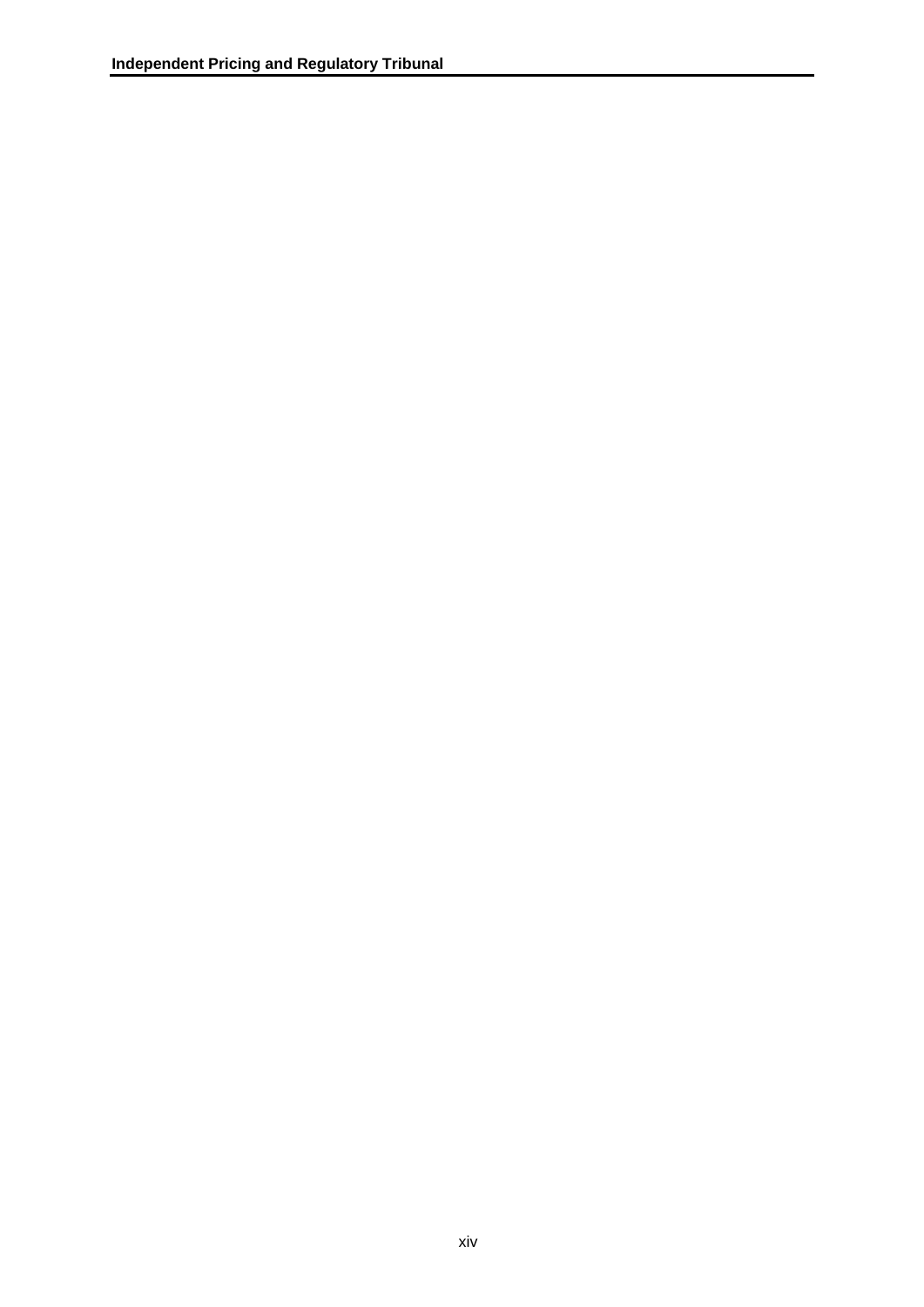## **PART B**

## **DETAILED REPORT TO TRANSPORT NSW**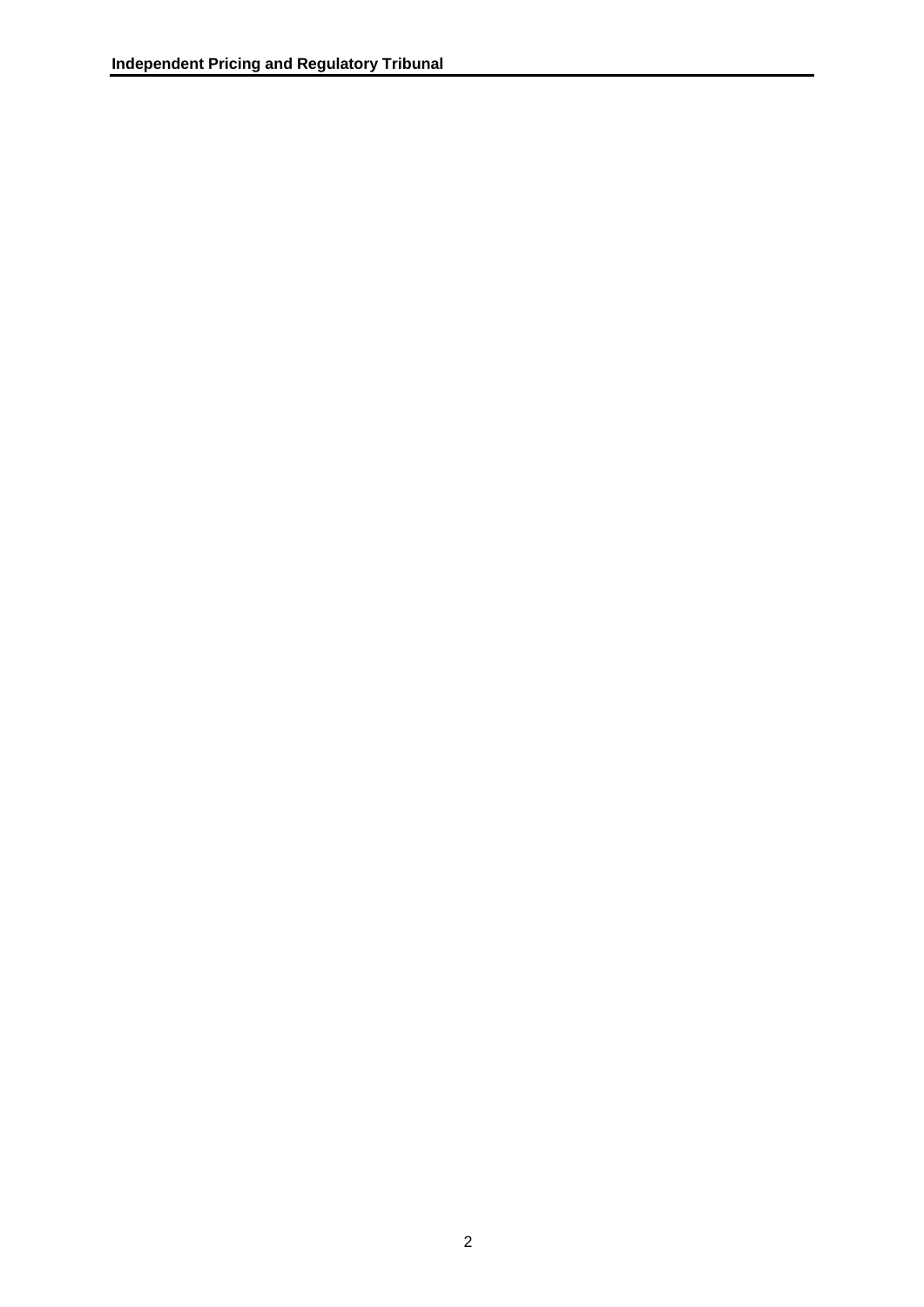## **1 INTRODUCTION**

Public transport in NSW is provided by government run entities State Rail Authority (SRA) and State Transit Authority (STA), and a range of private operators. Fares for most rail, bus and ferry services provided by SRA and STA are regulated under section 11(1) of the *Independent Pricing and Regulatory Tribunal Act 1992* (IPART Act 1992).8

The fares charged for the majority of services provided by taxi, private bus and private ferry operators are regulated under the *Passenger Transport Act 1990* (PTA 1990).The Minister for Transport is responsible for the setting of these fares. In June 2001, the Minister requested that the Tribunal review proposals for fare increases for taxis, private buses and private ferries. This was the Tribunal's first review of fare proposals for these areas. The Tribunal made recommendations to the Minister on fare changes, with the Minister maintaining final responsibility for the setting of fares for taxis, private buses and private ferries. The review period was short and did not allow for detailed public consultation.

In January 2002, pursuant to section 9(1)b of the *Independent Pricing and Regulatory Tribunal Act 1992*, the Premier requested the Tribunal investigate and report on prices for taxis, private buses and private ferries regulated under the *Passenger Transport Act 1990*. In conducting these investigations the Tribunal is also required to consider submissions from key stakeholders and the general community. The Tribunal's role is similar to last year, but with a greater level of public consultation allowed in the process.

Under the terms of reference for these three reviews, the Tribunal is required to consider a number of specific matters. These matters include:

- the protection of consumers from the abuse of monopoly power in terms of prices, pricing policies and standards of service
- the social impact of the recommendations
- standards of quality, reliability and safety of the service concerned.

The full terms of reference for each of the reviews is contained in attachment 1.

### **1.1 Review process and submissions**

The Tribunal's reviews of taxi, private bus and private ferry fares commenced with receipt of terms of reference from the NSW Government. These were formally received by the Tribunal on 23 January 2002. The Tribunal then advertised these reviews on 5 February 2002, notifying its intention to release an issues paper.

The Tribunal's issues paper was released in February 2002. The Tribunal invited submissions from interested parties on the issues raised in this paper, plus other issues that stakeholders believe are relevant and the Tribunal should consider.

<sup>&</sup>lt;u>.</u> 8 The Tribunal only regulates the fares of SRA and STA services that are declared as government *monopoly* services. Other services supplied by these agencies which are not classified as a monopoly, such as Countrylink, and STA's Airport Express and Sydney Explorer services, are not regulated by the Tribunal.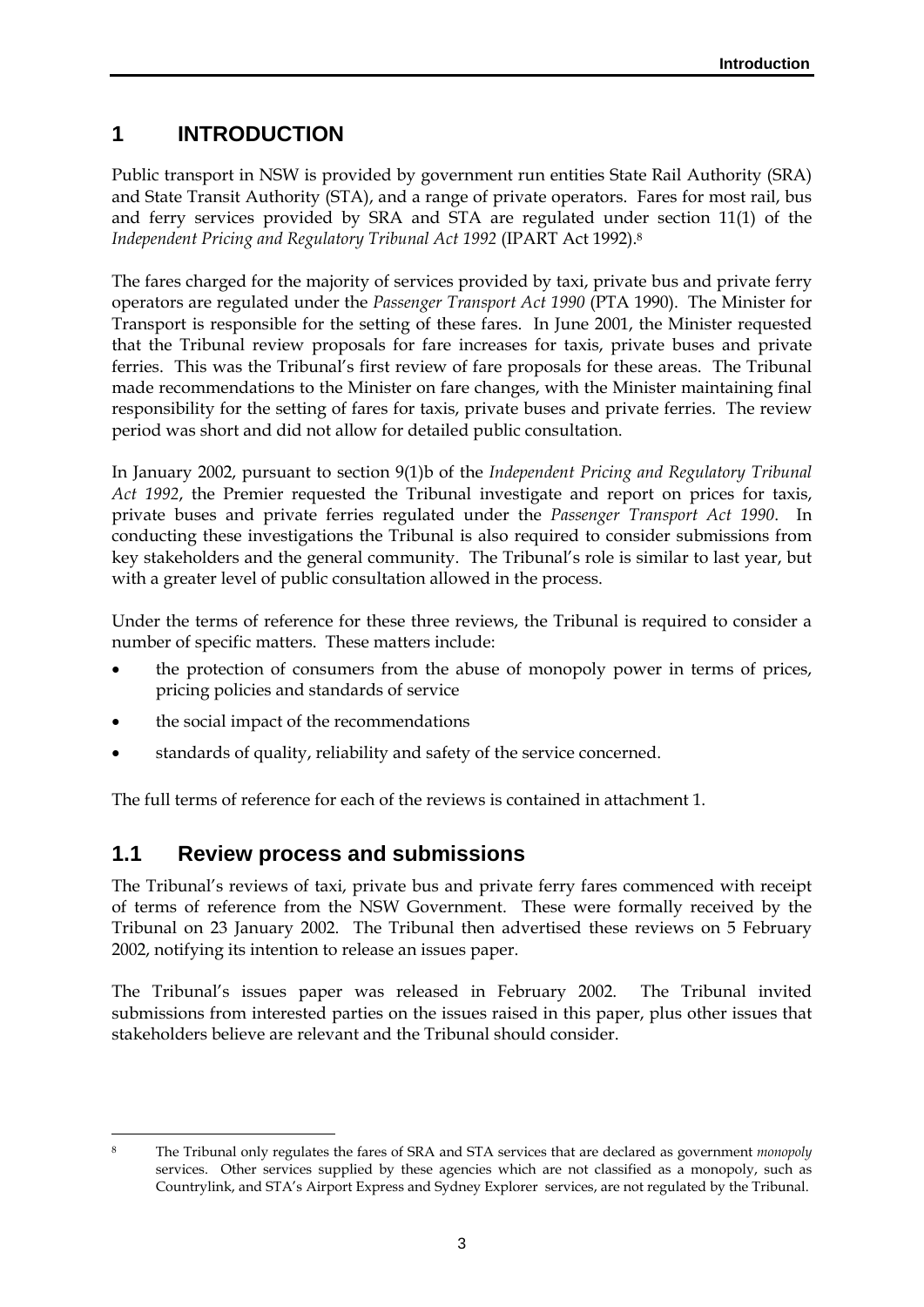The Tribunal has now considered the submissions it has received during the course of these reviews. This report outlines the Tribunal's recommendations on fare changes for taxis, private buses and private ferries.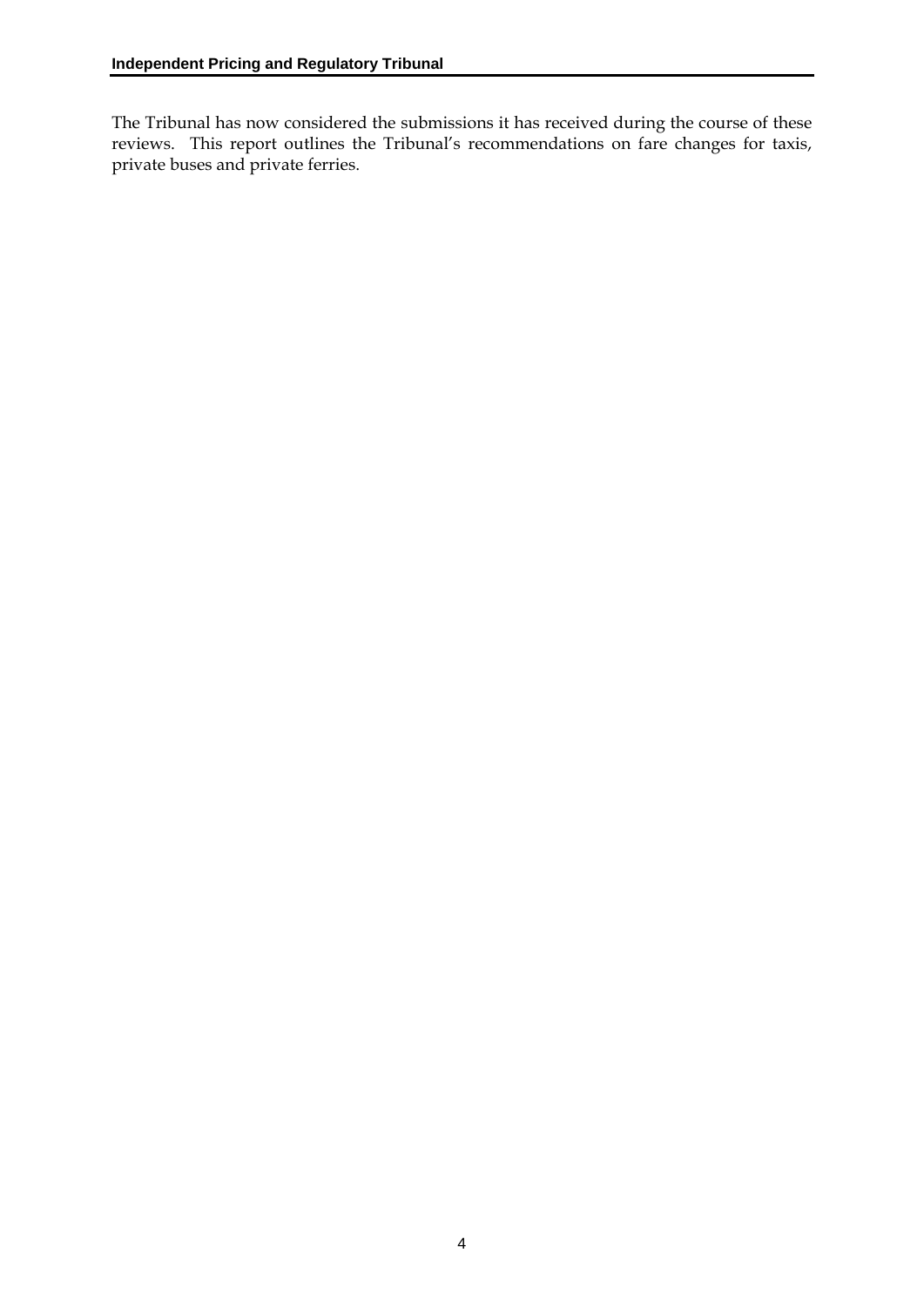## **2 SUBMISSIONS FROM INDUSTRY ASSOCIATIONS**

## **2.1 NSW Taxi Council**

The Taxi Council's submission dated 2 April 2002 makes use of a taxi cost index to measure cost changes over time. Separate models are calculated for urban and country areas. The proposed cost index contains 17 different cost elements (16 for the country model) which the Taxi Council states represent all material costs for the taxi industry.9 In line with the Taxi Council's 'one taxi - two businesses' view of the taxi industry, the cost indexes have been divided into operator costs and driver costs.

The Taxi Council presents costs increases for both urban and country taxi operators for the period July 2001 to March 2002. Urban areas have been defined to include Sydney, Wollongong, Newcastle and the Central Coast. To simplify the process of evaluating cost movements for country areas, the Taxi Council has used a representative sample of cost data from six country centres.

Based on the taxi cost index, the Taxi Council has requested that urban taxi fares increase by 5.45 per cent, and country taxi fares by 5.77 per cent. The following tables taken from the Taxi Council submission show the cost elements included in the taxi cost index, and the corresponding cost levels between June quarter 2001 and March quarter 2002. From these, the proposed fare increases are calculated.

The most recent taxi fare adjustments have been:

- a 5.1 per cent increase from 14 November 1999
- a GST related increase from 1 July 2000, equalling 7.8 per cent in urban areas and 8.1 per cent in country areas
- an increase of 4.1 per cent in urban areas and 4.2 per cent in country areas from July 2001.

Table 2.1 shows the cost index for urban taxis, and illustrates the basis for the 5.45 per cent increase in urban taxi fares requested by the Taxi Council. The table indicates that increases in vehicle parts and panels and plate lease fees contribute the greatest proportion of increased total taxi costs for the period. Of the 5.45 per cent increase, 2.3 percentage points are due to increased vehicle parts and panels costs, while 2.1 percentage points are attributable to increases in plate lease fees. Decreases in fuel costs serve to offset these cost increases to some degree, contributing –1.6 percentage points.

In presenting the cost index, the Taxi Council has classified costs as either applying to the operator or the driver. The Tribunal has maintained this presentation format, however it has not formally assessed the operator/driver cost split.

<sup>&</sup>lt;u>.</u> Consultants PricewaterhouseCoopers were engaged by the Taxi Council to develop the cost index.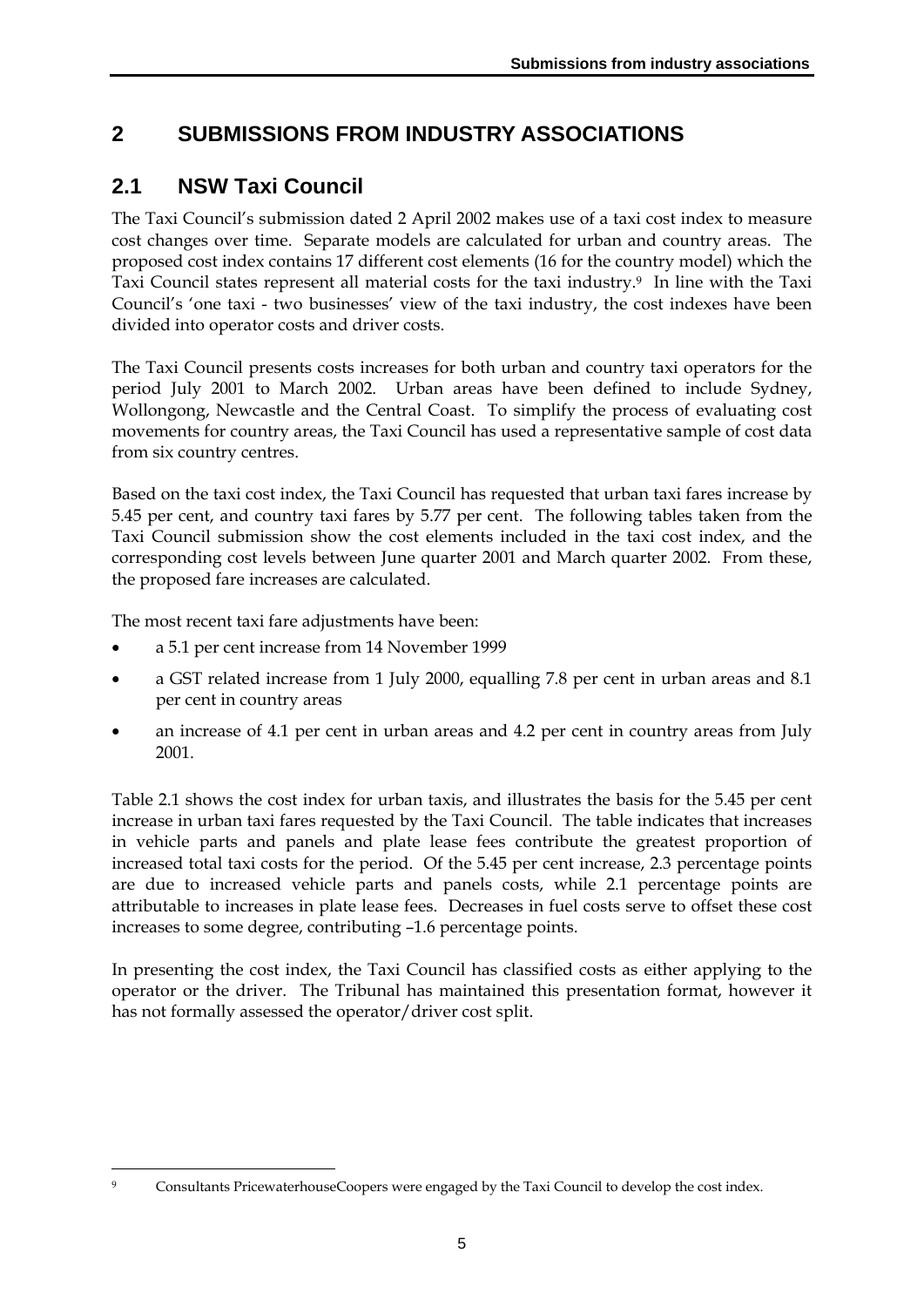|                                      | <b>June 2001</b>  |              | <b>March 2002</b> |              | Weight $1$ | Change  |
|--------------------------------------|-------------------|--------------|-------------------|--------------|------------|---------|
|                                      | <b>Total cost</b> | <b>Index</b> | <b>Total cost</b> | <b>Index</b> |            |         |
| <b>Operator expenses</b>             |                   |              |                   |              |            |         |
| <b>Fixed costs:</b>                  |                   |              |                   |              |            |         |
| Vehicle lease<br>payments            | \$7,887           | 103          | \$8,281           | 108          | 4.8%       | 0.2%    |
| Insurance                            | \$12,025          | 121          | \$12,737          | 128          | 6.2%       | 0.4%    |
| Govt charges                         | \$739             | 101          | \$739             | 101          | 0.5%       | 0.0%    |
| Network fees                         | \$6,050           | 111          | \$6,436           | 117          | 3.4%       | 0.2%    |
| Plate lease fees                     | \$17,010          | 75           | \$19,500          | 86           | 14.1%      | 2.1%    |
| Annualised<br>establishment<br>costs | \$1,295           | 136          | \$1,640           | 172          | 0.6%       | 0.2%    |
| Variable costs                       |                   |              |                   |              |            |         |
| Maintenance<br>labour                | \$6,958           | 107          | \$6,854           | 104          | 4.1%       | $-0.1%$ |
| Vehicle parts and<br>panels          | \$10,403          | 125          | \$15,043          | 181          | 5.2%       | 2.3%    |
| Cleaning                             | \$3,220           | 101          | \$3,220           | 101          | 2.0%       | 0.0%    |
| <b>Tyres</b>                         | \$2,543           | 99           | \$2,800           | 109          | 1.6%       | 0.2%    |
| Operator's<br>superannuation         | \$969             | 119          | \$1,002           | 123          | 0.5%       | 0.0%    |
| Operator salary<br>equivalent        | \$12,108          | 104          | \$12,525          | 108          | 7.2%       | 0.2%    |
| <b>Driver entitlements</b>           | \$3,705           | 105          | \$3,731           | 106          | 2.2%       | 0.0%    |
| Uniforms                             | \$2,400           | 100          | \$2,400           | 100          | 1.5%       | 0.0%    |
| Other                                | \$3,361           | 104          | \$3,484           | 108          | 2.0%       | 0.1%    |
| <b>Driver expenses</b>               |                   |              |                   |              |            |         |
| <b>LPG Fuel</b>                      | \$16,475          | 123          | \$13,335          | 100          | 8.3%       | $-1.6%$ |
| <b>Bailee driver</b><br>payments     | \$60,092          | 104          | \$62,135          | 108          | 36.0%      | 1.2%    |
| <b>Total</b>                         | \$167,240         | 104          | \$175,862         | 109          | 100%       | 5.45%   |

**Table 2.1 Urban taxi operating costs – Taxi Council** 

Note:

1. Weighting at September quarter 1999.

Table 2.2 below shows the cost index for country taxis, and illustrates the basis for the 5.77 per cent increase in country taxi fares requested by the Taxi Council. Similarly to urban taxis, the table indicates that increases in the cost of vehicle parts and panels contribute the greatest proportion of increased total taxi costs for the period. Of the 5.77 per cent increase, 1.3 percentage points are due to increased vehicle parts and panels costs. Increases in driver bailment fees and network fees are also significant contributors to the increase in costs.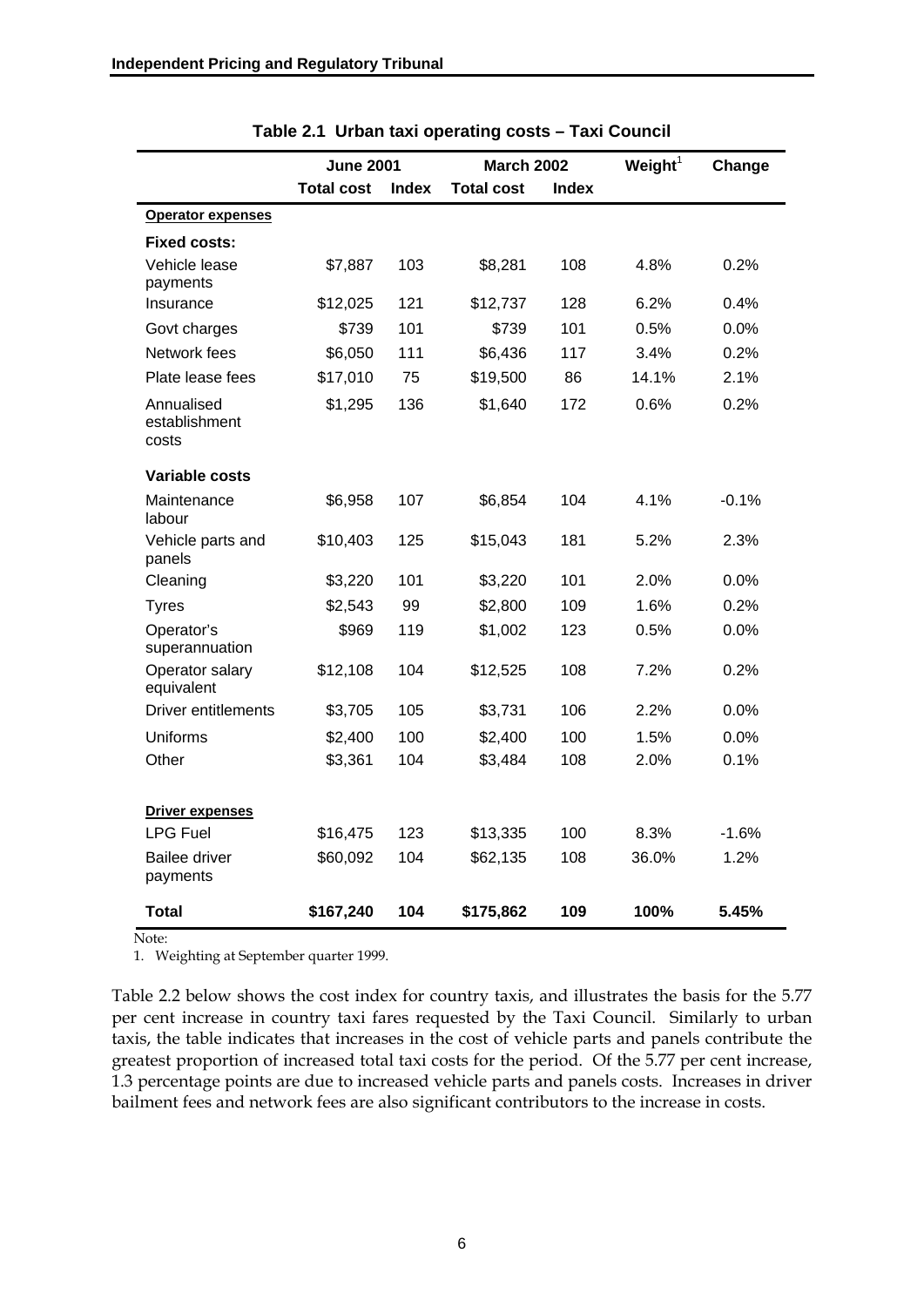|                                                     | <b>June 2001</b>     |              |                      | <b>March 2002</b> |               | Change       |
|-----------------------------------------------------|----------------------|--------------|----------------------|-------------------|---------------|--------------|
|                                                     | <b>Total cost</b>    | <b>Index</b> | <b>Total cost</b>    | <b>Index</b>      |               |              |
| <b>Operator expenses</b>                            |                      |              |                      |                   |               |              |
| <b>Fixed costs:</b>                                 |                      |              |                      |                   |               |              |
| Vehicle lease<br>payments                           | \$7,703              | 107          | \$7,703              | 107               | 5.8%          | $0.0\%$      |
| Insurance                                           | \$6,476              | 107          | \$7,290              | 121               | 4.9%          | 0.6%         |
| Govt charges                                        | \$739                | 101          | \$739                | 101               | 0.6%          | 0.0%         |
| Network fees                                        | \$8,568              | 100          | \$9,660              | 113               | 6.9%          | 0.9%         |
| Plate lease fees                                    | \$10,575             | 85           | \$10,575             | 8                 | 10.1%         | 0.0%         |
| Annualised<br>establishment<br>costs                | \$700                | 118          | \$700                | 118               | 0.5%          | 0.0%         |
| <b>Variable costs</b>                               |                      |              |                      |                   |               |              |
| Maintenance<br>labour                               | \$5,124              | 102          | \$6,057              | 121               | 4.1%          | 0.7%         |
| Vehicle parts and<br>panels                         | \$5,411              | 146          | \$7,824              | 211               | 3.0%          | 1.3%         |
| Cleaning                                            | \$2,944              | 100          | \$2,944              | 100               | 2.4%          | 0.0%         |
| <b>Tyres</b>                                        | \$1,817              | 99           | \$2,001              | 109               | 1.5%          | 0.1%         |
| Operator's<br>superannuation                        | \$969                | 119          | \$1,002              | 123               | 0.7%          | 0.0%         |
| Operator salary<br>equivalent                       | \$12,108             | 104          | \$12,525             | 108               | 9.4%          | 0.3%         |
| <b>Uniforms</b>                                     | \$2,400              | 100          | \$2,400              | 100               | 1.9%          | 0.0%         |
| Other                                               | \$3,102              | 104          | \$3,216              | 108               | 2.4%          | 0.1%         |
| <b>Driver expenses</b>                              |                      |              |                      |                   |               |              |
| <b>LPG Fuel</b><br><b>Bailee driver</b><br>payments | \$13,000<br>\$47,374 | 116<br>104   | \$13,550<br>\$48,957 | 121<br>108        | 9.1%<br>36.8% | 0.4%<br>1.2% |
| Total                                               | \$129,009            | 104          | \$137,142            | 111               | 100%          | 5.77%        |

**Table 2.2 Country taxi operating costs – Taxi Council** 

Note:

1. Weighting at September quarter 1999.

## **2.2 Bus and Coach Association**

In April 2002, the Bus and Coach Association (BCA) formally lodged submissions for a fare increase for commercial contracts and revenue requirements for non commercial contracts to the Tribunal.

The BCA's commercial contracts submission uses a cost index to measure cost changes over time. The cost index contains a number of key cost elements, which are used to represent material costs for private bus operators. Based on this index, the BCA has requested that private bus fares increase by 4.18 per cent. On top of this the BCA are requesting an additional increase of 1.85 per cent as compensation for A New Tax System (ANTS) costs. The following table shows the BCA cost index.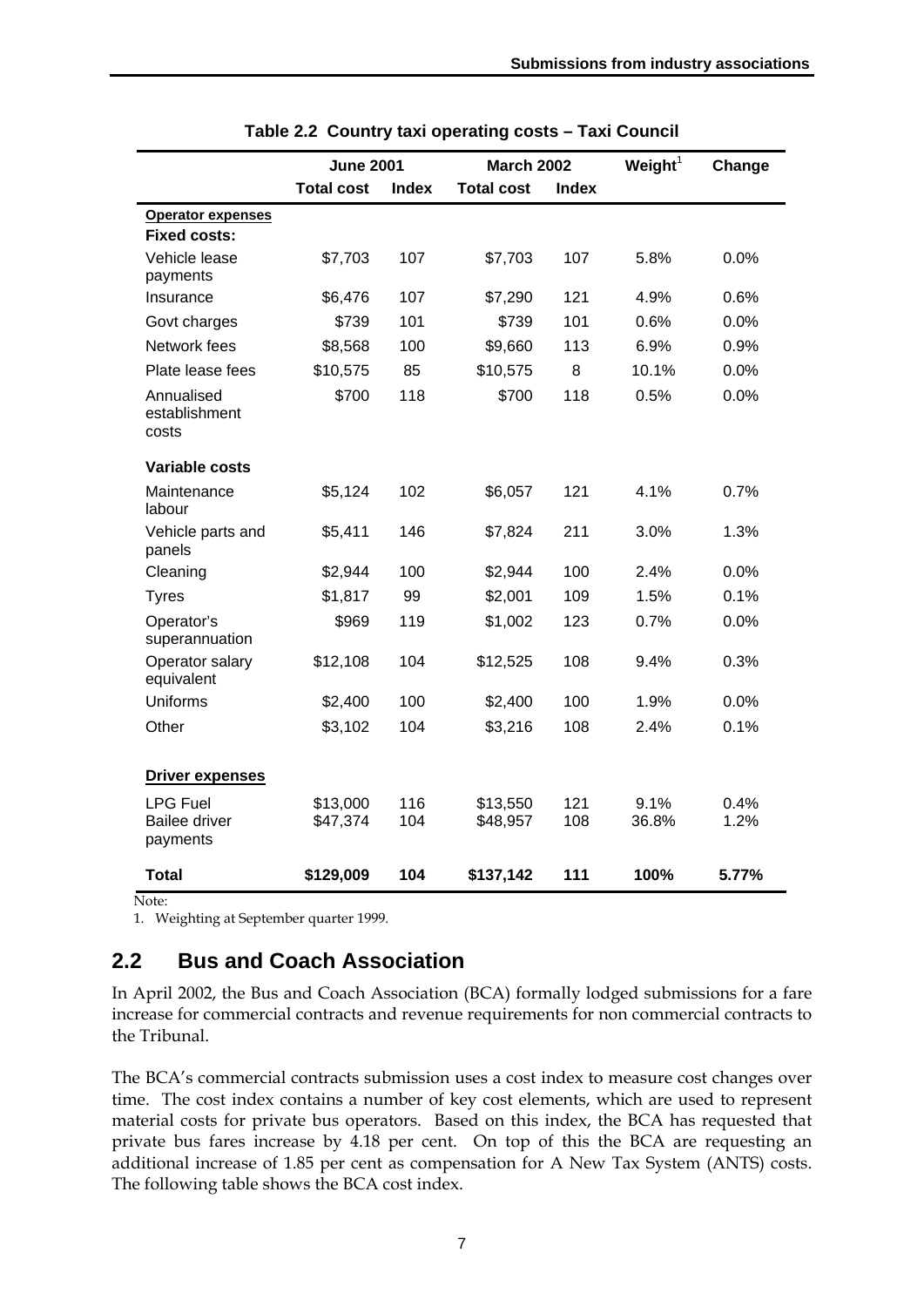|                                         | <b>Base</b> | Cost       |            | Cost     | Change     |
|-----------------------------------------|-------------|------------|------------|----------|------------|
|                                         | 1 Jul 01    | 1 Jul 01   | 30 Jun 02  | increase |            |
| <b>Capital costs</b>                    |             |            |            |          |            |
| Mercedes chassis                        |             | \$188,067  | \$192,206  |          |            |
| Custom coach body                       |             | \$143,000  | \$170,500  |          |            |
| Bond rate                               |             | 6.10%      | 6.32%      |          |            |
| M'thly lease pay'mt                     | 14.98%      | \$6,415.86 | \$7,066.22 | 10.14%   | 1.52%      |
| People costs                            |             |            |            |          |            |
| Award rate of pay                       | 42.44%      | \$606.60   | \$626.26   | 3.24%    |            |
| Superannuation                          | 3.35%       | \$48.53    | \$56.35    | 16.15%   |            |
| Payroll tax                             | 2.38%       | \$40.62    | \$40.96    | 0.84%    |            |
| Workers comp.                           | 2.32%       | \$33.18    | \$37.68    | 13.57%   |            |
| <b>Total</b>                            | 50.49%      |            |            |          | 2.25%      |
| Bus ins./regis'tn                       |             |            |            |          |            |
| Green slips                             | 1.59%       | \$2,681.00 | \$3,064.71 | 14.31%   |            |
| Compr. per \$1,000                      | 0.97%       | \$8.96     | \$12.23    | 36.54%   |            |
| Registrations                           | 0.64%       | \$767.00   | \$859.00   | 11.99%   |            |
| <b>Total</b>                            | 3.20%       |            |            |          | 0.66%      |
| <b>Bus lubricants</b>                   | 11.63%      | \$0.96     | \$0.89     | $-7.12%$ | $(0.83)\%$ |
| Repairs/maint'nce                       |             |            |            |          |            |
| Major service                           | 4.22%       | \$1,072.50 | \$1,105.50 | 3.08%    |            |
| <b>Tyres</b>                            | 1.11%       | \$639.00   | \$658.15   | 3.00%    |            |
| <b>Total</b>                            | 5.33%       |            |            |          | 0.16%      |
| All other costs - CPI                   | 14.37%      | \$130.22   | \$134.04   | 2.93%    | 0.42%      |
| <b>Total</b>                            | 100.00%     |            |            |          | 4.18%      |
| <b>ANTS adjustment</b>                  |             |            |            |          | 1.85%      |
| <b>Total claim for fare</b><br>increase |             |            |            |          | 6.03%      |

**Table 2.3 Private bus operating costs – BCA** 

As indicated in the table, the BCA separates private bus operating costs into capital costs, people costs, bus insurance and registration, bus lubricants, repairs and maintenance, and other costs. Bus capital costs represent 14.98 per cent of the cost index, and have been calculated based on a 5 year lease of a Mercedes chassis and custom coach body, at the government bond rate. Based on these parameters, the monthly lease payments have been calculated to have increased by 10.14 per cent over the year to 30 June 2002.

People costs represent the cost of private bus staff. The bulk of this is made up of wages (ie award rate of pay). Superannuation, payroll tax and workers compensation also constitute people costs. People costs represent the highest proportion of private bus operating costs, with a weighting of 50.49 per cent. Overall, people costs have increased by approximately 4 per cent in the BCA submission, leading to a 2.25 percentage point contribution to the cost index increase of 4.18 per cent.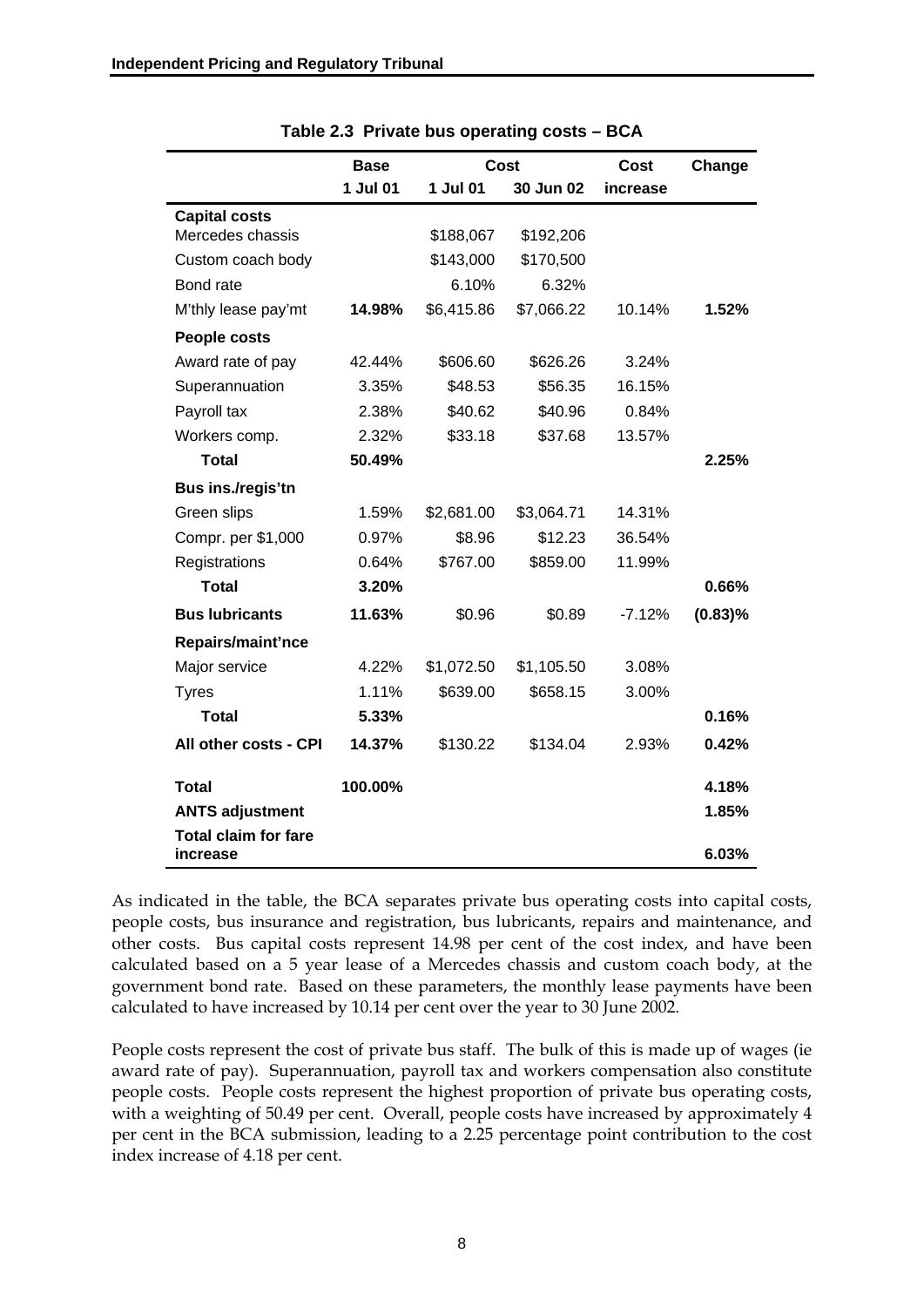Bus insurance and registration costs represent only a small proportion of private bus operating costs, with a weighting of only 3.20 per cent. The BCA presents that these costs increased by around 20 per cent in the year to 30 June 2002, leading to a 0.66 percentage point increase in the cost index.

Bus lubricants (ie fuel) have an 11.63 per cent weighting in the cost index, and the BCA presents that fuel costs have decreased by 7.12 per cent in the year to 30 June 2002. This change leads to fuel constituting a 0.83 percentage point decrease in the cost index.

Repairs and maintenance (made up of major service and tyre costs) has a 5.33 per cent weighting in the cost index. In total, repairs and maintenance is presented as having increased by around 3.0 per cent in the year to 30 June 2002, contributing 0.16 percentage points to the 4.18 per cent cost index increase.

Finally, the BCA cost index includes the category 'all other costs'. These are said to represent 14.37 per cent of the cost index, and have been inflated by CPI for the year to 30 June 2002. This cost category contributes 0.42 percentage points to the 4.18 per cent cost index increase.

The BCA also submits revised revenue requirements for non commercial contracts. The calculation of non commercial revenue requirements relies on a financial model agreed to by Transport NSW and BCA, and developed by PricewaterhouseCoopers (PwC). The Tribunal did not have a role in the development of this model. For the purposes of this review, the Tribunal has conducted a high level review of the model.

As illustrated in the table below, the non commercial model broadly separates bus costs into depreciation, bus related, driver related, fuel, other distance related and return on investment cost categories. GST is then added to this net revenue requirement to calculate the total revenue requirement. Individual operators' characteristics (ie kilometres travelled per day and hours per day of operation) are entered into the model, in combination with general cost adjustments as determined by PwC.

The model has been updated by PwC to reflect recent cost changes and the impact of the New Tax System introduced by the Federal Government. Based on these changes, the model calculates the following examples of increased revenue requirements for each of the 4 bus categories10 (the figures assume 100km a day is travelled over a 4 hour period). For buses in categories 2 – 4, two figures are calculated. The additional figure for each of these categories acknowledges that some operators are eligible for grants under the diesel and alternatives fuels grants scheme (DAFGS). For example, the model calculates that for a category 4 bus eligible for the DAFGS, revenue requirements have increased by \$3,325 per bus, or \$3,658 when GST is included.

<sup>&</sup>lt;u>.</u> 10 For the purposes of modelling, private buses have been separated into four broad categories, reflecting the size of the buses, and hence relative costs. Category 1 represents commuter buses, category 2 are coaster buses (less than 4.5 tonnes), category 3 are Hino buses, and category 4 Mercedes buses.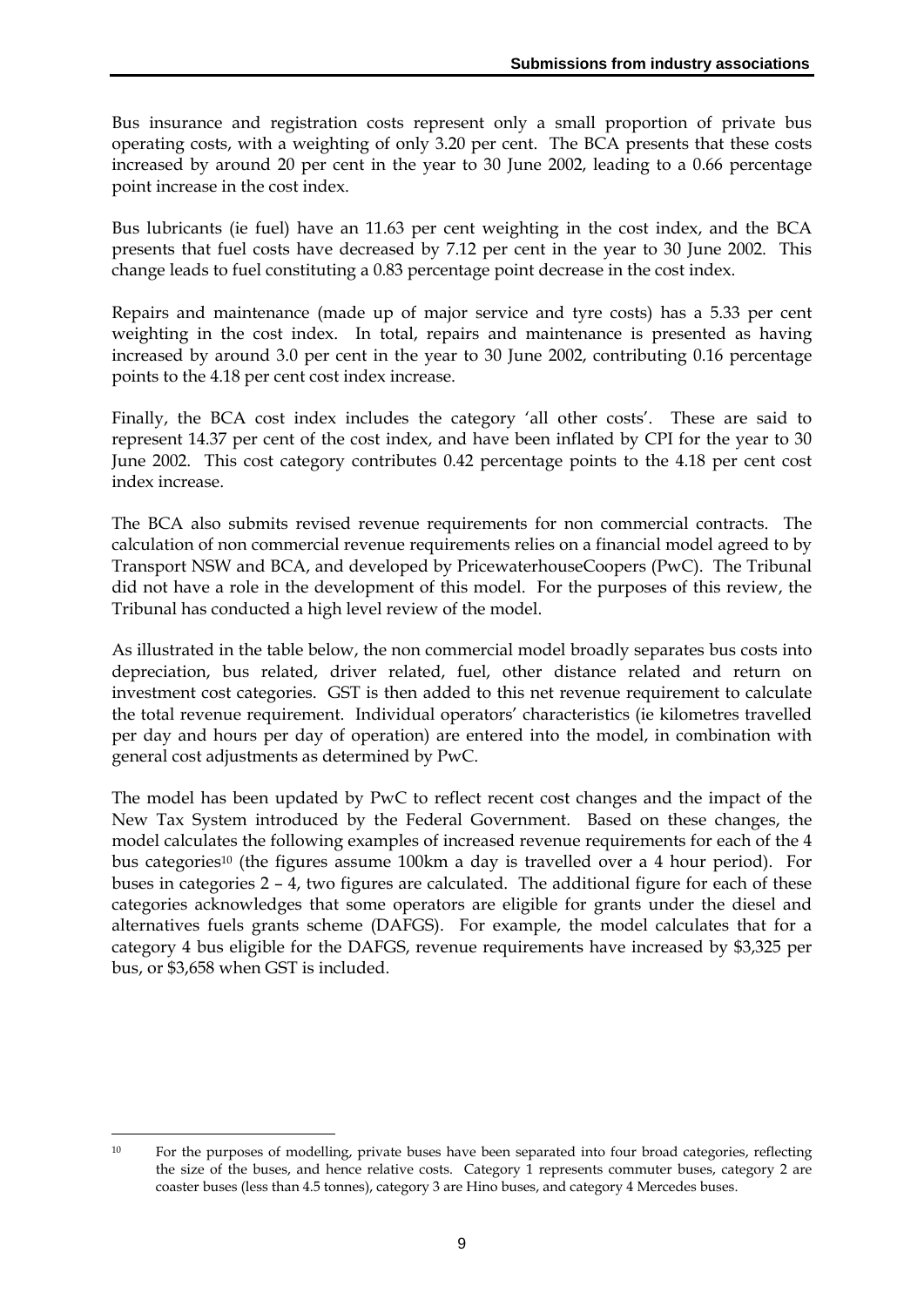|                           | <b>Cat. 1</b> | <b>Category 2</b> |                | Category 3   |       | <b>Category 4</b> |       |
|---------------------------|---------------|-------------------|----------------|--------------|-------|-------------------|-------|
| Cost                      |               | <b>DAFGS</b>      | $\blacksquare$ | <b>DAFGS</b> |       | <b>DAFGS</b>      |       |
| Depreciation              | 174           | 344               | 344            | 360          | 360   | 491               | 491   |
| Depreciation <sup>1</sup> | 17            | 34                | 34             | 36           | 36    | 49                | 49    |
| Bus related               | 368           | 412               | 394            | 479          | 461   | 518               | 500   |
| Driver related / hr       | 856           | 856               | 856            | 856          | 856   | 856               | 856   |
| Driver related / day      | 13            | 13                | 13             | 13           | 13    | 13                | 13    |
| Fuel                      | (182)         | (199)             | (199)          | (290)        | (290) | (330)             | (330) |
| Other distance related    | 103           | 107               | 107            | 169          | 169   | 202               | 202   |
| ROI                       | 290           | 661               | 661            | 1,069        | 1,069 | 1,386             | 1,386 |
| ROI on spares             | 29            | 66                | 66             | 107          | 107   | 139               | 139   |
| Net revenue rgt           | 1,668         | 2,294             | 2,276          | 2,800        | 2,782 | 3,325             | 3,307 |
| <b>GST</b>                | 167           | 229               | 228            | 280          | 278   | 333               | 331   |
| Total                     | 1,835         | 2,523             | 2,503          | 3,080        | 3,060 | 3,658             | 3,637 |

**Table 2.4 Increased revenue requirements – non commercial contracts (\$)** 

Note:

1. This figure represents depreciation associated with a spare bus allowance.

## **2.3 Charter Vessel Association**

In the review undertaken by the Tribunal in 2001, a number of problems with the information provided by the private ferry operators were noted. Specifically, a number of operators failed to comply with the agreed pro forma that had been set up in conjunction with the Charter Vessel Association (CVA), resulting in the quality of information available to the Tribunal for the review falling short of that generally required.

In an effort to overcome this difficulty, the Tribunal engaged in further consultation with the CVA in order to develop a pro forma that would be acceptable to the operators whilst at the same time providing sufficient information. The CVA expressed reluctance on behalf of its member operators to provide absolute cost data, preferring to indicate only percentage increases in cost items. In order that the data would be consistent across operators, costs were divided into 11 categories.

A pro forma was developed which required each operator to state the percentage of total costs contributed by each of the specified cost categories, in addition to the percentage change in the quantum of that cost item over the past 12 months. This pro forma was distributed to each of the seven ferry operators, with responses provided to the CVA by five operators. The CVA then took the average of the total cost increase incurred by each of these operators, resulting in the requested fare increase of 10 per cent. This is composed of individual cost increases of 1.94 per cent, 4.76 per cent, 11.38 per cent, 13.97 per cent and 17.95 per cent. That is, the CVA has taken a simple average of the cost increases suggested by each of the individual operators.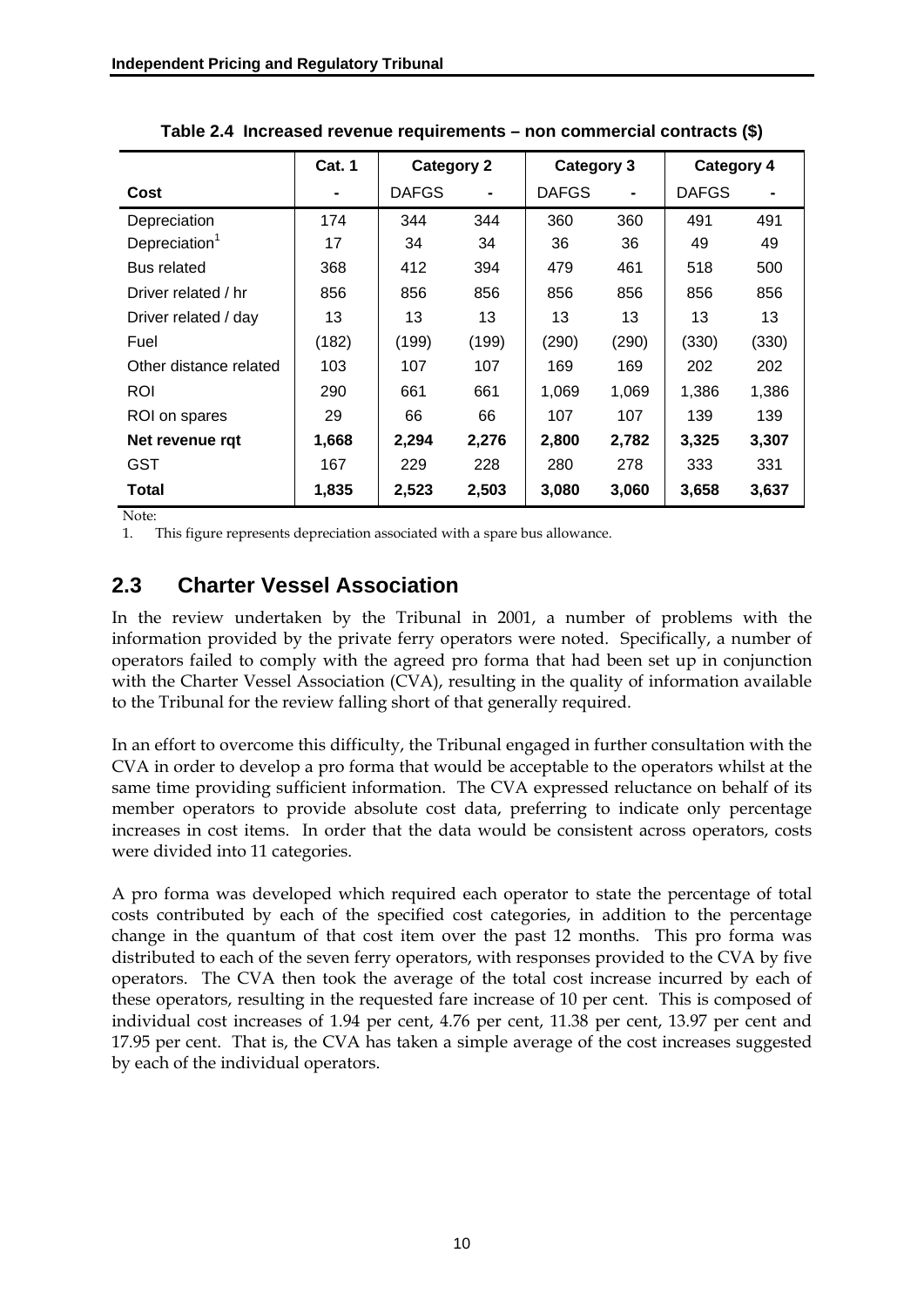## **3 THE MERITS OF A COST INDEX APPROACH**

Each of the industry associations, the Taxi Council, BCA and the CVA has applied a cost index approach to setting fares. This is the second review for which the Taxi Council has applied an index, and it has previously proposed that the index form the basis of annual fare adjustments in future years. A bus industry cost index approach, agreed to by Transport NSW and the BCA has been applied for a number of years. In the case of private ferries, the Tribunal's Secretariat stated to the CVA that a cost index approach would generally be acceptable.

A key advantage of the specific cost index approach is its relative simplicity and the fact that it attempts to reflect the specific changes in input prices for each sector. The actual items that constitute the cost index are unchanged from year-to-year, and fare adjustments are estimated by considering the change in each of the cost items (usually weighted by their relative share of total costs).

Although the method is relatively simple to apply, there are a range of disadvantages that suggest alternative methods may be more appropriate. Firstly, under normal economic conditions, the cost index approach will almost always lead to fare increases. This is perhaps one reason why some industries within Australia have tended to favour the index approach. With prices tending to rise over time (inflation) rather than fall, the cost index approach almost guarantees fare increases.

Such an outcome may not be appropriate. To understand this, we need to recognise that the cost index approach ignores the other side of the industry's operations, its revenues/return. If revenues have increased to a greater extent than costs over a particular period, there would appear to be little justification for a fare increase. In contrast, a fare decrease could in fact be warranted. By ignoring the revenue side of the industry, the cost index approach cannot account for the complete environment under which the particular industry operates. Further, it does not for example, take into account the impact of changes in passenger/trip numbers on utilisation and costs per passenger/trip.

Another disadvantage with the cost index approach is that it ignores efficiency improvements that may have been achieved, or should be achieved, within the industry, as opposed to those that may have been achieved by suppliers to the industry. Similarly, it is extremely difficult to drive efficiency improvements under a cost index approach. If an operator is compensated for all of its cost increases, there would appear to be little incentive to seek efficiency gains.

It is also the case that over time, the base on which the cost index was originally constructed will move away from the actual cost structure faced by the industry. That is, the changing cost structure of an industry cannot readily be captured through a cost index approach.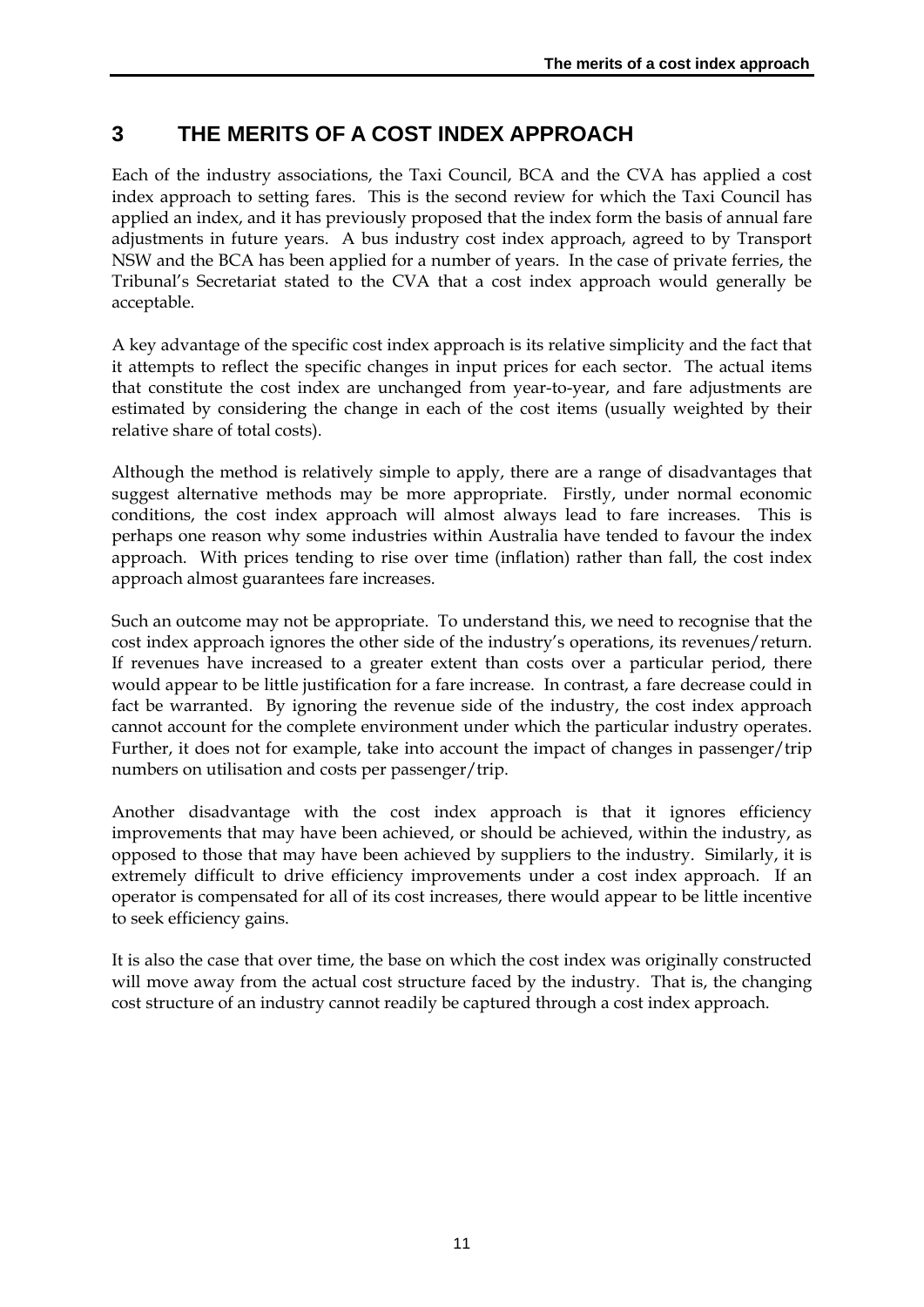There is a range of alternative approaches to the application of a specific cost index. These include:

- focus on and analysis of cost building blocks and opportunities for productivity improvements for each operator
- use of a general benchmark of inflation to adjust fares, eg CPI
- adjustments to a general benchmark of inflation by estimates of trend productivity improvements in public transport
- use of an index of comparable prices, eg public transport component of CPI.

Any alternative approach will have its advantages and disadvantages. These will need to be considered in choosing between alternative approaches. For example, the ability to apply an alternative 'modelling' approach is dependent on data availability. The Tribunal already has some concerns with cost data of the taxi industry. These would need to be at least partially addressed in moving to an alternative approach. Further, approaches that considered revenue information would need to overcome significant data verification issues. All of this suggests that some detailed thought would need to be given to the practical issues surrounding any alternative 'modelling' approach, and that any change in approach would likely take some time to develop and implement.

The decision on the application of an alternative approach may also be dependent on the regulatory regime applying, or to be applied in the future, to that industry. The Tribunal notes that Transport NSW is currently conducting a comprehensive review of the current regulatory and contracting systems for buses.

A number of submissions have commented on the application of a cost index for fare setting purposes. Others have stated that fare increases should not be given until service improvements are achieved.

The Council of Social Services of NSW (NCOSS) states:11

We would be concerned if fares were to be set through the strict application of a cost index approach, which would not appear to take any account of social considerations or service standards.

Similar views were shared by the Western Sydney Community Forum (WSCF), which states:12

WSCF is concerned about fare increases based on a cost index approach that does not drive efficiency gains or consider revenue and returns, and that almost automatically allows for fare increases.

The Tribunal also points out that no industry it regulates is regulated under a cost index approach. Industries such as electricity, gas and water and sewerage are essentially regulated under a building-block approach. More often than not, prices or revenue are subject to a CPI-X cap. Such an approach drives efficiency gains. In the case of public transport, State Transit Authority has been pushing for greater recognition of its cost index in the Tribunal's fare determinations. While considering the changes in organisations costs

<u>.</u>

<sup>11</sup> NCOSS submission, 17 May 2002, p 2.

<sup>12</sup> WSCF submission, May 2002, p 4.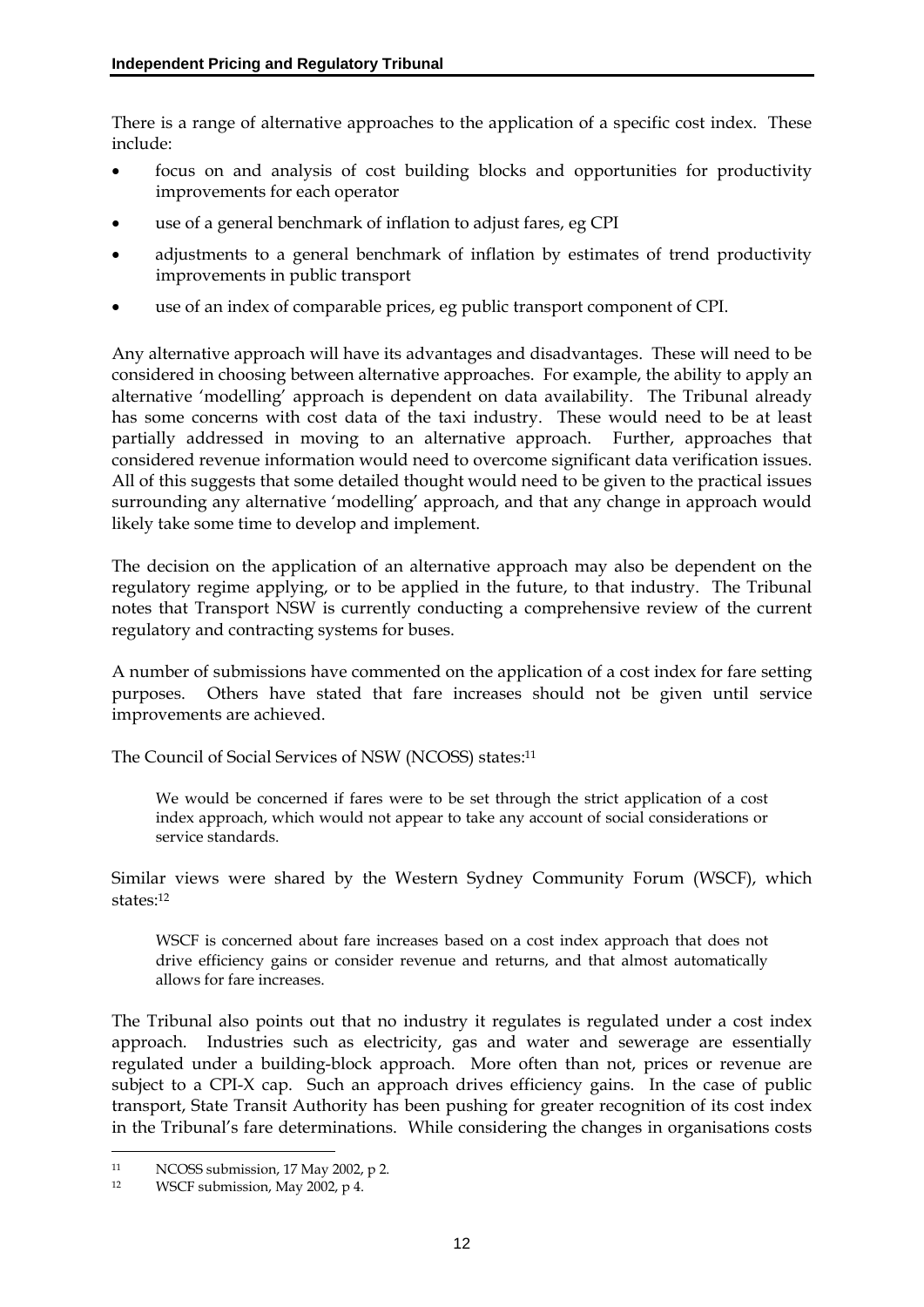and hence its cost index, the Tribunal has not endorsed making fare adjustments purely on the basis of an industry's cost index.

The Tribunal has previously discussed the issue of competitive tendering for bus contracts. The Tribunal recommended that all franchise areas should be open to competitive tender at the end of the five year contract.13 Depending on the specifics of the tender contracts, this has the potential to remove the need for a detailed fare setting methodology and would allow government to concentrate on service characteristics/quality as part of the contract, and developing a more integrated and efficient transport network. It would also allow government to more easily and transparently assess subsidy levels for the industry.

<sup>&</sup>lt;u>.</u> 13 IPART, *An inquiry into pricing of public passenger transport services: buses and ferries*, Transport interim report no. 2, March 1996, p 32.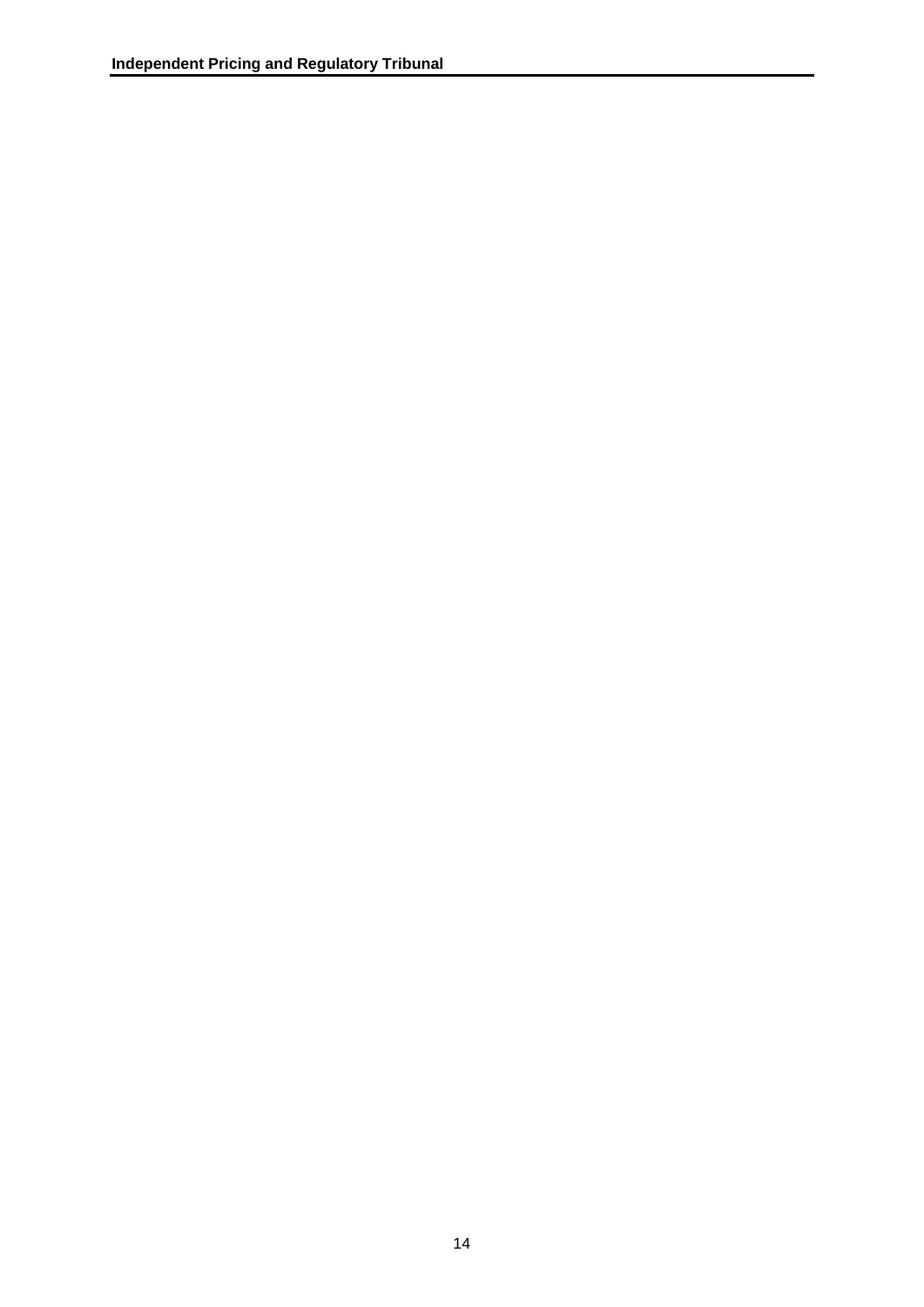# **4 TAXIS – TRIBUNAL ASSESSMENT OF TAXI COUNCIL APPROACH**

In this chapter the Tribunal assesses the cost index approach which the Taxi Council has used to support its request for taxi fare increases in urban and country NSW. The Tribunal's approach has been to consider the reasonableness of each of the cost items (ie do the actual figures presented for each cost item reasonably represent the actual costs faced by taxi operators for those cost items), the internal workings of the Taxi Council's models, and to consider more generally implications of a cost index approach as suggested by the Taxi Council.

The Tribunal has not been able to carry out a detailed examination of all of the cost items. This is particularly the case for vehicle parts and panels, where the Tribunal is heavily reliant on the accuracy of the Taxi Council's information. Where there have been some concerns over the absolute cost level for a particular cost item, but this item has only an insignificant affect on the model's cost increase outcome, the approach of the Tribunal has been to simply highlight these concerns, rather than necessarily ascertain a specific figure for the item.

# **4.1 Vehicle lease costs**

In order to reflect the capital costs associated with operating a taxi, the Taxi Council has calculated a notional lease charge. The annual vehicle lease charge is based on the following assumptions:

- average vehicle cost for both new and second-hand or two year old Ford Falcon AU Forte and Futura vehicles
- proportion of second-hand vehicles, taken to be 50 per cent for urban areas, and 100 per cent for country areas
- interest rates of 8.25 per cent
- term of lease, typically 5 years for new vehicles and 4 years for second-hand vehicles
- residual value, typically 10 per cent.

Information on vehicle costs has been sourced from City Ford. The proportion of secondhand vehicles in the NSW taxi fleet is in line with figures modelled in the Tribunal's taxi fare review in 2001.

### *Tribunal assessment*

The parameters behind the calculation of vehicle leasing costs are largely identical to those assumed in the 2001 review. Only the purchase price of the new vehicles has been altered. This has been increased by 10 per cent, in line with advice to the Taxi Council from City Ford. The quoted prices are for AU3 Forte and Futura models, in comparison to the AU2 models used in 2001.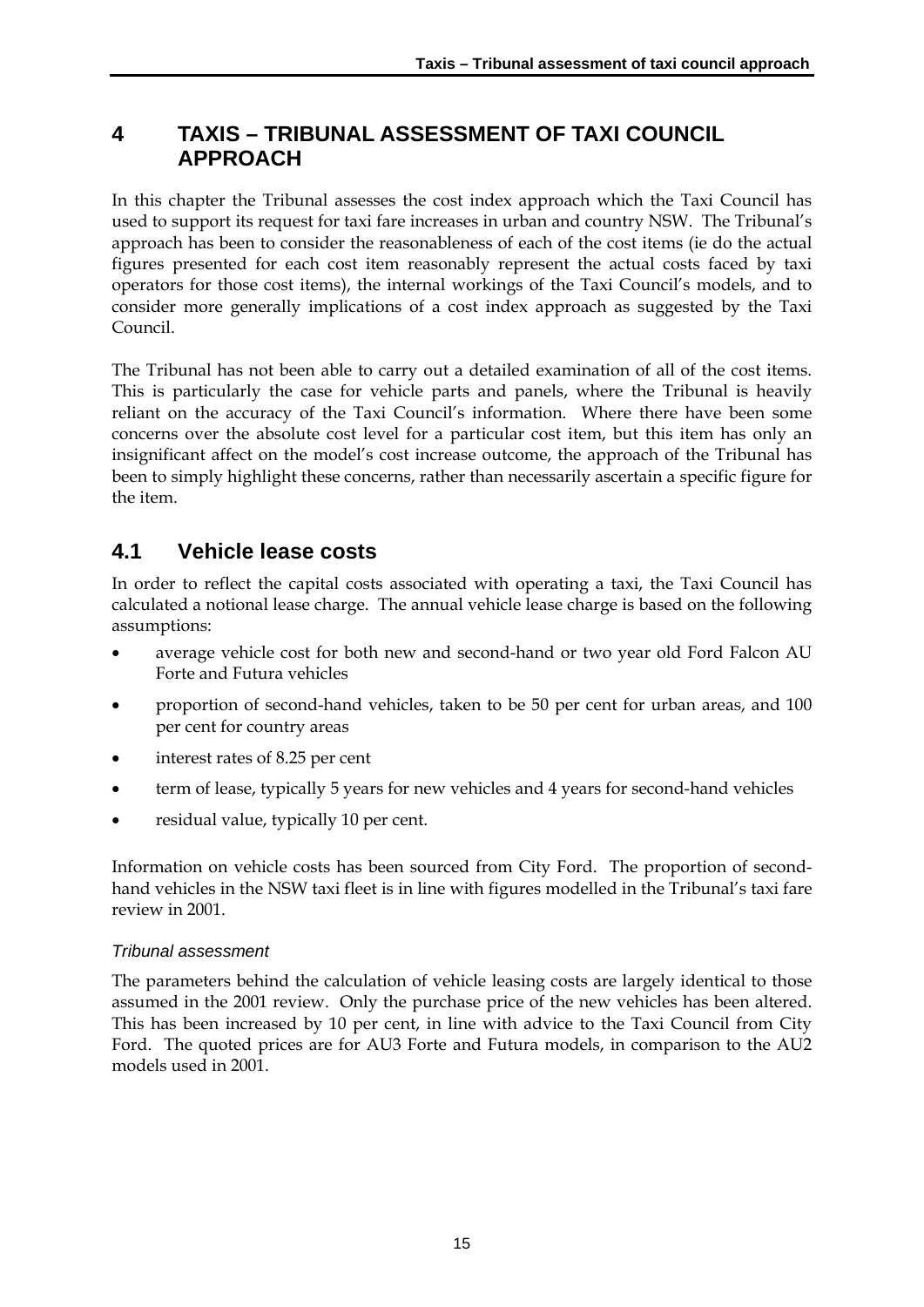The vehicle prices quoted by the Taxi Council for second-hand vehicles remain unchanged from those provided in 2001. At the time of the last review, the Tribunal noted that the second-hand (two year old) cost of vehicles at \$23,650 was considerably higher than that used in the ICRC report<sup>14</sup>, being \$17,000 for a two year old vehicle. This is despite similar vehicles being used (ie Ford Falcons), and the same source (ie Glass's Dealers Guide 2001).

The Tribunal has considered the information in the Glass's Dealers Guide and figures the Taxi Council has used in its modelling. Second-hand vehicle prices for 2000 onwards used by the Taxi Council in its modelling are still somewhat toward the high end of estimates given in the sources.

For the purposes of this review, the Tribunal has decided to use the figures presented by the Taxi Council in its model. However, this should not be taken to represent Tribunal endorsement of the figures.

In calculating vehicle lease costs, the Taxi Council's modelling assumes an interest rate of 8.25 per cent. This is assumed constant over the period March quarter 2001 to March quarter 2002. The Tribunal has two key concerns with this approach, which were also raised in the 2001 review:

- if leasing interest rates are in reality not constant over the period, the resulting Taxi Council figure will not accurately estimate actual leasing costs
- the 8.25 per cent figure for March 2001 appears high compared to the  $ICRC<sup>15</sup>$  figure of 7.5 per cent, which it stated was consistent with typical finance lease rates.16

Ford Credit has indicated to the Tribunal that leasing interest rates are fixed during the term of the lease, however the rates at which individual leases are entered into may vary depending on the lease commencement date.

For the purposes of this review, the Tribunal has used the interest rate figure contained in the Taxi Council modelling. Under a cost index approach, with a constant interest rate over the period, the actual level of the interest rate does not significantly affect the cost outcome calculated by the model. However, it should be noted that under a cost build-up approach, the level actual level of the interest rate will be a more important factor. In this regard, the Tribunal approach should not be taken as an endorsement of the interest rate figure used by the Taxi Council.

Under the fourth Taxi Council assumption in calculating leasing costs, a typical lease period is assumed to be 5 years for new vehicles and 4 years for second hand vehicles. Finally, the Taxi Council assumes a residual value at the end of the lease of 10 per cent. From discussions with Ford Credit, it was indicated that a 10 per cent residual value at the end of the lease was normal where the vehicle was leased for a period of five years. The Tribunal has decided to maintain the assumptions used by the Taxi Council in regard to the residual value.

<sup>&</sup>lt;u>.</u> 14 Independent Competition and Regulatory Commission, *Taxi fares for 1 July 2001 – 30 June 2003,* Final report, May 2001.

<sup>15</sup> Independent Competition and Regulatory Commission, *Taxi fares for 1 July 2001 – 30 June 2003,* Final report, May 2001.

<sup>16</sup> The Tribunal notes that if in reality interest rates are constant over the period, the change in interest rate from 8.25 per cent to 7.5 per cent would not have a material effect on the outcome of the taxi cost index.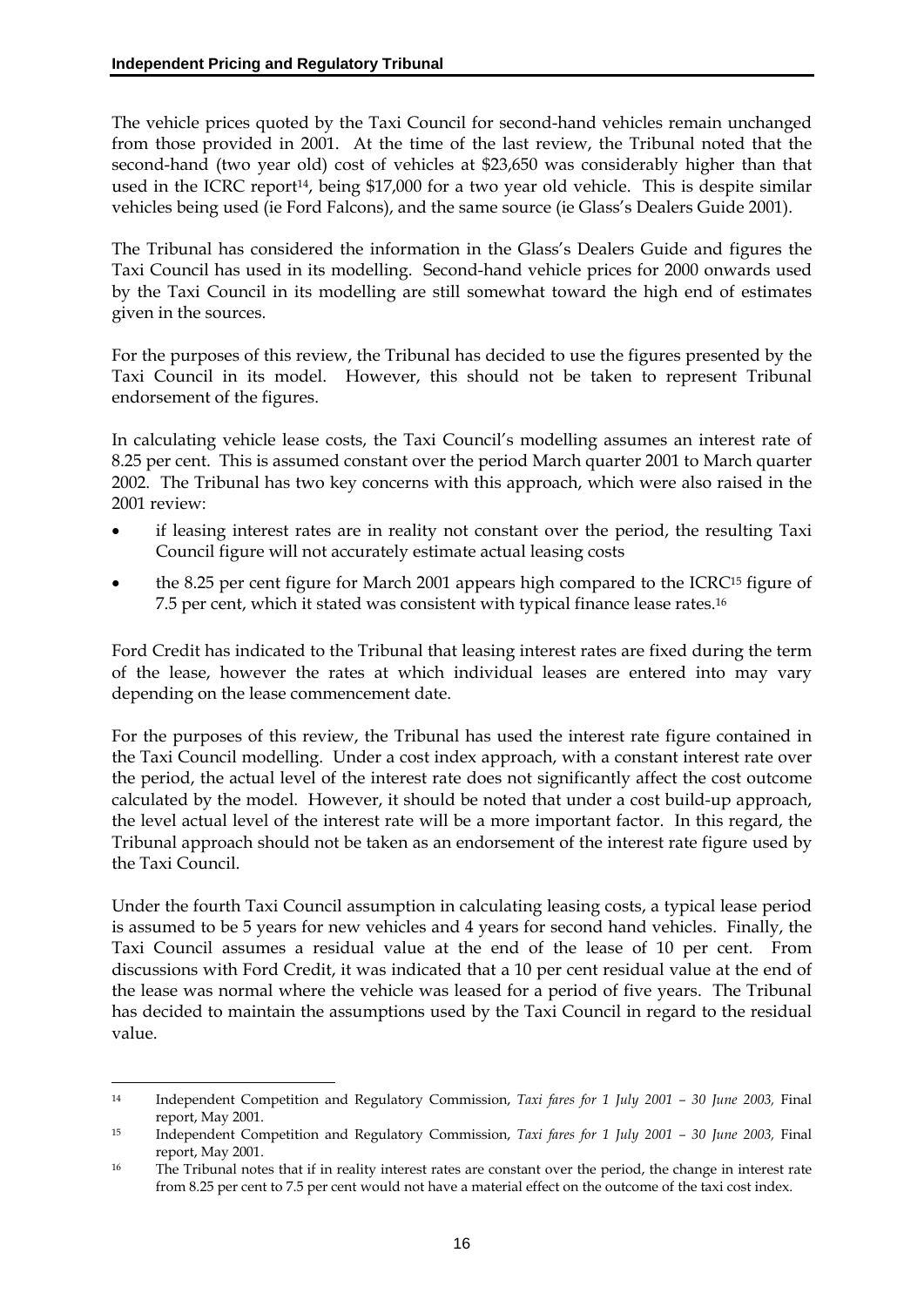As a result of the increase in prices of new vehicles, vehicle leasing costs in urban areas have increased by 5.0 per cent over the past 12 months. This results in a contribution of 0.2 percentage points towards the overall cost index. As all vehicles are assumed to be second hand in country areas in line with Taxi Council operator surveys, there has been no increase in vehicle lease payments.

### **4.2 Insurance costs**

The Taxi Council's modelling has separated insurance costs into three areas: urban – Sydney, urban – Wollongong, Newcastle and Central Coast; and country. For each of the two urban areas insurance costs are given for comprehensive, third party property, green slip and workers compensation. It is assumed that 50 per cent of urban operators take out comprehensive insurance. The Taxi Council ascertained this figure through an operator survey.

For country areas insurance costs are given for comprehensive, green slip and workers compensation. A Taxi Council operator survey indicated that 100 per cent of country operators take out comprehensive insurance.

#### *Tribunal assessment*

The Tribunal contacted representatives of Cabsure and Zurich insurance in order to verify the insurance costs presented by the Taxi Council. These inquiries were able to confirm that the figures used by the Taxi Council for urban areas were within the range of 'normal values'. Weighted average insurance costs in urban areas increased by 5.9 per cent, which added 0.4 percentage points to the overall cost index.

Insurance costs for country areas proved more difficult to verify. Discussions with a number of insurance providers suggested that significant variation in premiums exists across country NSW, and that individual driver history was a major determinant of price. The Taxi Council submission suggests that premiums in country areas have increased by 12.6 per cent on average. The Tribunal was unable to find evidence to support this increase.

Without a detailed survey of individual operators, it is difficult to ascertain what may be a more reasonable figure for some of the insurance costs. As increases in insurance costs contribute 0.6 percentage points to the Taxi Council's requested increase for country areas, it would be desirable to have an accurate picture of what actual insurance costs are for taxi industry operators. Further, as discussed below, any move from an index approach to fare setting would need to more accurately define and estimate each of the cost elements.

Consequently it is suggested that the percentage increase found to have occurred in urban areas, 5.9 per cent, be applied to country areas. However, this should not be taken to represent Tribunal endorsement of the Taxi Council's figures. Any move away from a cost index approach would need to consider in detail the actual insurance costs faced by the taxi industry.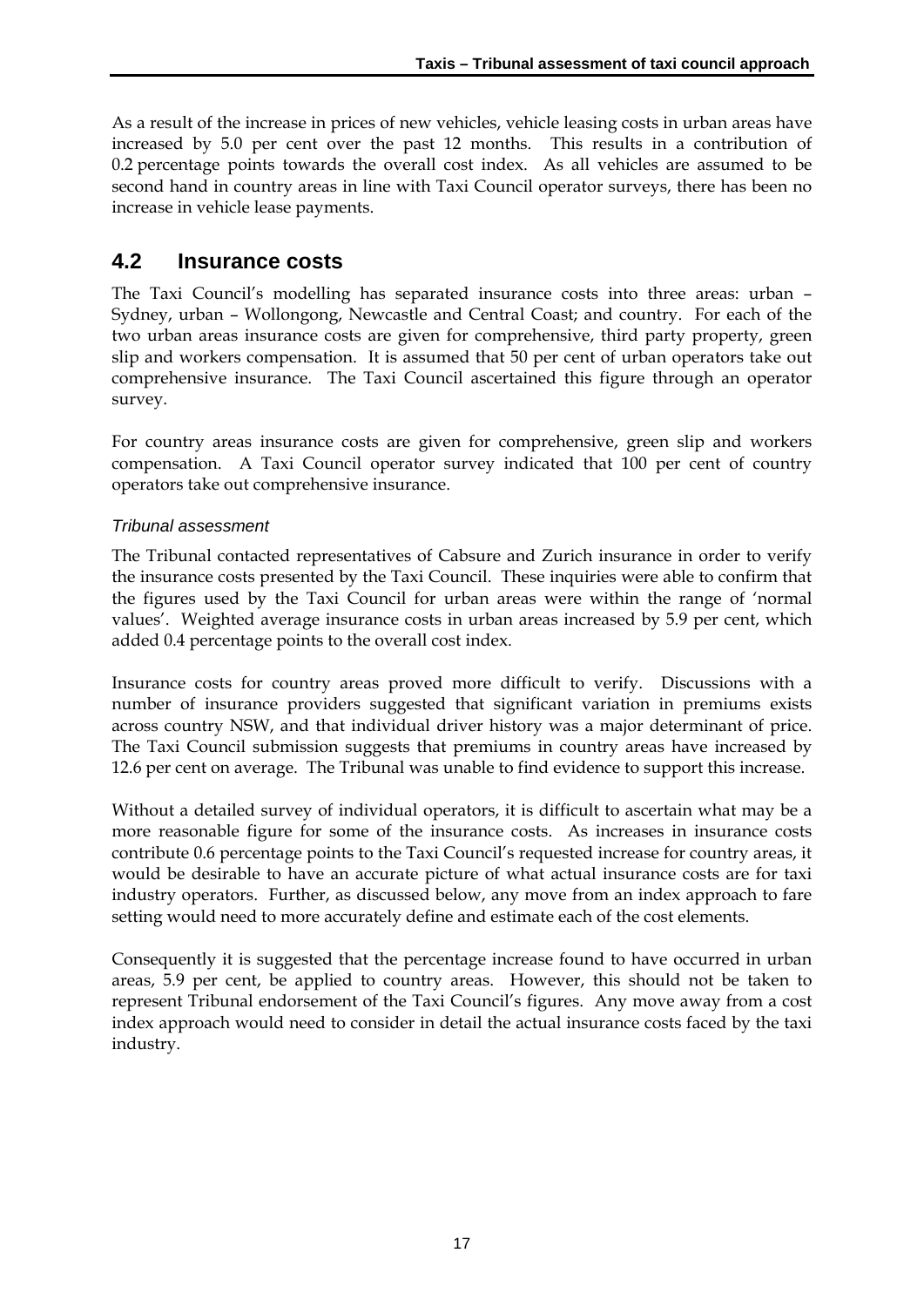### **4.3 Government charges**

The Taxi Council's model includes government charges for vehicle registration and taxi operator licences. The figure for the taxi operator licence has not changed from \$260 between March 2001 and March 2002, and hence has no effect on the outcome of the taxi cost index. Similarly vehicle registration has remained unchanged from \$479 over the same period.

#### *Tribunal assessment*

The taxi operator licence cost figure represents the cost of taxi operator accreditation. It is the renewal figure per annum per taxi, and has been verified with Transport NSW.

The Tribunal contacted the NSW Roads and Traffic Authority to verify vehicle registration costs. It was indicated to the Tribunal that taxi registration would be at most \$479 in 2002, unchanged from 2001.

### **4.4 Network fees**

Network fees vary between regions and between networks. The Taxi Council states that information on network fees was sourced from Premier, Combined and Legion networks for the urban area. For country areas, information was collected through network surveys.

The Taxi Council submission provides network fees per calendar month. Based on information gathered from various operators, network fees have been estimated for each of the urban (Sydney, Wollongong, Newcastle and Central Coast) and country (Coffs Harbour, Albury, Wagga Wagga, Bathurst, Armidale and Tamworth) areas. The overall network fee for urban and country areas is a weighted average, based on the number of taxis in each of the individual areas, eg Sydney, Wollongong, Newcastle and Central Coast for the urban area.

#### *Tribunal assessment*

The Tribunal has contacted network operators in order to verify the network costs quoted by the Taxi Council. Network operators were able to provide the Tribunal with their network fees. These were broadly consistent with the figures presented by the Taxi Council. According to the Taxi Council's submission, network fees for urban areas have increased by an average of 6.4 per cent. The corresponding increase for country areas was 12.7 per cent.

Although the Tribunal has applied the existing figures quoted by the network operators, this should not be taken to represent Tribunal endorsement of the figures. The Tribunal has some key concerns with network costs. In particular, it should be kept in mind that in all NSW areas except Sydney, network services are provided by a monopoly service provider. At this stage, the Tribunal cannot be satisfied that the actual network costs charged are efficient network costs.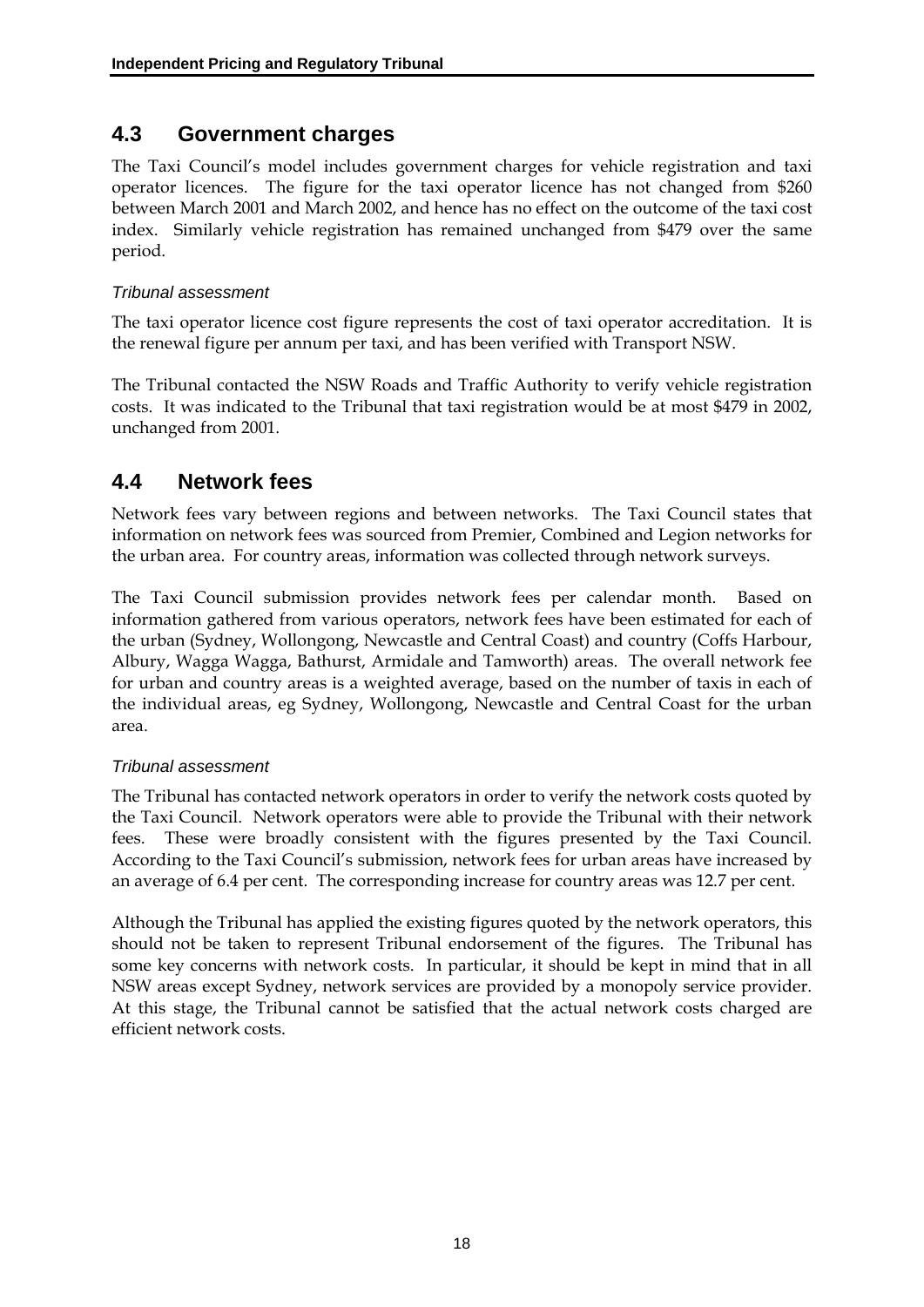## **4.5 Plate lease fees**

The Taxi Council have estimated plate lease fees in urban areas based on the market rental rate of \$375 per week, obtained via operator surveys. This results in an increase of 14.6 per cent over the period, and contributes an increase of 2.1 percentage points to the overall urban cost index. The Taxi Council state that minimal change in country plate values has been identified over the past 12 months, thus country plate lease fees are assumed to remain at 2001 levels.

#### *Tribunal assessment*

In order to verify the plate rental data submitted by the Taxi Council, the Tribunal analysed a series of plate auction values provided by Transport NSW. While this approach provides only an approximate measure, the data did appear to support the assertion of the Taxi Council that average plate values in urban areas have increased by 14.6 per cent. It must be noted that this verification is based on changes in plate values only; changes in other parameters such as the market yield on plates are not reflected.

The Taxi Council have assumed that the yield of 8.3 per cent calculated by the Tribunal in the 2001 review is still appropriate. To the extent that this is no longer the case, it would be necessary to recalculate the lease fee on the basis of current plate values.

The plate lease fees for each quarter were obtained by taking the average auction plate value for that quarter, and multiplying it by the per annum rate of return (8.3 per cent). The resulting annual lease fee was then divided by 52 to arrive at a weekly lease fee. This calculation was performed for each quarter, for each of the Sydney, Wollongong, Newcastle and Central Coast areas (note the rate of return calculated from the initial Sydney lease fee data was assumed for all areas, although the plate values used corresponded to the specific area). The weighted average weekly plate lease fee was then calculated, based on the number of taxi plates in each area.

The Tribunal is aware that the approach has a number of limitations. Firstly, the rate of return on taxi plates was calculated based on less than 2 quarters of data, and this data was Sydney specific. Applying this rate of return across the entire period assumes that the rate has not varied over this time; this may or may not be correct. Further, the rate is then applied to the Wollongong, Newcastle and Central Coast areas. The Tribunal notes that the distortion due to this approximation is minimal as these areas combined constitute such a small percentage of the total urban region (93 per cent of the plates in the urban region are in Sydney). Finally, it is possible to measure plate lease fees directly. However, for this approach to add value relative to the current approach, a detailed survey would need to take place. At this time and given the nature of this review, the Tribunal has not undertaken or requested such a survey.

In country areas, the Taxi Council submits that plate values are unchanged. Again this is broadly consistent with plate auction data provided to the Tribunal by Transport NSW, but the lack of data points for country areas makes a precise valuation difficult.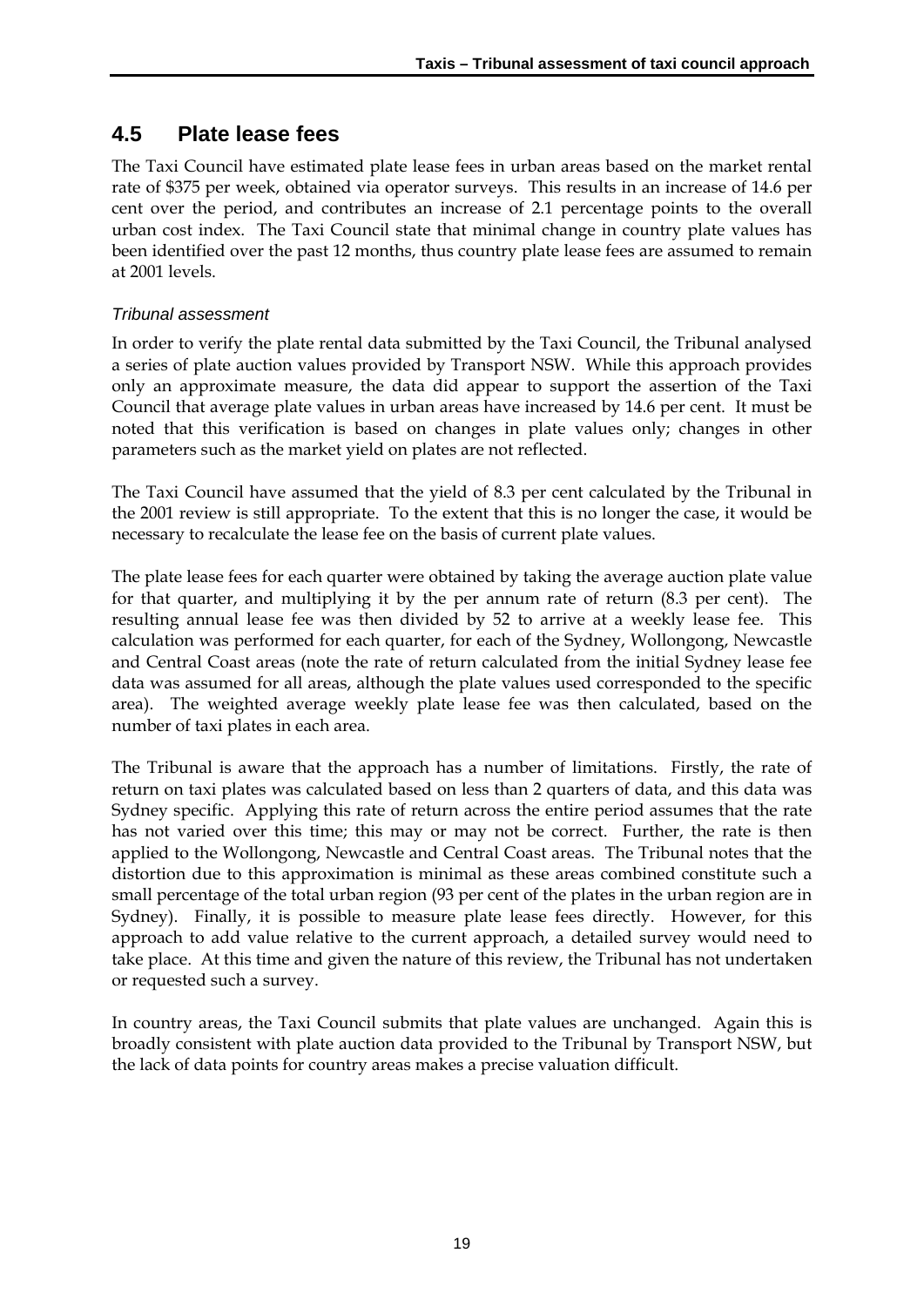## **4.6 Establishment costs**

The Taxi Council submission gives establishment costs as being made up of LPG conversion, meter, roof sign, radio and camera. Figures for each of these elements are provided for each of Sydney, Newcastle, Wollongong and the Central Coast. The installation cost of EFTPOS and an alarm are also included for the Sydney area.

For urban areas, the Taxi Council submission states that establishment costs have increased by 26.7 per cent. For country areas, the Taxi Council states that there has been no increase, but a breakdown of the cost elements for country areas is not provided. Although this increase in urban areas appears large in an absolute sense, establishment costs only make up around 1 per cent of total taxi costs in the Taxi Council model, and hence the increase does not have a significant effect on the total cost increase calculated by the model.

#### *Tribunal assessment*

The total figure for establishment costs is obtained by adding a number of smaller costs that comprise establishment expenses. The annualised establishment costs are calculated by spreading the total establishment costs over four years*.* While it has been possible to ascertain that the 2002 figures quoted in the model for urban areas are within the range of current prices for these items, the Tribunal is concerned at the inclusion of a number of items that were not part of the cost index in 2001.

In particular, EFTPOS facilities, livery and alarms were not part of the establishment costs submitted by the Taxi Council in the 2001 review. Including them for the calculation of 2002 costs distorts the movement in costs as measured under the index approach. Specifically, the Taxi Council have stated that establishment costs have risen by 26.7 per cent. However the establishment costs as defined in 2001 have increased by only 8 per cent; the remainder of the increase is due to the inclusion of these additional cost items.

As cost increases are being measured using a cost index approach, it is inappropriate to introduce new cost items in this manner. Consequently the Tribunal will use the 8 per cent increase in the establishment costs as defined in the 2001 review. However, this should not be taken to represent Tribunal endorsement of the figures. A detailed examination of average actual establishment costs should ideally be carried out, particularly where a cost index approach is rejected.

# **4.7 LPG fuel**

LPG costs constitute around 8 per cent of total costs and fuel is one of the largest cost components. The LPG cost per annum is derived from three parameters; the LPG price per litre at the pump, the average distance travelled per year and the fuel consumption rate.

The LPG price per litre has fallen in urban areas by around 20 per cent, at the same time increasing by 4 per cent in country areas. This price has been sourced by the Taxi Council from Shell and service station price surveys. The average distance travelled per annum was obtained from operator surveys. This was assumed to be 175,000 km in the urban model and 125,000 km for the country model. A fuel consumption rate of 5.0 km per litre, sourced from Ford, was assumed to apply to both urban and country taxis.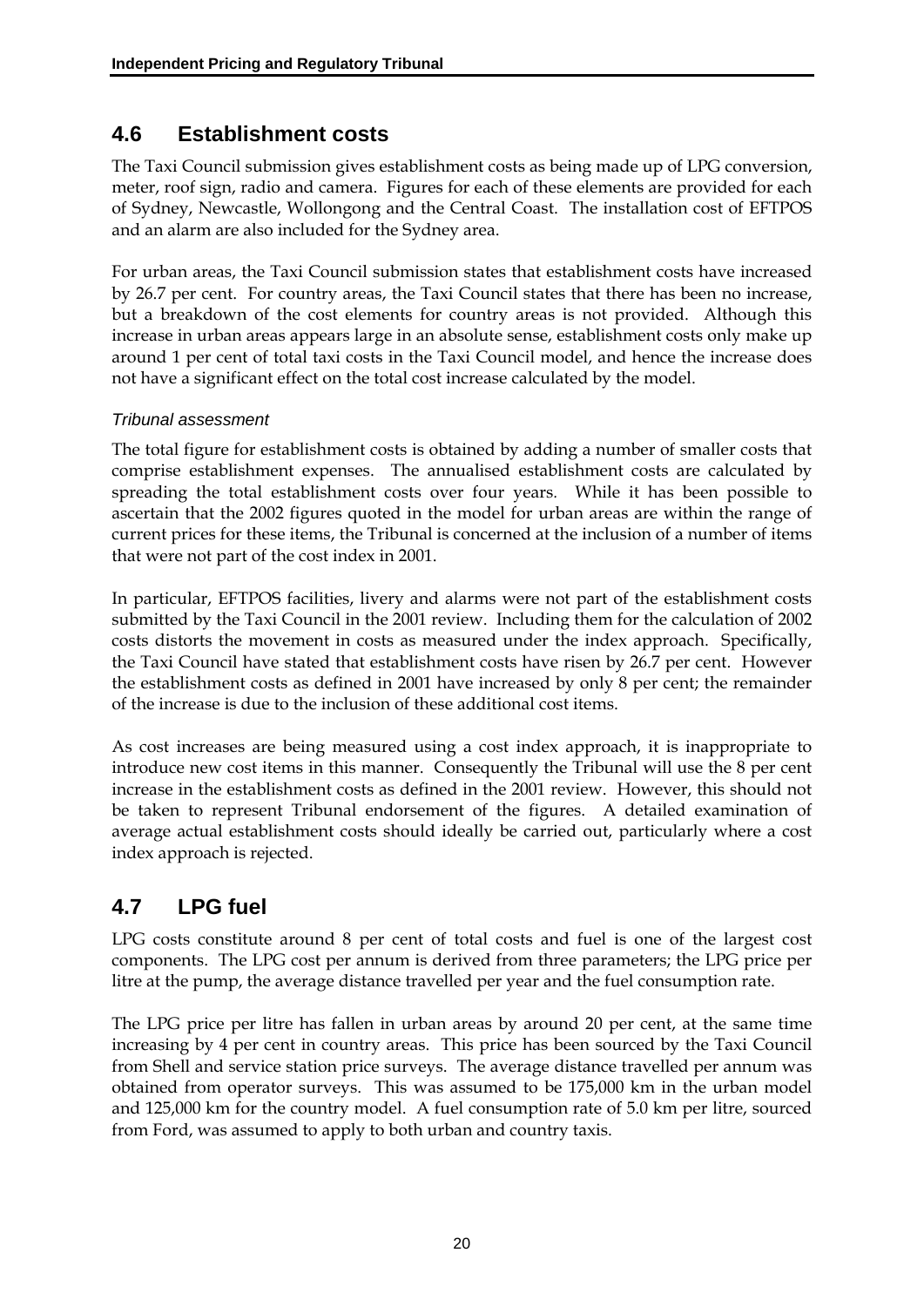#### *Tribunal assessment*

LPG costs are dependent on the LPG price per litre, the average distance travelled per year and the fuel consumption rate. A concern relating to LPG costs is the possibility of fluctuations in price since the March 2002 quarter (ie the end of the time period for the Taxi Council model). The Taxi Council have suggested that the current urban weighted average fuel price, as at March 2002, is 38 cents per litre, which represents a decrease of 19.1 per cent from the 47 cents per litre price of June 2001. The Taxi Council's current weighted average country price is 54.2 cents per litre, up 4 per cent since June 2001. The accuracy of the LPG prices quoted in the Taxi Council's submission has been questioned by the Transport Workers Union (TWU), in their submission to the Tribunal.17

In order to reflect movements in LPG prices over the entire 12 month period, the Tribunal has obtained LPG prices from GOGAS as at June 2002. GOGAS indicate that a weighted average urban price of 45 cents per litre is more appropriate at the current time. This represents a 4 per cent decrease in the price of LPG since June 2001. For country areas, data from GOGAS current as at June 2002 suggests a weighted average price of 52.67 cents per litre. This is an increase of 1.3 per cent over the past 12 months.

Finally, total LPG costs are dependent on the vehicles fuel consumption rate. The Taxi Council has assumed a fuel consumption rate of 5.0 km per litre for both urban and country areas. The Tribunal notes that in the ICRC review18, a rate of 5.5 km per litre was used, which was said to be consistent with interstate figures. The different traffic conditions between Sydney and Canberra, particularly congestion and related to this average vehicle speed, may contribute to higher fuel use in Sydney. However, the Tribunal notes that more favourable traffic conditions (relative to Sydney) would exist in all other areas of NSW. Despite this, the Taxi Council has applied the same fuel consumption rate statewide.

For the purposes of this review and given the application of a cost index, the Tribunal has decided to apply the consumption figures used by the Taxi Council. However, the Tribunal cautions against accepting these figures in the future without further analysis, particularly where the form of regulation does not involve application of a cost index.

### **4.8 Maintenance labour**

The determinants of the maintenance labour cost item are the number of major services, the hours of labour per service, the hours of maintenance required outside of services and the labour cost per hour. These were sourced from a combination of Ford and operator surveys.

The model assumes major services take place at every 10,000 km, which amounts to up to 18 per year under the model's mileage assumptions. Each of these services takes 3 and onethird hours. In addition, 4 hours a month of additional servicing is required. The hourly wage rate used was that charged by Ford, which was up to \$72 (\$75 for country areas). The weighted average wage rate in urban areas has fallen from \$65 in 2001 to \$64 at March 2002, while for country areas has risen from \$55 to \$65 over the same period.

<u>.</u>

<sup>17</sup> TWU submission, May 2002, page 15.

<sup>18</sup> Independent Competition and Regulatory Commission, *Taxi fares for 1 July 2001 – 30 June 2003,* Final report, May 2001.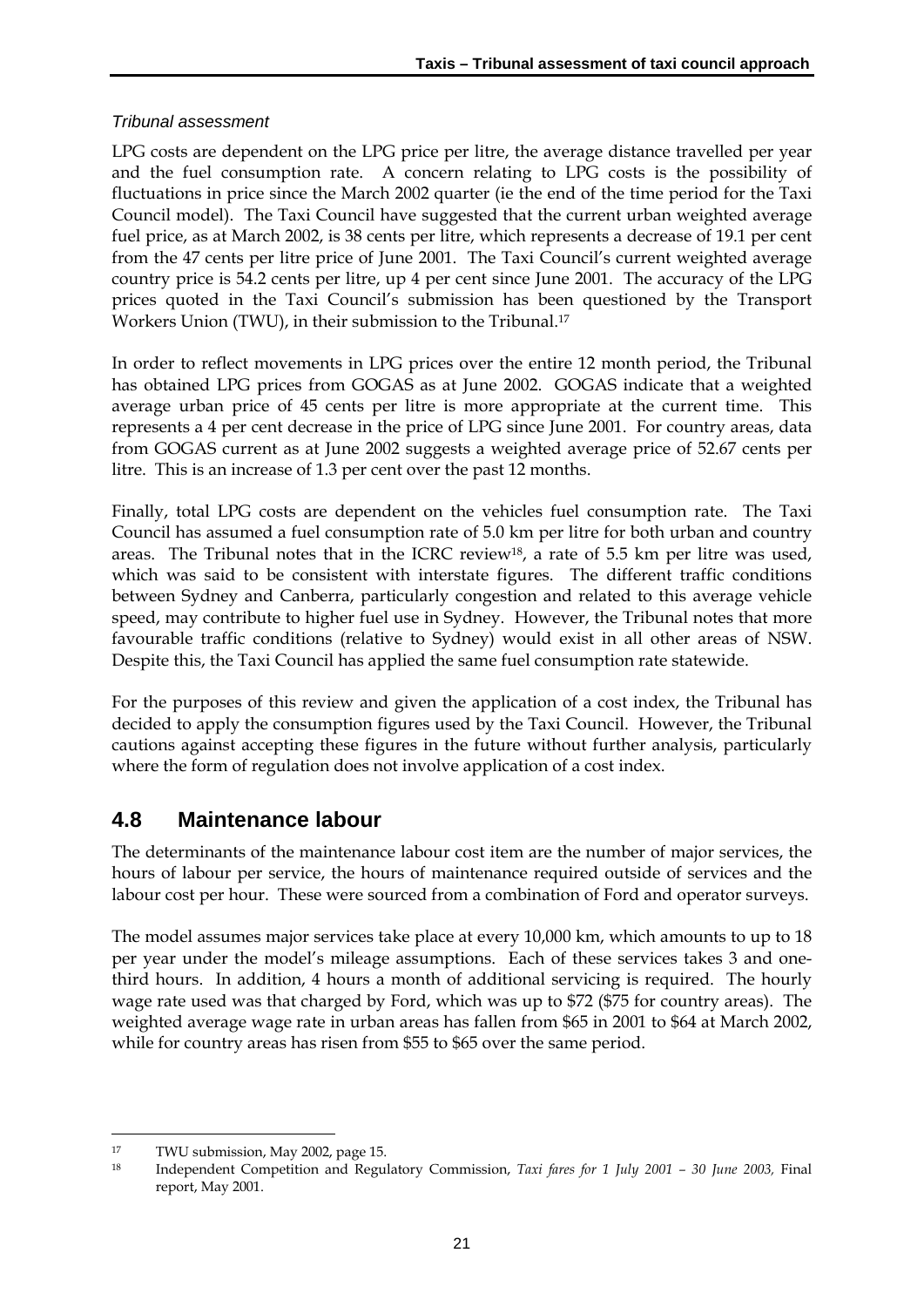### *Tribunal assessment*

The frequency of services assumed in the model appears high, and while this may be close to the service frequency recommended by Ford, that does not necessarily reflect the service frequency employed in the taxi industry (where any time off the road due to servicing would be at the expense of revenue). Further, the per hour cost of maintenance labour appears high. Again, this may not reflect the rates paid by taxi operators for maintenance services.

Regardless of the form of regulation (eg cost index, building block approach), the Tribunal considers it reasonable that actual costs and industry practice be appropriately considered. Maintenance labour is one area of the Taxi Council's approach where the costs modelled are likely to be higher than those actually experienced by the average taxi operator.

For the purposes of this review and given time limitations, the Tribunal has decided to apply the figures used by the Taxi Council. However, the Tribunal cautions against accepting these figures in the future without further analysis, particularly where the form of regulation does not involve application of a cost index.

# **4.9 Vehicle parts and panels**

Vehicle parts and panels is the largest contributor to the requested fare increase. Vehicle parts and panels contributes 2.3 percentage points of the 5.45 per cent increase requested for urban areas, and 1.3 percentage points of the 5.77 per cent increase requested for country areas. This cost item was sourced from operator surveys in conjunction with Ford, and represents a basket of goods. In 2001 neither the exact composition of the basket of goods, nor the cost of the individual parts within the basket was provided. In their current submission the Taxi Council have provided this information, for March 2001 and March 2002.

In the urban model, the cost of spare parts has risen 44.6 per cent over the past year. The cost increase in spare parts in the country model is also 44.6 per cent, although the cost of parts assumed in the country model is only half that assumed in the urban model.

### *Tribunal assessment*

<u>.</u>

The Tribunal notes that the Taxi Council has provided a list of parts that have been used to calculate the increase in vehicle parts and panels costs. However this list was not provided during the 2001 review, thus it is difficult to verify that the price movements suggested by the Taxi Council actually occurred over the past 12 months. The submission by the TWU Taxi Drivers Committee also questions the costs included by the Taxi Council for vehicle parts and panels.19

As a reasonableness check on the Taxi Council's figures the Tribunal considered movements in 'motor vehicle parts and accessories' as part of the CPI series produced by the Australian Bureau of Statistics. The series indicates that motor vehicle parts and accessories increased by only 5.2 per cent over the last 12 months.

<sup>19</sup> TWU Taxi Drivers Committee submission, May 2002, pp 7 and 12.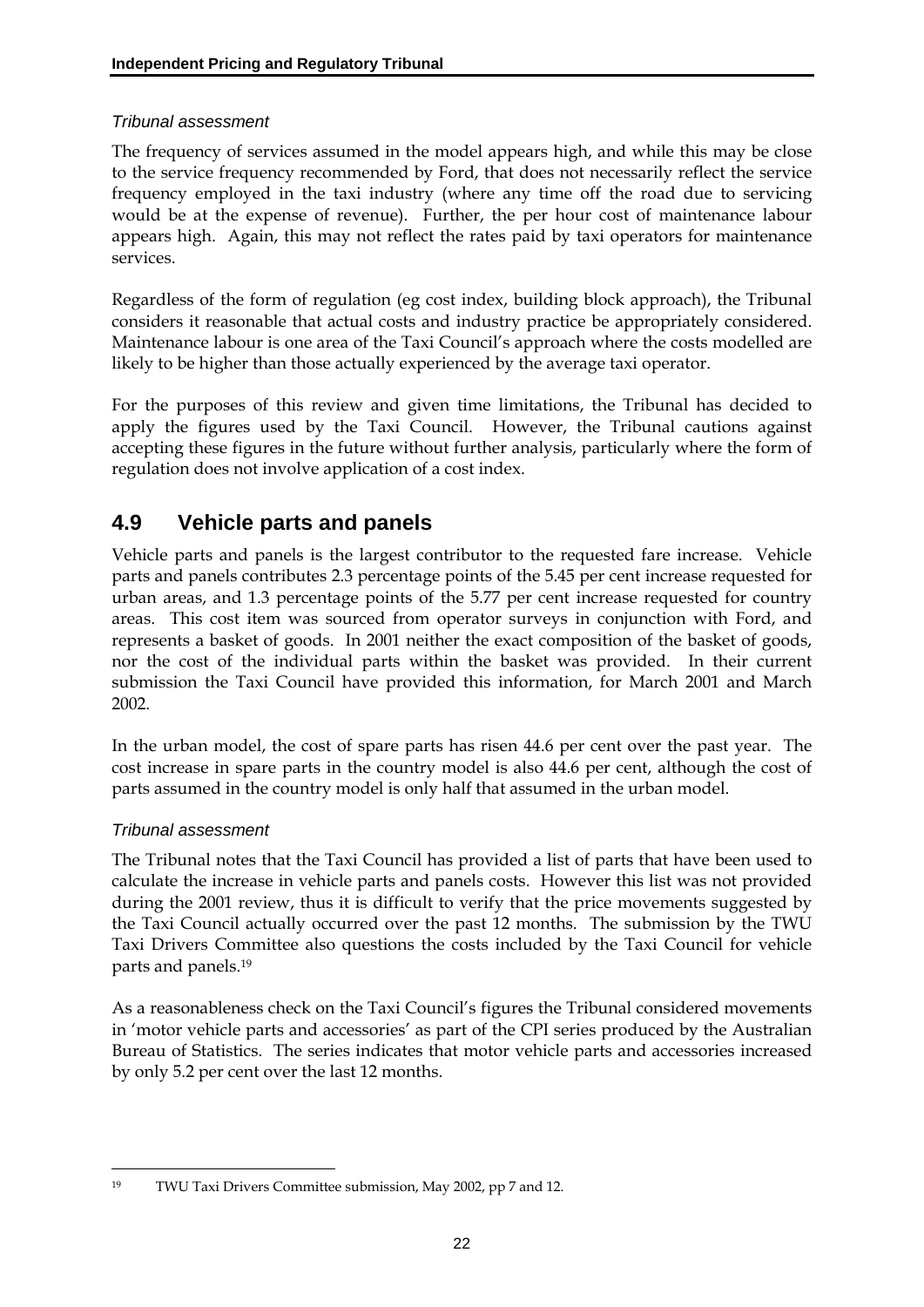The Tribunal has not been able to convince itself that the vehicle parts and panels figure supplied by the Taxi Council accurately reflects costs the industry actually faces. For this reason, the Tribunal has decided to apply the 'motor vehicle parts and accessories' expenditure class of the Consumer Price Index. Having increased by 5.2 per cent over the past 12 months, this results in a 0.27 percentage point contribution to the total cost index in urban areas and 0.16 percentage points in country areas.

# **4.10 Cleaning**

Cleaning costs comprise a daily wash and vacuum, and an annual detail. All cost figures are sourced from an operator survey. Costs have not increased over the past year, and comprise less than 2 per cent of total costs. A daily car wash in the urban area is assumed to cost \$10, and \$7 in country areas.

### *Tribunal assessment*

Transport NSW requires a daily wash for taxi vehicles. Such a regulation is very difficult to enforce, and the Taxi Council stated to the Tribunal that the regularity of washes is likely to be less than that required by Transport NSW. Given the regulated requirement, the Tribunal has accepted the figures presented by the Taxi Council.

An issue raised in the TWU Taxi Driver's submission<sup>20</sup> is that daily washing and cleaning costs should rightly be attributed to drivers rather than operators in the Taxi Council's 'two businesses model', at least in urban areas. This is consistent with the fixed pay in system prevalent in urban areas. Furthermore the Taxi Council's own submission<sup>21</sup> states that cleaning costs are considered a business expense to drivers rather than operators. Thus the Tribunal notes that the inspection detailing cost is attributable to operators, while the daily car wash costs to drivers.

## **4.11 Tyres**

Annual tyre costs are dependent on the cost of tyres, the life of each tyre, and the distance travelled by the taxi per annum. The price of the tyres was sourced from Beaurepaires, and are for new tyres. The life of each tyre was assumed to be 30,000 kilometres, as sourced from Ford. This was uniform for urban and country areas. As mentioned above, urban taxis were assumed to travel 175,000 km per annum, and country taxis 125,000 km per annum.

### *Tribunal assessment*

-

The Tribunal has contacted Beaurepaires to confirm the tyre prices quoted in the submission. The Tribunal was informed that the prices refer to recommended retail prices. The Taxi Council has assumed that these prices also apply not only in Sydney but across country NSW. In addition, the tyre prices used in the model are around 10 per cent higher than those used in the ICRC review<sup>22</sup>, for the identical brand and make of tyre.

<sup>20</sup> TWU Taxi Drivers Committee submission, May 2002, p 20.

<sup>21</sup> NSW Taxi Council submission, April 2002, p 17.

<sup>22</sup> Independent Competition and Regulatory Commission, *Taxi fares for 1 July 2001 – 30 June 2003,* Final report, May 2001.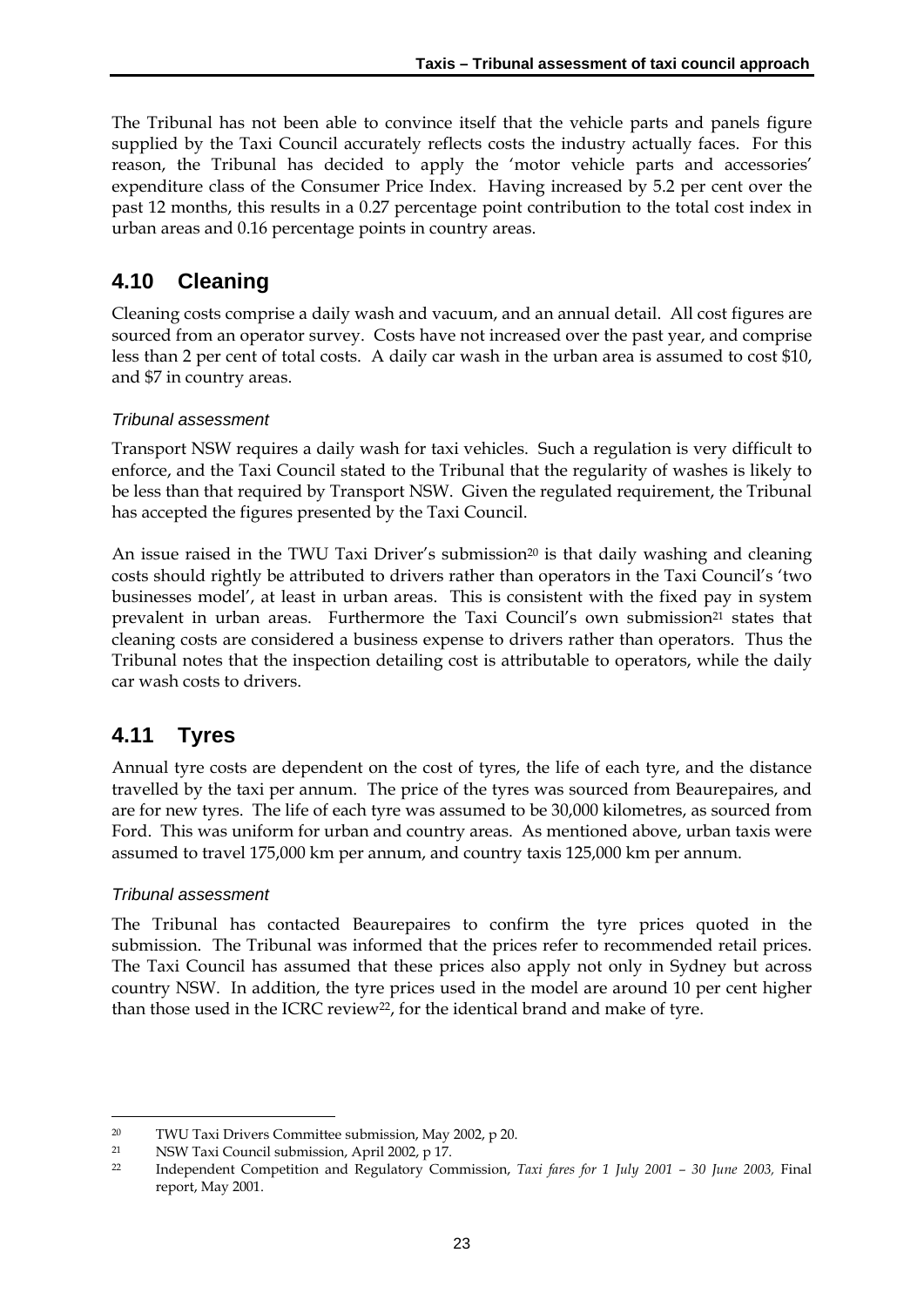The ICRC review assumed the life of a tyre was 45,000 kilometres. This compares to the 30,000 km figure used by the NSW Taxi Council. Even allowing for the superior roads in the ACT, this appears to be a very significant difference. The TWU Taxi Drivers Committee submission<sup>23</sup> also questioned the assumptions used by the Taxi Council.

Sensitivity analysis indicated that adjusting the Taxi Council model for these issues resulted in no real change to the resulting total cost increase. Given this outcome, the Tribunal has decided to apply the figures presented by the Taxi Council. However, the Tribunal cautions against accepting these figures in the future without further analysis, particularly where the form of regulation does not involve application of a cost index.

# **4.12 Operator's superannuation**

Operator superannuation is based on the figure for operator's salary equivalent (discussed below). The compulsory employer contribution rate is applied to the calculated operator's salary equivalent to derive a superannuation figure.

### *Tribunal assessment*

For the purposes of this review, the Tribunal has included operator's superannuation in the Taxi Council cost index, as was the case in 2001. However, the Tribunal does have a number of concerns with the Taxi Council's approach, and at this stage is not endorsing operator's superannuation as a legitimate cost item.

Returns to taxi operators generally accrue in the form of taxi fares received (from their own driving and that of bailee drivers where relevant), pay-in rates received from bailee drivers, and changes in the value of the taxi licence. It is from taxi fares received and/or pay-in rates that items such as superannuation are funded. This is how the industry operates, and the Tribunal is mindful that any regulatory approach should ideally recognise such aspects of industry operation.

The Taxi Council approach also assumes that the taxi operator is subject to the compulsory employer superannuation contribution rates. These rates generally apply where there is a employer-employee relationship. This is very different to the situation of a taxi operator, who is essentially self-employed and therefore funds their own superannuation from the returns associated with owning a taxi plate.

The Tribunal also has some concerns with the calculation of operator's salary equivalent, as discussed below.

# **4.13 Operator's salary equivalent**

The Taxi Council has included in its cost index a figure for operator salary equivalent to recognise the cost of labour dedicated to the business of operating a taxi. This figure is based on the labour time involved in the operation of a taxi (labour time is associated with tasks such as changeovers, rostering, organising maintenance, banking etc), and average weekly earnings for NSW.

<sup>&</sup>lt;u>.</u> 23 TWU Taxi Drivers Committee submission, May 2002, p 16.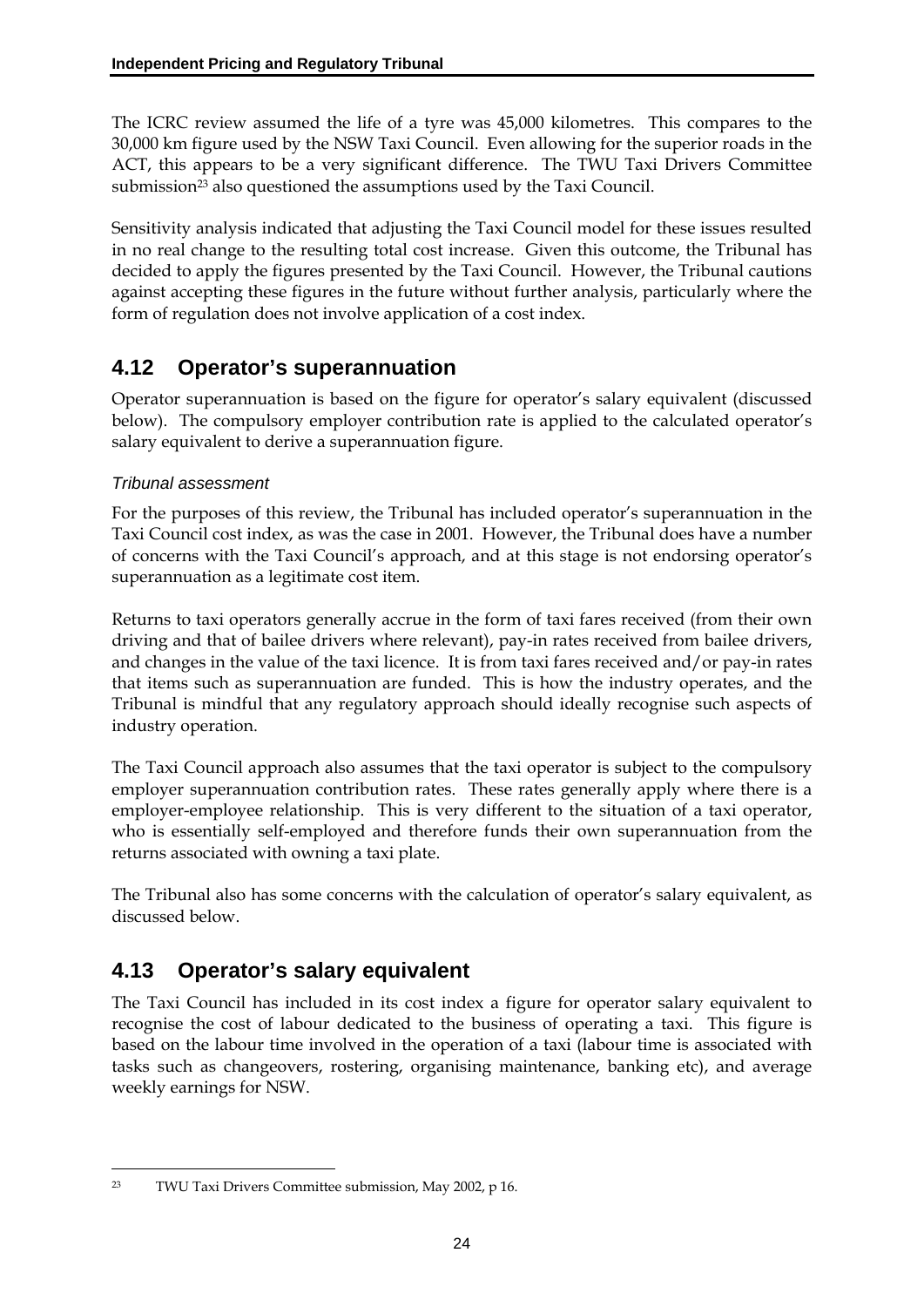Following industry consultation, the Taxi Council estimates labour time of 10 hours per week statewide.

#### *Tribunal assessment*

For the purposes of this review, the Tribunal has included operator's salary equivalent in the Taxi Council cost index. However, the Tribunal does have a number of concerns with the Taxi Council's approach, and at this stage is not endorsing operator's salary equivalent as a legitimate cost item.

The decision to operate a taxi is largely independent of average weekly earnings figures for NSW. The decision is based on the returns one can receive from a taxi, and these are largely based on fare revenue received.

This line of argument was also considered reasonable in the ICRC review<sup>24</sup>. In that report, administration of the taxi business was recognised as a legitimate cost. Its return was based on the actual earnings made by the average taxi driver, not an unrelated average weekly earnings figure. As a further comparison, the ICRC review estimated labour time as 3 hours per week. The Taxi Council has applied a figure of 10 hours per week.

Despite this the Tribunal notes the increase in average weekly earnings applied to operator's salary equivalent as consistent with the way in which the Taxi Council have calculated the base cost.

The submission by the TWU Taxi Drivers Committee also questions the reasonableness of the 10 hours per week figure assumed by the Taxi Council. Its submission identifies four clear taxi models, these being the single owner/driver, lessee driver and bailees, base operation up to 12 taxis, and fleet operation of more than 12 taxis. It states that for the first two examples of taxi models, management time per taxi would be no more than 3 hours per week. For the base operation with up to 12 taxis management time would be less than 3 hours per week, and for the fleet operator certainly less than 3 hours.25

### **4.14 Driver entitlements**

The Taxi Council has included in its cost index an allowance for driver entitlements. Driver entitlements are available to permanent bailee drivers. Such drivers are able to receive 5 weeks' annual leave and 8 days of sick leave per annum. These entitlements are only relevant for the urban model.

### *Tribunal assessment*

<u>.</u>

For the purposes of this review, the Tribunal has retained driver entitlements in the Taxi Council cost index, as was the case in 2001. However, the Tribunal notes that the item may actually be irrelevant when considered against actual industry operations. In its 1999 review, the Tribunal noted that few Sydney taxi drivers are paid these entitlements. Discussions with the Taxi Council during last year's review indicated that this situation has not changed.

<sup>24</sup> Independent Competition and Regulatory Commission, *Taxi fares for 1 July 2001 – 30 June 2003,* Final report, May 2001.

<sup>25</sup> TWU Taxi Drivers Committee submission, May 2002, p 8.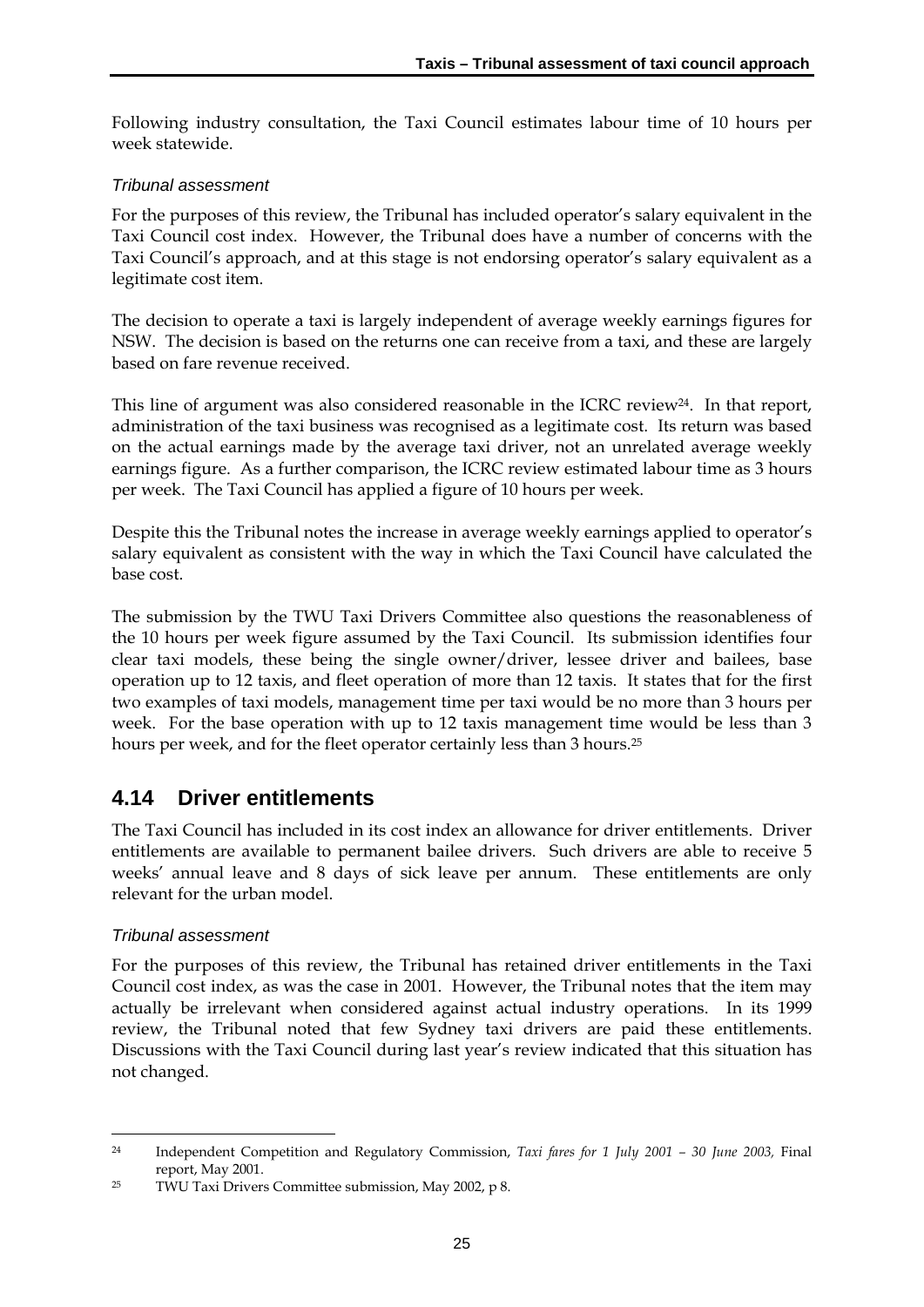## **4.15 Driver bailment fees**

Driver bailment fees represent the equivalent of wages paid to taxi drivers. As such the Taxi Council have applied an increase in line with average weekly earnings to the 2001 figure. This item is the single largest component of the cost index, contributing 36 per cent of total costs.

### *Tribunal assessment*

One of the costs of operating a taxi is that of paying bailee drivers to keep the taxi on the road. Although the bailee driver pays for each shift (either in the form of a pay-in rate or a split of fare revenue earned), this representing revenue to the operator, there is also a cost involved. The cost is essentially the revenue that the bailee driver retains, which would otherwise have accrued to the operator had he/she been driving that shift.

These 'payments' made to bailee drivers are a legitimate cost in the operation of a taxi, and the Tribunal sees no reason why they should be excluded from the analysis. The Tribunal supports the increase in driver bailment fees in line with increases in average weekly earnings, as proposed by the Taxi Council.

# **4.16 Uniforms**

Uniforms comprise 1.5 per cent of total costs in urban areas and 1.9 per cent in country areas. Uniform costs did not change over the period in either the urban or country models. Costs were sourced from an operator survey.

### *Tribunal assessment*

The contribution made to total costs by uniforms is small in both urban and country areas. As uniform costs were unchanged in both models, under a cost index approach this variable has no impact. As the impact of uniform costs is negligible and costs were attained through operator survey, the Tribunal has not attempted to verify these costs. Costs as presented by the Taxi Council have been applied.

## **4.17 Other**

The costs that fall into the 'other' category have not been provided in detail. They have been sourced from operator surveys and inflated by CPI. These costs make up around 2 per cent of the total costs.

### *Tribunal assessment*

That this cost item has been increased at CPI appears reasonable. However the Tribunal notes the submission from the TWU Taxi Drivers Committee<sup>26</sup> that suggests some degree of double counting of uniforms may have occurred in this cost item.

<sup>&</sup>lt;u>.</u> 26 TWU Taxi Drivers Committee submission, May 2002, p 17.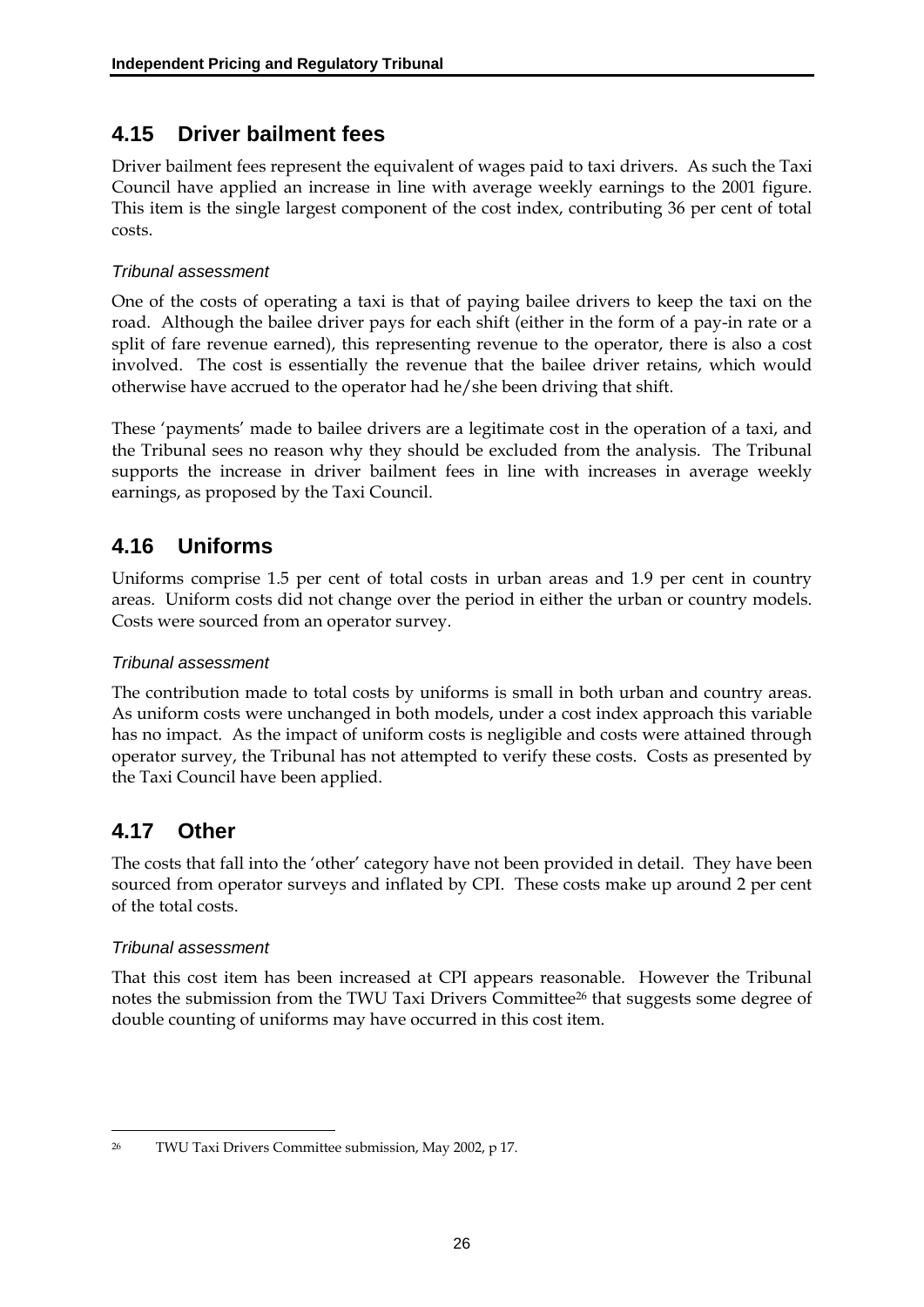## **5 TRIBUNAL AMENDMENTS TO TAXI COUNCIL COST INDEX**

The preceding chapter discussed the Tribunal's assessment of the cost index items included in the Taxi Council model. Minor adjustments were made to some items, however the Tribunal generally applied the figures it had been presented with by the NSW Taxi Council.

In this chapter, the Tribunal discusses the changes it has made to the items included in the model, and presents a revised cost index. The most significant of these was the adjustment of the increase in vehicle parts and panels to reflect increases in the motor vehicle parts and accessories component of the CPI.

## **5.1 Alignment with electronic submission**

In the written submission to the Tribunal dated 2 April 2002, the Taxi Council state that for urban areas the total increase in the cost index is 5.45 per cent.27 However, the electronic submission made to the Tribunal contains an Excel spreadsheet which calculates the increase in the cost index. According to this spreadsheet the total increase in the urban cost index is 5.42 per cent. As the calculations presented in the spreadsheet suggest the latter is the correct figure, the Tribunal has based its analysis on 5.42 per cent as the increase in operating costs for urban taxis. No such discrepancy existed for country taxis.

# **5.2 Vehicle parts and panels**

As noted in the previous chapter, the Tribunal considers the 44.6 per cent increase in vehicle parts and panels costs excessive, particularly when compared to verifiable indices prepared by the Australian Bureau of Statistics. Further, the NSW Taxi Council has not provided adequate evidence that such an increase in prices took place. The Tribunal recommends that rather than using the basket of goods approach adopted by the Taxi Council, a more robust measure of movements in prices of vehicle parts could be obtained by incorporating the movement in the motor vehicle parts and accessories expenditure class of the CPI. This measure is calculated quarterly by the ABS, and as such is a consistent and verifiable method of determining any change in the cost of vehicle parts.

This index has increased by 5.2 per cent over the past 12 months. Consequently, the Tribunal has modified the cost index to incorporate a 5.2 per cent increase in vehicle parts and panels for both urban and country areas.

## **5.3 Conversion to June to June index**

As the index determined in last year's review ran up until June 2001, the Tribunal considers it appropriate that this year's cost index run from June 2001 until June 2002. If the index runs from March 2001 as submitted by the Taxi Council, it is possible that double counting may occur, as cost increases incorporated into last year's fare increase would be partially allowed for again in this year's increase.

<sup>&</sup>lt;u>.</u> 27 Annexure A: NSW Taxi Council Fare Submission March 2002, p 14, table 15.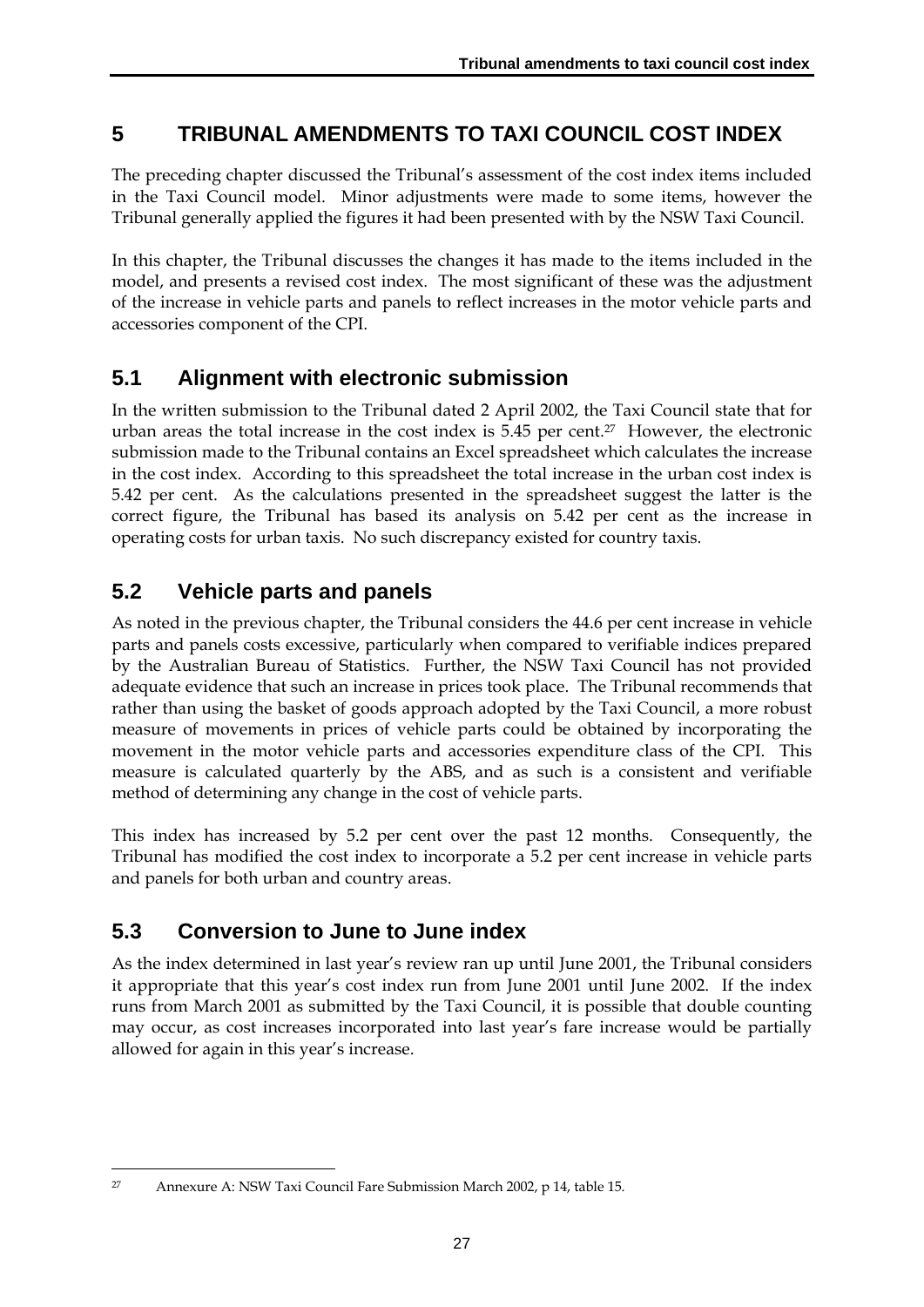Consequently the Tribunal has converted the index to a June start and finish. This results in a change to the movement of fuel costs, but leaves other cost items unchanged. Therefore an urban LPG price of 45 cents per litre and a country price of 52.67 cents per litre have been assumed for June 2002, based on information sourced from GOGAS.

As a result the contribution to the total urban cost index of fuel costs changes to -0.35 percentage points, from the Taxi Council's –1.6 percentage points. For country areas the contribution to total costs falls from 0.4 percentage points to 0.12 percentage points.

# **5.4 Insurance**

It was noted in the previous chapter that the Tribunal considered the increase in insurance premiums applied to country areas as high, and that a more appropriate level would be more similar to that reported for urban areas. Consequently, the Tribunal has adjusted the country cost index to reflect the same percentage increase in insurance as that proposed by the Taxi Council for urban areas. This is consistent with inquiries carried out by the Tribunal that suggest increases in insurance premiums have been comparable across the state.

Altering the percentage increase in insurance costs from 12.6 per cent to 5.9 per cent results in the contribution of insurance to the total country index falling from 0.60 percentage points to 0.29 percentage points.

# **5.5 Establishment costs**

As a cost index approach is being used to measure movements in costs, it is necessary that individual cost items are defined in a consistent manner over time. It was noted in the previous section that the Taxi Council has included a number of items in the category of establishment costs that were not previously covered by the index. This results in the Taxi Council's cost index suggesting that establishment costs in urban areas have risen by 26.7 per cent since June 2001. The Tribunal's analysis indicates that a large proportion of this increase is due to the inclusion of additional items in the index, and that the establishment costs as defined in 2001 have increased by only 8 per cent. Consequently the cost index has been modified to reflect an 8 per cent increase in establishment costs in urban areas.

# **5.6 Reallocation of cleaning costs**

According to page 17 of the NSW Taxi Council submission, "the cost to drivers of fuel and cleaning are shown as a business expense to drivers rather than operators". The Tribunal's investigation suggests that the Inspection Detailing Cost referred to in the NSW Taxi Council's submission is paid for by the operators, and the remainder of cleaning costs are borne by drivers. In line with this the inspection cleaning cost has been allocated to operators and the remainder of the cleaning costs to drivers. This adjustment has not had any impact on the fare increase required under the cost index as cleaning costs have not increased over the past 12 months.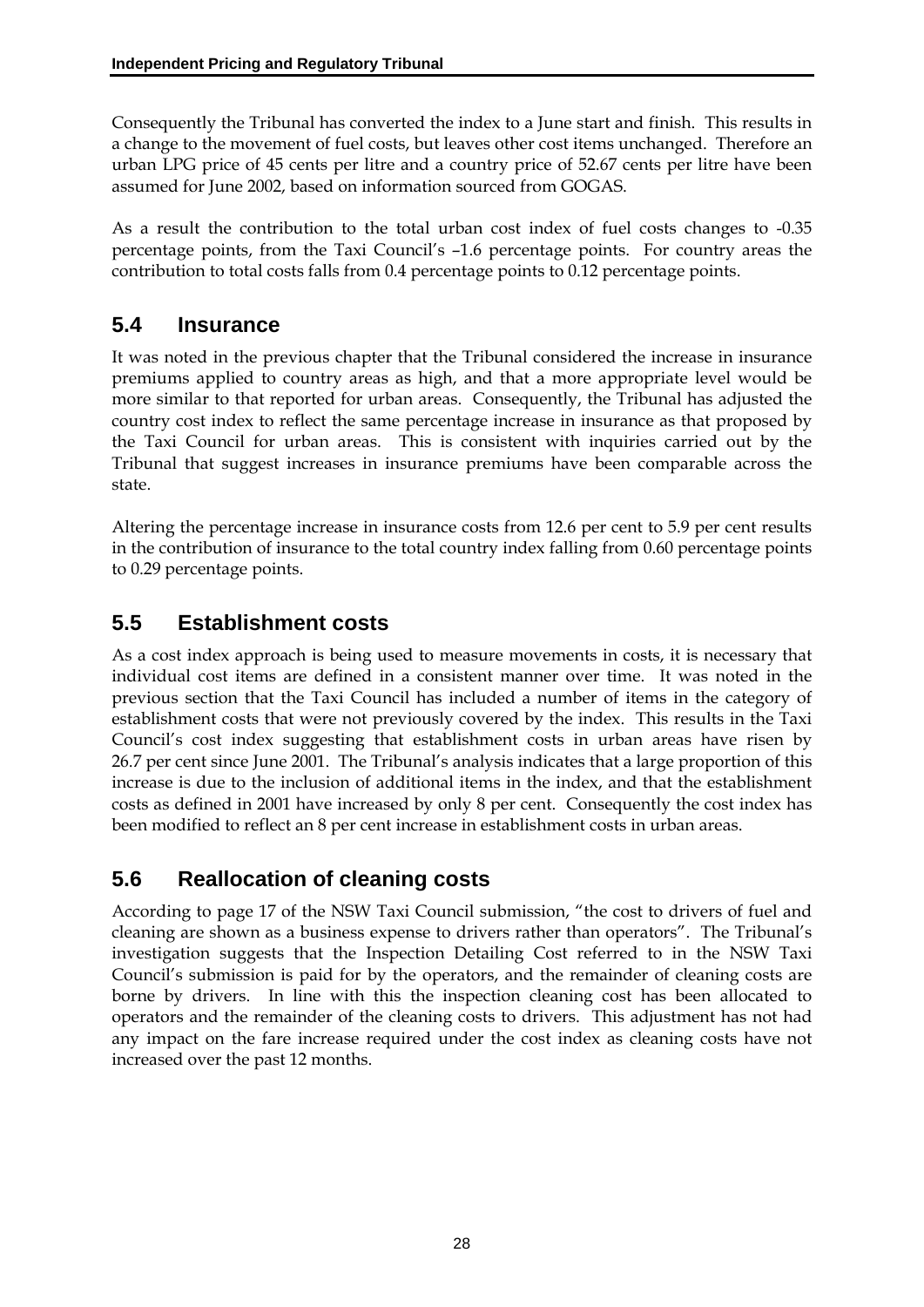## **5.7 Tribunal recommendation on taxi fares**

Table 5.1 summarises the changes made to the Taxi Council's proposed urban cost index by the Tribunal. Clearly the adjustment to the vehicle parts and panels cost item had the greatest impact on the level of the fare increase required, reducing it by 2.04 percentage points. This was offset to some degree by the conversion of the index to a June 2002 end date, which increased the fare increase required by 1.24 percentage points, as a result of including June 2002 fuel prices. The adjustment made to the calculation of establishment costs had the effect of slightly reducing the fare increase required, by 0.2 percentage points to 4.6 per cent.

|                                      | Total increase required (%) |
|--------------------------------------|-----------------------------|
| <b>Taxi Council submission</b>       | 5.45                        |
| Alignment with electronic submission | 5.42                        |
| Adjust vehicle parts and panels      | 3.38                        |
| Conversion to June to June index     | 4.62                        |
| Adjust establishment costs           | 4.60                        |
| <b>IPART</b> revised index           | 4.60                        |

**Table 5.1 Summary of amendments to urban taxi cost index** 

Table 5.2 shows the changes made to the Taxi Council's country cost index. The adjustment to vehicle parts and panels had the greatest impact on the cost index outcome, reducing the fare increase required by 1.18 percentage points. Converting the index to a June 2002 year end further reduced the fare increase required by 0.28 percentage points, due to movements in the price of LPG between March 2002 and June 2002. Adjustments to insurance costs resulted in the total fare increase required falling by 0.31 percentage points, to 4.00 per cent.

|                                  | Total increase required (%) |
|----------------------------------|-----------------------------|
| <b>Taxi Council submission</b>   | 5.77                        |
| Adjust vehicle parts and panels  | 4.59                        |
| Conversion to June to June index | 4.31                        |
| Adjust insurance cost            | 4.00                        |
| <b>IPART</b> revised index       | 4.00                        |

**Table 5.2 Summary of amendments to country taxi cost index** 

The conversion of the index to June to June had significantly different effects between the urban and country cost indices. This is due to the relative change in fuel prices between March and June 2002 for the urban and country areas. The following table shows those relative fuel movements.

|            | Urban | Country |
|------------|-------|---------|
| June 2001  | 47.0  | 52.0    |
| March 2002 | 38.0  | 54.2    |
| June 2002  | 45.0  | 52.7    |

| Table 5.3 Fuel prices, cents per litre |  |  |
|----------------------------------------|--|--|
|                                        |  |  |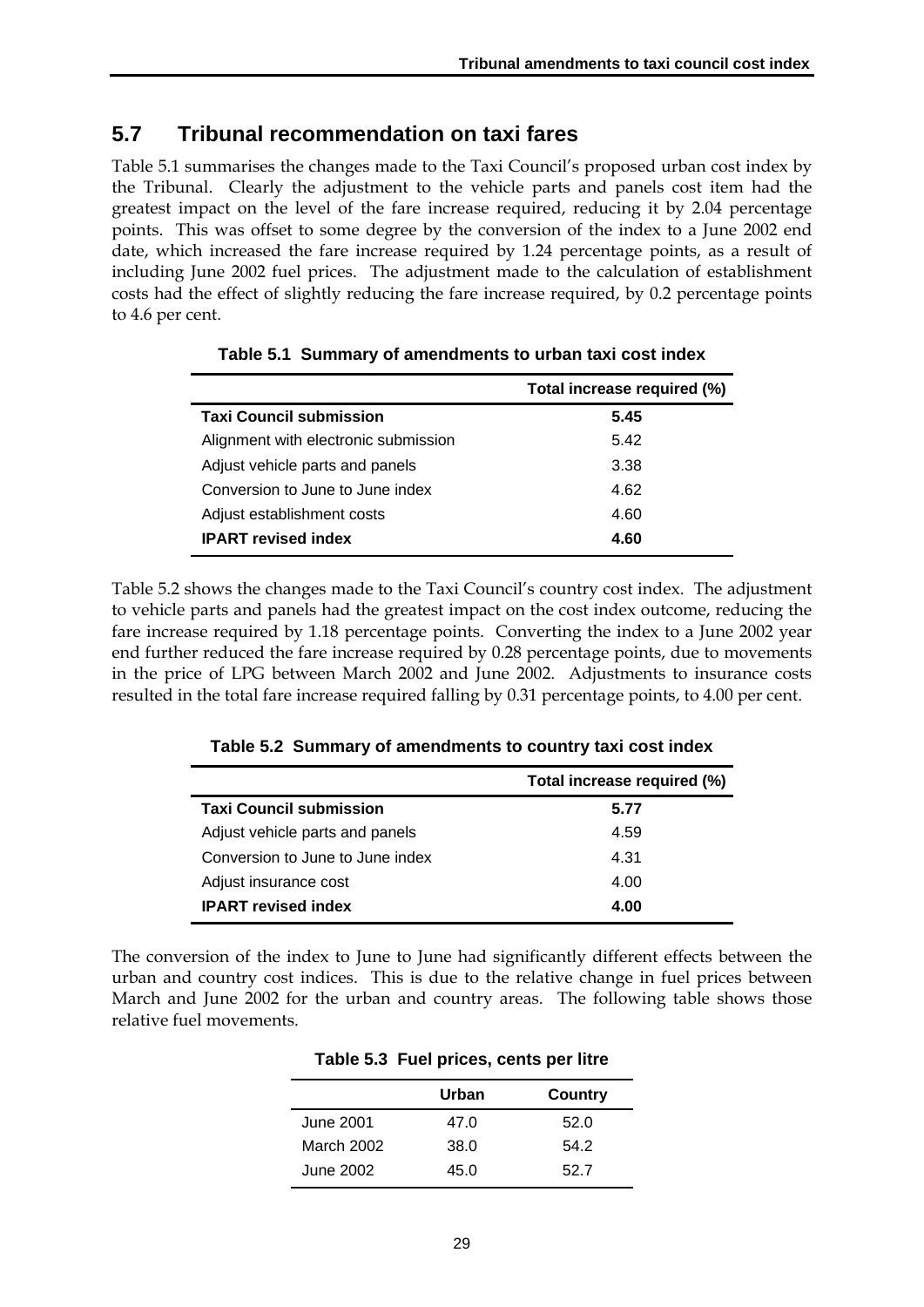The Tribunal's revised cost indices are presented in Table 5.4 for urban taxis and Table 5.5 for country taxis.

|                                      | <b>June 2001</b>  |              |                   | <b>June 2002</b> |       | Change   |
|--------------------------------------|-------------------|--------------|-------------------|------------------|-------|----------|
|                                      | <b>Total cost</b> | <b>Index</b> | <b>Total cost</b> | <b>Index</b>     |       |          |
| <b>Operator expenses</b>             |                   |              |                   |                  |       |          |
| <b>Fixed costs:</b>                  |                   |              |                   |                  |       |          |
| Vehicle lease<br>payments            | \$7,887           | 103          | \$8,281           | 108              | 4.8%  | 0.2%     |
| Insurance                            | \$12,025          | 121          | \$12,737          | 128              | 6.2%  | 0.4%     |
| Govt charges                         | \$739             | 101          | \$739             | 101              | 0.5%  | $0.0\%$  |
| Network fees                         | \$6,050           | 111          | \$6,436           | 117              | 3.4%  | 0.2%     |
| Plate lease fees                     | \$17,010          | 75           | \$19,500          | 86               | 14.1% | 2.1%     |
| Annualised<br>establishment<br>costs | \$1,295           | 136          | \$1,399           | 147              | 0.6%  | 0.0%     |
| Variable costs                       |                   |              |                   |                  |       |          |
| Maintenance<br>labour                | \$6,958           | 107          | \$6,854           | 104              | 4.1%  | $-0.1%$  |
| Vehicle parts and<br>panels          | \$10,403          | 125          | \$10,944          | 132              | 5.2%  | 0.3%     |
| Cleaning                             | \$360             | 101          | \$360             | 101              | 0.2%  | 0.0%     |
| <b>Tyres</b>                         | \$2,543           | 99           | \$2,800           | 109              | 1.6%  | 0.2%     |
| Operator's<br>superannuation         | \$969             | 119          | \$1,002           | 123              | 0.5%  | 0.0%     |
| Operator salary<br>equivalent        | \$12,108          | 104          | \$12,525          | 108              | 7.2%  | 0.2%     |
| Driver entitlements                  | \$3,705           | 105          | \$3,731           | 106              | 2.2%  | $0.0\%$  |
| Uniforms                             | \$2,400           | 100          | \$2,400           | 100              | 1.5%  | $0.0\%$  |
| Other                                | \$3,361           | 104          | \$3,484           | 108              | 2.0%  | 0.1%     |
| <b>Driver expenses</b>               |                   |              |                   |                  |       |          |
| <b>LPG Fuel</b>                      | \$16,475          | 123          | \$15,774          | 118              | 8.3%  | $-0.35%$ |
| <b>Bailee driver</b><br>payments     | \$60,092          | 104          | \$62,135          | 108              | 36.0% | 1.2%     |
| Cleaning                             | \$2,860           | 101          | \$2,860           | 101              | 1.8%  | 0.0%     |
| Total                                | \$167,240         | 104          | \$173,961         | 108              | 100%  | 4.60%    |

**Table 5.4 Revised urban taxi operating costs** 

Note:<br>1. \\
<br>2. \

1. Weighting at September quarter 1999.

2. Figures may not add due to rounding.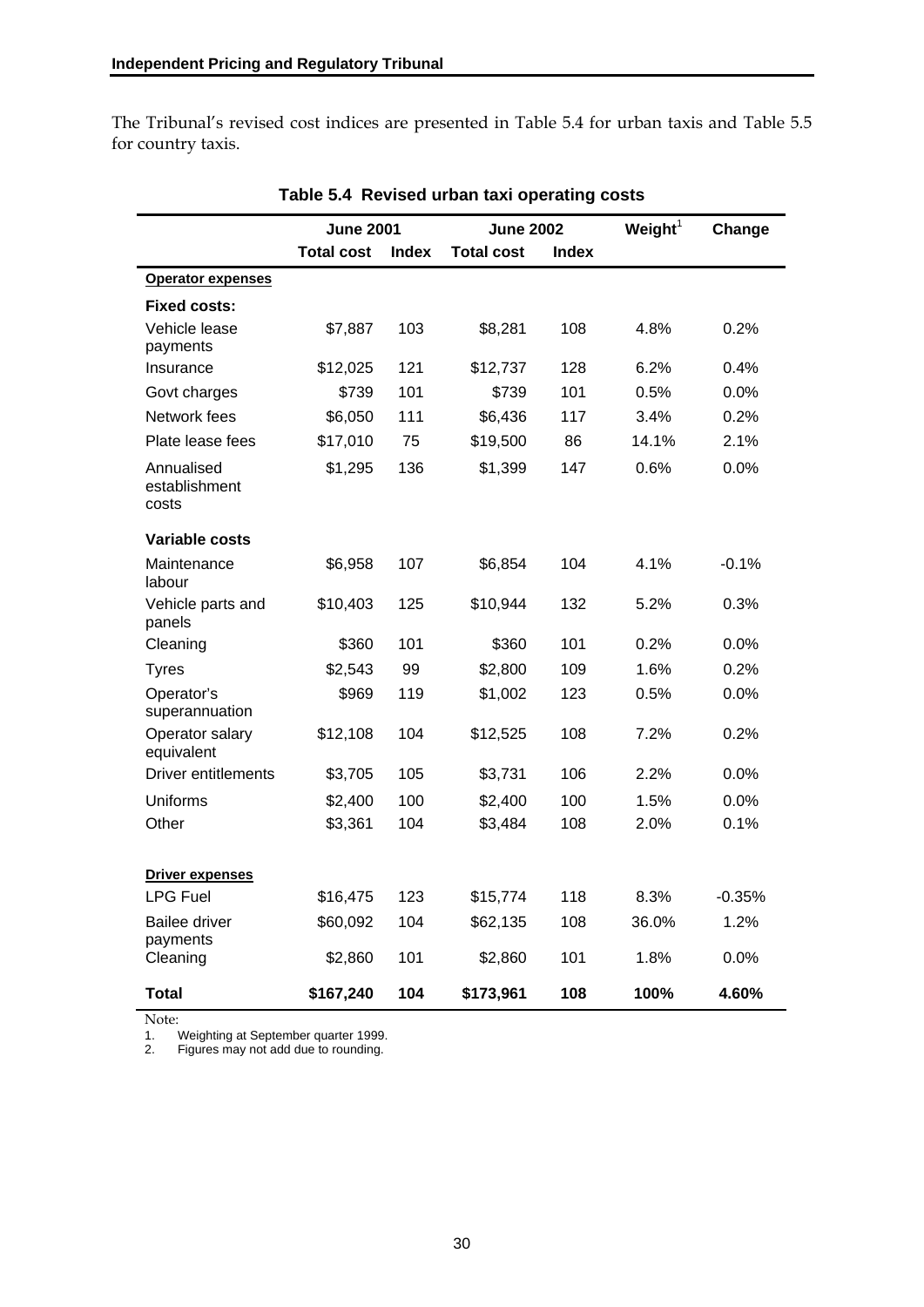|                                                     | <b>June 2001</b>     |              | <b>June 2002</b>     |              | Weight <sup>1</sup> | Change       |
|-----------------------------------------------------|----------------------|--------------|----------------------|--------------|---------------------|--------------|
|                                                     | <b>Total cost</b>    | <b>Index</b> | <b>Total cost</b>    | <b>Index</b> |                     |              |
| <b>Operator expenses</b><br><b>Fixed costs:</b>     |                      |              |                      |              |                     |              |
| Vehicle lease<br>payments                           | \$7,703              | 107          | \$7,703              | 107          | 5.8%                | 0.0%         |
| Insurance                                           | \$6,476              | 107          | \$6,858              | 113          | 4.9%                | 0.3%         |
| Govt charges                                        | \$739                | 101          | \$739                | 101          | 0.6%                | 0.0%         |
| Network fees                                        | \$8,568              | 100          | \$9,660              | 113          | 6.9%                | 0.9%         |
| Plate lease fees                                    | \$10,575             | 85           | \$10,575             | 8            | 10.1%               | 0.0%         |
| Annualised<br>establishment<br>costs                | \$700                | 118          | \$700                | 118          | 0.5%                | 0.0%         |
| <b>Variable costs</b>                               |                      |              |                      |              |                     |              |
| Maintenance<br>labour                               | \$5,124              | 102          | \$6,057              | 121          | 4.1%                | 0.7%         |
| Vehicle parts and<br>panels                         | \$5,411              | 146          | \$5,692              | 154          | 3.0%                | 0.2%         |
| Cleaning                                            | \$240                | 100          | \$240                | 100          | 0.2%                | 0.0%         |
| <b>Tyres</b>                                        | \$1,817              | 99           | \$2,001              | 109          | 1.5%                | 0.2%         |
| Operator's<br>superannuation                        | \$969                | 119          | \$1,002              | 123          | 0.7%                | 0.0%         |
| Operator salary<br>equivalent                       | \$12,108             | 104          | \$12,525             | 108          | 9.4%                | 0.3%         |
| Uniforms                                            | \$2,400              | 100          | \$2,400              | 100          | 1.9%                | 0.0%         |
| Other                                               | \$3,102              | 104          | \$3,216              | 108          | 2.4%                | 0.1%         |
| <b>Driver expenses</b>                              |                      |              |                      |              |                     |              |
| <b>LPG Fuel</b><br><b>Bailee driver</b><br>payments | \$13,000<br>\$47,374 | 116<br>104   | \$13,171<br>\$48,957 | 118<br>108   | 9.1%<br>36.8%       | 0.1%<br>1.2% |
| Cleaning                                            | \$2,704              | 100          | \$2,704              | 100          | 2.2%                | 0.0%         |
| <b>Total</b>                                        | \$129,009            | 104          | \$134,200            | 108          | 100%                | 4.00%        |

| Table 5.5 Revised country taxi operating costs |  |
|------------------------------------------------|--|
|------------------------------------------------|--|

Note:

1. Weighting at September quarter 1999.

2. Figures may not add due to rounding.

### **5.7.1 Proposed fare structure**

This section considers some key issues relating to fare structure, and translates the recommended fare increase to new urban and country fares.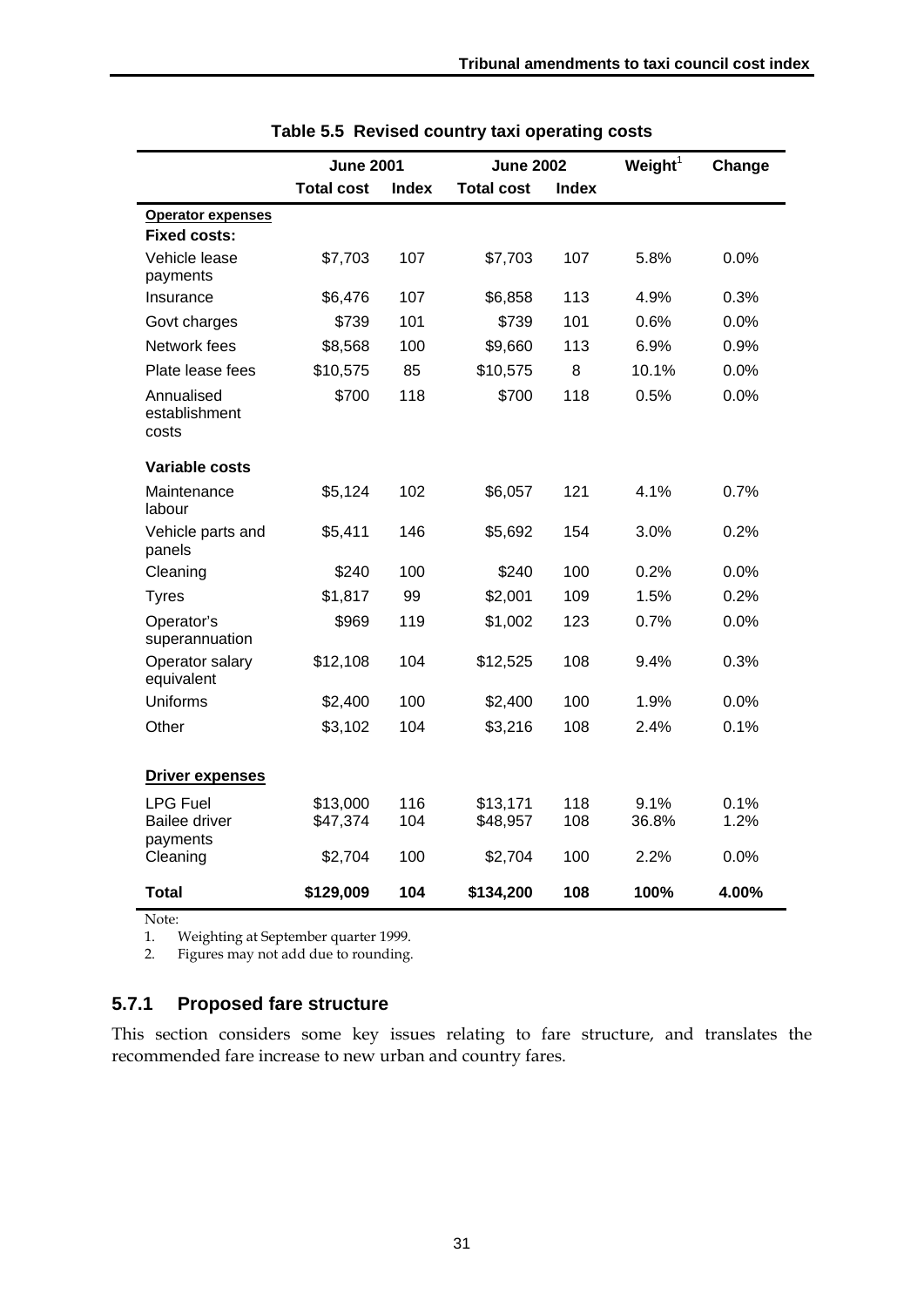#### *Day and night rates*

During the course of last year's taxi fare review, the Tribunal considered that it may be appropriate to review the effect of the introduction of the night surcharge that applies to taxi fares, and to consider whether this surcharge is still warranted. In its 1999 review, the Tribunal's interim report proposed the surcharge to promote night time taxi availability.

Supporting the proposal to review the effect of the night surcharge was the observation that the regulatory approach, whether it is through the consideration of a cost index or other methodology, is likely to focus on revenues and costs for the average taxi. These costs and parameters cover operation of the taxi during the day and night. From this approach, it is implied that the different rate is not required from a cost point of view. Whether issues relating to service delivery/standards continue to support differential rates is an issue that should be examined.

The Tribunal is not aware of Transport NSW having carried out any review of day and night taxi rates over the last year.

The tariff surcharge for night time rates applies to the distance component of the fare. The Taxi Council submission states that since this is the case, it acts as a disincentive for drivers to accept short hirings at night. The Council recommends the continuance of the 20 per cent night time surcharge, but recommends that it be applied as an increase to the total fare.<sup>28</sup>

In effect, the Taxi Council proposes that the 20 per cent surcharge be applied to every component of the fare, eg flagfall, distance, waiting time, and radio booking fee. The Tribunal notes that is all other states of Australia where a night time surcharge has been applied, it has been applied to either the flagfall or the distance rate. It has not been applied to both flagfall and distance rate, and certainly not to all components of the fare.

The Tribunal does not support the recommendation of the Taxi Council, and will maintain the 20 per cent surcharge to the distance rate only.

#### *Wheelchair accessible taxi hirings*

As noted in the Taxi Council's submission, the Tribunal's review of the taxi and hire car industries recommended that an additional \$5 pick-up fee be paid to drivers of wheelchair accessible taxis (WATs).29 This was to be funded through the NSW Government's Taxi Transport Subsidy Scheme. The Taxi Council submits that due to increased costs and movements in the labour market, it is appropriate that this fee be \$6.00.30

The Tribunal is aware that currently WAT drivers are able to charge a maximum of 15 minutes waiting time. This allowance effectively provides some payment for the extra time involved in serving wheelchair-bound passengers. At the existing waiting time rate (\$37.10 per hour), 15 minutes waiting time equates to \$9.25.

<u>.</u>

<sup>28</sup> Taxi Council submission, 2 April 2002, p 27.

<sup>29</sup> IPART, *Review of the taxi cab and hire car industries*, Final report, 24 November 1999, p 46.

<sup>30</sup> Taxi Council submission, 2 April 2002, p 28.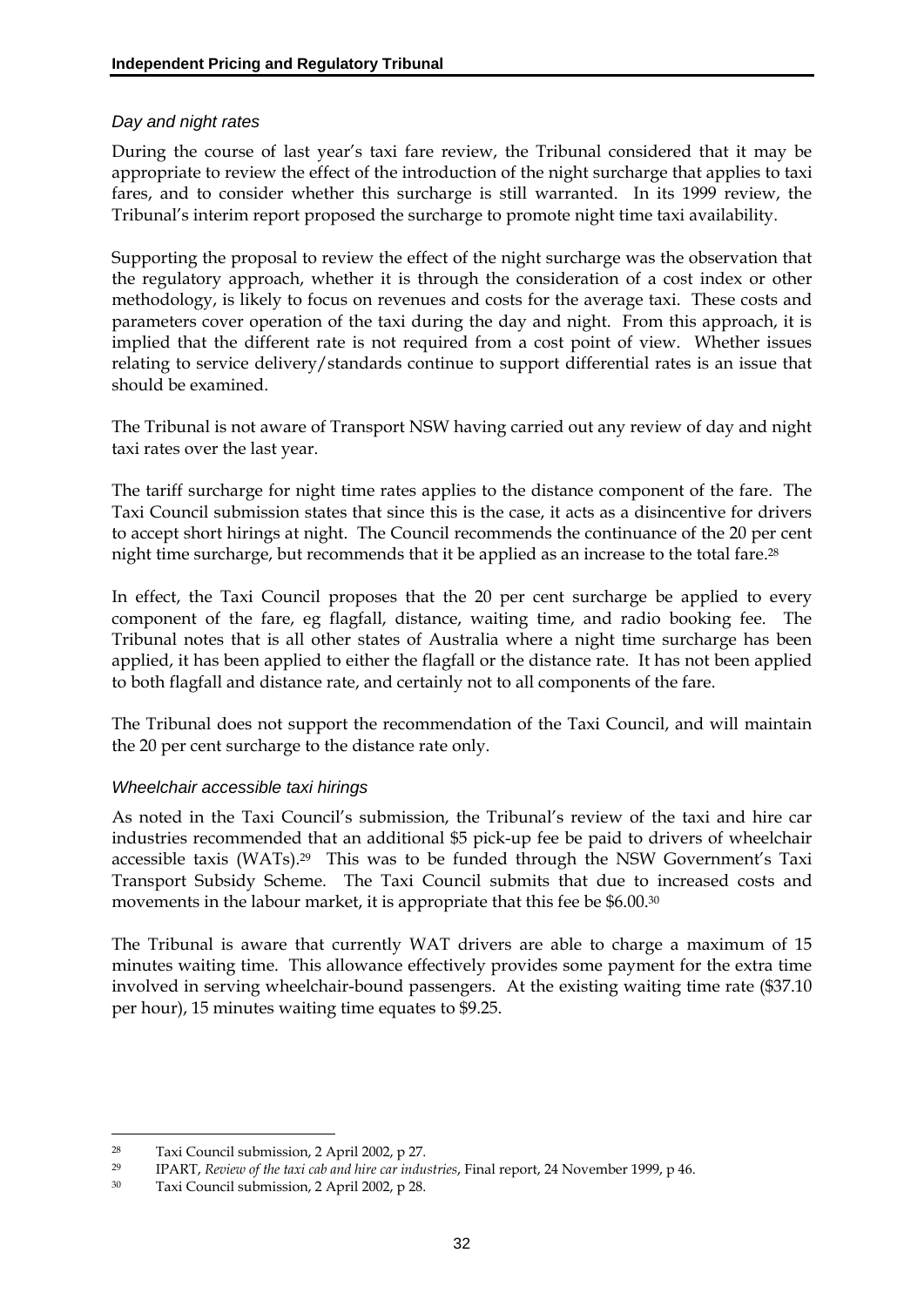The Tribunal considers that any decision to implement an explicit lift fee for WATs should involve greater consultation with relevant community groups than this review has been able to generate. Further, it would need to consider whether removal of the maximum 15 minute waiting time allowance should be undertaken with the introduction of a flat lift fee. To do otherwise may imply a degree of 'double payment' on the part of WAT passengers and/or government.

Finally, if additional payments were to be made through a lift fee, it may be appropriate to have specific WAT performance measures in place to monitor the effect of the payment. The argument for such payments is that it would provide an incentive for drivers to attend WAT bookings, thereby improving service performance to WAT users. If no such improvement is actually forthcoming, than alternative mechanisms, eg stronger enforcement and monitoring, may be required.

### *Tribunal recommendation*

In applying the recommended fare increases to actual fares, the Tribunal does not propose to make any significant changes to the existing fare structure. The Tribunal has maintained the convention of considering an 'average' trip on which to base the calculation. This 'average' trip consists of the flagfall component, a 10 km trip, 3 minutes waiting time and 50 per cent booking fee for urban areas, and flagfall component, a 3 km trip, 3 minutes waiting time and 50 per cent booking fee for country areas. This definition of an 'average' trip has been applied by Transport NSW and the Taxi Council for a number of years. The only recent change has been the inclusion of the booking fee by the Tribunal from last year. This reflects the fact that around 50 per cent of taxi trips involve a booking fee.

The Taxi Council had submitted that the 'average' trip for an urban taxi should be based on 7 km travel. The Tribunal was not provided with any detailed information to support this change. For this reason, the Tribunal has maintained the 'average' trip definitions as applied last year. It notes that if the average trip distance were inappropriately reduced, then in effect a higher fare increase than the actual percentage fare increase is actually passed onto the industry.

In adjusting the components of the taxi fare structure, the Tribunal has applied increases to each of the flagfall, distance, radio booking fee and waiting time rates. The flagfall has been increased by 10 cents in both urban and country areas. The existing and recommended urban flagfall is still relatively low compared to fare structures in other Australian capital cities. It should be noted that the country flagfall is already significantly higher than the urban rate. Waiting time charges have been increased by 25 cents per hour to \$37.35 for both urban and country. Both the urban and country radio booking fee will increase by 10 cents respectively. Finally, the distance charge makes up the balance of the fare increase.

The following table shows the recommended new fare structure for urban and country taxi fares. The Tribunal acknowledges that a wide range of scenarios is possible. However, it feels that the recommended fare structure strikes an appropriate balance between each of the items.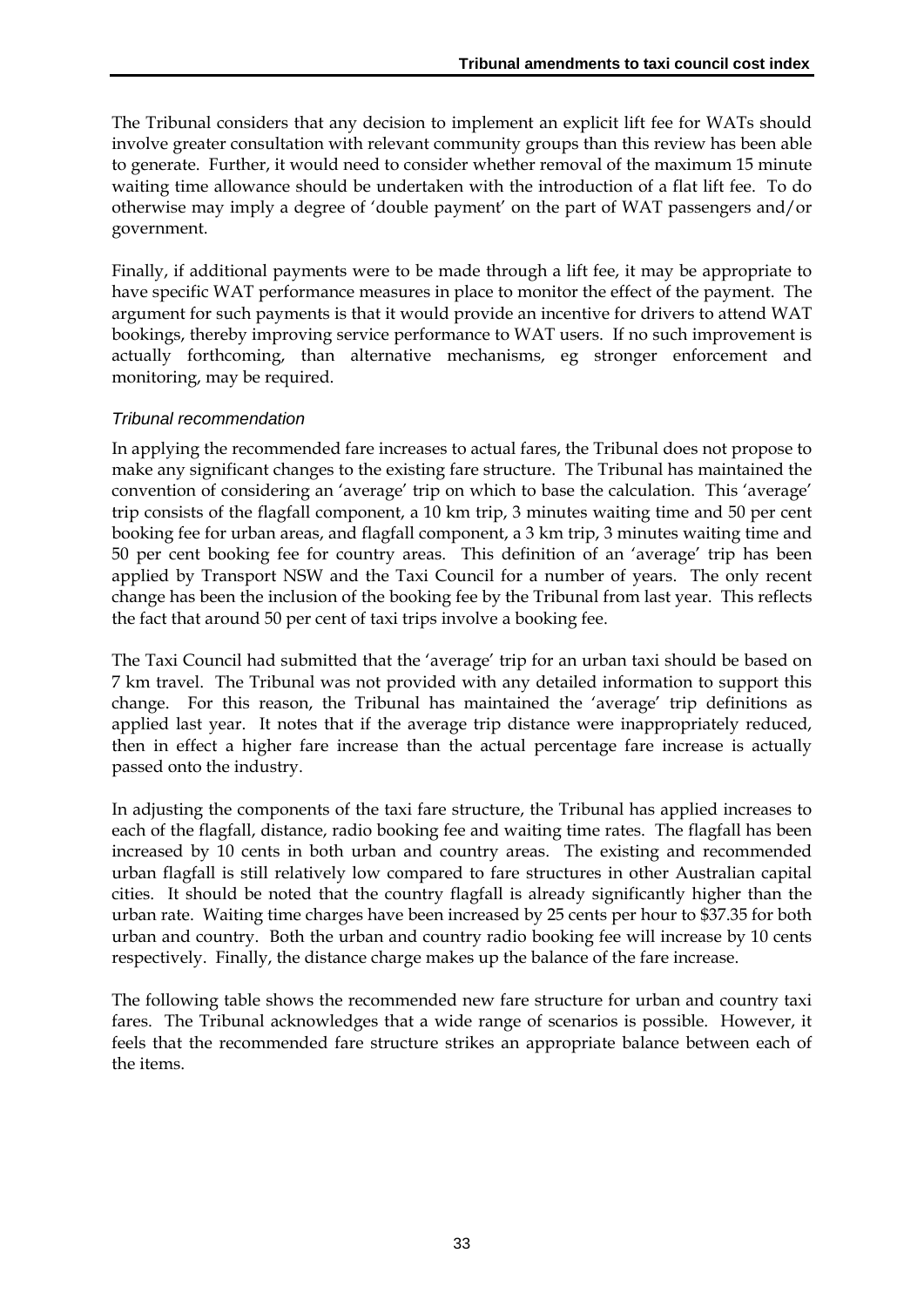| <b>URBAN</b><br><b>Current fare structure</b> |                  |      |                        | <b>Recommended</b> |       |
|-----------------------------------------------|------------------|------|------------------------|--------------------|-------|
|                                               |                  |      |                        |                    |       |
| Flagfall                                      | \$2.45           |      |                        | \$2.55             | 4.1%  |
| Distance                                      | \$1.38 per km    |      |                        | \$1.45             | 5.1%  |
| Radio                                         | \$1.15           |      |                        | \$1.25             | 8.7%  |
| Waiting time                                  | \$37.10 per hour |      |                        | \$37.35            | 0.7%  |
| Average fare                                  | \$18.68          | 4.6% | \$19.54                | \$19.54            | 4.6%  |
|                                               |                  |      | (recommended increase) |                    |       |
| COUNTRY <sup>2</sup>                          |                  |      |                        |                    |       |
| <b>Current fare structure</b>                 |                  |      |                        | <b>Recommended</b> |       |
| Flagfall                                      | \$2.95           |      |                        | \$3.05             | 3.4%  |
| Distance <sup>3</sup>                         | \$1.44 per km    |      |                        | \$1.51             | 5.0%  |
| Radio                                         | \$0.65           |      |                        | \$0.75             | 15.4% |
| Waiting time                                  | \$37.10 per hour |      |                        | \$37.35            | 0.7%  |
| Average fare                                  | \$9.45           | 4.0% | \$9.83                 | \$9.83             | 4.0%  |
|                                               |                  |      | (recommended increase) |                    |       |
|                                               |                  |      |                        |                    |       |

#### **Table 5.5 Recommended new taxi fares**

Note:

1. The 'average' fare calculation for urban areas is based on the flagfall rate, 10 km trip, 50 per cent weighting to the radio fee, and 3 minutes waiting time.

2. The 'average' fare calculation for country areas is based on the flagfall rate, 3 km trip, 50 per cent weighting to the radio fee, and 3 minutes waiting time.

3. The current and recommended distance rate of \$1.44 per km and \$1.51 per km respectively, relate to travel for the first 12 km. The Tribunal recommends that the existing rate of \$2.03 per km for travel in excess of 12 km be increased to \$2.11 per km.

# **5.8 The way forward**

Having conducted two taxi fare reviews over the past year, the Tribunal has been able to broadly consider issues relevant to the regulation of the taxi industry. Through this process, the Tribunal has come to a number of general conclusions on how best to approach the task, and related to this, some changes to process that would assist the government in monitoring and regulating the industry in the future. The following are key conclusions reached by the Tribunal:

- The government should reject any proposal for annual automatic adjustments to taxi fares based on a cost index. Industry may wish to base its claims on a cost index, but it should only be used as a guide by government. It should be noted that no industry regulated by the Tribunal has its prices determined through a cost index approach.
- This review has not been able to verify a range of cost items put forward by the Taxi Council, and many assumptions behind these cost items. A detailed study on cost items may need to be undertaken if the current regulatory approach is maintained. Further, there appears to be minimal information on the earnings of taxi operators. Such information may be useful in reaching appropriate regulatory outcomes. A detailed study of industry revenue may need to be undertaken.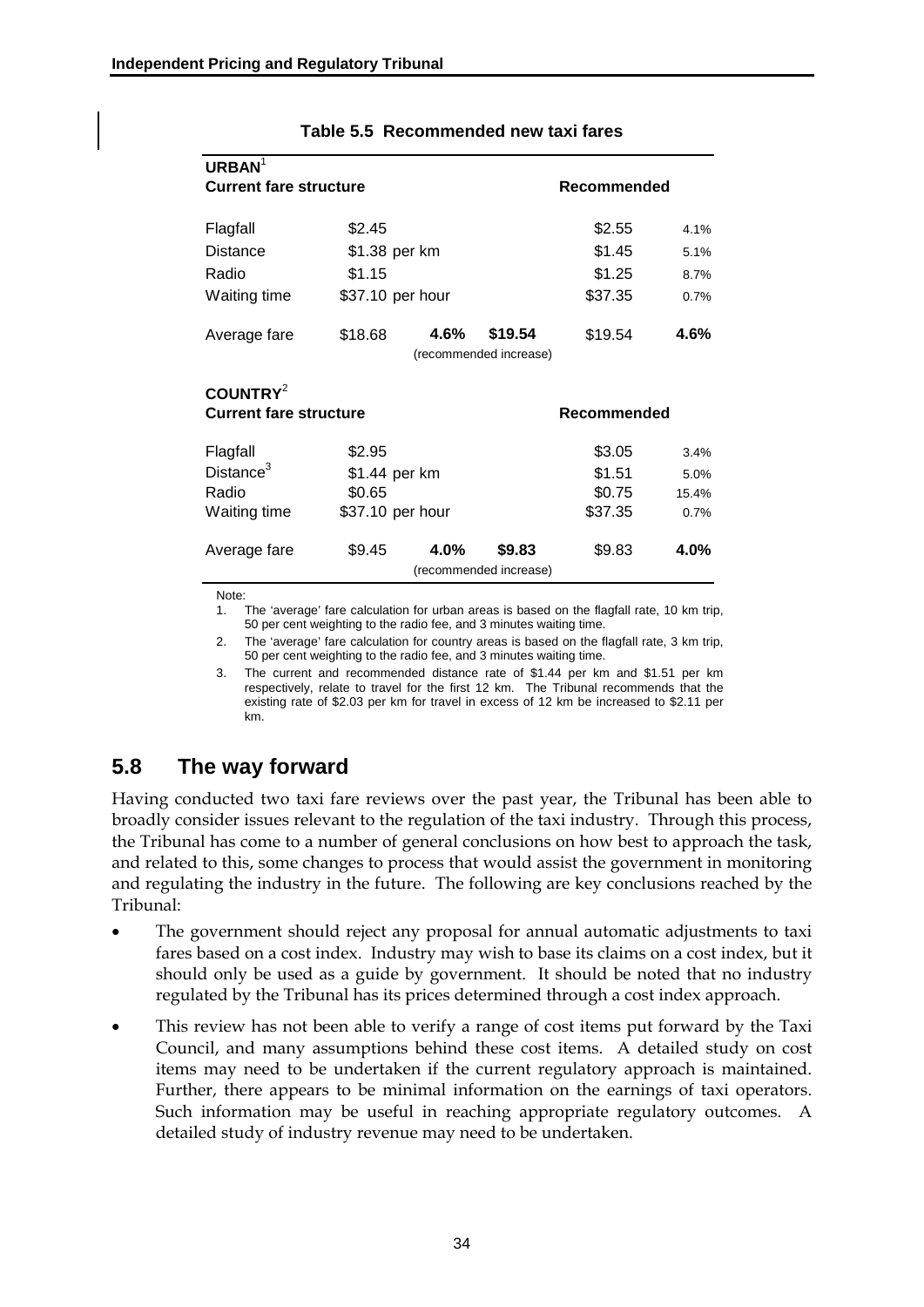- The regulatory approach needs to encourage efficiency gains within the industry. It is the Tribunal's view that a cost index is a poor mechanism to achieve this aim.
- An on-going annual information return from the industry should be established, to include revenue, cost and performance information. This will provide government with a consistent set of information in considering fare outcomes. As the industry environment changes and/or particular issues increase their relevance, this information set may be changed/expanded.
- Performance standards need to be properly defined, properly monitored, and where necessary, action needs to be taken by government and/or industry to attain those performance standards (service quality is discussed in detail in chapter 10).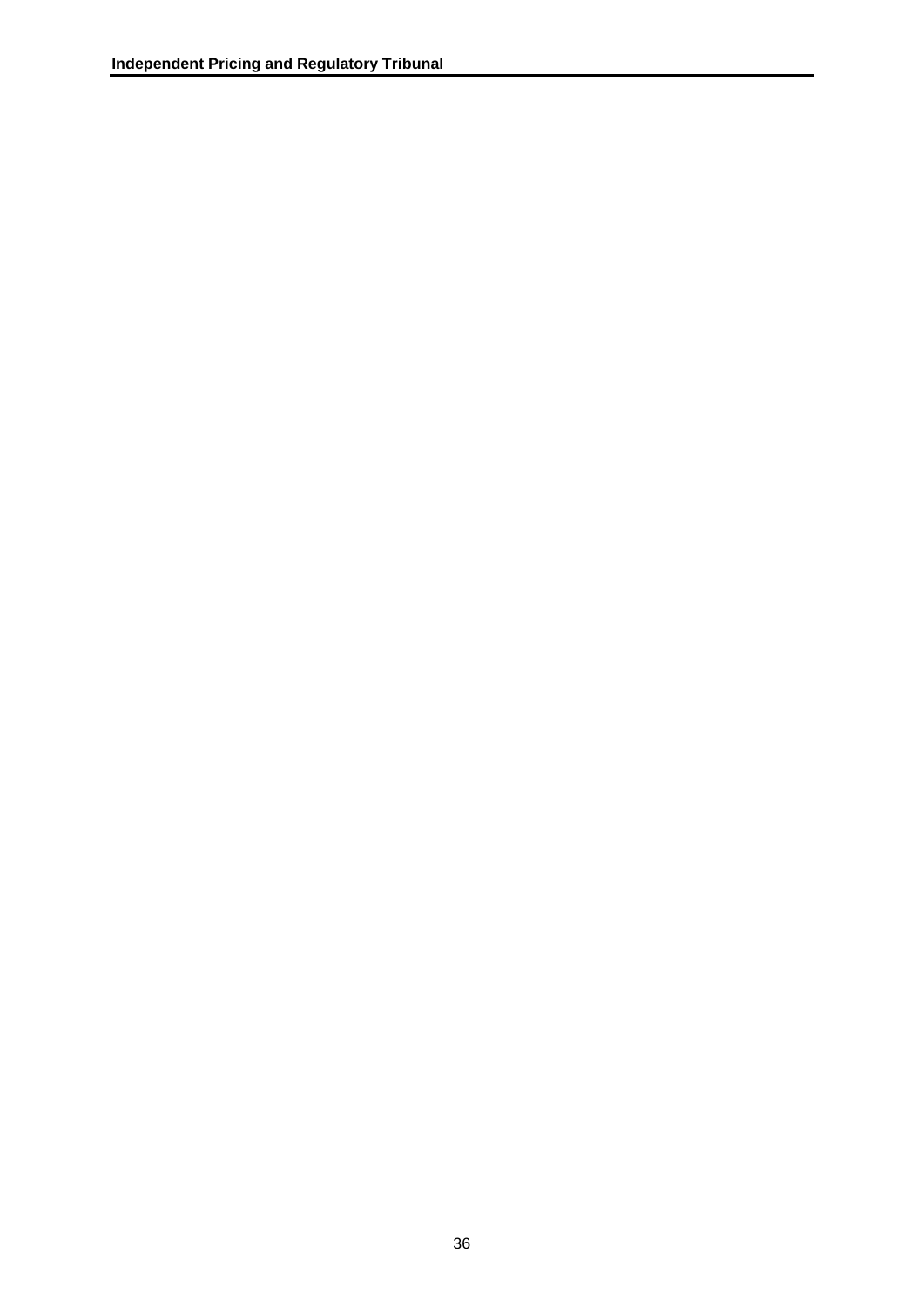## **6 PRIVATE BUSES – TRIBUNAL ASSESSMENT OF BCA APPROACH**

In this chapter the Tribunal assesses the cost index and non commercial fares modelling approaches which the BCA has used to support its request for private bus fare increases and SSTS funding requirements. The Tribunal's approach to the cost index has been to consider the reasonableness of each of the cost items (ie do the actual figures presented for each cost item reasonably represent the actual costs faced by private bus operators for those cost items), and to consider more generally the implications of a cost index approach as suggested by the BCA.

In regard to the non commercial revenue model, the Tribunal has commented generally on the non commercial modelling approach. This reflects prior Transport NSW/BCA agreement on the model. It does not reflect Tribunal endorsement of the model.

## **6.1 The cost index**

### **6.1.1 Bus capital costs**

Bus capital costs are included in the cost index as a monthly lease payment. This payment is based on a five year lease of the combined chassis and coach body cost, with the prevailing government bond rate as the lease interest rate.

The bus on which the bus capital costs are based is a Mercedes 0405NH chassis with a custom coach body. The Mercedes 0405 chassis used in previous years is no longer available, and has been replaced by the low floor model 405NH. The BCA state that a custom coach body for such a low floor chassis is more costly. Prices have been obtained from Daimler Chrysler, the suppliers of this bus. In moving to the new low floor model the chassis price has increased 2.2 per cent, from \$188,067 to \$192,206 and the coach body increased in price by 19.2 per cent, from \$143,000 to \$170,500. This represents an increase in the total price of a bus of 9.6 per cent, from \$331,067 to \$362,706.

The 10 year government bond rate, which is used as the lease interest rate, has risen over the course of the year from 6.10 per cent at 1 July 2001 to 6.32 per cent at 30 June 2002.

The result of these changes is an increase in the monthly lease payment from \$6,415.86 to \$7,066.22, a change of 10.14 per cent. As bus capital costs are weighted at 14.98 per cent of the cost index, this cost increase translates to an increase in the cost index of 1.52 percentage points.

### *Tribunal assessment*

The Tribunal has three key concerns with the approach to calculating bus capital costs. These relate to the choice of lease period, the lease interest rate, and the model's assumption that all buses are new.

The choice of 5 year lease period with no residual value over which the whole value of the bus capital cost is repaid appears unrealistically short. In discussions with the BCA it stated that a difficulty with the 5 year contract period was obtaining the typical 10 year lease term. This would imply it is more appropriate to use a 10 year lease. Further, the BCA submit that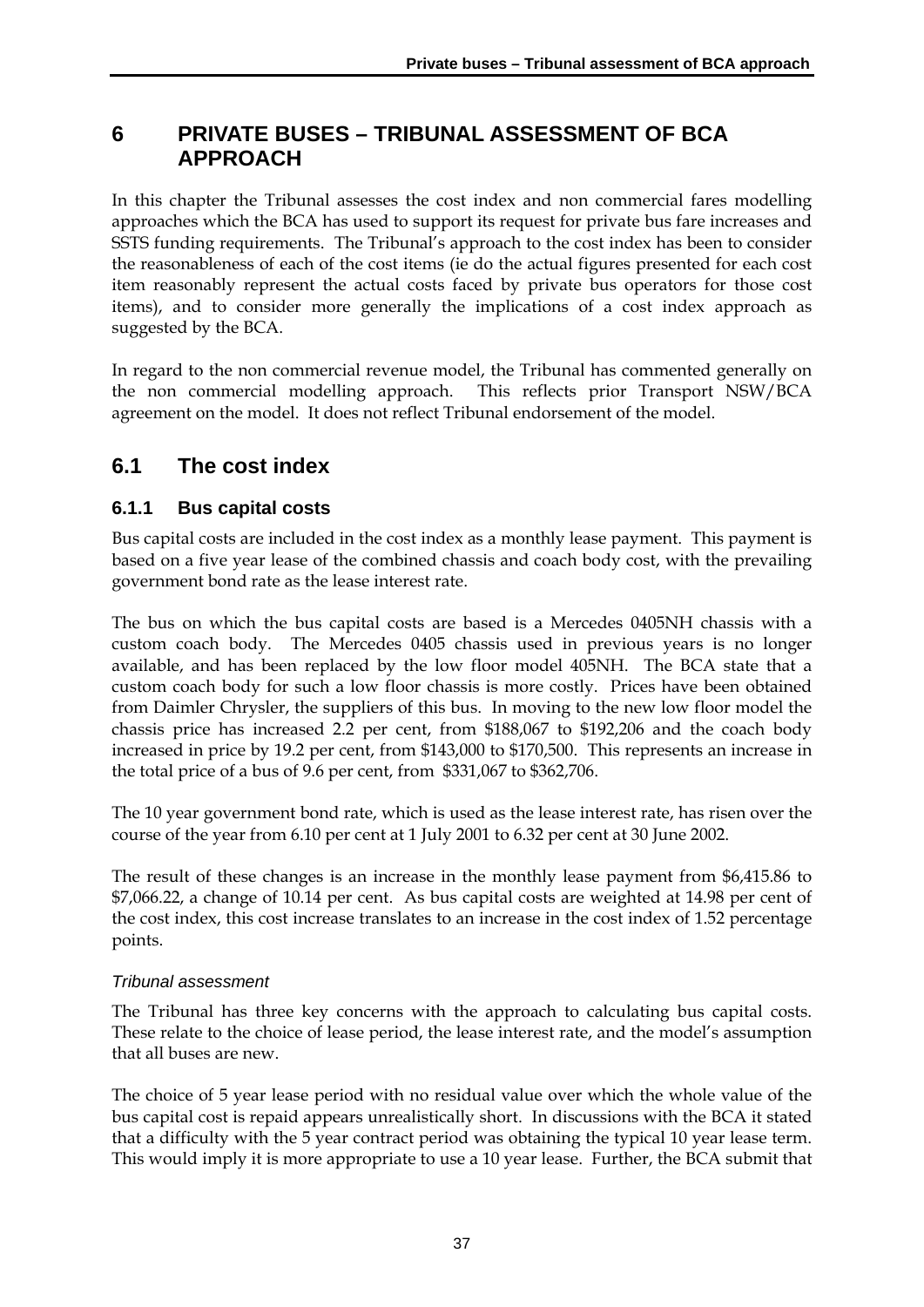the average bus age is between 10 and 10.5 years, thus buses are clearly not replaced every 5 years.

If a 10 year lease period were used instead of a 5 year period, the monthly cost would be only \$3,692.17 in 2001, and \$4,085.32 in 2002, instead of \$6,415.86 and \$7,066.22 respectively. This equates to around 13 per cent of the cost of the bus per annum instead of 23 per cent of the cost of the bus per annum when 5 years is used. Increasing the period of the lease to 10 years from 5 increases the percentage increase in the monthly lease payment from 10.14 per cent to 10.65 per cent, thus 1.60 percentage points to the overall increase in the cost index, compared to the 1.52 in the BCA base case (ie cost increase overall of 4.26 per cent compared with 4.18 per cent as in the base case). As the weightings used for the index are fixed, this is not a large difference.

The other difficulty with the treatment of bus capital costs is the use of the government bond rate as the lease interest rate. Being a risk free rate it is unlikely that this would approximate the interest rate charged on financing obtained to purchase buses by private operators. As an example, the average fixed interest rate STA is paying on its debt is around 8 per cent.<sup>31</sup>

Applying a 2 per cent 'risk premium' to the interest rates used by the BCA (using 8.10 per cent in 2001 and 8.32 in 2002) increases the monthly lease payments to \$6,728.70 in 2001 and \$7,410.05 in 2002 (ie roughly 5 per cent higher). Leaving the weighting of bus capital cost in the index fixed, changing the interest rate does not change the contribution to the overall cost index.

The Tribunal's third key concern with the BCA's approach to calculating bus capital costs relates to its assumption that all buses are new. The model captures increases in bus capital costs (ie in table 2.1 the cost of a Mercedes chassis and custom coach body are both shown to have increased). When these costs increase, they feed into lease costs, effectively assuming that lease costs for all buses have increased. Such a modelling approach is equivalent to applying a new asset base each year, and then giving a nominal rate of return on top of this.

In practice, there will be a portfolio of leases across the private bus industry, and changes in new bus costs and interest rates will only affect new leases. Ideally, one would model the portfolio of leases and the change in average lease costs would be the difference between the cost of the retiring leases and the new leases averaged over the whole fleet.

Despite the Tribunal's concerns in regard to the calculation of bus capital costs, it has not amended the BCA's approach. It has not been possible to change the weightings given to each cost category in the model as the Tribunal has not been given a breakdown of total costs. Consequently, it is not possible to change the term of the lease used nor the benchmark used as the lease interest rate; these parameters are inextricably linked to the structure of the model, and changing either would necessarily require reweighting of the index, as these are assumptions on which the current weightings are based. Therefore, as the vehicle costs stated in the base case were determined to be accurate, the contribution to the total increase in the cost index of bus capital costs remains at 1.52 per cent, as presented in the base case.

<u>.</u>

<sup>31</sup> State Transit Annual Report 200-2001, p 52.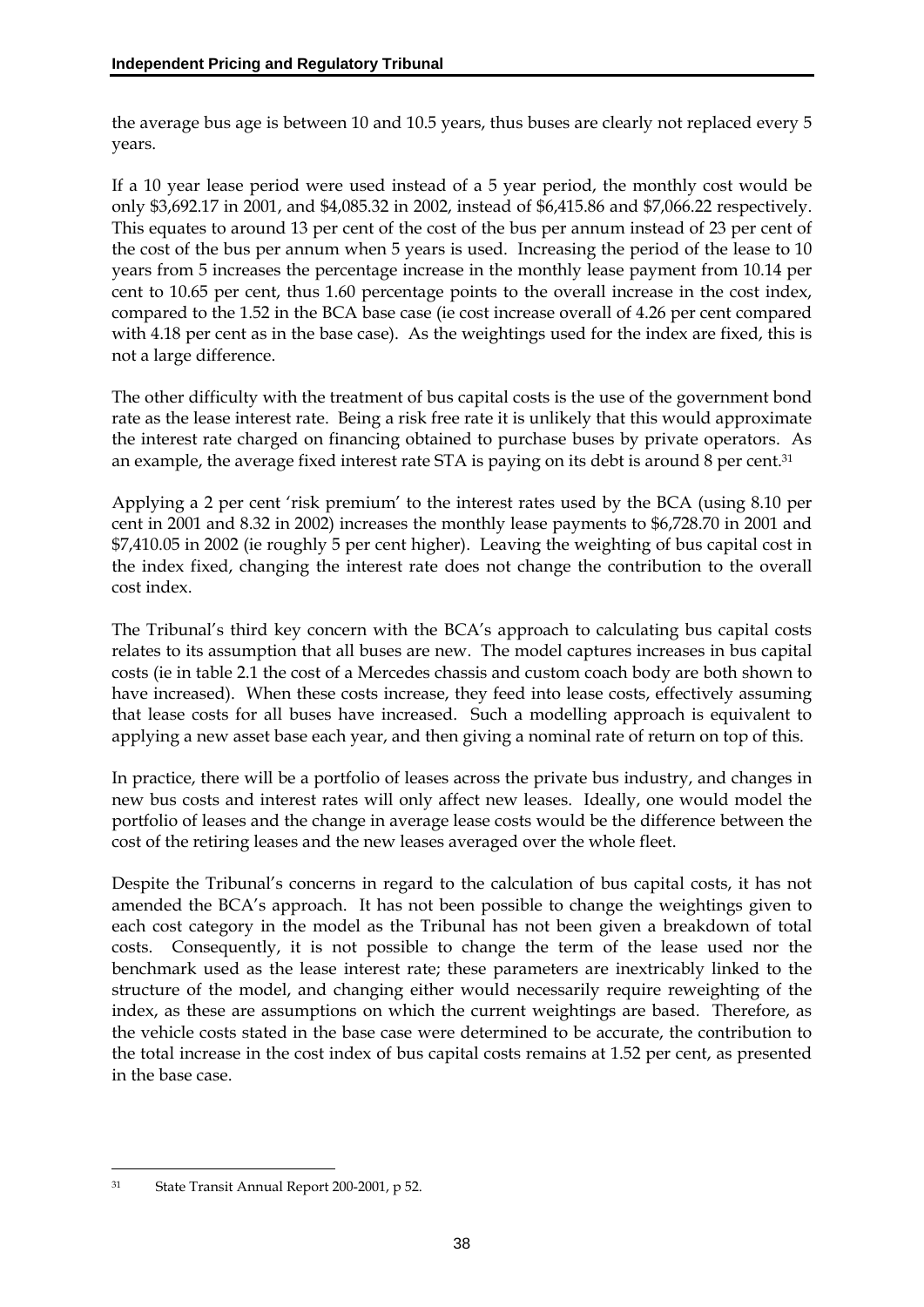The Tribunal also raises the issue that the model should reasonably reflect the operational requirements of the industry. The cost index uses a single bus type. If this bus type does not represent the actual bus used for the average private bus operator, in both urban and rural areas, the cost index is unlikely to accurately represent the actual cost change experience by the operator. Further, to the extent that the single bus type does not reflect community and government requirements, private bus operators may not be adequately compensated for meeting higher bus standards.32

### **6.1.2 People costs**

The bulk of 'people costs' are wages, which comprises 84 per cent of this cost category (as weighted in the index). Other components are superannuation, payroll tax on wages, and workers compensation. This cost category as a whole is the most significant contributor to total costs, making up 50.49 per cent of the cost index.

The wages cost increase is calculated by using the weekly award wage rate under the "Motor Bus Drivers and Conductors State Award" as agreed between the BCA and TWU, plus the Drivers and Conductors Allowance of \$9 per day (or \$45 per week) which also forms part of the award.33 The total weekly wage including this allowance has risen from \$606.60 in 2001 to \$626.26 as at 1 July 2002. This is an increase of 3.24 per cent, and wages alone contribute 1.38 percentage points of the 4.18 per cent cost increase set out in the BCA's submission.

Superannuation costs are based on the wage cost, and calculated as 9 per cent of the weekly wage, as required by legislation. As the 9 per cent represents an increase from the 8 per cent required in 2001, superannuation costs have increased faster than wages (that is 16.15 per cent) and contributed 0.54 percentage points to the total increase in the cost index.

Payroll tax is calculated as a given percentage of the weekly wage and superannuation payments. It is 109 per cent of the award wage multiplied by the prescribed payroll tax rate. This rate was 6.20 per cent in 2001, falling slightly to 6.00 per cent in 2002. As the decline in the rate at which payroll tax is levied offsets the increase in wages to some degree, payroll tax contributions increase by only 0.84 per cent, contributing 0.02 to the overall cost index.

Workers compensation is calculated, like superannuation, as a legislated percentage of the wage rate. This percentage increased from 5.47 per cent in 2001 to 6.02 per cent in 2002. This, coupled with increasing wage rates, results in a 13.57 per cent increase in workers compensation costs over the course of the index. As workers compensation makes up only 2.32 per cent of the total index, this translates to only a 0.31 percentage point contribution to the cost index.

<sup>-</sup>32 The Tribunal notes the different methods for calculating lease costs in the Taxi Council and BCA submissions. For example, the Taxi Council approach attempts to recognise the varying age profile of taxis. The BCA submission assumes a single bus type and age profile is not explicitly considered. The varying approaches have been applied for a number of years by the industry associations and Transport NSW, and for the purposes of this review each approach has been considered reasonable by the Tribunal.

<sup>33</sup> The Tribunal notes the different methods of adjusting 'labour' costs between the BCA and Taxi Council submissions. The different approaches are as submitted by each of the industry associations, and the Tribunal has assessed broadly whether each submission is reasonable. It has not attempted to apply the same approach to each. In fact, in some cases this may be inappropriate.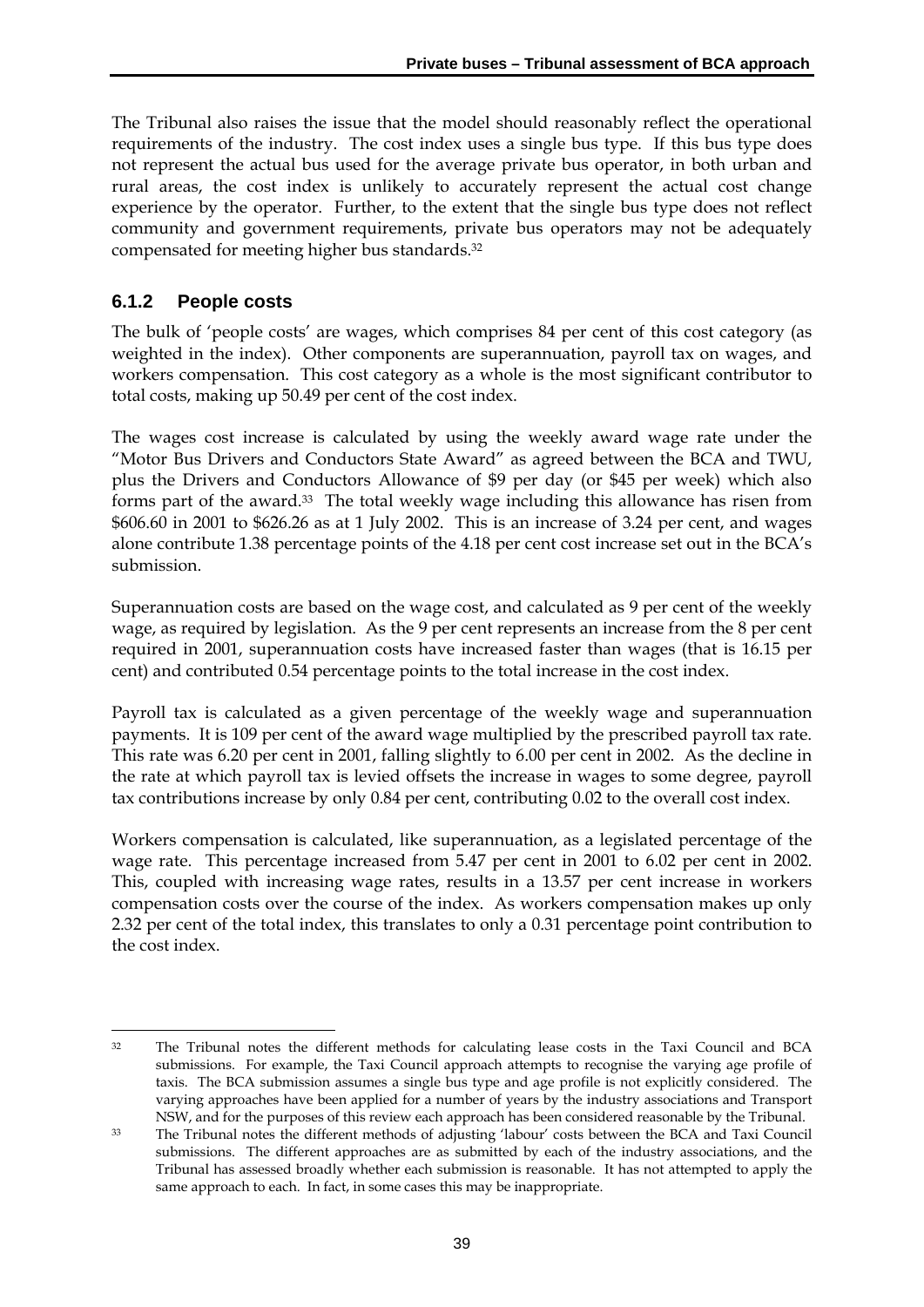### *Tribunal assessment*

The wage rates quoted in the base case model are consistent with those agreed to between the BCA and the TWU. Further, superannuation percentages, payroll tax rates and workers compensation percentages are consistent with regulatory requirements.

### **6.1.3 Bus insurance and registration**

This cost category comprises only 3.20 per cent of the total cost index, 1.59 per cent of which is green slips, 0.97 per cent represents comprehensive insurance and the remaining 0.64 per cent is registration.

CTP green slip charges as included in the model were provided by Zurich. The insurance charge is fixed for any 'omnibus vehicle seating more than 16 passengers'. This premium has increased from \$2,681.00 in 2001 to \$3,064.71 in 2002, up 14.31 per cent. This amounts to a 0.23 per cent contribution to the overall index increase of 4.18 per cent.

Comprehensive insurance costs were calculated on a different basis, where instead of including the premiums paid by operators, a survey of total premiums paid per thousand dollars of asset value was conducted. These figures, supplied by AEI Insurance Brokers, showed that asset values had decreased from \$138,142,603 in 2001 to \$124,751,546 in 2002, a decrease of 9.69 per cent. Total premiums increased from \$1,237,525 to \$1,526,110 over the same period, an increase of 23.32 per cent. As the increase in premiums paid is compounded by the decrease in asset values, the comprehensive insurance cost (per \$1,000) increased significantly, from \$8.96 to \$12.23. This represents an increase of 36.54 per cent in comprehensive insurance costs, translating to an additional 0.35 percentage points on the cost index.

The registration charge for buses, as levied by the RTA, has risen from \$767 in 2001 to \$859 in 2002, an increase of 11.99 per cent. This contributes 0.08 percentage points to the overall index increase of 4.18 per cent.

### *Tribunal assessment*

The registration costs quoted in the base case are consistent with prices charged by the RTA. Further the comprehensive insurance and CTP premiums quoted by the BCA have been verified by the Tribunal. Insurance costs in the model have risen substantially over the year (by up to 36.54 per cent) but this is broadly in line with cost increases across all motor vehicle insurance premiums. The BCA state that they have been advised that the significant increases in insurance costs are mainly due to the collapse of HIH Insurance and the events of September 11, 2001.

### **6.1.4 Bus lubricants**

This cost item comprises the fuel cost, taken as the average fuel price over the past 12 months. This data was provided by Mobil. The average fuel price for the year ending June 2001 was 95.82 cents per litre, decreasing to 89.00 cents per litre for the year ended June 2002. This was a 7.12 per cent decrease, and contributed -0.83 percentage points to the 4.18 per cent increase requested.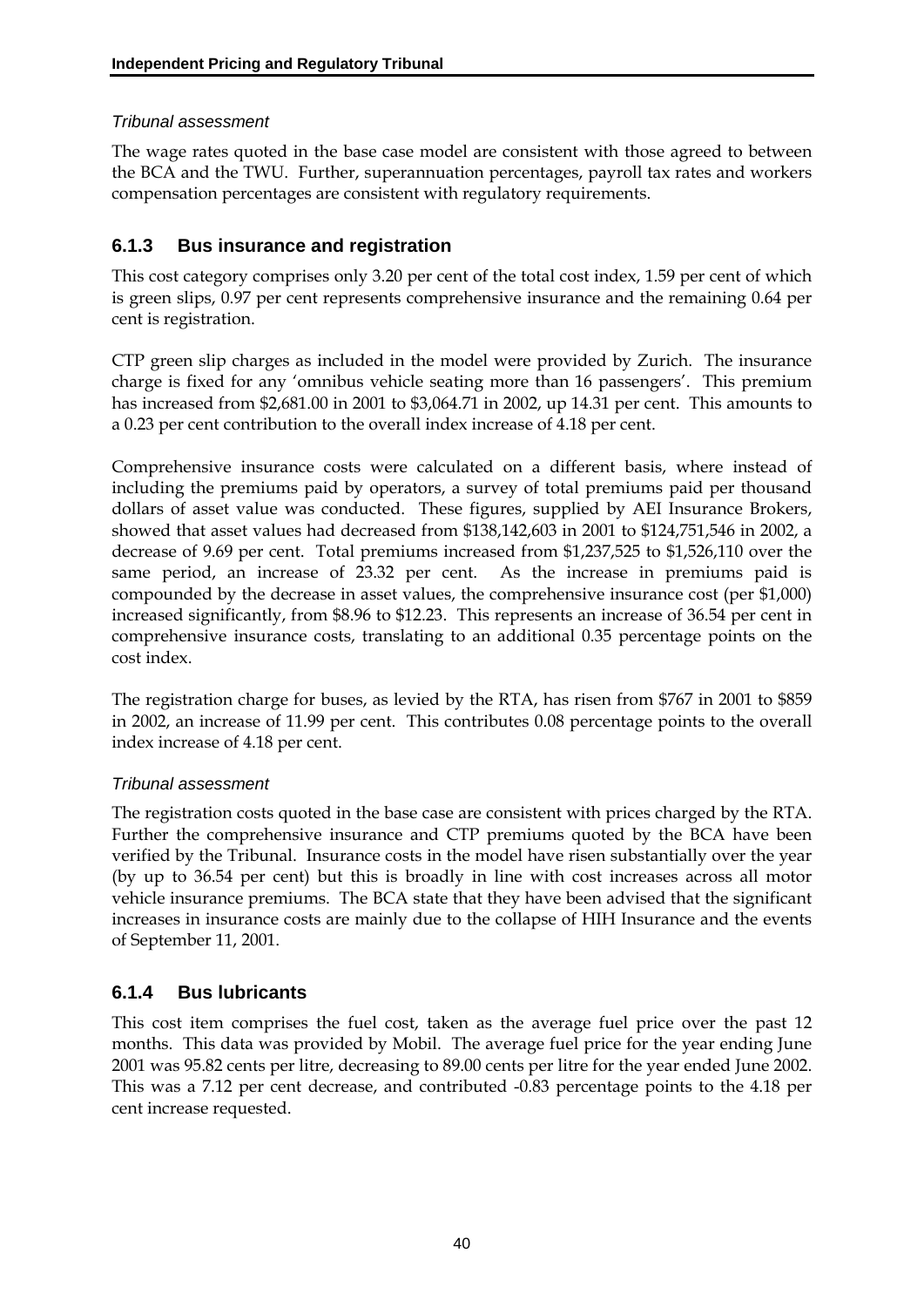### *Tribunal assessment*

The Mobil fuel data provided by the BCA as support for their submission quotes fuel prices for Sydney. The Tribunal notes that the cost index applies statewide, however there is likely to be some variation in fuel costs in different parts of the state. Given the various prices prevailing, the Tribunal has not been able to collect information on fuel prices across NSW. It has therefore not been able to assess whether this is a significant issue. In addition, since the index simply measures the actual unit price of fuel, rather than total fuel costs, potential differences in fuel consumption rates between metropolitan, regional and rural operators are not captured. A similar issue arises with changes in fuel consumption over time and with changing bus types. The Tribunal has no information that would allow it to assess the potential impact on the cost index of moving from changes in unit fuel prices to changes in total fuel costs. Therefore the Tribunal is retaining the information provided by the BCA.

### **6.1.5 Bus repairs and maintenance**

This cost item comprises major services and tyres. Prices for major services are obtained from Mercedes, while tyre prices are the price for Michelin 11R22.5 XZU radial bus tyres, obtained from Western Tyre & Wheel P/L. This cost category in total makes up 5.33 per cent of the total costs, of which 4.22 percentage points is for services, and 1.11 percentage points is for tyres.

The BCA submission states that the cost of a major service has increased from \$1072.50 as at 1 July 2001 to \$1,105.50 as at 30 June 2002, an increase of 3.08 per cent. This contributes 0.13 percentage points to the increase requested of 4.18 per cent. Similarly, tyre prices have increased from \$639 to \$658.15 over the same period, an increase of 3.00 per cent. This results in a contribution of 0.03 percentage points to the overall cost increase of 4.18 per cent.

### *Tribunal assessment*

The Mercedes major service costs submitted by the BCA have been verified by the Tribunal, and are inclusive of GST, as required for the approach taken under the cost index. Similarly the tyre price quoted has been found to be accurate when compared to quoted recommended retail prices.

### **6.1.6 All other costs**

The index includes a category for other miscellaneous cost items which are inflated at CPI. These items are not identified, and are collectively weighted at 14.37 per cent of the index. The BCA has not provided any indication as to what cost items this category includes. These items make a total contribution of 0.42 percentage points to the overall cost increase required, and as inflation is currently lower than the total increase required, this item has the effect of reducing the quantum of the overall cost increase.

### *Tribunal assessment*

The index uses the March 2001 Sydney CPI for the 2001 value, adjusted for the ANTS impact, and an estimate of the March 2002 CPI adjusted for the ANTS impact for the 2002 value. This estimate has been obtained from estimates provided by a number of banks, as official CPI figures for March had not been released at the time the submission was made. As the March 2002 Sydney CPI has now been released, it is possible to incorporate the official inflation figure, however the resultant inflation of 2.9 per cent is unchanged.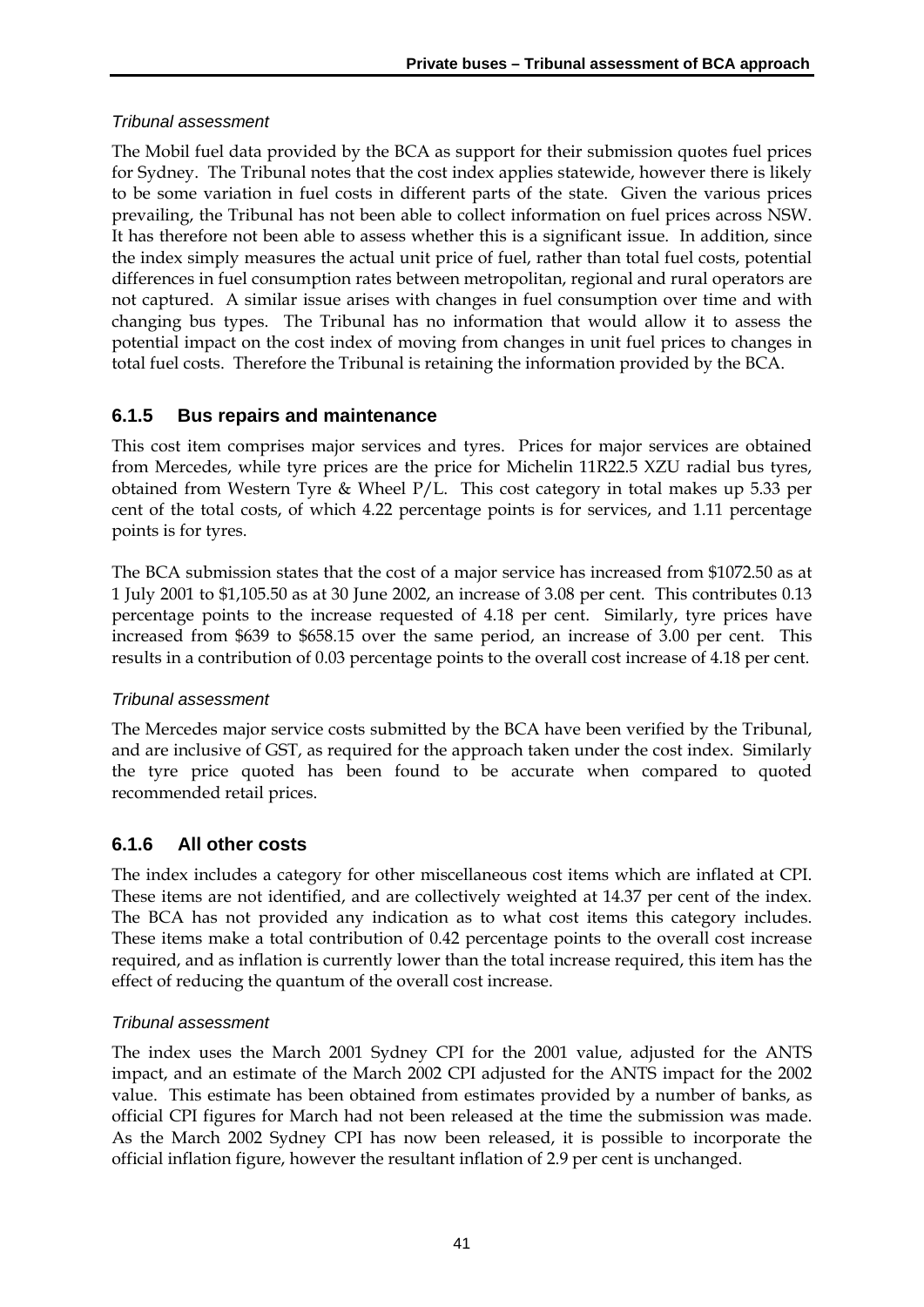### **6.1.7 Cost index weights**

The weightings used in the cost index model in previous years were established from the results of a survey commissioned by Transport NSW in 1997 on the costs of all NSW bus operators. The BCA and Transport NSW were in agreement that these were representative of the average costs incurred on a single standard bus route. This is the first year that the weightings used in the index have been revised by the BCA.

When carrying out an assessment of the Federal Government's New Tax System (ANTS) impact on private buses, PricewaterhouseCoopers (PwC) attempted to verify that the weightings being used in the cost index were an accurate representation of the cost structure. PwC state 'to undertake analysis of the impact of ANTS, we started by examining the BICI [bus industry cost index] and the original report supporting the baseline, prepared by Deloitte Touche Tomatsu. These documents did not provide information at a sufficient level of detail to enable our analysis'.<sup>34</sup> Consequently, PwC developed their own weightings based on 'underlying costs of the average single standard bus route'35, and these were used in estimating the ANTS impact on private bus fares. These weightings are pre-GST cost weightings, as of May 2000, and it is this set of weightings that the BCA have incorporated into the BICI for the current year.

There are a number of differences between the weightings developed by PwC and those used previously in the cost index. For example, the original cost index weightings give CTP greenslips a weighting of 1.41 per cent of total costs, and vehicle registration 1.59 per cent. PwC weight CTP greenslips at 1.67 per cent and registration at 0.68 per cent. Given that the BCA submission quotes CTP prices at \$3,064.71 in 2002, and registration at \$859, it would be logical that the weighting for CTP greenslips be substantially higher than that of registration. Thus, the PwC weighting as used this year by the BCA appears more appropriate in this case.

The Tribunal notes that it is possible that the original weightings (as used in previous years) no longer represent the cost structure of the industry. This has the potential to distort the outcome of the cost index, as any increases or decreases in cost elements may be weighted incorrectly in calculating the overall movement in the cost index. However, the weightings proposed by PwC (as used in this year's BICI) are also based on pre-GST costings, thus may also contain distortions as a result of redundant sales tax rates. Consequently, the BCA state that they have "been adjusted for the changes in costs due to ANTS based on the PwC report and the BICI adjustments for 2000/2001 and 2001/2002".36

As the Tribunal has not been provided with information on the actual costs incurred by the industry, it has not been possible to assess the reasonableness of the weightings used. However, for reasons discussed above, the Tribunal has accepted the modified weightings proposed by the BCA, although this should not be taken as Tribunal endorsement of the figures.

<u>.</u>

<sup>34</sup> PricewaterhouseCoopers, *A methodology for estimating the ANTS impact on private bus fares*, May 2000.

<sup>35</sup> As above.

<sup>36</sup> BCA submission, April 2002.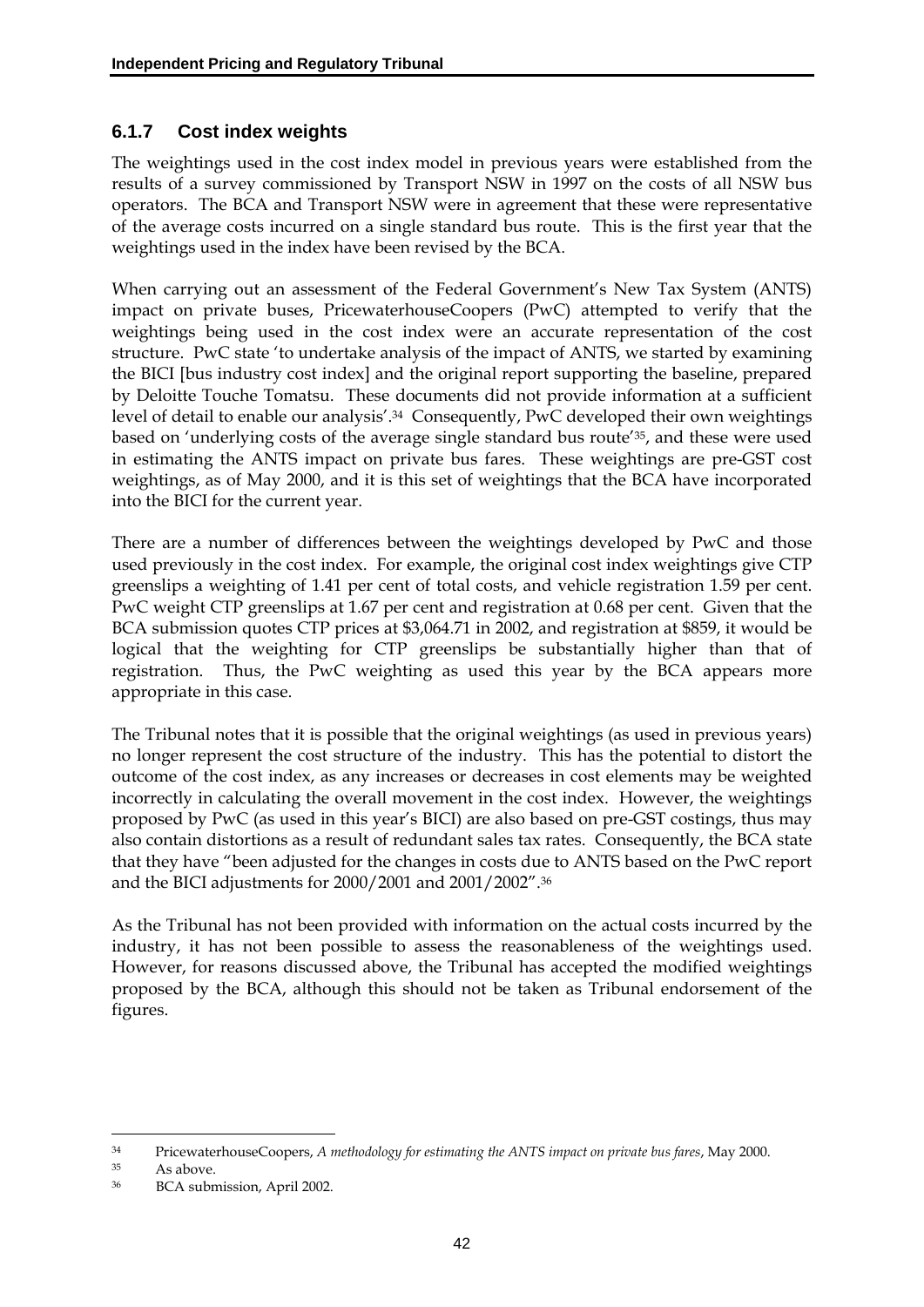The BCA state that "a more comprehensive analysis of the weightings and other concepts in the BICI model will be undertaken before the submission in 2003".37 The Tribunal support such an approach provided the basis for any changes, and cost information used are thoroughly documented.

### **6.1.8 ANTS adjustment**

In addition to the usual cost index that the BCA has submitted to the Tribunal and Transport NSW in the past, the BCA has included an additional item in its commercial fare adjustment model. The BCA submits that an additional fare increase of 1.85 per cent is required to account for duplicated ANTS (ANTS refers to the Commonwealth Government's *A New Tax System* which introduced the goods and services tax and related reforms) savings.

The BCA has submitted to the Tribunal that from July 2000, Transport NSW approved a fare adjustment of 8 per cent to compensate private bus operators for the GST of 10 per cent from 1 July 2000. The BCA claims that as the Tribunal's review last year focussed on post GST costs, that there has been a duplication of the ANTS systems savings.

The Tribunal disagrees with the BCA's contention that the ANTS savings have been applied twice. Each of the reviews for the 2000/01 and 2001/02 fare adjustments can be considered in isolation. With the introduction of ANTS from 1 July 2000, the private bus industry received two components to its fare increase:

- an increase to reflect cost movements, as represented by the cost index
- an increase to reflect the introduction of ANTS. As written above, this component allowed an 8 per cent increase with the introduction of the 10 per cent GST, reflecting expected cost savings of 2 per cent.

Thus these increases to private bus fares reflected cost increases that the industry had experienced and that it would experience with the introduction of ANTS.

For the 2001/02 review, the analysis of cost movements had to be careful to compare 'like' figures over time. That is, it had to ensure that movements in the cost index compared either GST inclusive or GST exclusive figures. The model would have been inconsistent if it compared, say, GST exclusive figures for 2000 with GST inclusive figures for 2001. As the Tribunal modelled only GST inclusive figures, the approach ensured that there was proper account of the GST, and that there was no double counting of GST cost related savings as suggested by the BCA.

On the basis of the above, the Tribunal will not be including the BCA's request for an additional 1.85 per cent fare adjustment for the introduction of the ANTS.

<sup>&</sup>lt;u>.</u> 37 As above.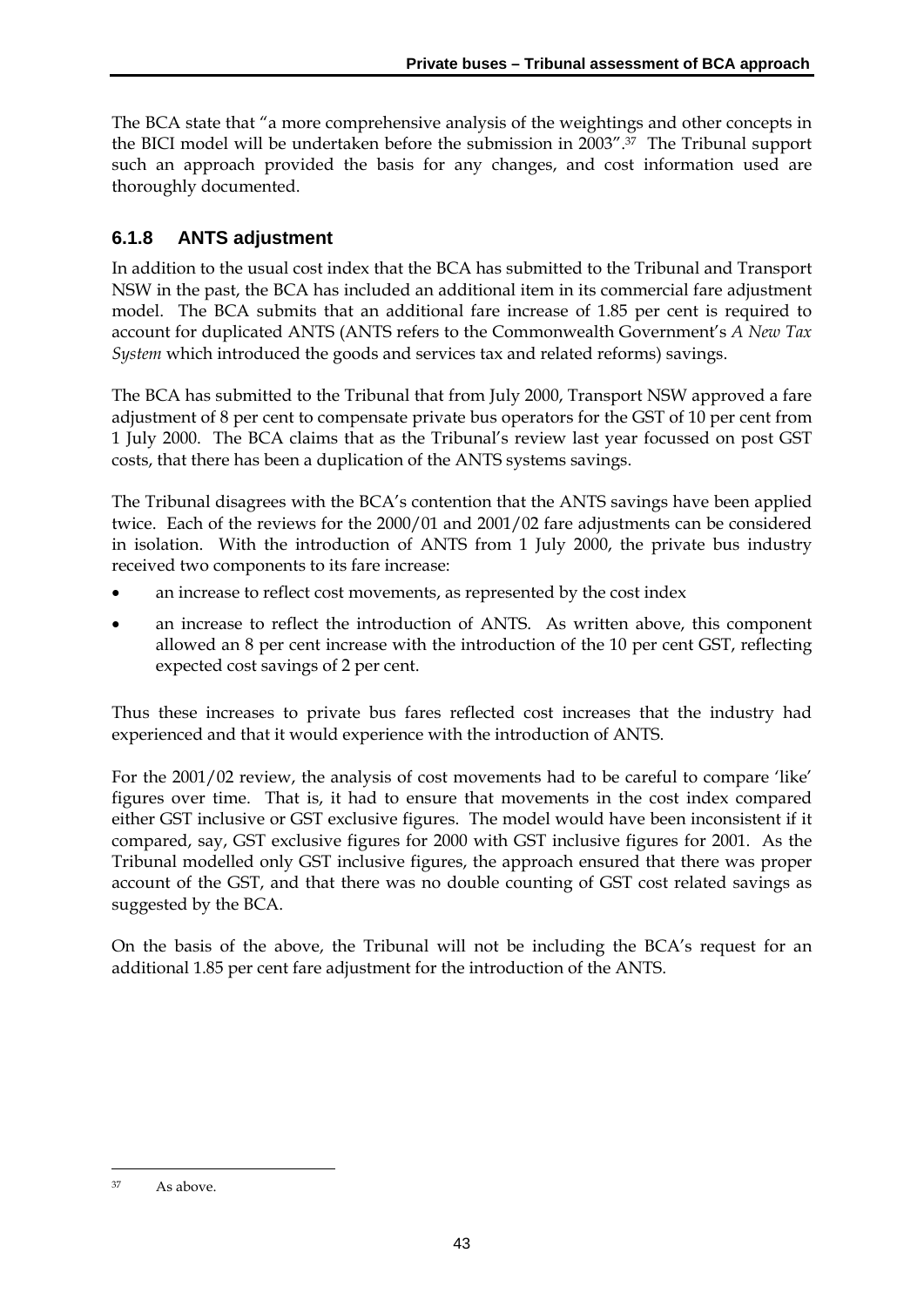# **6.2 Funding of non commercial services**

### **6.2.1 Background**

Payments to private operators who run non commercial services are not based on the fare schedule, unlike commercial contracts. Consequently the cost index which is used to inflate the bus fares, and thereby the reimbursements for commercial contracts, is not applied to non commercial contracts. Rather, payment is made on a per bus basis, using a PwC model that calculates the revenue required per bus per operator. This model takes into account the average number of school days, the bus size, the total hours taken to provide the service and the kilometres travelled. PwC then annually adjust this model to take into account underlying cost changes.

### **6.2.2 Fuel prices**

The fuel price used in the model for the 2002/03 year is calculated on the same basis as the BICI, that is the average of the weekly fuel price, but for the period 1 May 2001 to 31 March 2002. This results in a fuel price of 88.37 cents per litre. Further the Diesel and Alternative Fuel Grants scheme rebate for diesel fuel remains 18.51 cents per litre as at 1 February 2002.

#### *Tribunal assessment*

The Tribunal notes that the methodology used for the inclusion of fuel price effects on total costs in the non-commercial contracts model has been aligned more with the approach taken in the BICI. The Tribunal considers this an appropriate treatment of fuel costs.

### **6.2.3 Wages**

The wage costs included in the model are the award wage rates agreed between the BCA and the TWU. This agreement permitted a 3.5 per cent increase in wages. Superannuation, which is modelled as 9 per cent of wages, was therefore also increased. These costs are modelled in a forward looking manner, that is the increase in revenue requested is to cover the increase in expenditure on wages in this current year, not increases that occurred over the past 12 months.

#### *Tribunal assessment*

The wage costs incorporated into the model are consistent with those that prevail for the 2002/2003 financial year. That is, they correspond to the wages bill incurred over the period for which the contract payments are being made.

### **6.2.4 Workers compensation**

The model has increased the workers compensation premium to 5.44 per cent from 4.79 per cent in line with increased rates announced in June 2001. This represents a 13.6 per cent increase in the rate at which the premium is levied, which coupled with the increases in wages on which it is based, results in a significant increase in workers compensation costs.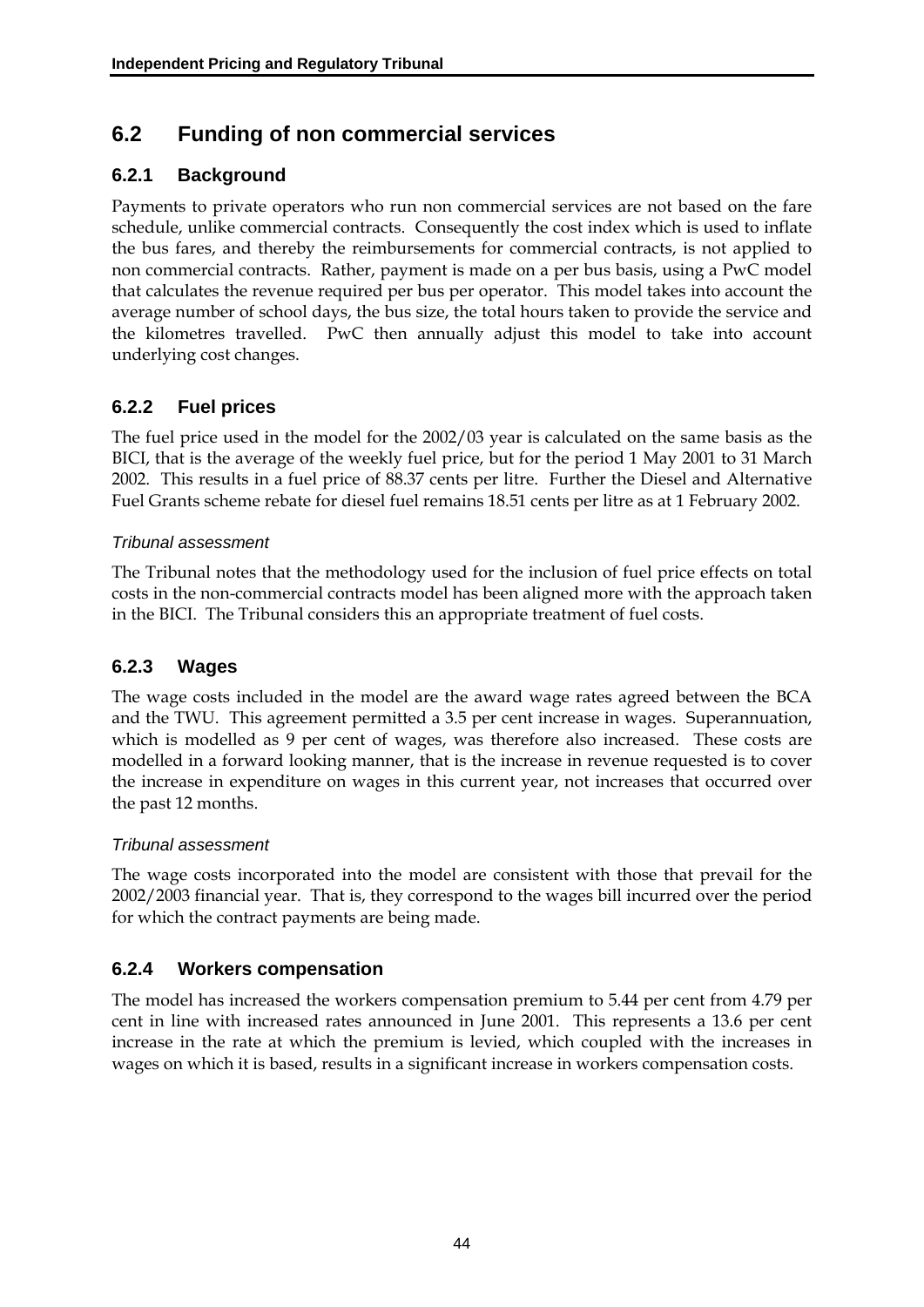#### *Tribunal assessment*

The wage rates used in the model in order to calculate labour costs, and from which workers compensation premiums are derived, are those that come into effect from 1 July 2002 and apply until 30 June 2003. However, the workers compensation rates used are those that applied from 1 July 2001 until 30 June 2002. This mismatch in the calculation of workers compensation costs means that the modelled cost is a hybrid of the previous year's cost and the current year's costs, but represents neither. Altering the workers compensation rate assumed in the model to match the wage rates used would result in a very slight increase in the revenue required per bus. The Tribunal notes that PwC state it is not possible to rectify this mismatch as changes to the workers compensation insurance premium rates are generally not announced until late June, while the annual update to the Required Revenue Model usually occurs in April or May.<sup>38</sup> Given this constraint, the Tribunal is retaining the approach taken by the BCA.

### **6.2.5 Bond rate**

The bond rate assumed in the model is 6.32 per cent, which is the government bond rate as at 28 March 2002. This is used to determine the required return on investment. The rate of return on investment that is modelled is 14.32 per cent, which is composed of the government bond rate with an 8 per cent margin.

### *Tribunal assessment*

Whilst the correct bond rate has been assumed in the model, it is not clear whether or not the 8 per cent margin constitutes an appropriate premium for this industry. This figure has not been substantiated in the BCA's submission, merely assumed. The Tribunal notes comments by PwC addressing this issue, but also recognise that changes were not made to the model. It is worth noting that the return on investment, as a proportion of the net revenue requirement per bus, ranges from 11 per cent for category 1 vehicles up to 27 per cent for category 4 vehicles. In the case of category 4 vehicles, if for example the revenue required for the bus was \$76,471 (as provided as an example in the model), then \$20,670 of this would be the return on investment or profit margin.

Given that private bus operators essentially have monopoly rights over their relevant routes/region, the 8 per cent premium on bond rates appears a high figure. Given the timing of this review, the Tribunal has not been able to consider further the appropriateness of the 14.32 per cent return on investment. If the model continues to be used to assess non commercial SSTS revenue requirements, Transport NSW may wish to consider a review of the return on investment parameter. The Tribunal notes that this issue was last reviewed in 1996.

### **6.2.6 Consumer price index**

The model uses the Sydney CPI figure for the 12 months to March 31 2002, adjusted to remove the ANTS impact. This has been sourced from Econtech, and the resulting inflation rate is 2.9 per cent. The CPI figure is used throughout the model to inflate a large number of the cost items from 2001 to 2002. The revenue increases linked to cost items inflated by CPI are retrospective in that increased revenue is compensation for increases in price that have occurred over the past 12 months, not increases that are forecast to occur in this current year.

<sup>&</sup>lt;u>.</u> 38 BCA submission on non commercial contracts – required revenue model, April 2002.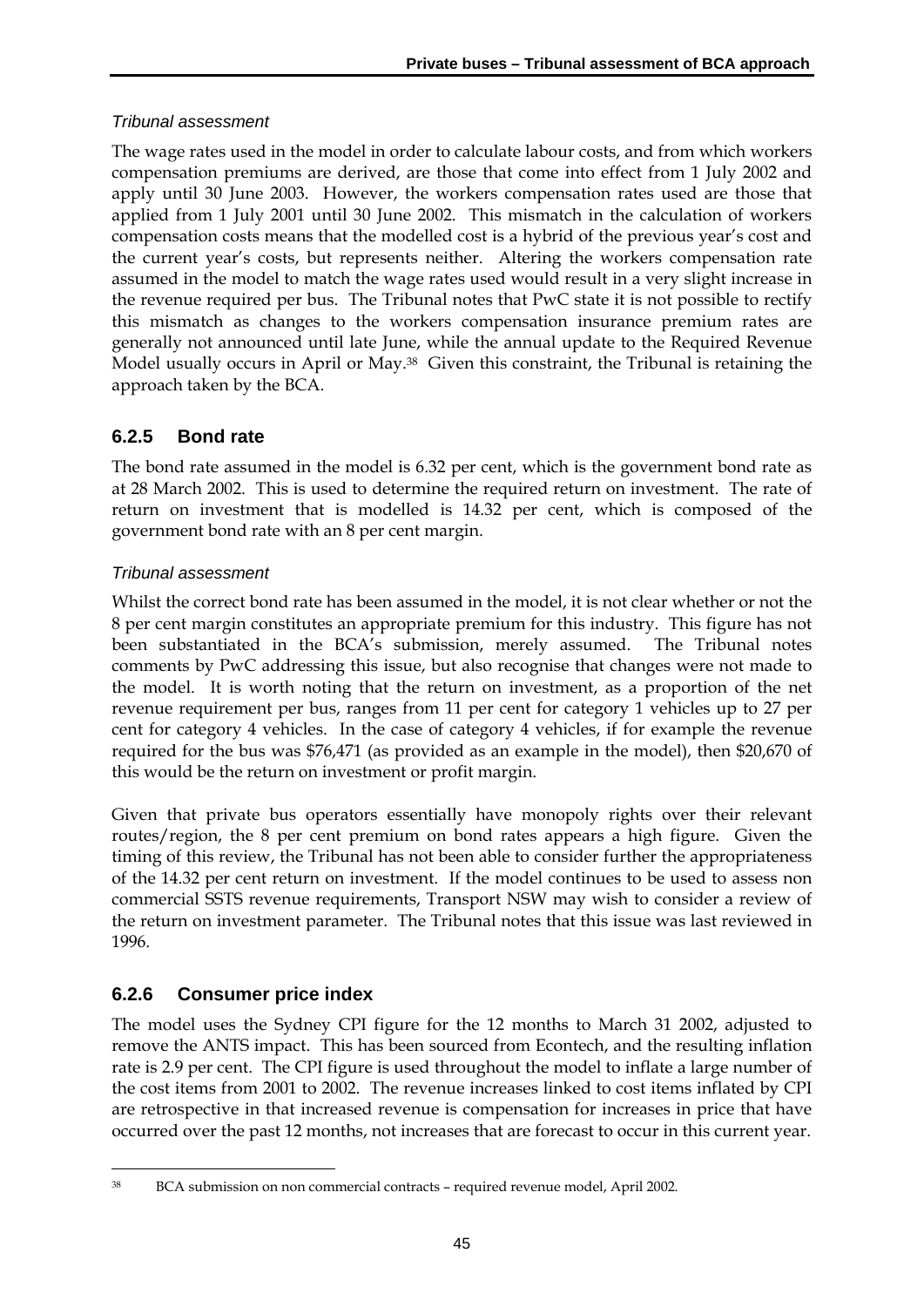#### *Tribunal assessment*

The CPI used in the model is in line with Tribunal estimates of CPI less ANTS impact. The CPI is used to inflate a large number of cost components from 2001 to 2002. Essentially every cost with the exception of fuel, driver labour and bus capital cost is increased in this way. Notably bus insurance is inflated using the CPI figure, while arguably insurance costs have risen at far in excess of this rate (for comparison, comprehensive insurance costs by over 30 per cent in the cost index). While there are separate entries for labour associated with administration and cleaning, these too are inflated using the CPI figure rather than average weekly earnings. While these 'other' costs are not individually as significant as driver labour, fuel and bus capital costs, when summed together they comprise almost a third of the cost base.

While the Tribunal notes the comments made by PwC addressing this issue, it is still an area that could be given further consideration in subsequent reviews of the non commercial model.

### **6.2.7 Bus capital costs**

The model is divided into four different types of bus, categories 1 through 4, and a separate capital cost is modelled for each. From the capital cost of the buses a depreciation expense is calculated, and this is then included as a revenue requirement. The depreciation rate used is 11.5 per cent per annum, over a bus life of 24 years. This expense constitutes up to 8.5 per cent of the revenue required. Depreciation costs have increased by around 8 per cent between 2001 and 2002.

#### *Tribunal assessment*

Whilst noting the information on average bus age provided by the BCA, the Tribunal considers the depreciation regime applied in the non commercial contracts model to be an area that could be addressed if modifications to the model are undertaken.

### **6.2.8 Tribunal recommendation**

The Tribunal has only been able to consider at a high level, the BCA model used to calculate non commercial revenue requirements. The above discussion highlights a number of areas of concern. Although overall these factors only have a marginal impact on the outcome of the model and hence non commercial contract funding, the Tribunal has not been able to fully consider these matters given available information. Its preliminary findings suggest that non commercial operators may be overfunded by around 3 per cent on average. The Tribunal stresses that these findings are only preliminary.

Notwithstanding these issues, the Tribunal is satisfied with the workings of the model, and its use for calculating non commercial contract revenue this year. However the Tribunal is not in a position to endorse the model for the reasons outlined above.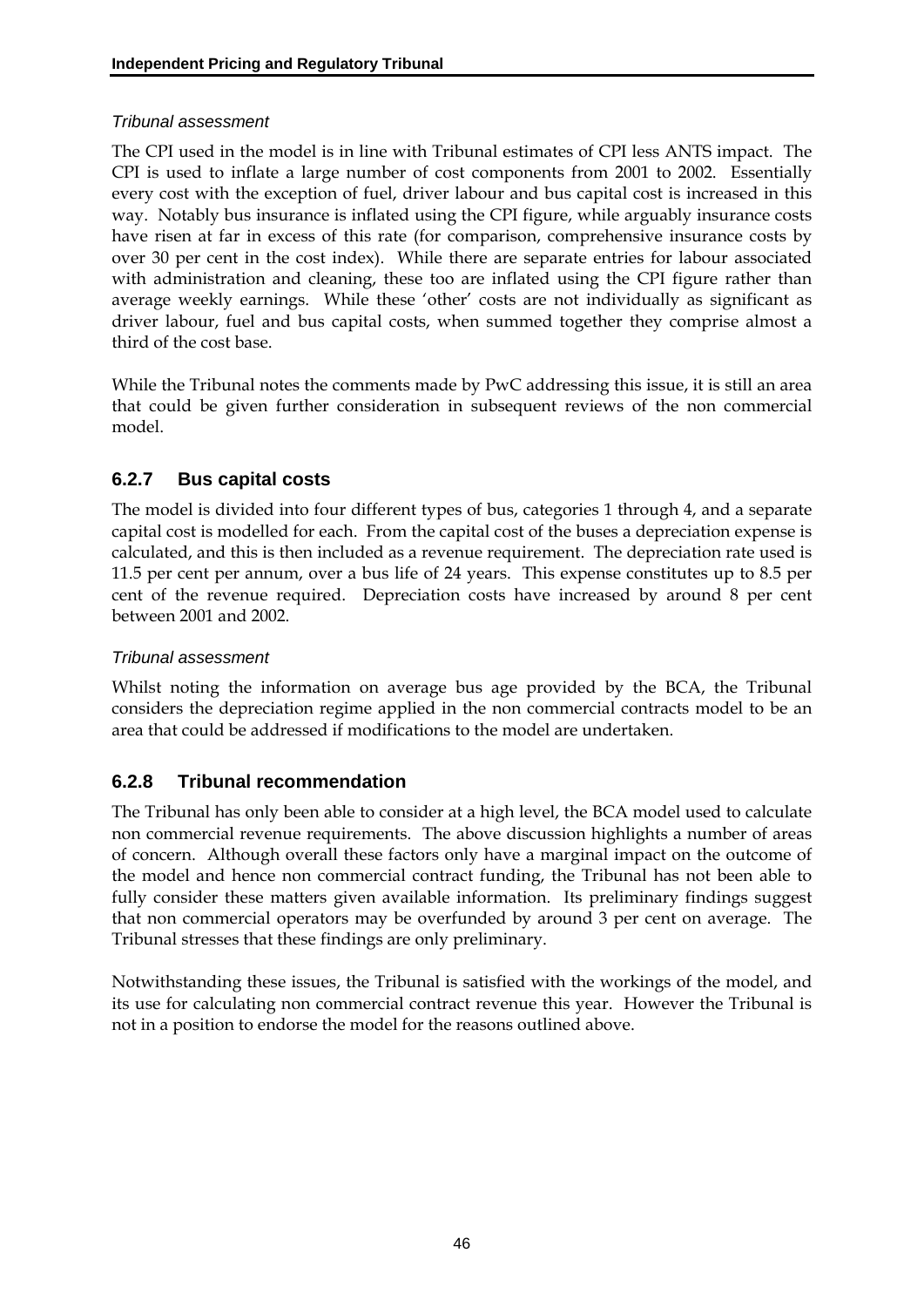# **7 TRIBUNAL AMENDMENTS TO BCA COST INDEX**

The preceding chapter discussed the Tribunal's assessment of the cost index items included in the BCA submission. While each item was analysed by the Tribunal, no adjustments were considered necessary. Therefore the Tribunal has applied the figures it has been presented with by the BCA.

In addition to the fare increase to compensate for movements in the cost index, the BCA also sought an increase to take into account the impact of ANTS. The Tribunal does not believe that such an increase is appropriate.

# **7.1 Tribunal recommendation on private bus fares**

The cost index for private buses is presented in table 7.1. This is as submitted by the BCA, less the proposed ANTS adjustment. The Tribunal is recommending that average private bus fares increase by 4.2 per cent.

|                       | <b>Base</b> | Cost       |            | Cost     | Change     |
|-----------------------|-------------|------------|------------|----------|------------|
|                       | 1 Jul 01    | 1 Jul 01   | 30 Jun 02  | increase |            |
| <b>Capital costs</b>  |             |            |            |          |            |
| Mercedes chassis      |             | \$188,067  | \$192,206  |          |            |
| Custom coach body     |             | \$143,000  | \$170,500  |          |            |
| Bond rate             |             | 6.10%      | 6.32%      |          |            |
| M'thly lease pay'mt   | 14.98%      | \$6,415.86 | \$7,066.22 | 10.14%   | 1.52%      |
| People costs          |             |            |            |          |            |
| Award rate of pay     | 42.44%      | \$606.60   | \$626.26   | 3.24%    |            |
| Superannuation        | 3.35%       | \$48.53    | \$56.35    | 16.15%   |            |
| Payroll tax           | 2.38%       | \$40.62    | \$40.96    | 0.84%    |            |
| Workers comp.         | 2.32%       | \$33.18    | \$37.68    | 13.57%   |            |
| <b>Total</b>          | 50.49%      |            |            |          | 2.25%      |
| Bus ins./regis'tn     |             |            |            |          |            |
| Green slips           | 1.59%       | \$2,681.00 | \$3,064.71 | 14.31%   |            |
| Compr. per \$1,000    | 0.97%       | \$8.96     | \$12.23    | 36.54%   |            |
| Registrations         | 0.64%       | \$767.00   | \$859.00   | 11.99%   |            |
| <b>Total</b>          | 3.20%       |            |            |          | 0.66%      |
| <b>Bus lubricants</b> | 11.63%      | \$0.96     | \$0.89     | $-7.12%$ | $(0.83)\%$ |
| Repairs/maint'nce     |             |            |            |          |            |
| Major service         | 4.22%       | \$1,072.50 | \$1,105.50 | 3.08%    |            |
| <b>Tyres</b>          | 1.11%       | \$639.00   | \$658.15   | 3.00%    |            |
| <b>Total</b>          | 5.33%       |            |            |          | 0.16%      |
| All other costs - CPI | 14.37%      | \$130.22   | \$134.04   | 2.93%    | 0.42%      |
| <b>Total</b>          | 100.00      |            |            |          | 4.18%      |

#### **Table 7.1 Private bus cost index**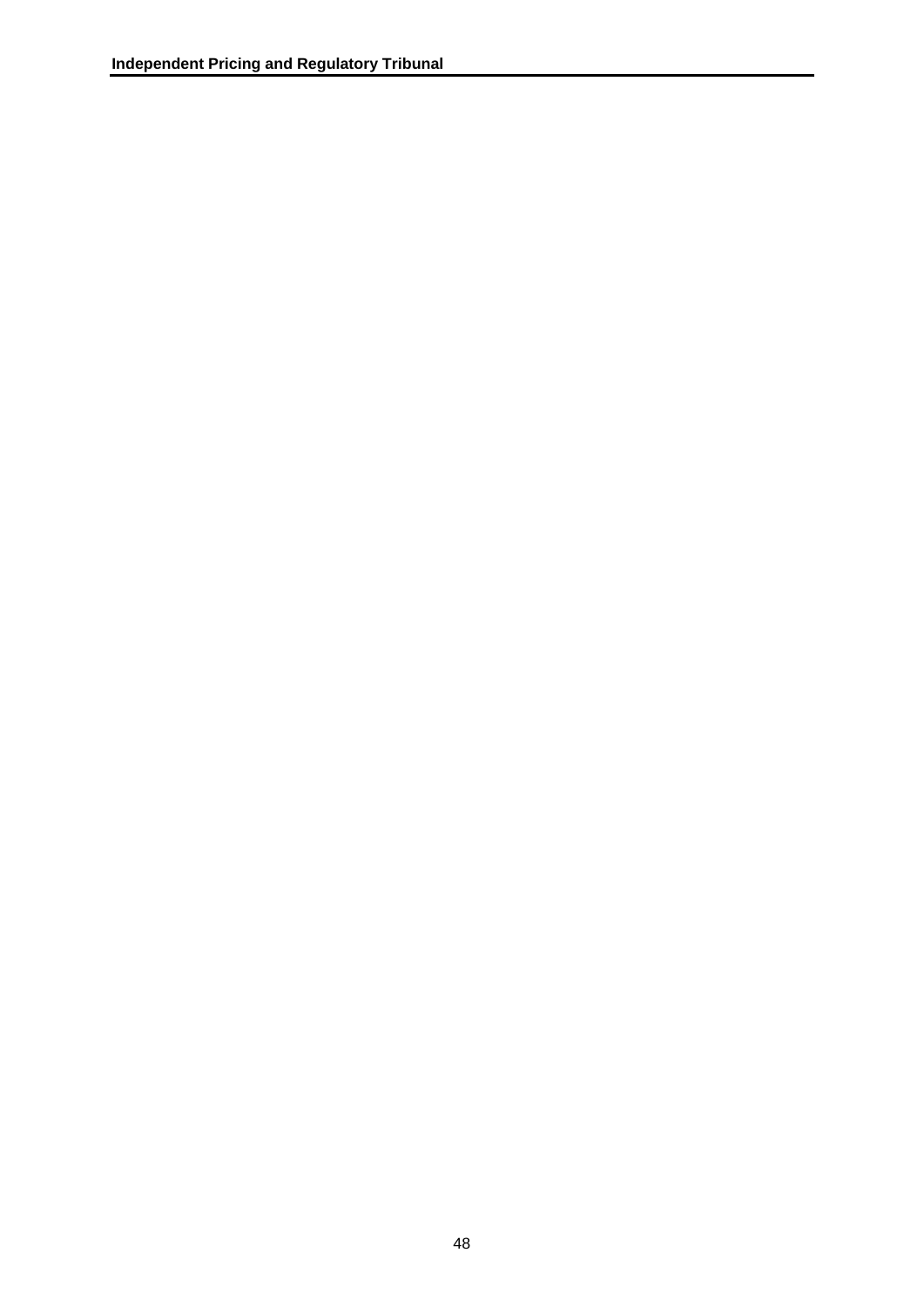## **8 PRIVATE FERRIES – TRIBUNAL ASSESSMENT OF CVA APPROACH**

While cost indexes were effectively collected from five individual operators, the CVA did not combine these to form an industry cost index. As this is the preferred approach of the Tribunal, the cost index resulting from combining the individual submissions, giving each an equal weighting, is given below. Note that this results in a cost increase of 9.54 per cent, which differs slightly to the result obtained by the CVA from averaging the total cost increase of each operator.

| Costs                   | Weighting<br>% | Cost increase<br>℅ | <b>Index</b><br>℅ |
|-------------------------|----------------|--------------------|-------------------|
| Labour                  | 39.0           | 11.2               | 4.37              |
| Fuel                    | 13.9           | 3.4                | 0.47              |
| Repairs and maintenance | 15.2           | 10.3               | 1.56              |
| Insurance               | 4.2            | 29.6               | 1.23              |
| Depreciation            | 5.1            | 11.7               | 0.60              |
| Interest                | 4.5            | $-6.5$             | $-0.30$           |
| Licensing fees          | 2.2            | 3.7                | 0.08              |
| Berthing/mooring fees   | 2.4            | 5.9                | 0.14              |
| Advertising             | 1.7            | 40.9               | 0.67              |
| Motor vehicle expenses  | 3.3            | 0.3                | 0.01              |
| Other                   | 8.6            | 8.2                | 0.71              |
| TOTAL                   | 100.0          |                    | 9.54              |

**Table 8.1 Private Ferry cost index** 

# **8.1 Labour**

Labour costs are the greatest contributor to the private ferry cost index, comprising 39.0 per cent of total costs. The contribution of labour costs to the total costs of individual operators varied significantly, ranging from only 11.7 per cent to 56.5 per cent. There was similar variation in the extent to which operators reported labour costs to have increased over the past 12 months. While the overall cost index indicates an average increase of 11.2 per cent, the increase incurred by individual operators ranged from 4 per cent to 28.4 per cent.

### *Tribunal assessment*

The Tribunal is concerned at the variation in labour costs reported by the individual operators, specifically the range of percentage cost increases submitted. The resultant aggregate labour cost increase of 11.2 per cent also appears higher than may be expected given movements in average weekly earnings and award wages.

The format in which the cost data has been presented, that is as a percentage increase on the previous year's cost, has the inherent downfall that any increase in the total labour expense is reflected in the percentage increase, rather than just increases in the unit price of the cost item. For example, additional costs incurred as a result of increasing the size of the labour force are captured in the cost index. A further concern is that returns or profits from the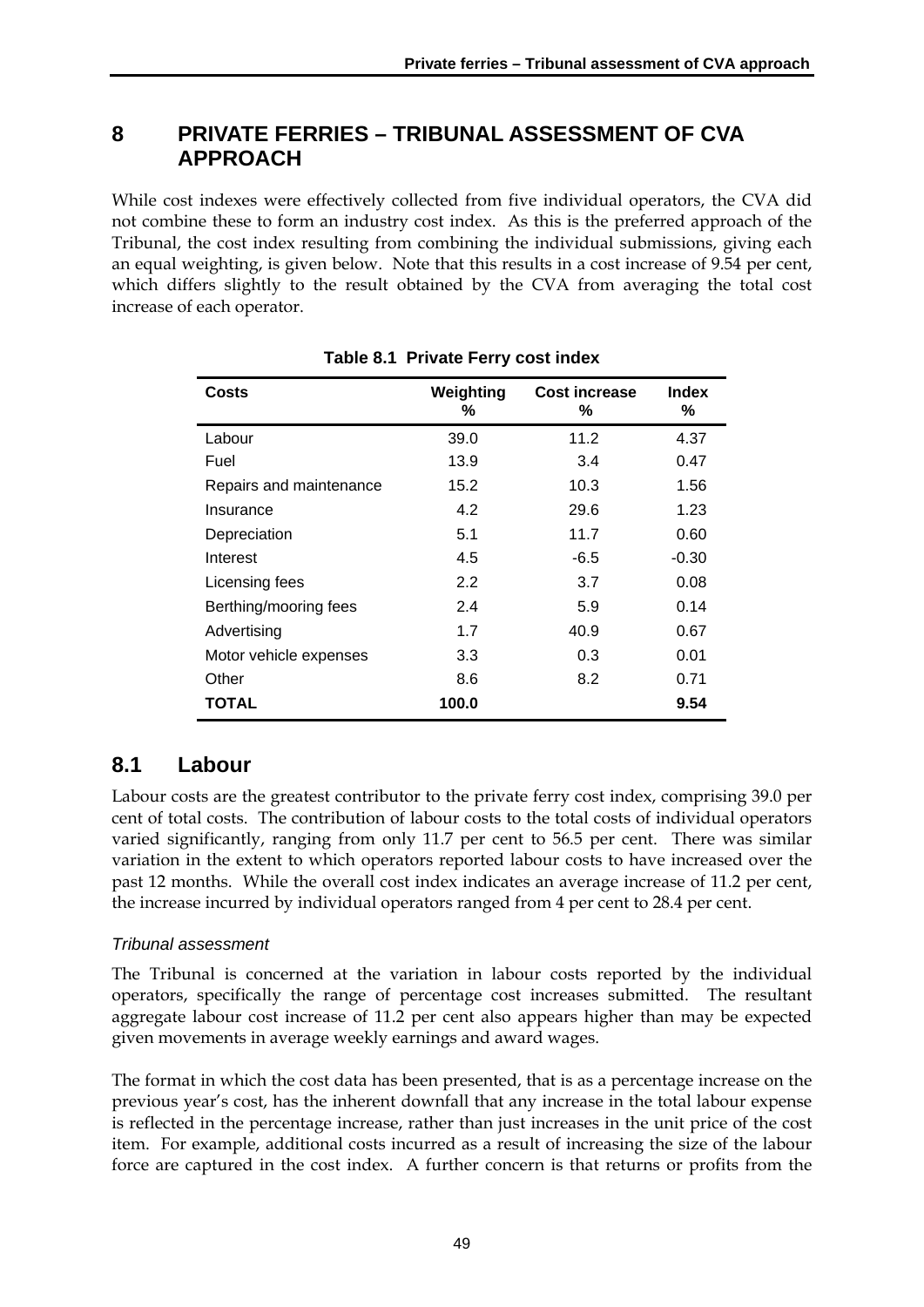businesses that are paid to owner operators are being included in the labour cost category. This would have the impact of distorting the reported labour costs, allowing an increase in profitability to translate to an increase in labour costs and thus required fare increase.

Consequently, the Tribunal feels it is more appropriate to measure the movement in labour costs by reference to the increase in the relevant award wages over the past 12 months. The CVA has indicated that the wage rates in the Marine Charter Vessels Award are appropriate. These rates were increased by an average of 2.87 per cent over the past 12 months.

## **8.2 Fuel**

Fuel is a significant component of the total cost index, with a weighting of 13.9 per cent. However, as was the case with the labour cost category, significant variation exists between the individual operators. Fuel contributes as little as 6.9 per cent and as much as 24.8 per cent of the total costs of individual operators. In aggregate the cost of fuel has risen by 3.4 per cent, however this figure is not an accurate reflection of the movement in cost faced by the majority of operators. Only one of the five operators reported an increase in the cost of fuel, but the magnitude of this increase (at 19.2 per cent) was such that it was sufficient to result in the average cost movement also showing an increase. Two of the remaining operators reported a decline in the cost of fuel, the others reported no change.

### *Tribunal assessment*

The one off reported cost increase of 19.2 per cent is clearly an outlier when considered in the context of the other submissions, and falling fuel prices in general. The Tribunal considered it possible that the reported increase was due to greater fuel consumption by that operator rather than a movement in the fuel price. Consequently clarification was sought from the operator involved.

In response, the operator revised their estimate of fuel cost movements to a decrease of 2.3 per cent, stating, "diesel prices have on average decreased by 2.3 per cent for the years ended 30 June 2001 to 30 June 2002". Thus the Tribunal have adjusted the cost index to reflect this information.

## **8.3 Repairs and maintenance**

Repairs and maintenance expenditure comprises 15.2 per cent of the total cost index. Again significant variation was apparent between operators, who reported contributions to total costs ranging from 6.1 per cent to 30.9 per cent. On average repairs and maintenance costs increased by 10.3 per cent over the 12 month period. Individual operators reported increases ranging from 2.8 per cent to 27.0 per cent.

### *Tribunal assessment*

Whilst operators reporting differing increases in repairs and maintenance costs is to be expected, the 27.0 per cent increase reported by one operator was considerably higher than the increases of 2.8 per cent, 6.5 per cent, 7.0 per cent and 8.1 per cent reported by the other operators. As repairs and maintenance can at times be a lumpy expense item, the Tribunal sought clarification from the operator involved as to the nature of the increased costs.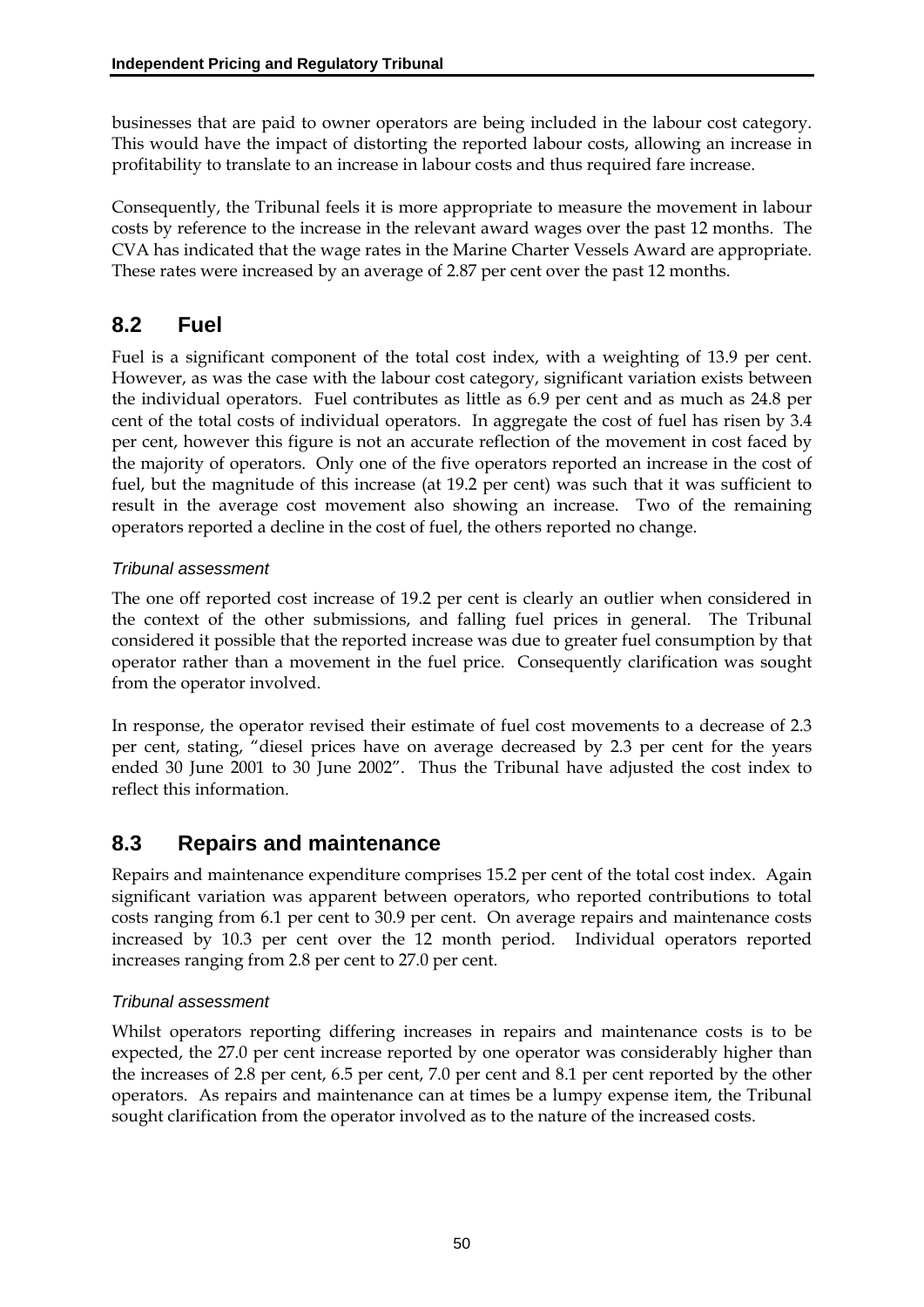The operator stated that as they were unable to separate the repairs and maintenance costs incurred on behalf of the private ferry operation from those attributable to other river operations carried out, they were happy to agree to a 5.0 per cent increase figure. The Tribunal is satisfied that this figure is more in line with those provided by the other operators, and thus has revised the cost index to take this new information into account.

## **8.4 Insurance**

Insurance costs contribute 4.2 per cent of the total cost index, with individual operators reporting weightings ranging from 1.7 per cent to 8.5 per cent. On average insurance costs have risen 29.6 per cent. Four of the five operators reported substantial increases in the cost of insurance, ranging from 20.0 per cent to 52.5 per cent. The fifth operator submitted only a 0.20 per cent increase in insurance costs.

## *Tribunal assessment*

The Tribunal acknowledges that insurance costs in general have risen over the past 12 months, thus the average 29.6 per cent increase, although high, appears reasonable.

# **8.5 Depreciation**

Depreciation costs comprise 5.1 per cent of the total cost index, with individual operators reporting depreciation costs contributing from 1.4 per cent to 12.3 per cent. Depreciation expenses have risen by 11.7 per cent on average. Individual operators reported varying movements in depreciation charges, with two operators reporting no change, one reporting a decline of 1.4 per cent and the remaining two reporting increases of 31.3 per cent and 28.6 per cent.

### *Tribunal assessment*

Clearly the depreciation cost would not necessarily be expected to be similar for the different operators, as it is highly dependant on the type and age of vessels operated. Thus the Tribunal is satisfied that a weighting of 5.14 per cent while not reflective of the true cost incurred by each operator does lie towards the middle of the range reported and is thus an appropriate measure.

It is noted that the two larger operators reported no change in the depreciation cost incurred, while the remaining operators who are considerably smaller reported significant movement in the cost incurred. This would be expected as the larger operators have a fleet of vessels over which depreciation would tend to remain fairly constant over time.

## **8.6 Interest**

Interest expenses make up 4.5 per cent of the total private ferry cost index. This consists of individual operator's reported contributions ranging from zero to 8.6 per cent. Interest costs declined on average by 6.5 per cent, with all operators reporting either a decrease in their interest cost or no change.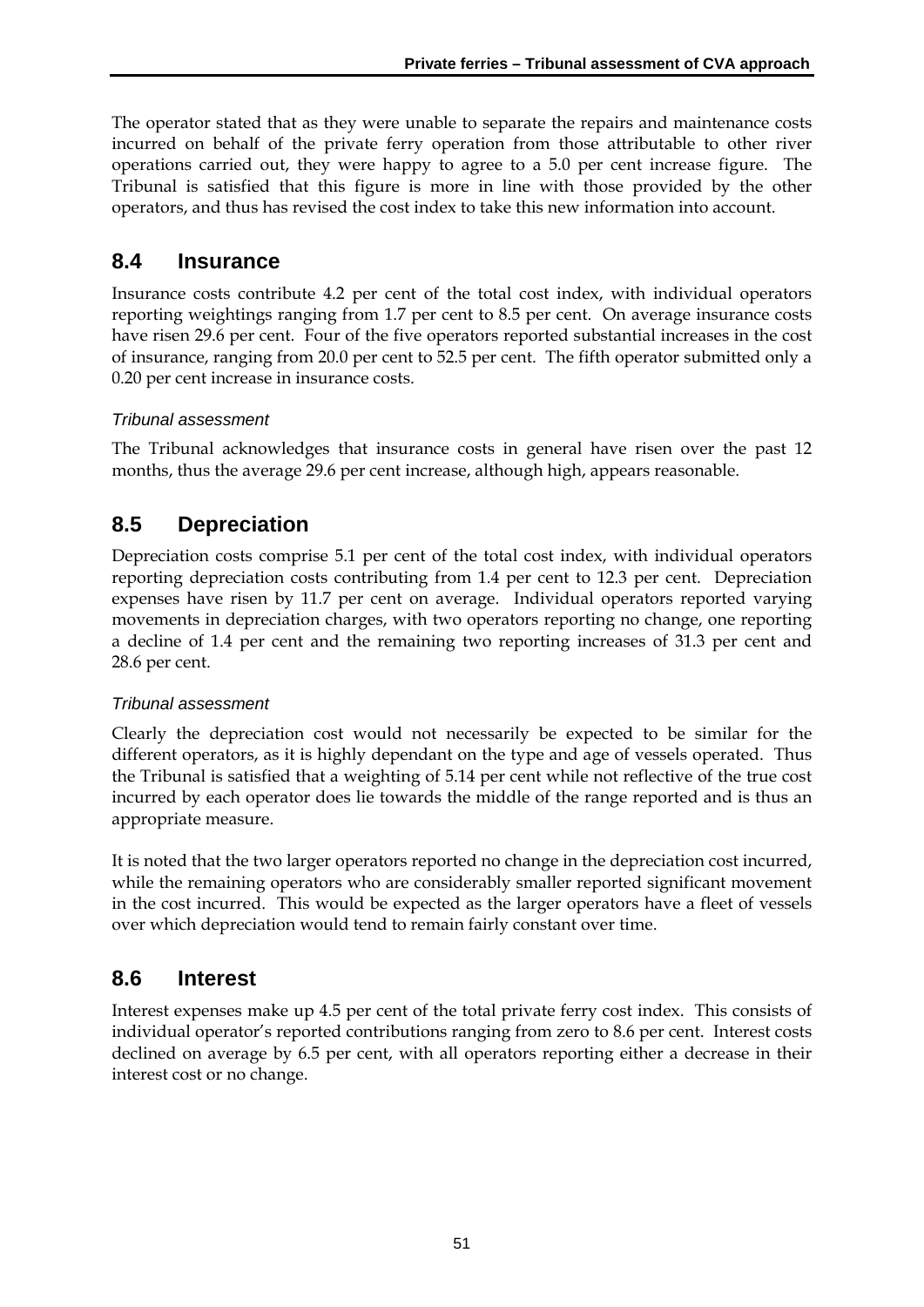### *Tribunal assessment*

The Tribunal is satisfied that the weighting of the interest expense in the total cost index is appropriate, as it falls within the range submitted by operators, and there are no obvious outliers. The change in interest costs is generally consistent with the interest rate movements of the past 12 months.

# **8.7 Licensing fees**

Licensing fees comprise only a relatively small amount of total costs at 2.2 per cent. Individual operators reported licensing fees making up between 0.3 per cent and 6.6 per cent of total costs, with larger operators tending to attribute a smaller percentage of total costs to licensing fees. Licensing fees increased on average 3.7 per cent, with operators reporting increases ranging from zero to 14.9 per cent.

## *Tribunal assessment*

Whilst it has not been possible to independently verify private ferry licensing fees, the Tribunal is satisfied that the 3.7 per cent increase captured by the total cost index is an adequate reflection of the movement in licensing fees, given the information supplied by the CVA.

# **8.8 Berthing/mooring fees**

Berthing and mooring fees comprise 2.4 per cent of the total cost index, and have on average increased by 5.9 per cent over the past 12 months. This cost item is unique in that it is incurred by only the two larger operators.

### *Tribunal assessment*

Although this item represents a cost to only two of the operators who made submissions, the Tribunal considers that given the nature of the cost index approach it is appropriate to include this item. Furthermore the impact of berthing/mooring fees on the cost index's outcome is sufficiently small so as not to distort the result unduly. In the absence of independent information to verify these costs, the Tribunal accepts the information provided by the CVA regarding this cost item.

# **8.9 Advertising**

Advertising costs are the least significant of the cost categories explicitly included in the cost index, contributing 1.7 per cent. Costs incurred by individual operators ranged from 0.03 per cent of total costs to 4.8 per cent. While the average increase in advertising costs was 40.9 per cent, the individual cost movements reported by the operators ranged considerably.

## *Tribunal assessment*

The Tribunal is concerned that this is a substantial increase in costs, but has been informed by a number of operators that such costs were necessary to arrest falling patronage. It is noted that Sydney Ferries have also submitted that declining patronage has adversely impacted farebox revenue over the past 12 months. However it has not been possible to verify these reported advertising costs, as the CVA are not willing to divulge actual cost figures in dollar amounts. The Tribunal is inclined to accept the reported cost increases for the purposes of this review, but may require additional information in subsequent reviews.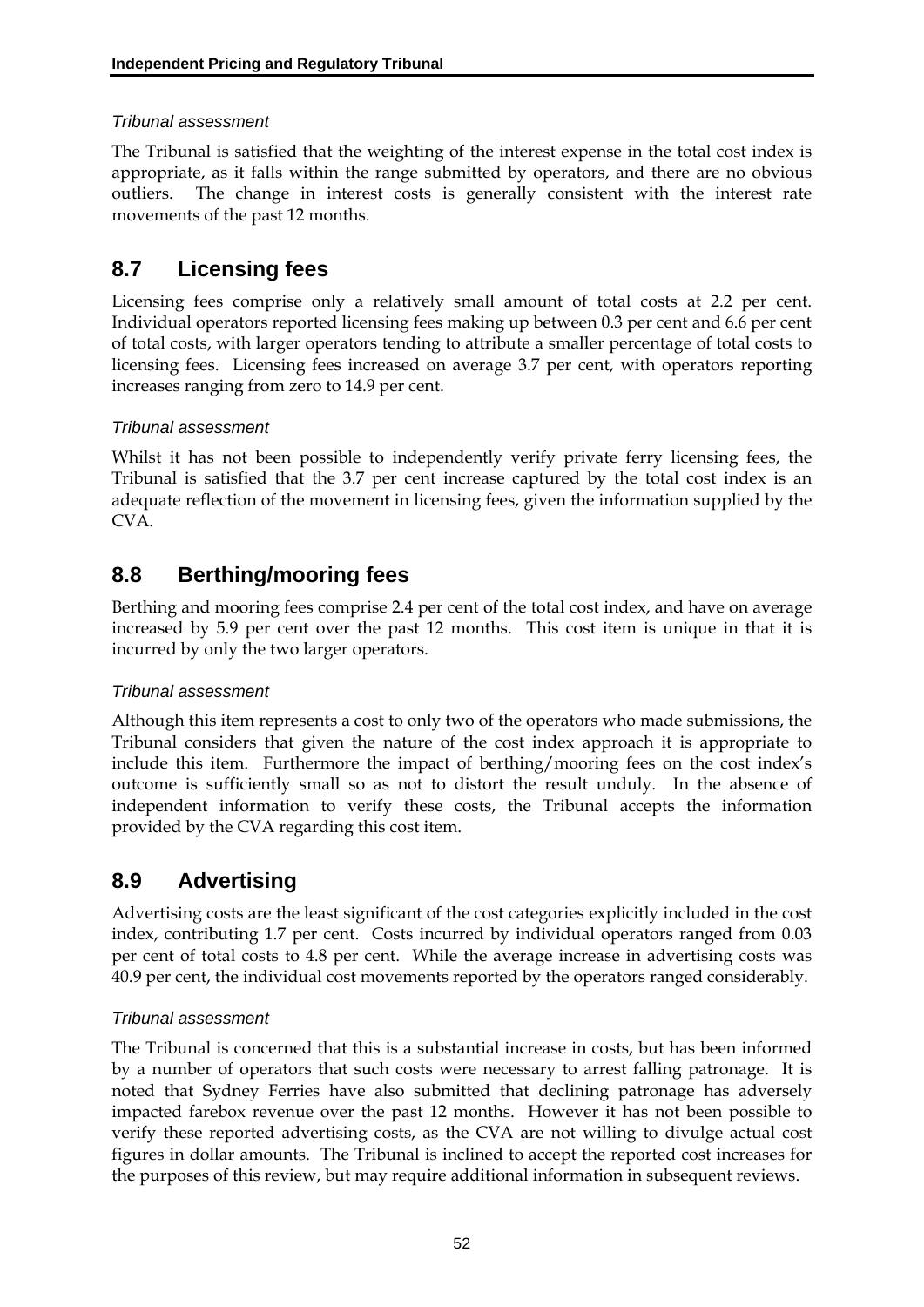## **8.10 Motor vehicle expense**

Motor vehicle expenses comprise 3.3 per cent of total costs in the overall cost index. This cost item is contributed by only the three smaller operators. On average this cost item has increased by 0.3 per cent, with all operators reporting cost increases of under one per cent.

### *Tribunal assessment*

As was previously discussed in relation to berthing/mooring fees, the Tribunal believes it is appropriate to include expenses in the private ferry industry even if they are not incurred by all operators. As such, motor vehicle expenses are still a cost to the private ferry industry and belong in the cost index. The increases in this cost submitted by the operators were within a relatively narrow range, thus the Tribunal is satisfied that the average figure is appropriate.

## **8.11 Other**

The other category, which acts as a catch all for items not explicitly included in the cost index, is a significant component of the cost index, contributing 8.6 per cent of total costs. All operators reported an other cost category, with weightings ranging from 1.7 per cent to 20.8 per cent. The increase in the other category on average is 8.2 per cent. Individual operators reported increases ranging from 0 per cent to 34.6 per cent.

### *Tribunal assessment*

It is difficult to assess the validity of the movement in the other cost item as the CVA has not clearly identified the components of this cost category. While the Tribunal accepts the need for an 'other' cost category to cover those items too small to include individually, or specific only to a small number of operators, it is not desirable that this item dominate the cost index outcome.

The overall contribution to the cost index of the other category as submitted by the CVA is 0.7 percentage points of a 9.5 per cent cost increase. As it does not have an overly large impact the Tribunal is prepared to accept the information provided by the CVA. However, the Tribunal may require additional information on the items that comprise the other category and their cost movements in subsequent reviews.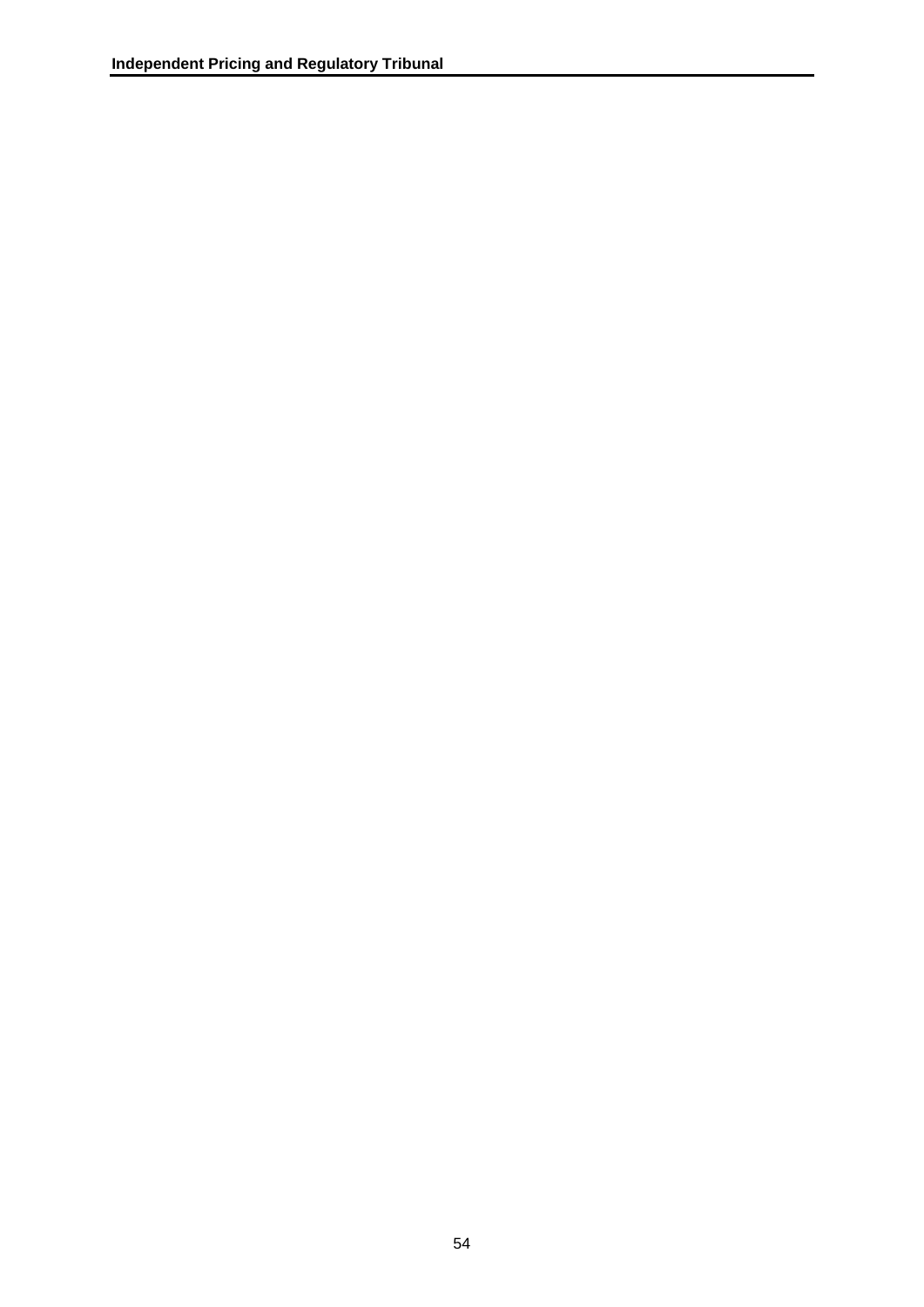# **9 TRIBUNAL AMENDMENTS TO CVA COST INDEX**

The preceding chapter discussed the Tribunal's assessment of the cost index items included in the private ferry cost index. Minor adjustments were made to some items, however the Tribunal generally applied the figures it had been presented with by the CVA.

In this chapter, the Tribunal discusses key changes it has made to the items included in the cost index. The most significant of these was the adjustment of the increase in labour costs to reflect increases in award wage rates, however revisions were also made to the fuel and repairs and maintenance cost categories.

# **9.1 Conversion to cost index**

While the intention of the Tribunal was to develop a cost index in conjunction with the CVA for use in this review, the CVA did not aggregate individual operator's submissions into such an industry wide index. Rather, the CVA averaged the total cost increase required by each operator to determine that costs had risen by 10 per cent.

The Tribunal converted the individual submissions into an industry wide cost index based on the individual cost indexes supplied by operators, as had been previously agreed with the CVA. This index was presented as Table 8.1 in the previous chapter. The resultant cost increase was 9.54 per cent.

# **9.2 Labour costs**

It was noted in the previous chapter that the CVA's submission suggested that labour costs had increased on average 11.2 per cent. The Tribunal is of the opinion that a more appropriate measure of the movement in labour costs would be the movement in the appropriate award wage rates. Adjusting the cost index to reflect the 2.9 per cent increase in wage rates results in the contribution of labour costs to the total cost index falling from 4.4 percentage points to 1.1 percentages points. Consequently the total cost increase as measured by the cost index also falls by 3.2 percentages points from the original 9.5 per cent submitted by the CVA.

The Tribunal intends to continue using the movement in award wages under the Marine Charter Vessels Award to measure movements in labour costs for future reviews.

## **9.3 Fuel**

The Tribunal has adjusted the increase in fuel costs incurred by one operator in line with their revised submission, as discussed in the previous chapter. This results in the increase in fuel costs of 3.4 per cent originally recorded in the index changing to a decrease of 0.9 per cent. The Tribunal is satisfied that this is a more accurate reflection of movements in fuel costs. The impact of this revision is the contribution of fuel toward to the overall cost index changing from 0.5 percentage points to negative 0.1 percentage points. Consequently the total cost increase measured by the index also falls by 0.6 percentage points.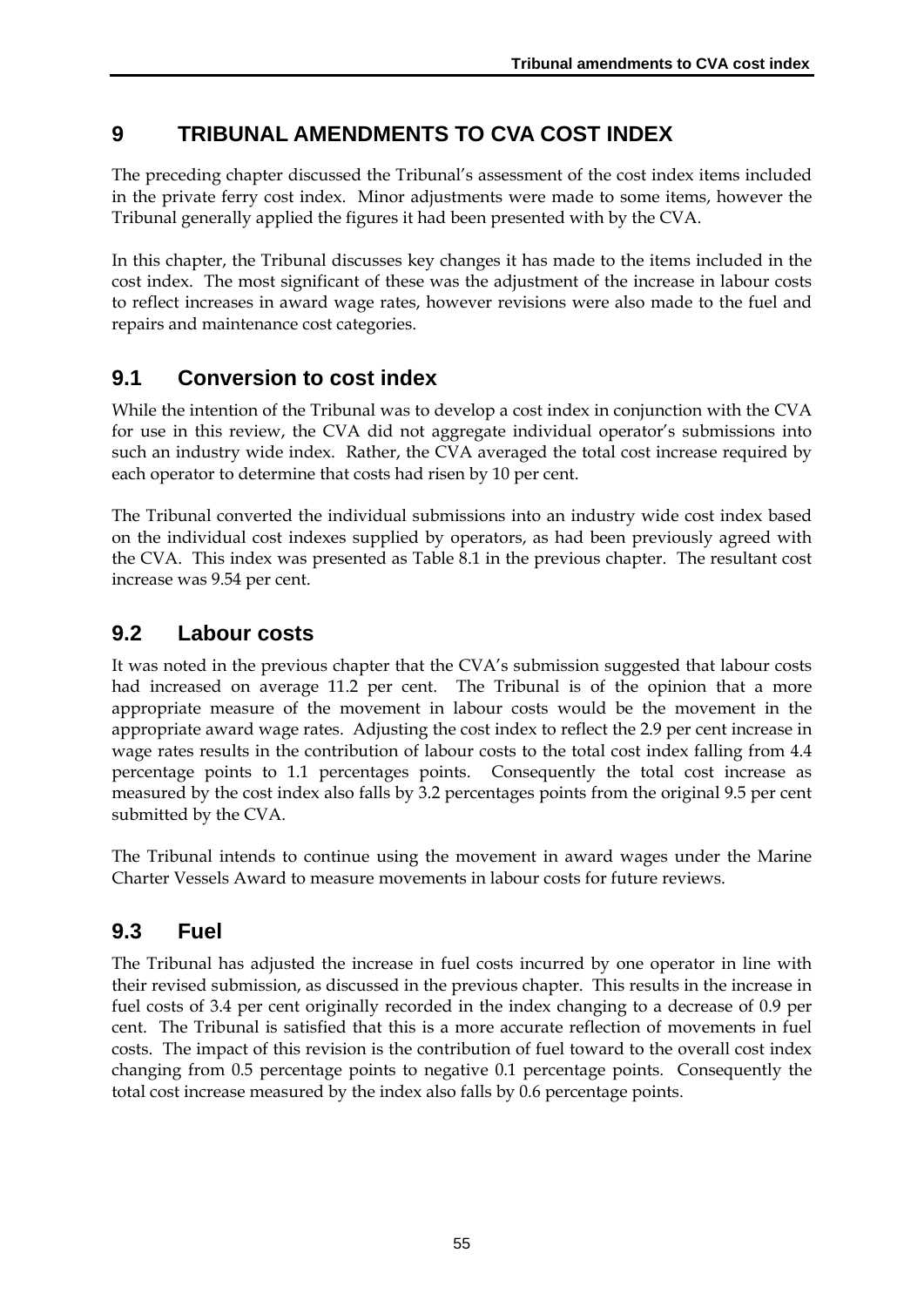## **9.4 Repairs and maintenance**

The Tribunal has incorporated the revised increase in repairs and maintenance cost submitted by one operator, as detailed in the previous chapter. Changing this one operator's repairs and maintenance cost increase from 27 per cent to 5 per cent results in the average increase in repairs and maintenance costs falling from 10.3 per cent to 5.9 per cent. This reduces the overall cost index increase by 0.7 percentage points.

## **9.5 Tribunal recommendation on private ferry fares**

Table 9.1 summarises the changes made to the CVA's proposed cost index by the Tribunal. The CVA's submission called for a fare increase of 10.0 per cent, which was the average of the total cost increases faced by the five operators who provided information. The Tribunal then converted this information into an industry wide cost index, in which the increase in each cost component was obtained from the weighted average of the increases in that cost component submitted by each of the individual operators. This reduced the increase in fares required to 9.54 per cent. The adjustment of labour costs to reflect movements in award wage rates had the greatest impact on the total fare increase required, reducing it by 3.24 percentage points to 6.3 per cent. Adjusting fuel costs in line with the revised submission further reduced the increase required to 5.7 per cent. It was also necessary to modify the repairs and maintenance costs in accordance with the revised submission, which reduced the fare increase required to 5.0 per cent.

|                                        | Total increase required (%) |
|----------------------------------------|-----------------------------|
| <b>CVA submission</b>                  | 10.00                       |
| Conversion to cost index               | 9.54                        |
| Adjust labour for award wage increases | 6.30                        |
| Adjust fuel as per revised submission  | 5.70                        |
| Adjust repairs and maintenance         | 5.03                        |
| <b>IPART</b> revised index             | 5.03                        |

|  |  |  |  | Table 9.1 Summary of amendments to private ferry cost index |
|--|--|--|--|-------------------------------------------------------------|
|--|--|--|--|-------------------------------------------------------------|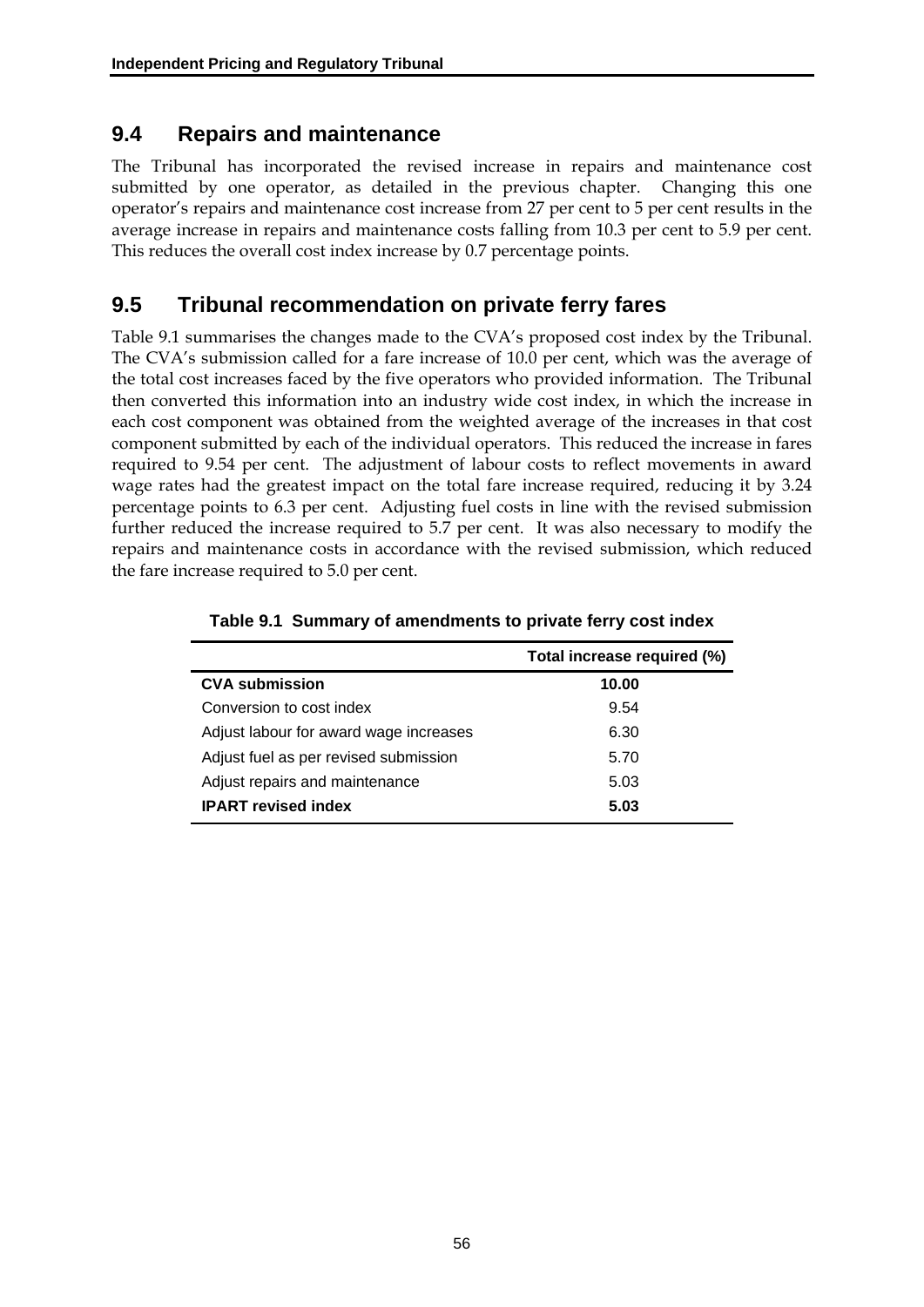The composition of the Tribunal's revised cost index is presented in Table 9.2.

| Costs                   | Weighting<br>℅ | <b>Cost Increase</b><br>% | <b>Index</b><br>% |
|-------------------------|----------------|---------------------------|-------------------|
| Labour                  | 39.0           | 2.9                       | 1.12              |
| Fuel                    | 13.9           | $-0.9$                    | -0.13             |
| Repairs and maintenance | 15.2           | 5.9                       | 0.89              |
| Insurance               | 4.2            | 29.6                      | 1.23              |
| Depreciation            | 5.1            | 11.7                      | 0.60              |
| Interest                | 4.5            | -6.5                      | $-0.30$           |
| Licensing fees          | 2.2            | 3.7                       | 0.08              |
| Berthing/mooring fees   | 2.4            | 5.9                       | 0.14              |
| Advertising             | 1.7            | 40.9                      | 0.67              |
| Motor vehicle expenses  | 3.3            | 0.3                       | 0.01              |
| Other                   | 8.6            | 8.2                       | 0.71              |
| TOTAL                   | 100.0          |                           | 5.03              |

**Table 9.2 Revised private ferry cost index** 

Note: Cost components may not add to total due to rounding.

Based on the revised cost index, the Tribunal recommends that average private ferry fares increase by 5.0 per cent.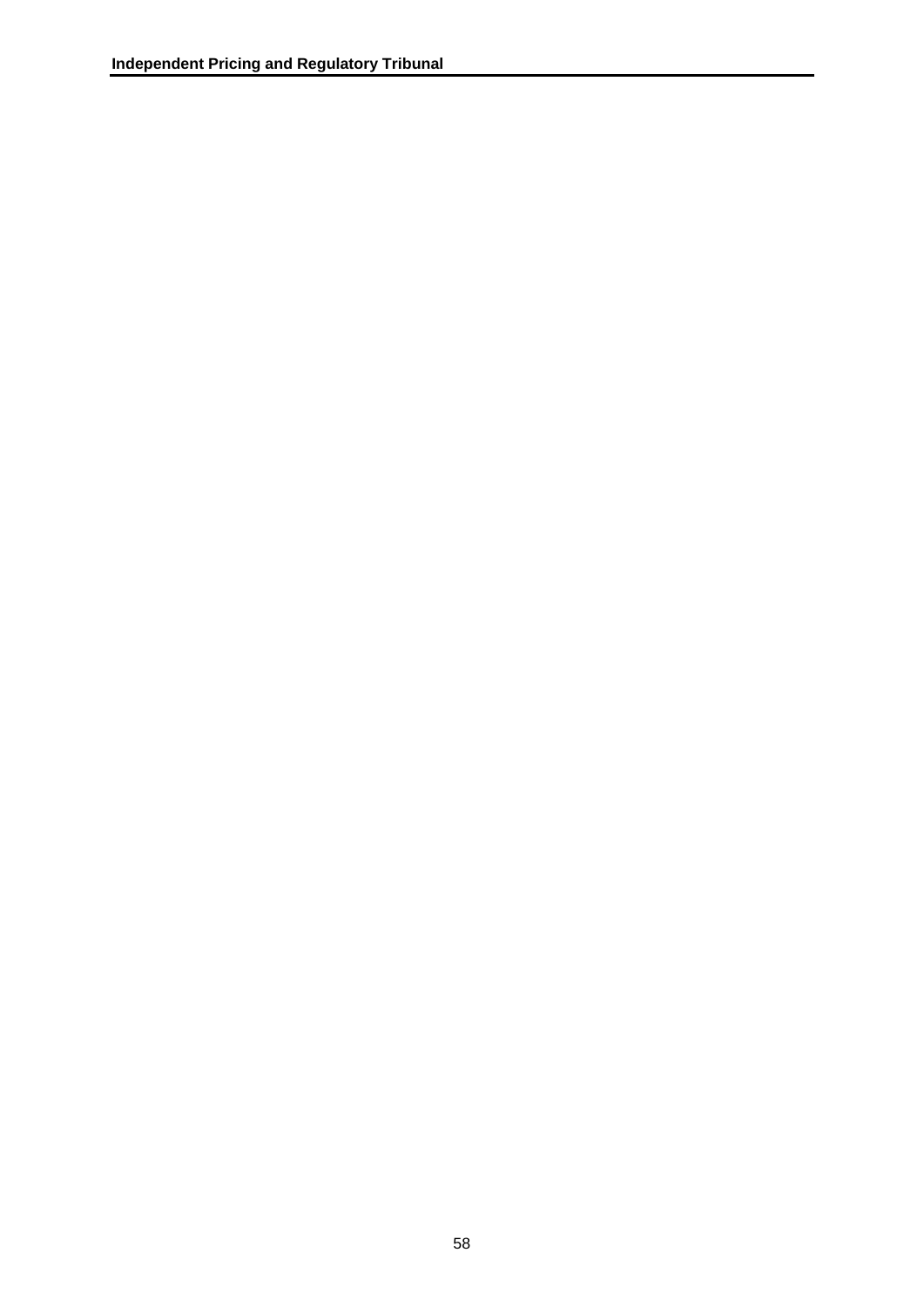# **10 SERVICE QUALITY**

Under the terms of reference for this review, the Tribunal is required to consider issues of service quality. Specifically, the Tribunal should consider:

- the protection of consumers from abuses of monopoly power in terms of prices, pricing policies and **standards of service**
- standards or quality, reliability and safety of the services concerned (whether those standards are specified by legislation, agreement or otherwise).

# **10.1 Taxis**

The primary justification for regulating the taxi industry is that in an unregulated environment quality standards will fall and the cost of such a deterioration will be borne primarily by rank and hail customers who have little ability to pick and choose between taxis.

In exploring these issues, the Tribunal has considered information presented in its previous review of the taxi industry<sup>39</sup>, information provided by Transport NSW, and submissions from the Taxi Council and other stakeholders.

## **10.1.1 Tribunal's 1999 review**

The Tribunal's previous review of the taxi industry considered service quality through a number of approaches/data sources. The following summarises the information considered by the Tribunal during that review.

### *Transport NSW taxi user survey*

-

In March 1998, Transport NSW commissioned a report on taxi usage and the level of satisfaction of taxi users with taxi services in Sydney.40 The report included a telephone survey of Sydney residents who had used taxi services over the previous 12 months and an airport intercept survey of visitors a the domestic and international terminals.

The survey indicated that the overall level of satisfaction with taxi services was high. Figure 5.1 in the Tribunal's 1999 review shows the proportion of residents and visitors who rated Sydney Taxis as 'good' or 'very good'.41 The figure indicates that taxi quality rates relatively highly in terms of cleanliness inside the taxi, driver's appearance, and driver's politeness/friendliness. It suggests a lower quality of service in relation to waiting time after a telephone booking, at ranks and on the street.

Service quality was also rated as relatively poor for driver knowledge of the area and driver proficiency in English. Ratings of 'poor' or 'very poor' totalled over 10 per cent for these aspects of service quality.

<sup>39</sup> IPART, *Review of the taxi cab and hire car industries*, Final report, 24 November 1999.

<sup>40</sup> NSW Department of Transport – Transport Data Centre, *Sydney taxi customer survey*, Report no 98/4, April 1998.

<sup>41</sup> IPART, *Review of the taxi cab and hire car industries*, Final report, 24 November 1999.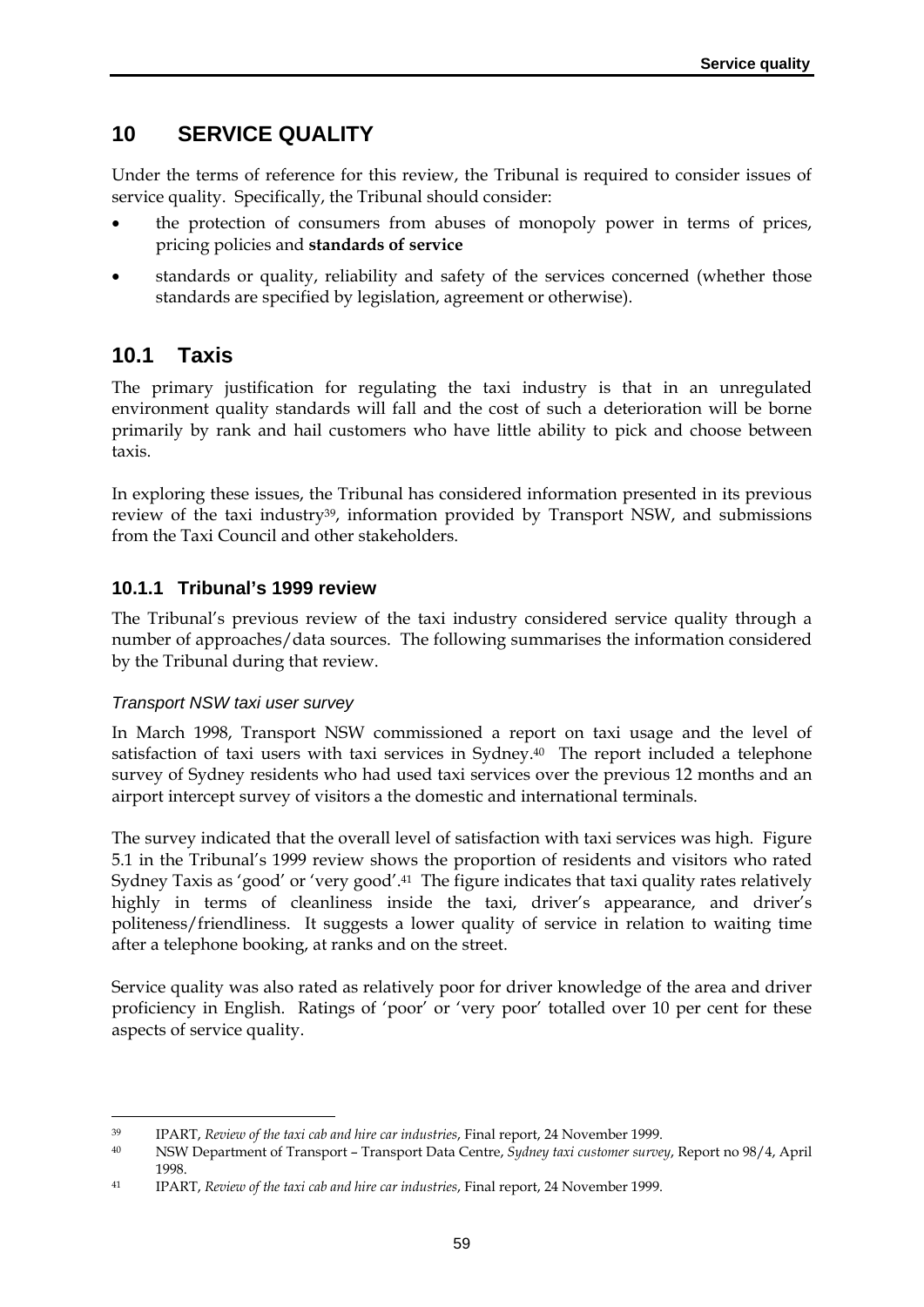The survey also examined whether service quality was improving or deteriorating. The majority of respondents indicated little change in the past twelve months. However, more than 10 per cent of respondents noted increase in waiting times for telephone bookings and in getting taxis on the street, and deteriorations in drivers' knowledge of the area and proficiency in English.

### *Transport NSW complaints register*

The Tribunal's 1999 taxi review noted that the type of complaints reported to Transport NSW were consistent with the passenger survey. The following table summarises the most common types of complaint registered with Transport NSW. It has been updated since the Tribunal's previous review.

|                                       | 1996  | 1997  | 1998  | 1999  | 2000  | 2001  |
|---------------------------------------|-------|-------|-------|-------|-------|-------|
| Assault, abuse and dangerous driving  | 1,576 | 1.246 | 1.100 | 1,288 | 1.177 | 1,283 |
| Trip refusals, no shows and lateness  | 771   | 762   | 714   | 1,026 | 792   | 681   |
| Poor knowledge, dress or service stds | 1.175 | 583   | 704   | 722   | 571   | 466   |
| Technical infringements               | 317   | 211   | 284   | 174   | 150   | 129   |
| Incorrect fare, start/stop meter      | 276   | 208   | 201   | 341   | 685   | 436   |
| Poor vehicle cleanliness and safety   | 177   | 148   | 190   | 220   | 229   | 222   |
| <b>Total</b>                          | 4,292 | 3,158 | 3.193 | 3.771 | 3,604 | 3.217 |

## **Table 10.1 Summary of complaints registered with Transport NSW**<sup>1</sup>

Note:

1. The Tribunal has not ascertained the individual complaint categories that make up each of the 6 complaint groups for 1996-1998. As such, data for years 1996-1998 may not be directly comparable to data for 1999-2001.

Based on the complaint categories that the Tribunal has focussed on, there has been a fall in the level of complaints received by Transport NSW during 2001. However, some individual categories show significant variation over recent years. Between 1999 and 2001, there has been significant improvement to the 'trip refusals, no shows and lateness' category. Complaints in this category have fallen from 1,026 in 1999 to 681 in 2001. Similarly, there has been significant improvement in the 'poor knowledge, dress or service standard' category.

After a significant deterioration in performance within the category 'incorrect fare, start/stop meter' during 2000, the data for 2001 indicate a more favourable outcome with an improvement in service quality during the year. Similarly, despite some improvement in 2001, the category 'poor vehicle cleanliness and safety' has also been characterised by a deterioration in service quality over the last few years.

It should be noted that the categories considered by the Tribunal in the above table are only a subset of the total complaints received by Transport NSW. Transport NSW indicates that if all categories were considered, they would show an increase in the number of complaints experienced between 2000 and 2001.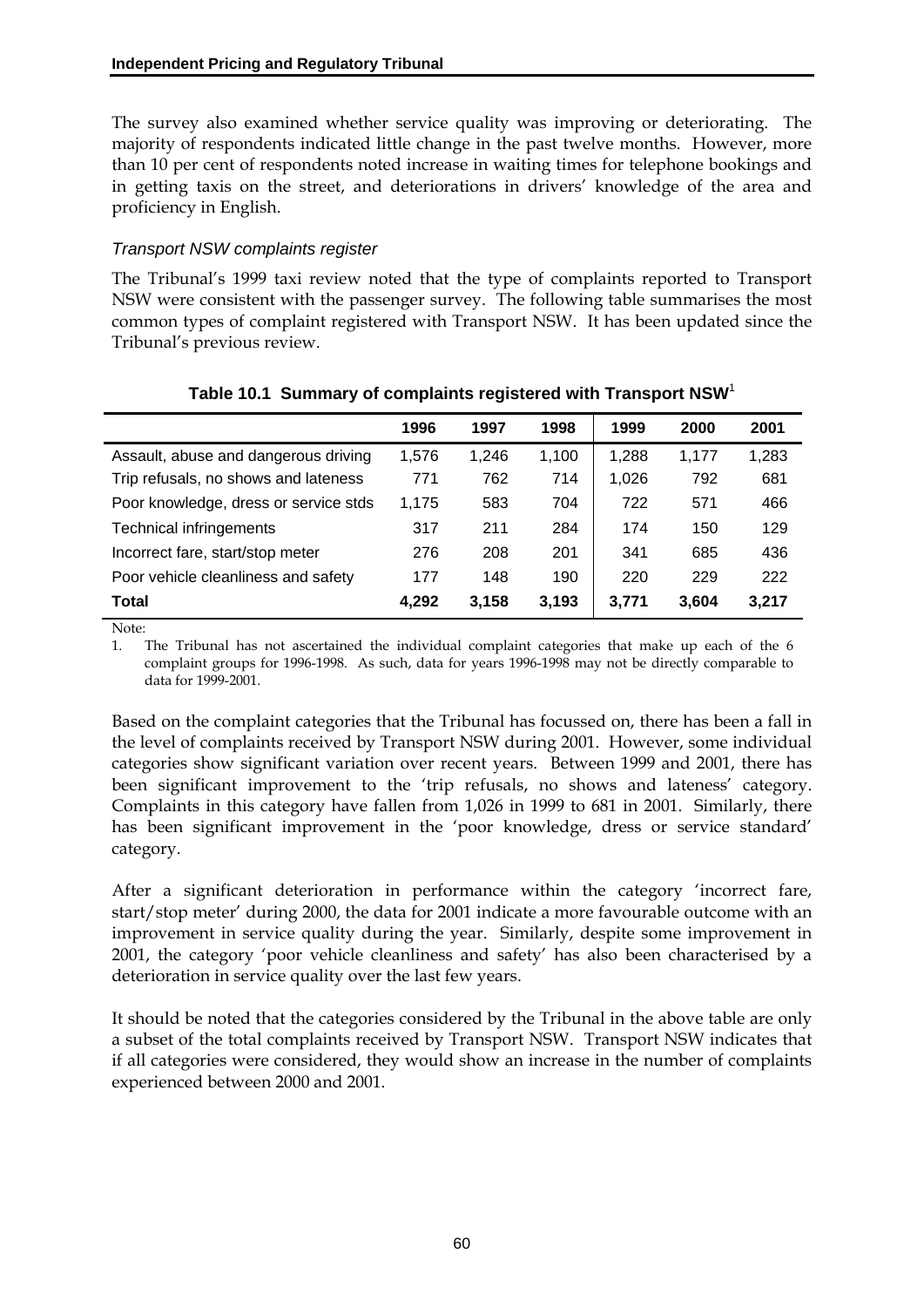In its submission to the Tribunal in 2002, the Taxi Council notes that there has been a decline in the level of complaints registered with Transport NSW between 1996 and 2001, with the categories of 'trip refusal, no shows and lateness' showing marked improvement.42

However, the Taxi Council suggests that the Tribunal should exercise caution when analysing the Department's data on complaints, referring to this data as an 'unfiltered summary'. The Taxi Council suggests that:43

- the data gives no regard to the number of unsubstantiated claims
- taxi hirers have scant knowledge of the regulations pertaining to taxi operations.

### **10.1.2 Performance requirements**

Taxi networks are required to be authorised by the Director-General of the Department of Transport and to meet various standards and levels of service on which the authorisation is based.

Transport NSW currently has in place interim standards for authorised taxi network operators. These standards are separated into those networks operating in the metropolitan, Wollongong and Newcastle transport districts, and those operating country areas.

The interim standards were introduced in 1993. At that time, it was expected that more stringent standards of performance would be required to be met after a phased introduction of one year. Transport NSW has indicated to the Tribunal that the interim standards are currently being reconsidered.

The following discusses the performance standards required of network operators in metropolitan and country areas.

#### *Metropolitan performance standards*

The required performance standards are separated into those relating to operations, telephone answering standards, delivery standards and customer services. Due to their direct affect on customers, the Tribunal has focussed its attention on performance relative to the telephone answering and delivery standards.

In relation to telephone answering standards, requirements in the interim standards for metropolitan network operators include:

- 90 per cent of calls to be connected to the booking service immediately
- of these, 70 per cent are to be answered within 1 minute
- and 90 per cent answered within 2 minutes.

<sup>42</sup> NSW Taxi Council submission, 2 April 2002, p. 35.

<sup>43</sup> NSW Taxi Council submission, 2 April 2002, pp. 35-36.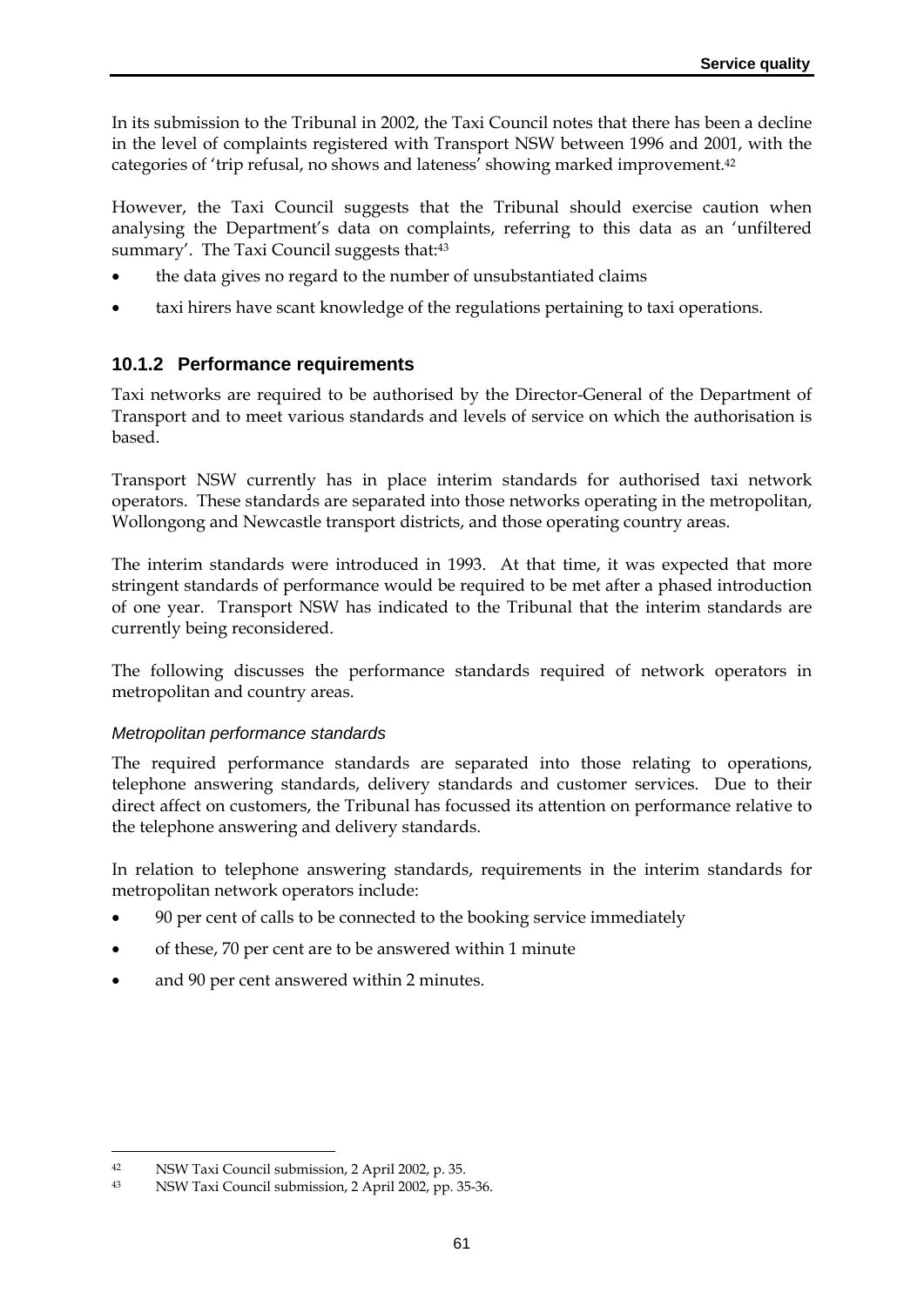In relation to delivery standards, requirements in the interim standards for metropolitan network operators include:44

- 85 per cent arrival within 15 minutes of booking being made
- 98 per cent arrival within 30 minutes of booking being made
- 100 per cent arrival within 60 minutes of booking being made.

Transport NSW requires performance reports to be submitted quarterly.

#### *Country performance standards*

Telephone answering requirements are the same as those for metropolitan network providers. In relation to delivery standards, requirements in the interim standards for country network operators include:

- 85 per cent arrival within 10 minutes of booking being made
- 98 per cent arrival within 15 minutes of booking being made
- 100 per cent arrival within 20 minutes of booking being made.

These performance requirements are tighter than those applying to metropolitan network operators. Traffic congestion, the complexity and size of the road system, and the size of the area covered would have been factors in justifying the different performance requirements for metropolitan and country areas.

Transport NSW requires performance reports to be submitted six monthly.

### **10.1.3 Performance standards attained**

Transport NSW has not undertaken a general taxi user survey since the Tribunal's 1999 review. However, a survey of wheelchair taxi users was conducted in August 2000, and Transport NSW has received performance reports from some network operators. The Tribunal has been provided with the copy of the survey results and performance reports for some Sydney networks.

#### *Performance reports*

<u>.</u>

In the past, the Tribunal has considered the network operator quarterly performance reports for each of the taxi operators. The Tribunal notes that these reports are not independently audited, and that Transport NSW intends to introduce direct data links to the network operator's system so as to allow a greater degree of independent auditing by the Department. Transport NSW has indicated to the Tribunal that it has some reservations about the accuracy of some of the information it currently receives from some network operators

In its report to the Minster last year the Tribunal included the following analysis in order to provide an assessment of industry performance. The following table shows industry performance in relation to telephone answering and waiting time for Sydney taxi companies. The statistics provided indicate that on average across all Sydney taxi

<sup>&</sup>lt;sup>44</sup> These standards apply to the provision of normal services in metropolitan areas. Any minimum performance standards contained in contracts for special purpose taxis or fringe area services will override these 'general' standards for metropolitan areas.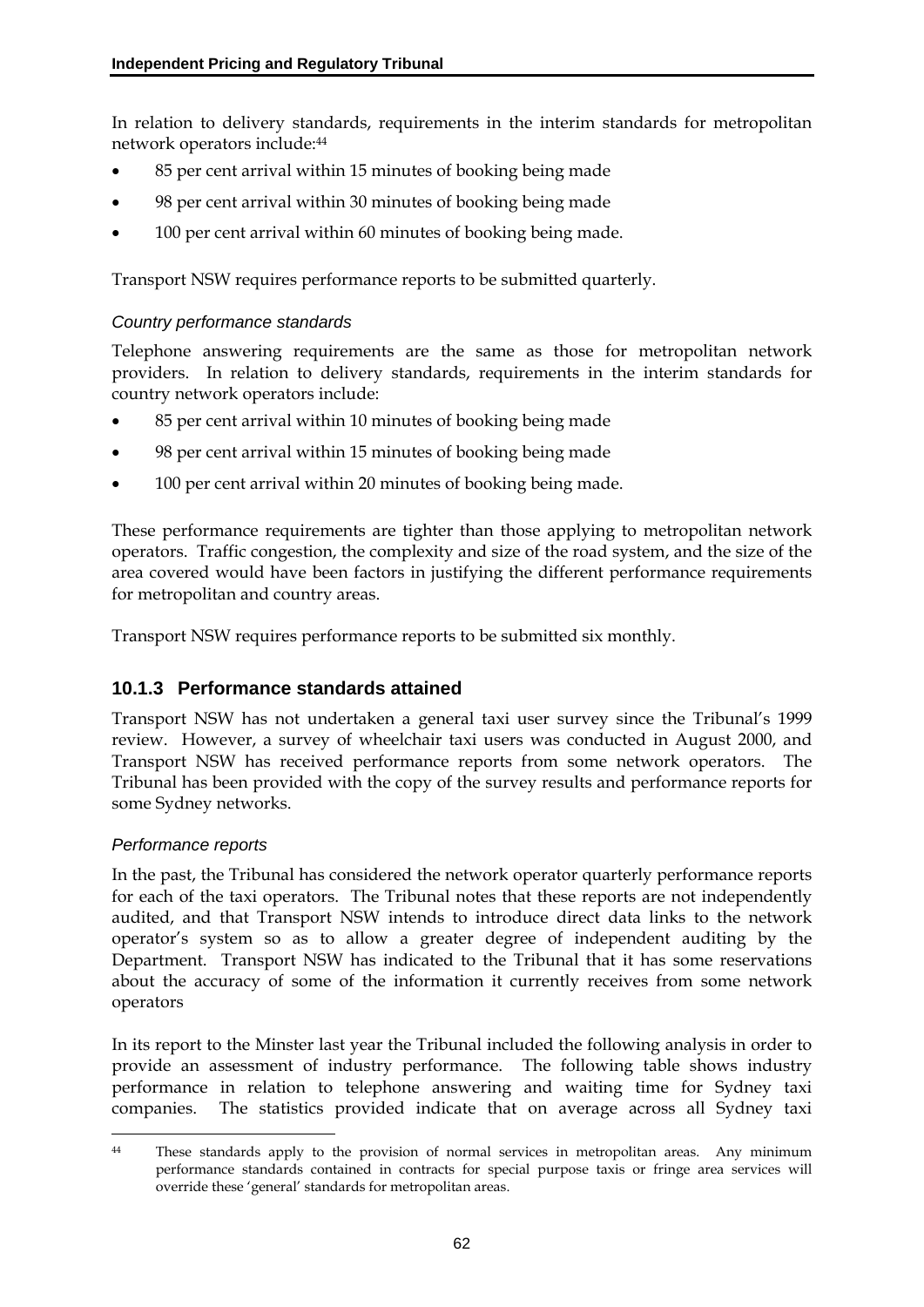companies, 79.8 per cent of calls received are answered within 1 minute and 92.2 per cent are answered within 2 minutes for the year 2000.

While there was some variation between the companies all met the performance targets set by Transport NSW. There was also some improvement in 2000, compared to the previous year*.* 

Taxi networks did not perform as well in meeting the delivery standards set by Transport NSW. Across each survey year a total of 81 per cent of taxis arrived within 15 minutes of the bookings being made. Only 87 per cent of taxis arrived within 30 minutes of a booking being made, well below the target of 98 per cent set by Transport NSW. Similarly, only 88 per cent of taxis arrived within 60 minutes of the booking being made, well below the target of 100 per cent. Performance in 2000 was only marginally better than 1999.

|                       |          | <b>Telephone answered</b> |            | <b>Waiting time since booking</b> |             |             |
|-----------------------|----------|---------------------------|------------|-----------------------------------|-------------|-------------|
|                       |          | $< 1$ min                 | $< 2$ mins | $<$ 15 mins                       | $<$ 30 mins | $< 60$ mins |
| Legion Cabs           | 1999     | 81.4                      | 91.5       | 85.3                              | 93.8        | 97.4        |
|                       | 2000     | 85.1                      | 94.9       | 89.0                              | 98.3        | 100.0       |
| Manly Warringah       | 1999     | 73.9                      | 90.4       | 84.0                              | 88.6        | 89.1        |
|                       | 2000     | 75.1                      | 89.4       | 84.6                              | 89.4        | 89.8        |
| Premier               | 1999     | 80.2                      | 96.2       | na                                | na          | na          |
|                       | 2000     | 80.1                      | 96.6       | 84.0                              | 92.4        | 93.3        |
|                       | $2001^3$ | 89.6                      | 98.3       | 89.8                              | 98.8        | 99.8        |
| <b>RSL</b>            | 1999     | 74.1                      | 91.0       | 67.2                              | 70.1        | 70.4        |
|                       | 2000     | 76.3                      | 90.2       | 72.3                              | 75.2        | 75.4        |
| <b>Taxis Combined</b> | 1999     | 74.5                      | 90.1       | 84.8                              | 88.9        | 89.4        |
|                       | 2000     | 76.6                      | 89.1       | 84.7                              | 88.7        | 89.1        |
| St George             | 1999     | 72.4                      | 89.4       | 86.3                              | 90.9        | 91.4        |
|                       | 2000     | 80.9                      | 91.0       | 85.5                              | 90.1        | 90.5        |
| South Western         | 1999     | na                        | na         | na                                | na          | na          |
|                       | 2000     | 76.5                      | 89.8       | 84.7                              | 91.2        | 91.7        |
| <b>Yellow Cab</b>     | 1999     | na                        | na         | na                                | na          | na          |
|                       | 2000     | 90.0                      | 96.2       | 35.4                              | 44.6        | 46.3        |
| <b>Total</b>          | 1999     | 76.4                      | 91.6       | 81.1                              | 86.1        | 87.3        |
|                       | 2000     | 79.8                      | 92.2       | 81.3                              | 87.4        | 88.2        |

#### **Table 10.2 Sydney taxi company performance information**1,2

Note:

1. Based on quarterly information sheets from taxi radio networks for the calendar years 1999, 2000 and 2001. Transport NSW has not been provided with all the quarterly information sheets for each year.

2. There are only 3 Radio Network Centres, operated by Premier Cabs, Legion Cabs and Taxis Combined. The other taxi companies have generally used the Taxis Combined telephone services.

3. Figures were calculated from quarterly reports to September 2001.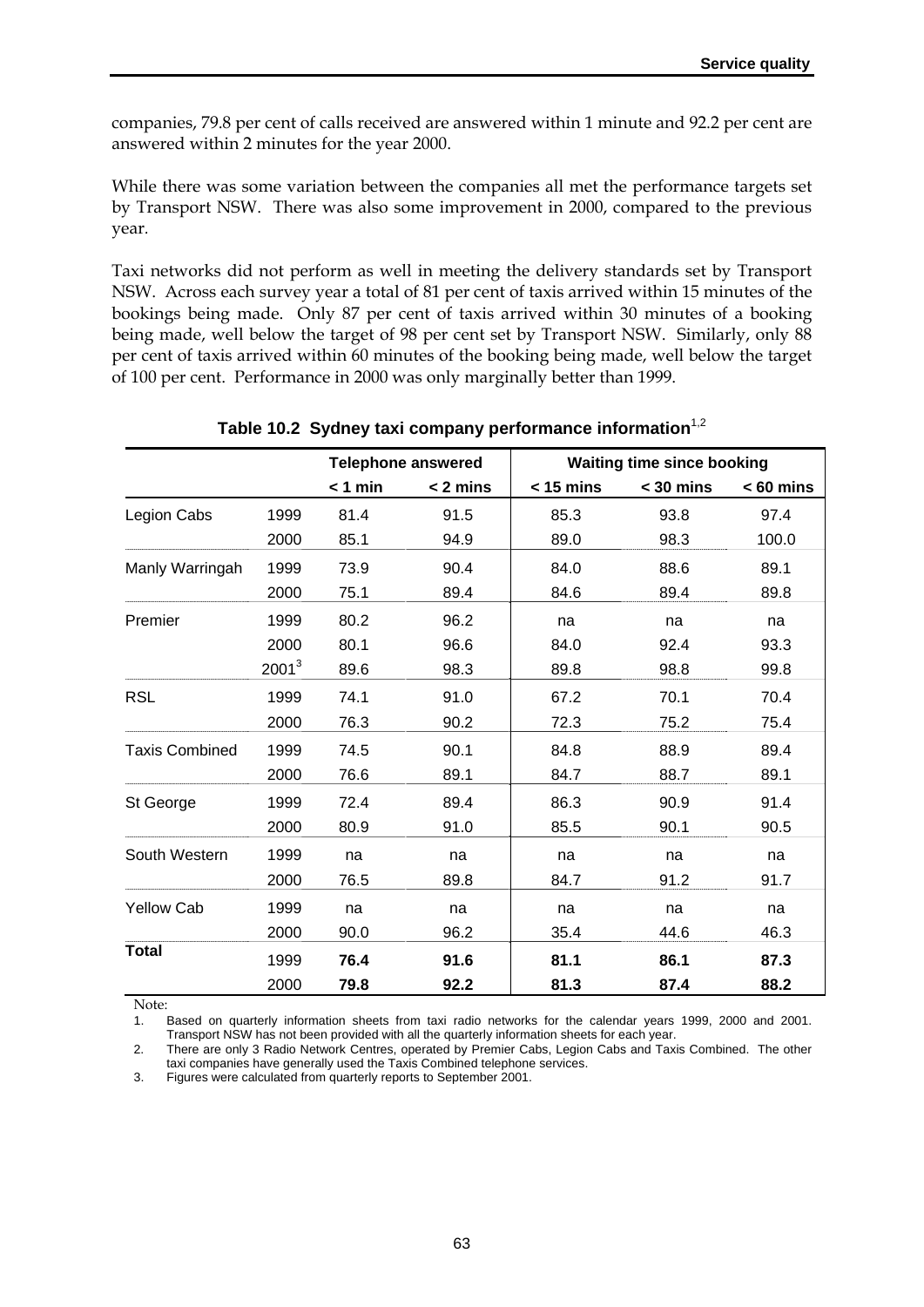While there was variation in performance across all taxi companies, the performance overall was poor. Of the eight urban taxi companies that provide statistics only 2 met the performance targets for arrivals within 15 minutes of booking being made. A significant majority of taxi companies were unable to meet the targets for arrivals within 30 minutes and within 60 minutes.

Transport NSW has indicated that it is currently reviewing the telephone network and delivery standards. The Tribunal believes that it would be useful to set standards on other indicators such as the proportion of bookings offloaded and the proportion of bookings where no taxis are available. There appears to be considerable variation in these two statistics between the different taxi companies.

The only new quarterly performance reports the Tribunal was able to receive from Transport NSW was from Premier Cabs. As mentioned above, Transport NSW has some concerns with the quality and integrity of the information contained in the quarterly reports. Given these concerns, Transport NSW was only willing to provide the Premier Cab information. This information suggests an increase in performance offered by Premier Cabs in 2001. In some cases, this increase was significant relative to earlier years as shown in Table 10.2.

#### *Survey of WAT users*

Transport NSW has completed a survey of customers who use the WATs.45 The survey provides information on the characteristics of WAT users as well as their perceptions of the quality of WAT services.46 The survey also provides information on waiting times for WATs.

The survey indicates that 82 per cent of WATs arrived within 10 minutes after the booking was made, 87 per cent arrived within 30 minutes of the booking and 91 per cent arrived within 60 minutes. The survey also indicated that 2 per cent of WATs arrived more than 2 hours after the booking was made. Of the passengers surveyed, 66 per cent were satisfied with the waiting times, while 22 per cent were dissatisfied. In Sydney the areas with the highest waiting times were the Northern Beaches and Northern Sydney. Waiting times did not seem to be a problem in the Illawarra and rural NSW.

The survey showed that 64 per cent of those who have used the M50 booking service were satisfied with the service. The majority of dissatisfied Sydney customers were located in the Northern Beaches, Outer Western and Outer Southern areas. The level of dissatisfaction with the M50 service was also higher among workers/students who were the more regular users of WAT services.

The dissatisfaction with the longer waiting times of the M50 booking service partly explains the preference of WAT travellers to book the service through a private arrangement. This is particularly true for those travellers who frequently use WATs. Private arrangement was also more commonly used by WAT users in Outer Southern Sydney and Outer Western Sydney.

 $45\,$ 45 Transport Data Centre, Survey of Usage of Wheelchair Accessible Taxis, October 2000.

<sup>46</sup> As at May 2000 there were 9,791 active participants who required wheelchair accessible taxi services and who received a government subsidy under the Taxi Transport Subsidy Scheme. 4,775 of these participants had used the service in the last 12 months.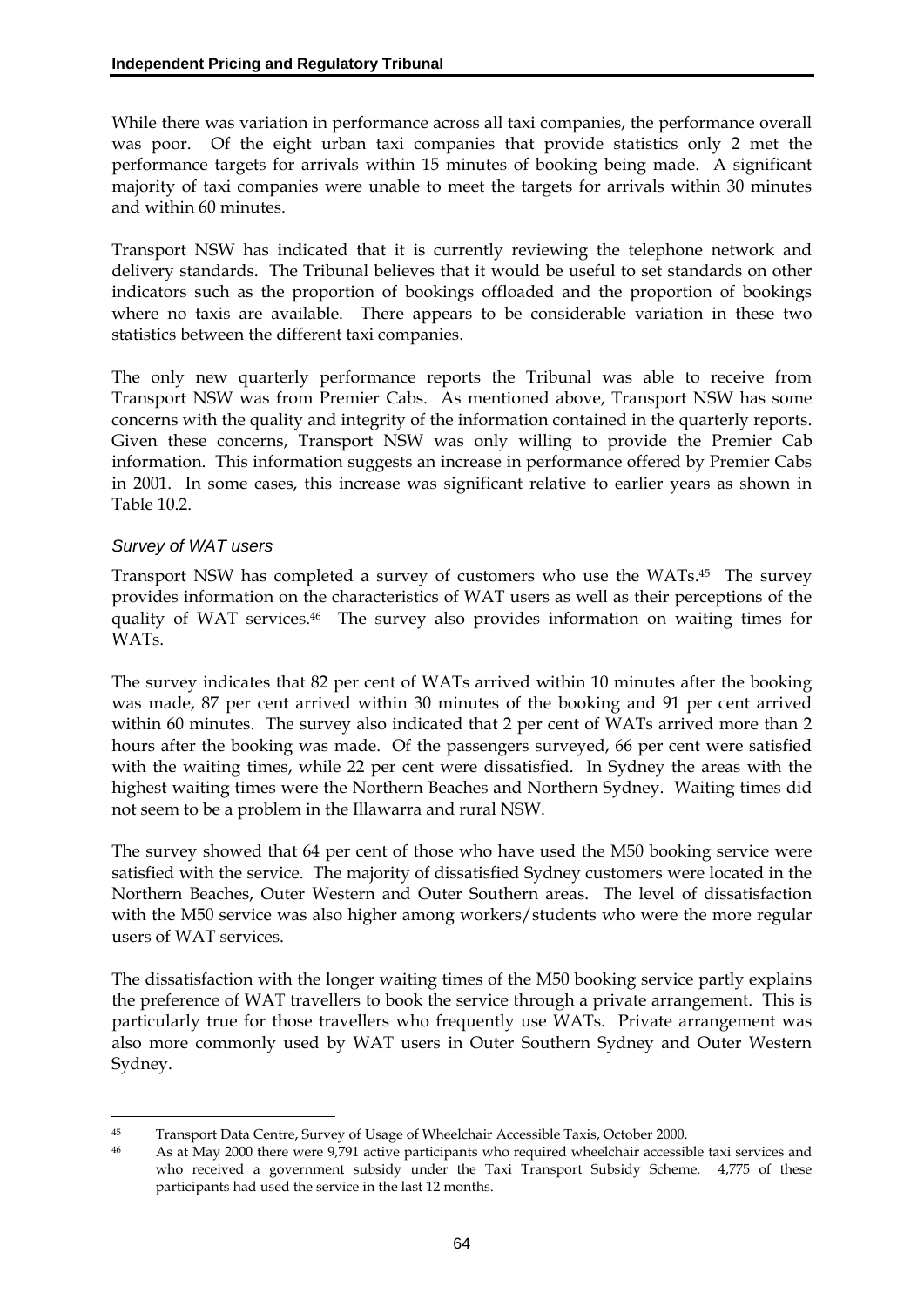Survey respondents were generally satisfied with the driver service. Ninety per cent of WAT users were satisfied with the driver service provided during their last trip. Only 3 per cent of users were dissatisfied with the service during their last trip.

## *Information from Taxi Council*

During the course of last year's review, the Tribunal requested information from the Taxi Council on recent initiatives to improve service quality. It was clear that the Taxi Council is moving to improve the quality of taxi services in NSW, particularly through training courses. Training initiatives over the last couple of years include:

- upgrading the taxi operator training course
- upgrading the WAT drivers' course
- upgrading the Taxicare (Sydney metropolitan) taxi drivers' course
- introduction of Taxicare professional driver's course for all NSW taxi drivers.

The Taxi Council also cited the following as improvements to service quality outcomes:

- introduction of WAT specific driver authority card
- introduction of taxi industry website
- introduction of security ranks in the Sydney CBD
- introduction of afternoon peak time supervised ranks
- introduction of genuine VIP taxi service option
- promotion of maxi-cab group booking service.

Although the Taxi Council is the peak industry body representing taxi companies, cooperatives and networks in NSW, training and service quality initiatives are also directed at drivers.

This year the Taxi Council notes that the industry has taken advantage of developments in communications in recent years in order to improve service levels. Speech recognition systems and in-vehicle navigation systems are already being utilised in many networks throughout NSW.

An issue emphasised in the Taxi Council's submission is the tiered structure of the industry, and the separation of roles/responsibilities associated with each tier. The Taxi Council identifies the three tiers of the industry as the network, the operator and the driver.

The Taxi Council suggests that accountability for industry performance should be apportioned across each of the three tiers. It states that whilst the public consistently rates highly the performance of the taxi operator and the network, the performance of the taxi driver has often drawn some criticism.47

<sup>47</sup> NSW Taxi Council submission, 2 April 2002, p 31.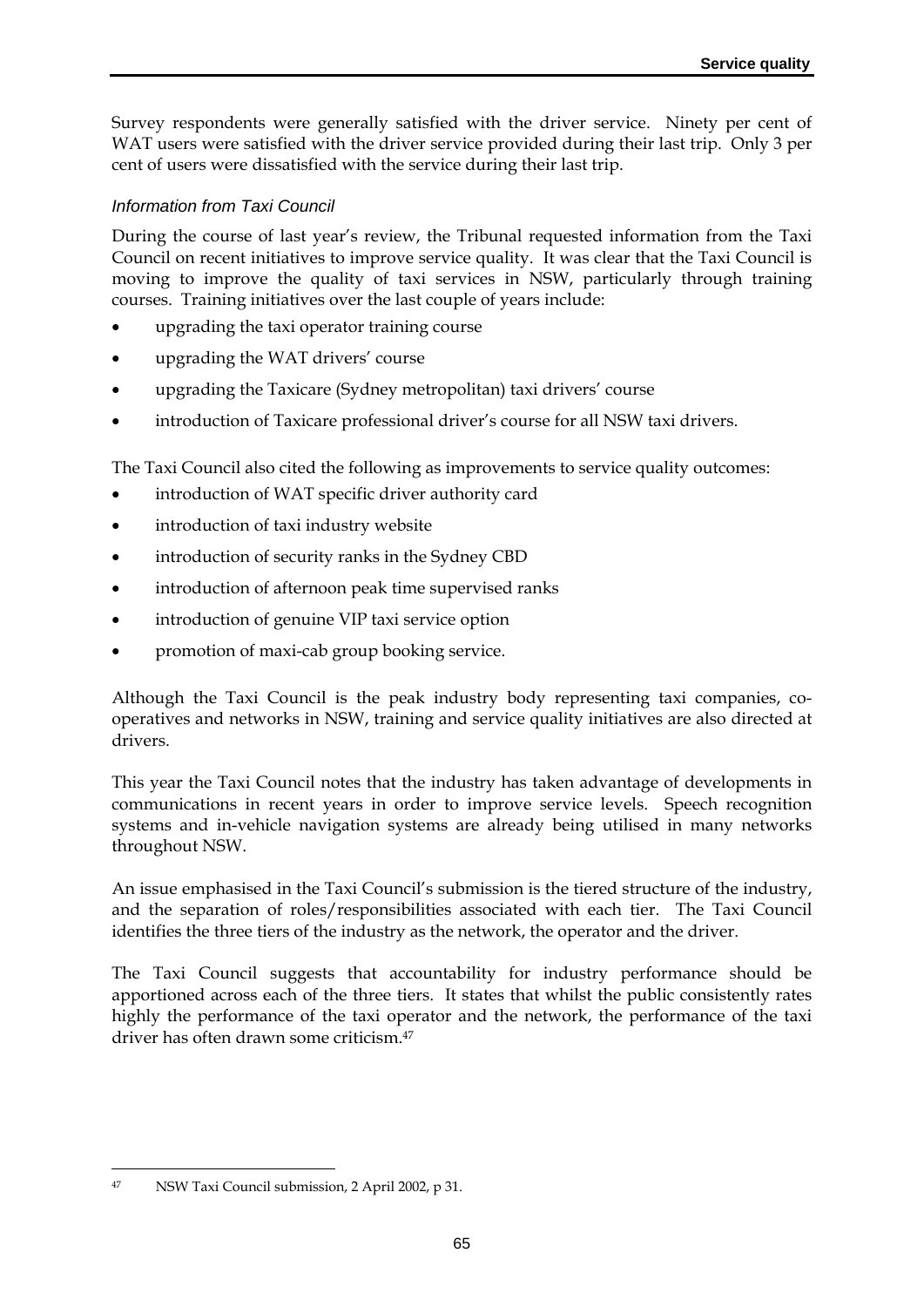Further, the Taxi Council states that networks are accountable for performance related to answering telephones and offering hirings, key accountability for timely arrival after the booking is offered rests with the driver. The Taxi Council is willing to accept the good performance in relation to telephone answering as shown in the table above, but unwilling to accept responsibility for waiting time performance.

In relation to the Taxi Council's submission and the issue of industry performance, the Transport Workers' Union of NSW states:48

The submission of the Taxi Council that operators have no direct control over driver performance is downright devious… Overall driver performance is determined by two fundamental issues, driver entry requirements and the pool of experienced and skilled drivers in the industry… Notwithstanding the time and cost involved the evidence suggests that new drivers leave the taxi schools with little practical knowledge of how to operate a taxi service, deliver customer service or navigate around Sydney.

The two taxi training schools in Sydney teach a syllabus created and owned by the NSW Taxi Council… The Taxi Council has a responsibility to ensure that the syllabus is delivered. The Taxi Council is failing its members (operators) and the public by not ensuring that entry level drivers are proficiently trained. Drivers, particularly new drivers, cannot be fairly blamed for poor quality service that accompanies inadequate training. Yet both the Taxi Council and the Tourism Task Force do precisely that.

Although acknowledging the tiered structure of the taxi industry, the Tribunal cannot support the Taxi Council's position of removing taxi companies, co-operatives or networks responsibility for service quality issues that may also be influenced by drivers. These are still responsibilities (performance targets) that the company, co-operative or network is required to meet, and it is a requirement that each tier of the industry strive to meet those targets. Whether they directly or indirectly influence the performance outcome is not the key issue. The key issue is overall performance of the industry in meeting those standards.

## **10.2 Private buses**

-

Under the *Passenger Transport Act 1990* bus operators are given exclusive operating rights for five years and ongoing contract renewal for a specified contract area or service if they meet the terms and conditions of their service contracts.49 Transport NSW currently issues two types of bus contracts, commercial and non commercial.50

## **10.2.1 Commercial service contracts**

Commercial contracts are provided in areas where there are a range of existing bus services which can be operated on a commercial basis. Bus operators are permitted to carry regular full fare and half fare passengers as well as school students.

<sup>48</sup> Transport Workers' Union of NSW submission, May 2002, p 10.

<sup>49</sup> In practice contract renewal has been virtually automatic except in a few cases of exceptionally poor performance.

<sup>50</sup> There are around 240 commercial and 1,821 non commercial contracts across NSW.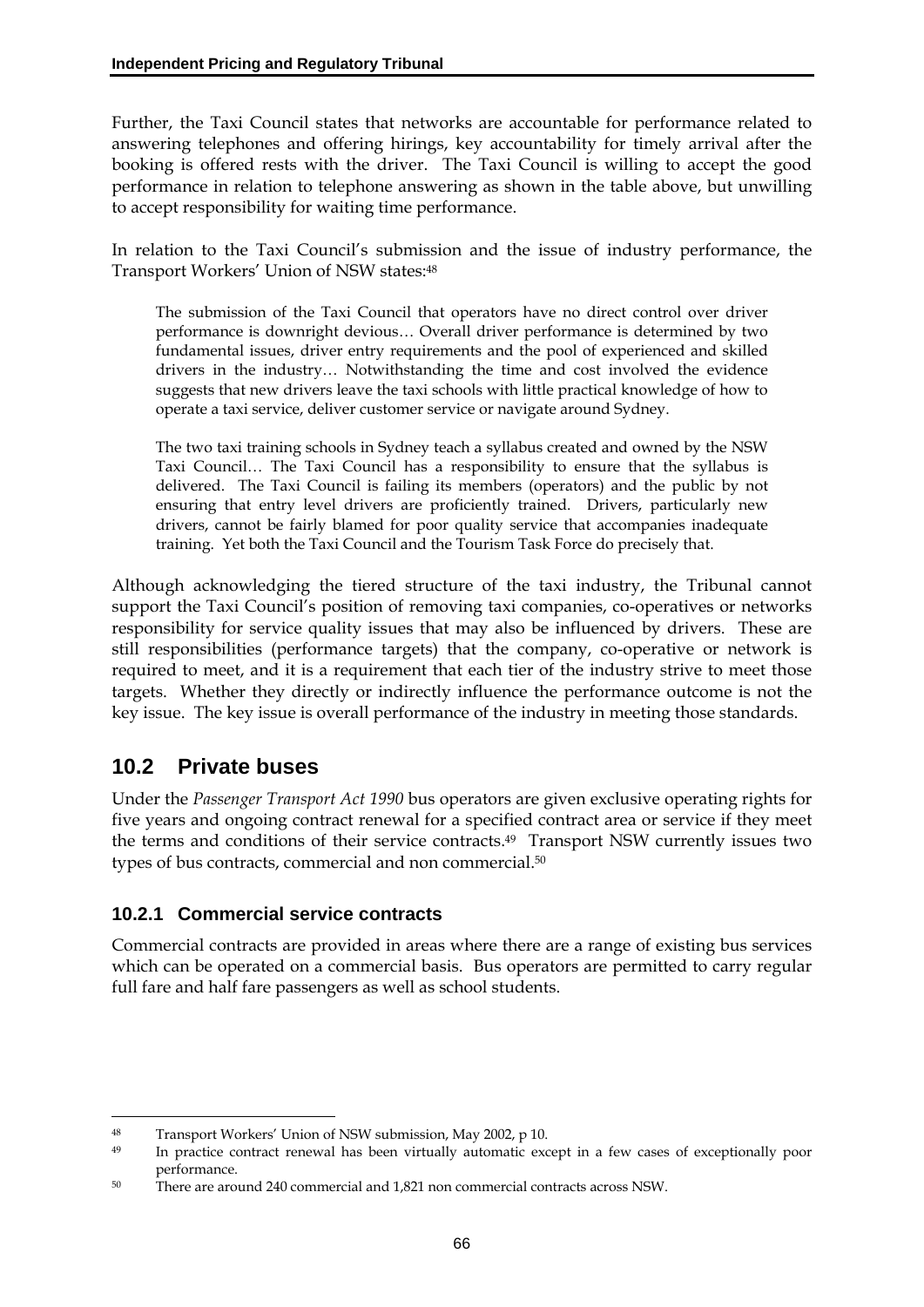The contract provides conditions of operation including the provision of:

- routes, fare schedules and timetables
- minimum service levels as specified by Transport NSW
- a management information system to enable monitoring of compliance with standards of service
- a complaints register.

Other specific performance requirements incorporated into the commercial contracts include:

- sub-cl5.1(d) states that operators are required to provide sufficient bus capacity to and from each school so that the total licensed seating and standing capacity is not less than 92 per cent of the number of passes on issue in the particular school
- cl5.1(e) asks the operator to use its best endeavours to ensure that no scheduled journey operates early and that 95 per cent of the scheduled journeys operate no more than five minutes late (with the exception of intermodal journeys which are delayed waiting for the connecting service)
- cl5.4 requires public passenger vehicles to meet minimum quality standards, to be clean and tidy, to display route number and destination signage and to have an average age that does not exceed twelve years.

The conditions of the contract do not require the operator to provide statistical information pertaining to patronage or performance monitoring. The contract does however specify that an audit of private operator contract conditions and accreditation requirements occurs at least once during the contract period. The audits only check operational issues such as qualifications of maintenance of staff, driver's qualifications and verifying the cleanliness of buses.

### *Minimum service level (MSL) policy*

For commercial contracts, performance requirements are specified in the MSL policy. In the Passenger Transport Act 1990 'service levels' are defined as the:

- periods of time during which services are to be operated; and
- frequency and extent of operation of services during the specified period of time.

The MSL policy sets standards for:

- service frequency: a minimum quantity of service that must be provided in each contract area
- service coverage (spatial): ensures that most parts of each contract area are within a certain distance of a route
- service coverage (temporal): states the times that services must be available throughout the day, evening and weekends.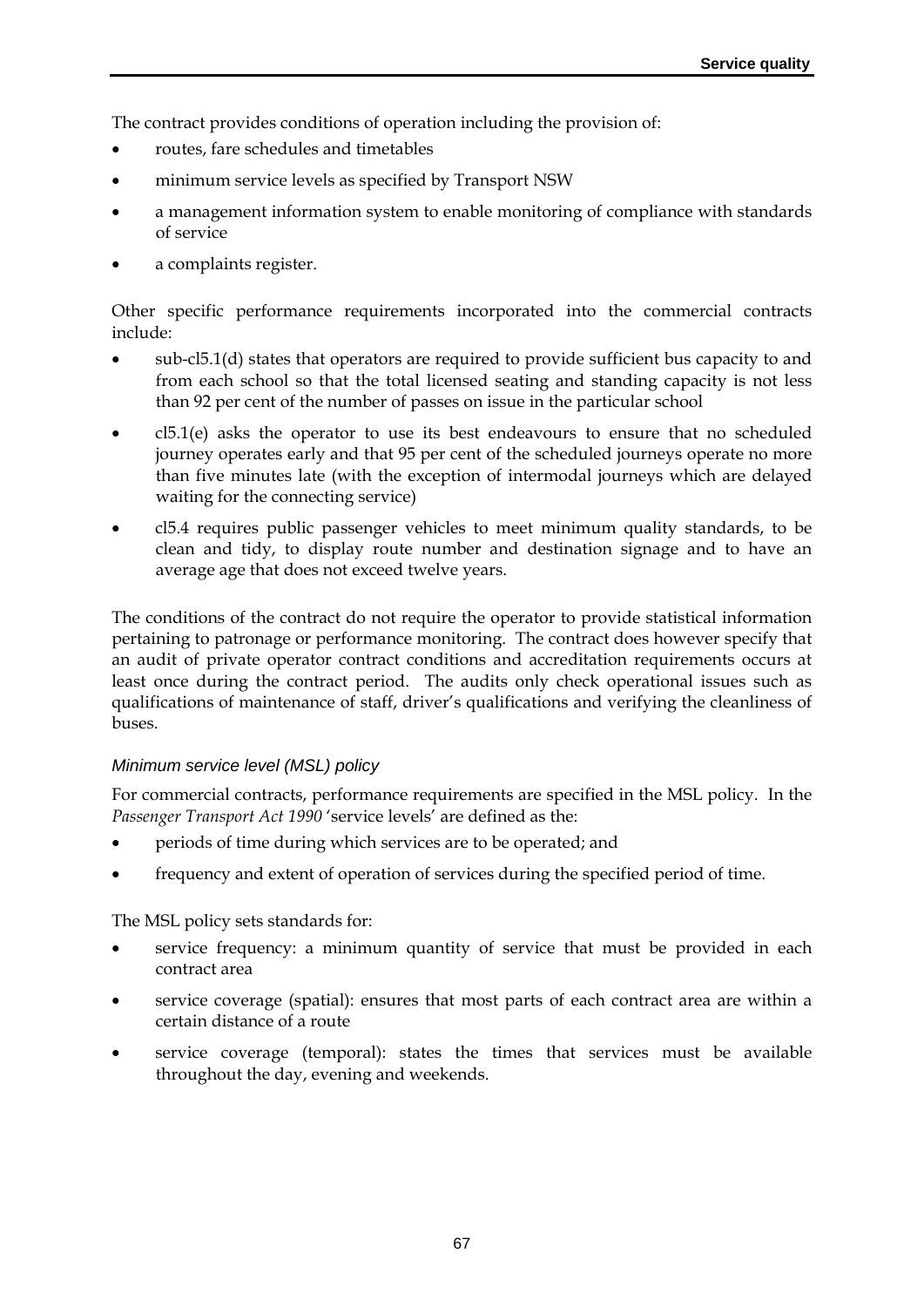#### *MSL in metropolitan areas*

In metropolitan areas MSL standards are based primarily on the net patronage potential in a contract area. The net patronage potential is based on the population size, the number of private vehicles and the degree of alternative public transport options in the contract area. The MSL can therefore vary significantly between and within contract areas.

Service coverage (spatial) standards requires that:<sup>51</sup>

- at least 95 per cent of net patronage potential should be within 400 metres of a primary or secondary bus route
- at least 95 per cent of net patronage potential should be within 800 metres of a primary bus route
- the routes should not be unduly circuitous: as a general rule the route length from any point on a route to the route destination should not exceed the shortest distance between the 2 points by over 25 per cent.

The minimum service frequencies and service coverage (temporal) standards are set for specific routes. In addition to those factors considered under the net patronage potential, other standards considered when setting these standards include:

- population density along the route
- the length of particular routes
- the type of route (secondary vs primary)
- the type of day (weekend vs weekday)
- the time of day (peak vs off-peak).

While the MSL policy sets specific frequency standards, operators have the option of negotiating lower frequency standards if they believe that their contract area is more difficult to service (eg rugged topography) or that residents have different travel patterns to the Sydney average due to a different age profile.

### *MSL in non metropolitan areas*

For the non metropolitan services route coverage and frequency standards are set for four different types of services:

- country town services
- village to town services
- country town to town services
- urban fringe services.

<sup>&</sup>lt;sup>51</sup> The specific design of the route coverage is the responsibility of the operator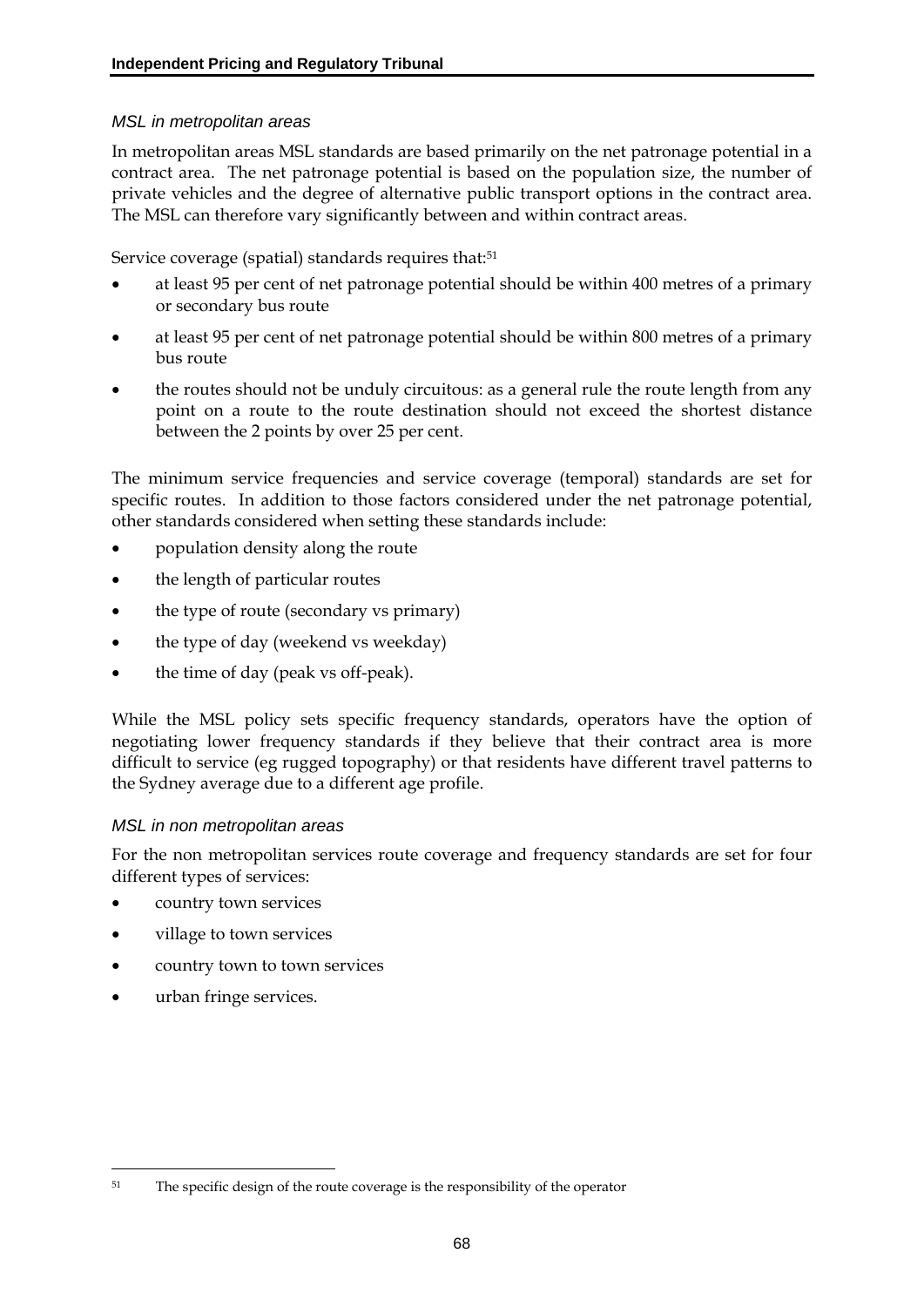Clause 20(3) of the *Passenger Transport Act 1990* states that MSL standards for nonmetropolitan services should have regard to the:

- needs of the community to be served by the service; and
- average service levels for the time being prevailing in the industry with respect to communities which have similar population densities and which are in other respects comparable.

Factors such as number of private vehicles and the degree of alternative public transport options in the contract area are generally not considered in setting MSL standards for nonmetropolitan areas. However, the MSL standards do take into account the population in the contract area.

The MSL standards for service frequency and service coverage can vary significantly between the four different service types as well as due to the different population size in the contract areas.

Consistent with the metropolitan services, operators have the option of negotiating lower frequency levels if there are mitigating circumstances.

## **10.2.2 Non commercial contracts**

The non commercial contracts relate mainly to contracting bus services for transporting students to school, where a timetabled service does not exist. The majority of these contracts are associated with non metropolitan areas.

The non commercial contracts detail specific conditions to be met which relate to:

- vehicle and driver standards
- information services to be provided to the public (eg telephone complaints mechanisms)
- operational information to be collected.

The contracts also specify MSL standards that must be met. These standards specify the exact routes to be followed, the pick-up/drop-off points on the route as well as the timetable to be met.

Under the non commercial contracts, bus operators may provide other public passenger services from time to time on a charter basis provided that the provision of those services does not impair the capacity of the operator to service school students.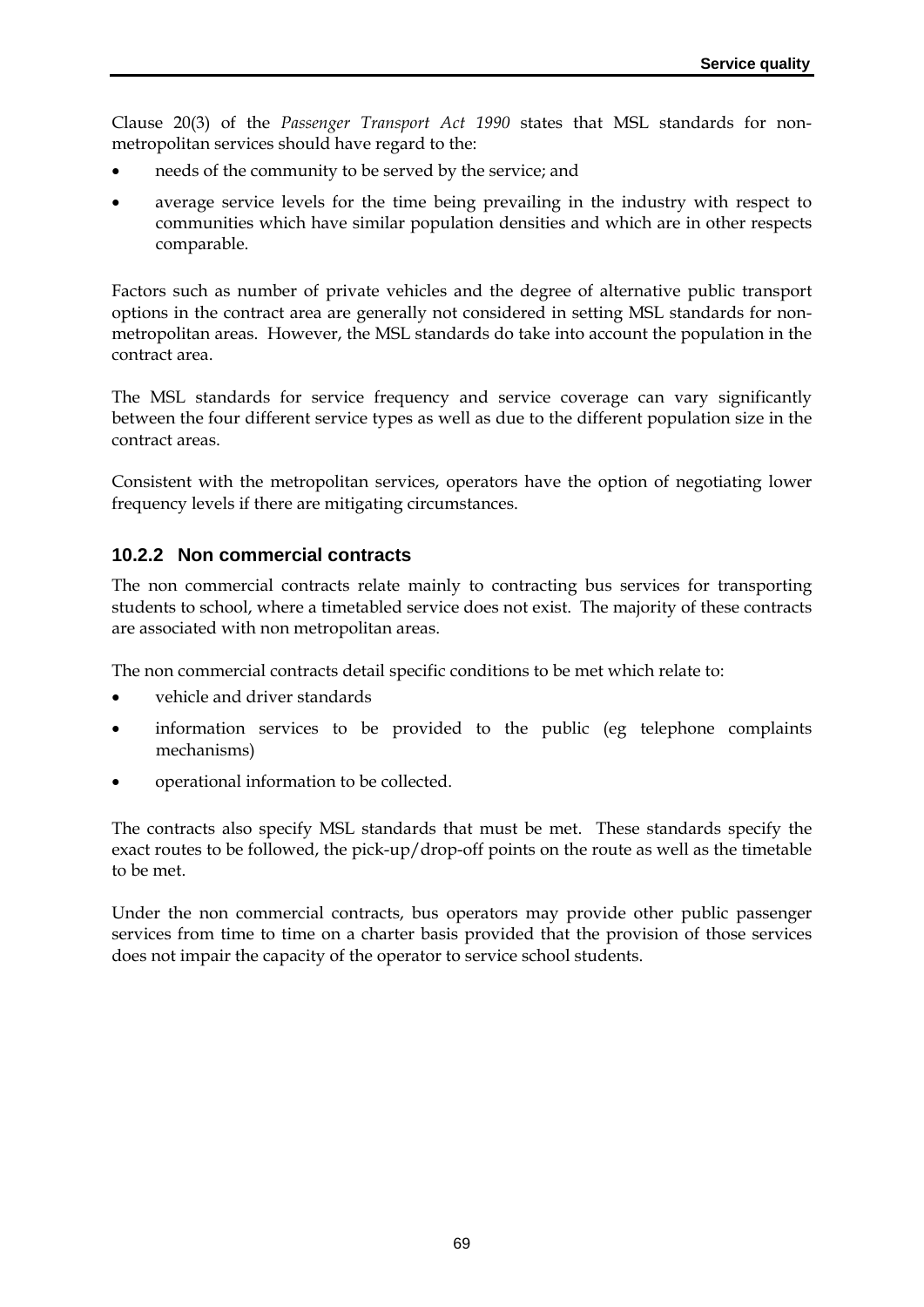### **10.2.3 Review of the performance regime**

Transport NSW has been concerned that the current contractual and regulatory regime was oriented more towards meeting minimum service standards rather than encouraging or recognising increased performance in bus services. In 1997 the *Passenger Transport Act 1990* was amended to introduce a Performance Assessment Regime (PAR) for commercial bus contracts. Under PAR, the renewal of a contract for a commercial bus operator was to be dependent on the operator having met a series of best practice objectives and standards.52

Transport NSW has released two discussion papers, and engaged transport consultants to review the MSL policy and to develop an improved methodology for determining service levels in bus contract areas.53 The review indicated that the renewal of bus contracts should be based on the degree to which operators are achieving best practice rather than focusing on minimum service levels.

The draft PAR framework sets benchmarks that relate to service performance and quality. The key areas that benchmarks are proposed include:

- vehicle accessibility
- passenger comfort
- information and signage
- passenger and driver safety
- environmental standards
- complaints management.

As part of the review of the regulatory framework, Transport NSW recognises that a major limitation in the past has been the lack of data to assess service quality performance. Under the draft PAR, operators would be required to report to Transport NSW on a quarterly basis providing information on:

- patronage rates
- fares charged by individual operators
- operational costs per passenger
- on time running performance
- complaints management
- safety, comfort and access.54

<sup>&</sup>lt;u>.</u> 52 The Audit Office has also suggested an alternative regime "whereby periodic (maybe yearly) certification of regulatory compliance would be the responsibility of the service providers, using accredited independent agents". Audit Office, *Management of Road Passenger Transport Regulation*, September 2000, p 3.

<sup>53</sup> See Booz-Allen Hamilton, *Appraisal of Existing Methodology* (July 1999) for a review of the regulatory framework.

<sup>&</sup>lt;sup>54</sup> The level of information required from bus operators is similar to that demanded by the Tribunal of the State Transit Authority (STA) during the annual determination process, although the Tribunal only requests this data on an annual basis. STA also conducts independent surveys of its customers to determine the level of customer satisfaction and the quality of services being offered. The PAR, when implemented, would apply to STA as well as private bus operators.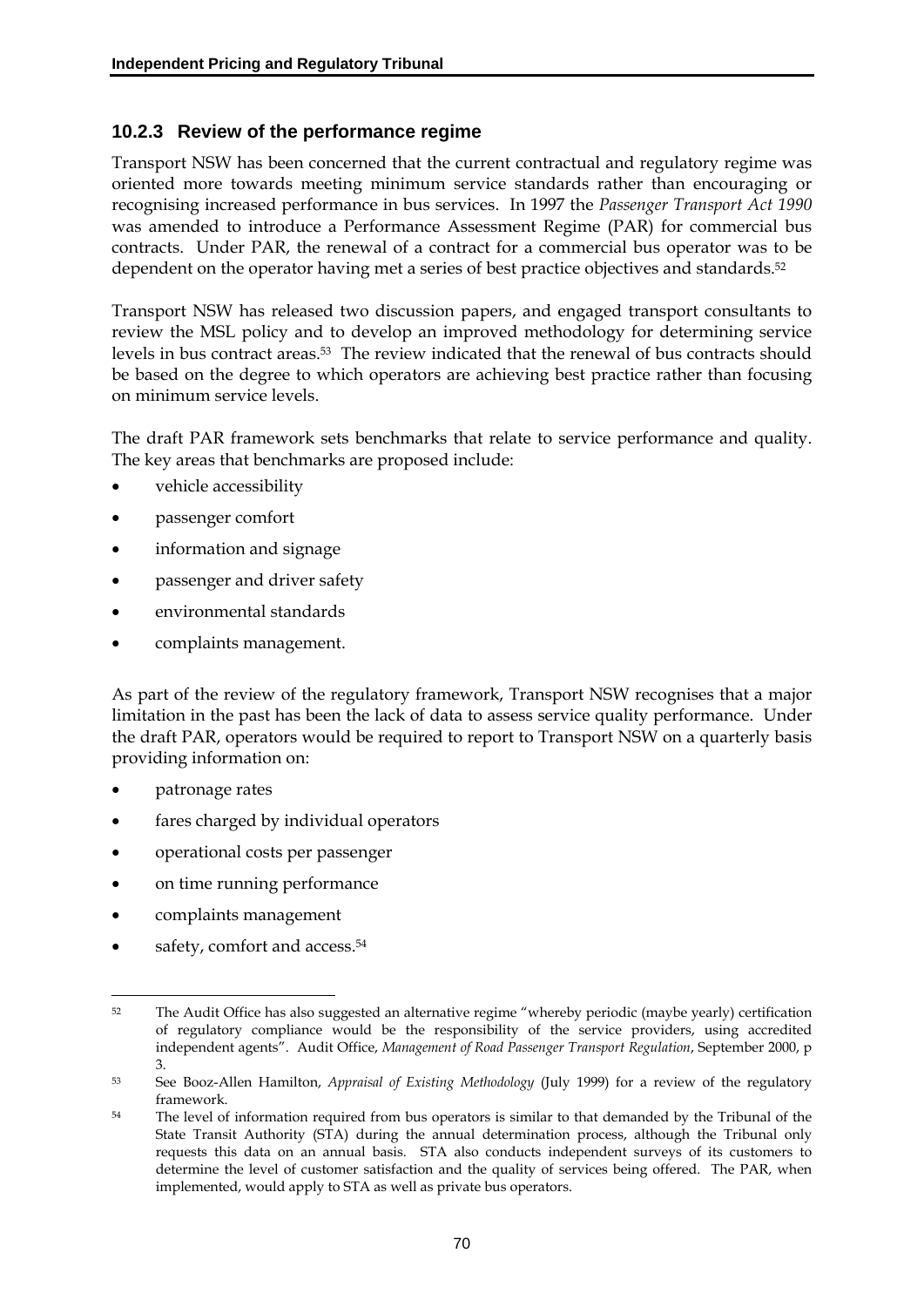Transport NSW recognises that the capability of individual operators to meet the benchmark could vary widely. The draft PAR, therefore, allows a phase-in period where the benchmarks will be kept at a lower level in the short term. Transport NSW believes that this will minimise the financial impact on bus operators and will provide all operators with the opportunity to attain the required standards.

The BCA is not confident that bus operators will be able to meet required standards without threatening their commercial viability.55 The BCA also believes that the benchmarks set are unrealistic because they are largely based on best practice in the bus industry in other states. The BCA argues that it is not valid to compare bus operators in other states due to the greater level of government assistance provided to those operators.56

The BCA has also contributed significantly to the debate on incorporating service quality into the PAR. In 1999 the BCA commissioned the Institute of Transport Studies, University of Sydney, to research ways to best capture customer satisfaction with the service levels being offered by bus operators. The study attempted to develop appropriate service quality indicators for bus operators. In 2000 further work was undertaken to select appropriate service segments within an operator's contract area and to determine appropriate sampling techniques to capture an operator's overall performance.

The Tribunal has been informed by Transport NSW that it is reconsidering its approach to the introduction of the PAR. After the release of the second discussion paper in October 2000, Transport NSW began planning for the implementation of the proposed PAR. However, it became evident that the legislative and contractual framework under which bus contracts are currently administered places constraints on the Government's ability to introduce the reforms originally proposed in the PAR.

In addition, several other initiatives are in train or have recently been completed that impact significantly on commercial bus contracts. These initiatives and their relationship to the bus industry need to be considered in relation to proposed reforms to ensure a coordinated and consistent approach to the regulation and administration of bus contracts. These initiatives include the:

- Parliamentary Accounts Committee review into the SSTS
- integrated transport information service
- Liverpool Parramatta Transitway Project
- integrated ticketing.

-

As a consequence, Transport NSW is currently developing a strategic model for bus reform, which includes a review of the proposed PAR. Also, a review of the legislative and regulatory framework for bus contracts, with a view to introducing a more flexible, responsive contracting regime, is being undertaken. Alternative contracting regimes will be considered by Transport NSW as part of this process. Transport NSW states that performance of contracted bus services will be improved by the establishment of industry performance standards, which are rigorously assessed and enforced. It is currently working

<sup>55</sup> Submission by the Bus & Coach Association, *Performance Assessment Regime and review of service levels (for metropolitan commercial contracts)*, January 2000.

<sup>56</sup> Bus operators in Queensland, for example, receive a maximum grant of 25 per cent of the cost of wheelchair accessible buses. In NSW bus operators are required to meet the full cost of such buses.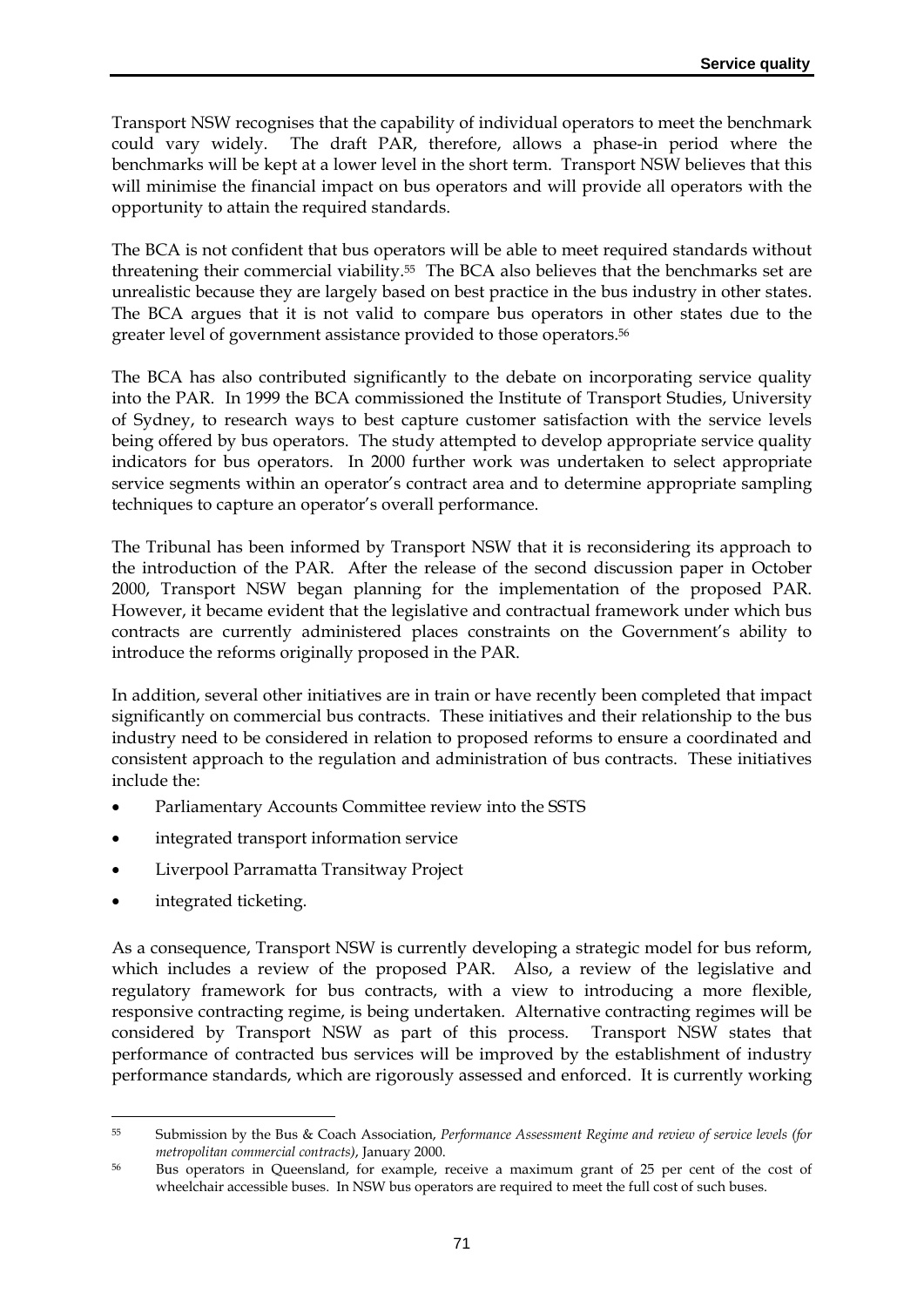cooperatively with the BCA to identify performance indicators and data to be provided by operators to measure these indicators.

No date has been established for the completion and implementation of the PAR.

## **10.2.4 Performance standards attained**

The Tribunal has been unable to assess in detail the service quality performance of private bus operators. Under the commercial and non commercial contracts, operators are not required to collect performance information. Performance assessment is therefore largely dependent on Transport NSW's ability to independently collect information on operator's performance. Transport NSW has not conducted any reviews of private bus performance.

In July 1999, the BCA commissioned a study to assess the quality of services being provided by bus operators. The survey was based on the Service Quality Index developed by the Institute of Transport Studies, University of Sydney. The report does not measure temporal improvements in services but establishes an index based on various service attributes that are considered important to customers.

Given that a similar study has not been undertaken in recent years it is difficult to judge whether service levels have improved. Further, the BCA has identified a number of problems with the study, placing doubt on some of the results.

In last year's report the Tribunal commented that the BCA believes service quality has improved, noting that one indicator is the increased frequency of services in contract areas over the past year. The BCA also believes that kilometres travelled and hours worked by bus operators have increased over the past year. The Tribunal has not been able to verify the BCA's claims of improved services. For example, if population/passenger numbers have increased at a greater rate that service frequency, there may actually be decreases in service quality due to increased crowding and missed stops.

The BCA submission states that:57

- private bus operators are currently delivering service levels which are equivalent to 50 per cent above the minimum prescribed under current contracts for private operators
- in terms of on-time running performance, it is very rare for private bus services to be cancelled or for a vehicle not to leave the depot on time, however, difficulties experienced as a consequence of increasing road congestion have diminished on-time running statistics as the sole reliability measure of industry performance.

Further, the BCA suggests that the poor performance in terms of on-time running in recent years can be attributed to the poor on-time running of CityRail services due to the fact that many private bus services are structured to coincide with the public transport services operated by CityRail.

Although the BCA has provided some information on service quality, the Tribunal has not been able to consider detailed quantitative information measuring the service quality of private bus operators.

<sup>57</sup> BCA submission, April 2002, pp 26-27.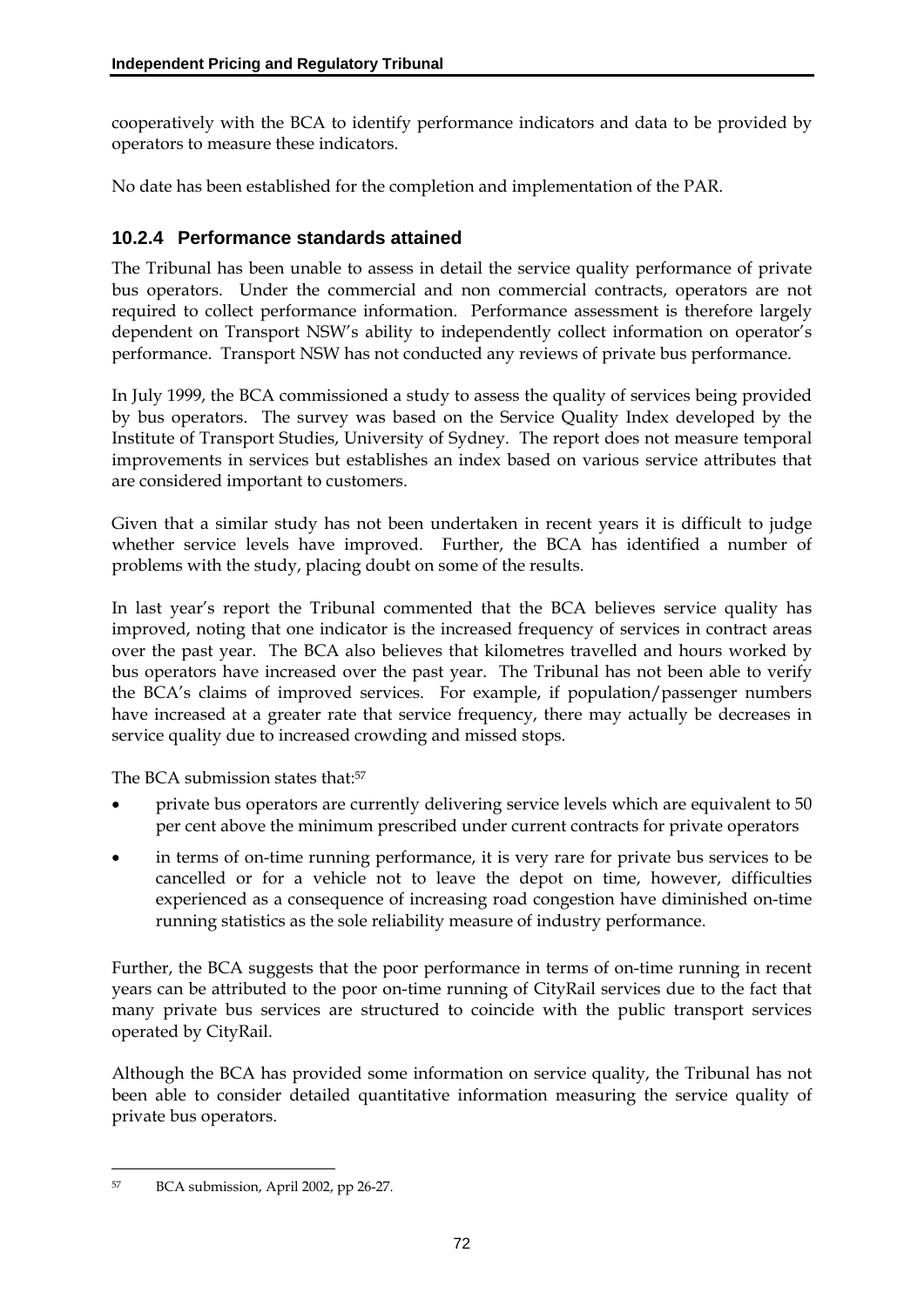In its submission to the Tribunal, WSCF notes the existence of operational difficulties associated with using on-time running as a reliable measure of performance.58 In addition, it supports the BCA in calling for the widespread introduction of bus priority lanes and technologies that give priority to buses in traffic and also of technologies that inform passengers of real time information for bus arrivals. Moreover, both suggest that the introduction of an industry wide customer charter in order to address service quality issues.

On the development of a customer charter, NCOSS suggests that private bus operators should 'develop and implement a service charter for bus users with full stakeholder and community involvement, including measurable service targets and objectives, the process of measurement (including cutover satisfaction) and the publication of performance data'.59

### **10.2.5 The way forward**

Private buses provide a valuable service to the community but these services are often provided in 'monopoly' situations. In order to ensure that the community receives an appropriate level of service quality (and that taxpayers funds are being used effectively) the Tribunal supports the establishment of service standards for private bus operators.

While the Tribunal believes that the PAR will be a useful document the progress in implementing it has been slow. There also still appears to be some doubt within the private bus industry as to whether the benchmarks established in the PAR are appropriate and whether private bus operators will be able to meet these standards.

Given the delays in implementing the PAR, the Tribunal believes that it would be useful to start collecting a limited set of performance information.<sup>60</sup> This would assist in gaining an improved understanding of the performance of private bus operators, prior to implementation of the PAR.

The first step to properly assessing performance is also important given Transport NSW's position as a regulator of the private bus industry. Transport NSW provides funding to operators, it issues operator licence to particular routes/regions and it needs some indication of industry performance to properly undertake its responsibilities.

Key areas where data could be collected and provided to Transport NSW on at least an annual basis include:

- on-time running
- percentage of scheduled services operated
- percentage of missed stops
- number of passengers using the services<sup>61</sup>
- number of school students who use the services<sup>62</sup>

<sup>&</sup>lt;u>.</u> 58 Western Sydney Community Forum WSCF submission, May 2002, p. 2.

<sup>59</sup> NCOSS submission, May 2002 p 3.

<sup>60</sup> In its document *Implementing the Performance Assessment Regime* (October 2000, p 20) Transport NSW acknowledges that a major limitation has been the lack of performance data collected.

<sup>61</sup> Private bus operators should already have a large amount of this information from their ticket transactions. This information will help Transport NSW to determine appropriate service levels, rather than relying on the net patronage potential calculation.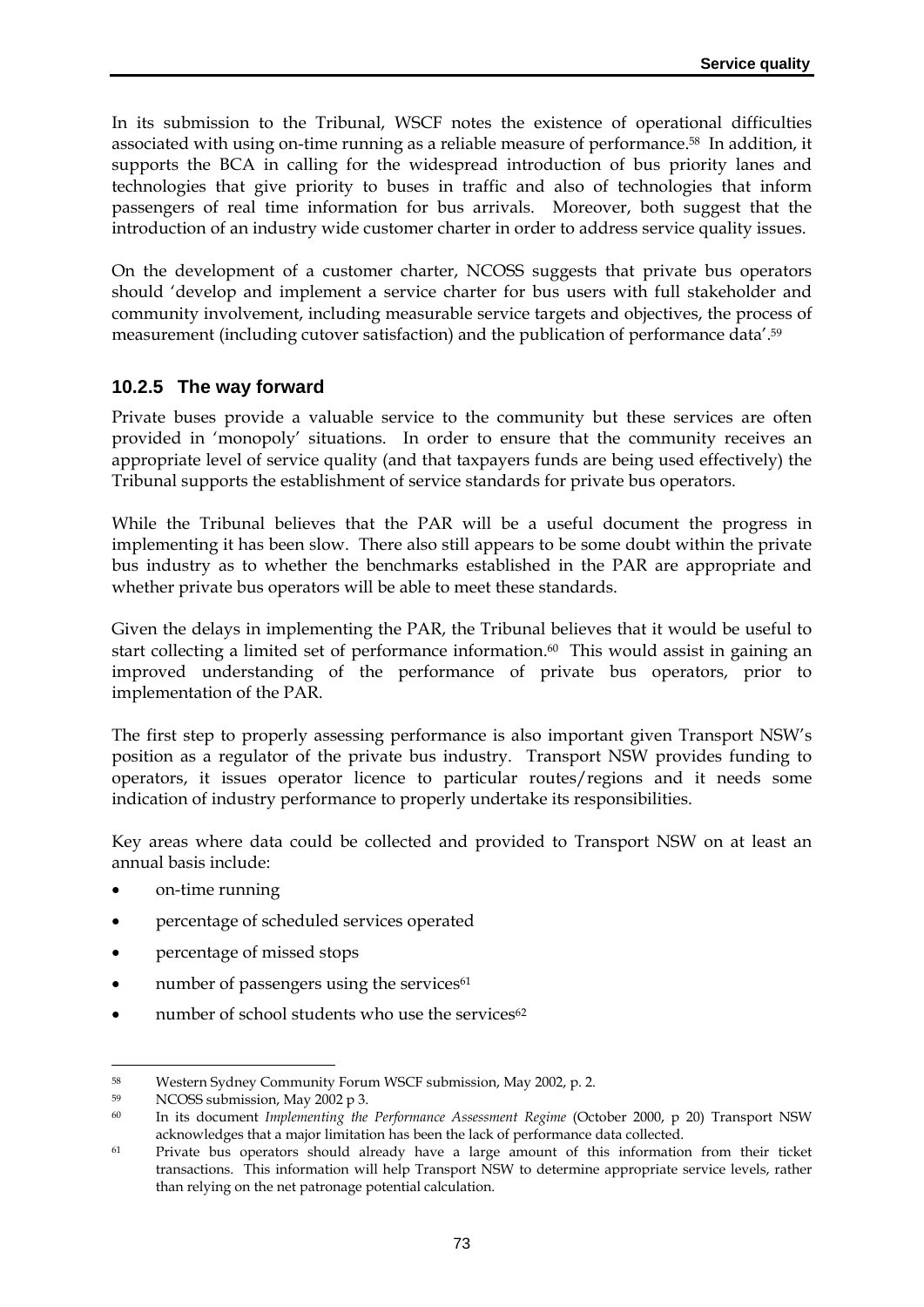the fares set by each operator.

In the medium term, broad community and customer surveys could also be conducted to:

- measure service quality standards and performance of operators in regards to qualitative indicators
- help identify and prioritise service needs
- ensure that the characteristics of individual contract areas are more accurately reflected in the service levels as well as providing a rationale for the introduction of service innovations.

The past survey conducted by the Institute of Transport studies could be used as a basis for further surveys on service quality measurement.

The information requirements proposed above are similar in nature to information collected by STA and provided to the Tribunal as part of the annual fare determination process.<sup>63</sup> STA also provides audited annual financial statements and capital works expenditure to the Tribunal.

## **10.3 Private ferries**

Under the *Passenger Transport Act 1990* ferry operators can be given exclusive operating rights for five years and ongoing contract renewal for a specified route or region if they meet the terms and conditions of their service contracts. Transport NSW has only had to issue commercial contracts to ferry operators.64

Commercial contracts are provided in areas where there are a range of existing ferry services which can be operated on a commercial basis. Ferry operators are permitted to carry regular full fare and half fare passengers as well as school students.

The contract provides conditions of operation including the provision of:

- routes, fare schedules and timetables
- minimum service levels as specified by Transport NSW
- information on scheduled journeys that have failed to operate
- notification to Transport NSW and passengers of changes to services.65

The conditions of the contract do not require the operator to provide statistical information pertaining to patronage or performance monitoring. Further, the contract does not specify that an audit of private operator contract conditions and accreditation requirements will

 $62$  This would also apply for the STA which currently does not provide Transport NSW with information on the number of students on the SSTS that use the bus services.

<sup>63</sup> However, the Tribunal points out that it has some concerns with the actual definitions used to calculate some of STA's performance measures. Performance assessment of STA also suffers in the absence of the PAR.

<sup>64</sup> This differs to the private bus industry where in some cases non commercial contracts have been entered into to provide transport for school students.

<sup>65</sup> The contracts also specify that the contract should 'ensure all vessels are clean and tidy when performing the services'.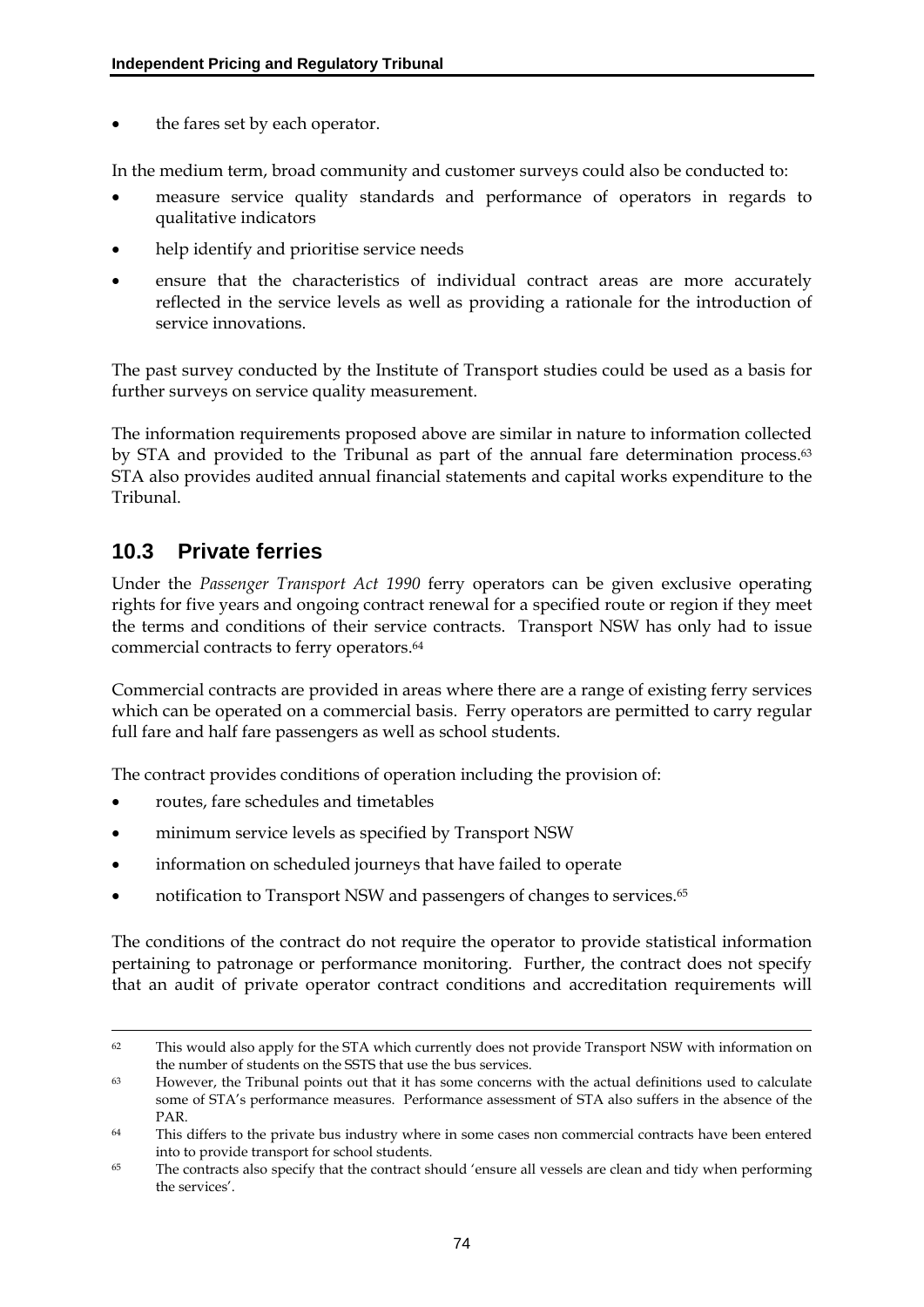occur at least once during the contract period. This is in contrast to private bus operator contracts which provide for an audit of performance.

#### *Minimum service level (MSL) policy*

Performance requirements are specified in the MSL policy. In the *Passenger Transport Act 1990* 'service levels' are defined as the:

- periods of time during which services are to be operated and
- frequency and extent of operation of services during the specified period of time.

The commercial contracts for ferry operators specify a minimum level of service that must be provided by the ferry operator. This primarily involves maintaining the service frequency as specified in the timetable and providing services on the routes specified in the contract.66

The contract also requires operators to 'ensure that scheduled journeys arrive on time and that 95 percent of the scheduled journeys operate no more than five minutes late with the exception of intermodal journeys which are delayed waiting for the connecting service'. Scheduled services are to be provided at all times other than in exceptional circumstances beyond the control of the operator.

Section 20(3) of the Act requires that 'in fixing the scale of minimum service levels for a service, regard should be had to the average service levels for the time being prevailing in the industry with respect to communities which have similar population densities and which are in other respects comparable'. Transport NSW and ferry operators have agreed that at this stage average service levels cannot be accurately determined due to the lack of information currently available. Instead, both Transport NSW and ferry operators have agreed that the levels of service be set through negotiation. The contract does allow minimum service levels to be renegotiated during the term of the agreement if more information arises on average service levels.

General comments in section 10.2.3 on the PAR for private buses are also applicable to private ferries.

### **10.3.1 Performance standards attained**

<u>.</u>

The Tribunal has been unable to assess the service quality performance of private ferry operators. Under existing contracts, operators are not required to collect performance information. Performance assessment is therefore largely dependent on Transport NSW's ability to independently collect information on operator's performance. Transport NSW has not conducted any reviews of private ferry performance.

<sup>66</sup> The timetable is set following negotiations between Transport NSW and the private ferry operator.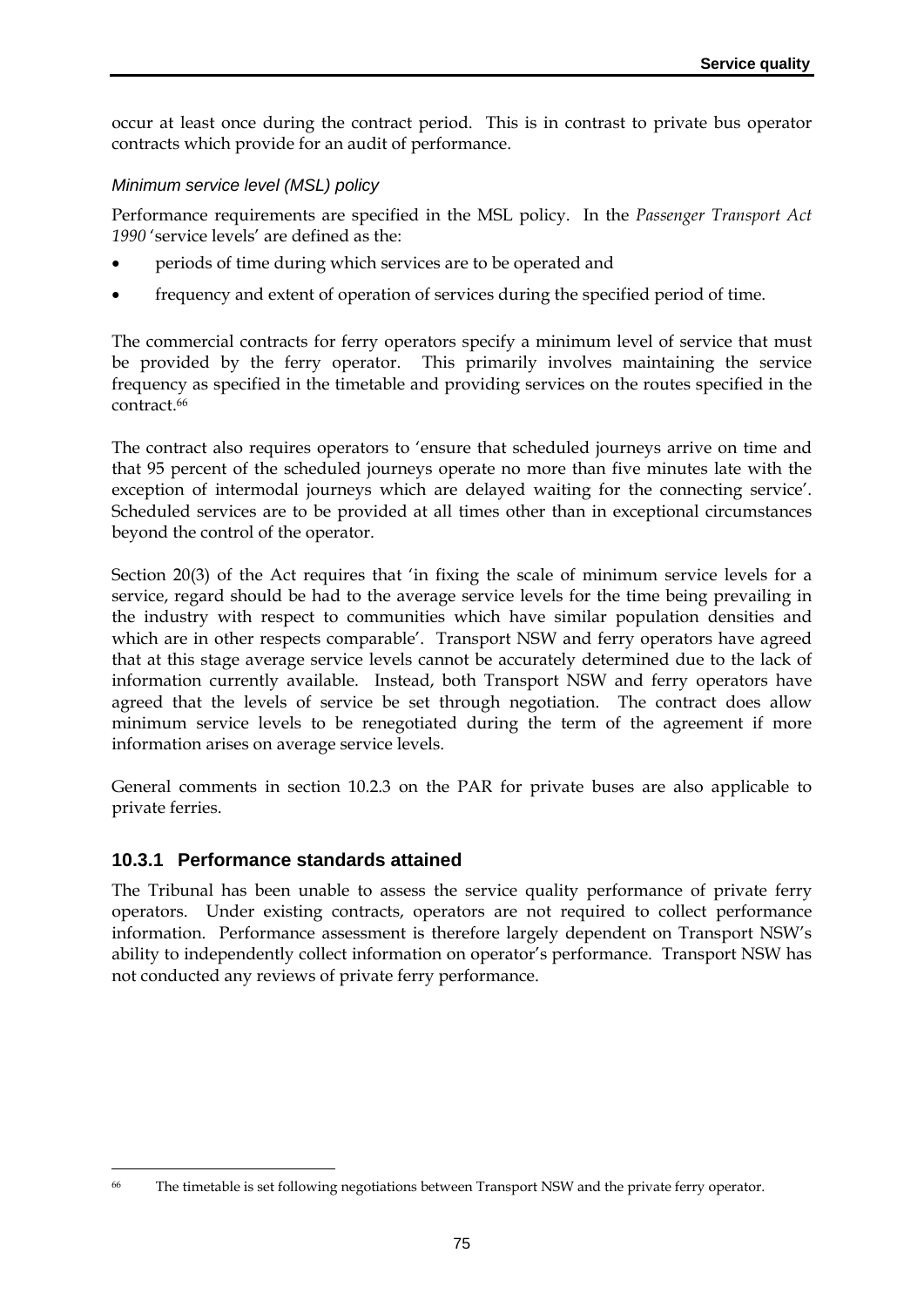The Charted Vessel Association (CVA) did not provide specific data on service quality in its submission. However it notes that service quality should be assessed on:<sup>67</sup>

- frequency and adequacy of the timetabled trips
- achievement of a certain standard of on-time running
- provision of adequate shelter on vessels from adverse weather, including rain, wind and sun
- adequate standards of maintenance, other than safety, such as lights that work and toilets that are not blocked (safety issues are the province of the Waterways Authority), and
- provision of a suitably sized vessel.

It is suggested that service quality should be limited to these items and that specific targets should be negotiated between the operator and Transport NSW at the time contracts are signed or renewed.

During last years review, the Tribunal received submissions from both Matilda Cruises and Hegarty's. In its submission, Matilda Cruises stated that it provides a quality of service comparable to Sydney Ferries' inner harbour services, as measured by service frequency. While the Tribunal suggested that service quality encompasses a large range of factors, it accepted that service frequency is relevant.

In addition Matilda noted that it operates between Circular Quay and Darling Harbour every 25 minutes during weekdays and every 15 minutes on weekends and public/school holidays. The Tribunal noted that this is more frequent than equivalent Sydney Ferries services. However, it also noted that Matilda's Lane Cove to Circular Quay service generally runs only during peak morning and afternoon periods. In comparison, Sydney Ferries operates a more regular service throughout the day along a similar route

The Tribunal noted that Hegarty's service from Circular Quay to Luna Park – McMahons Point runs every 20-30 minutes on weekdays, until 6.30pm and that on weekends and public holidays the service generally runs every 30 minutes. This is comparable to the frequency for Sydney Ferries' services.

The Tribunal also noted last year that on the whole there did not appear to be major differences in service frequency between private operators in Sydney Harbour and Sydney Ferries' services.

No additional information as to the level of service offered by private ferry operators has become available since and as such the Tribunal has been unable to make any further assessment as to the quality of service offered by private ferry operators.

Another aspect examined by the Tribunal was the range of ticket types offered by private operators compared to Sydney Ferries. This is discussed in section 11.6.2.

<sup>67</sup> CVA submission, April 2002, p 6.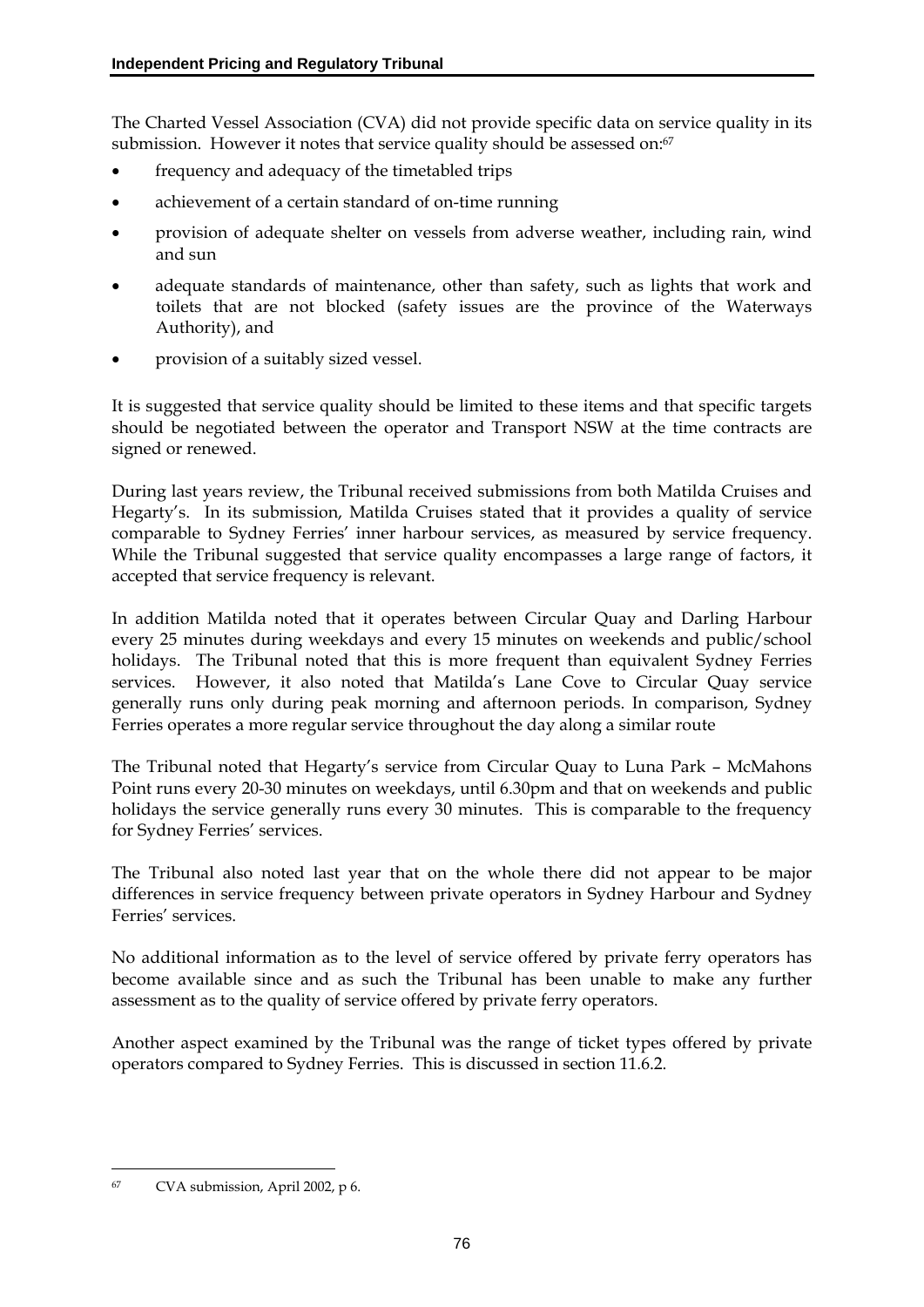## **10.3.2 The way forward**

The Tribunal stated last year that it would be useful for Transport NSW to start collecting a limited set of performance information on private buses given the delays in implementing the PAR. At this stage, the Tribunal does not believe that a similar approach should be applied to private ferries. A key reason for this is the smaller scale of the private ferry industry compared to the private bus industry in NSW.

In regard to private ferries, Transport NSW should undertake a review of the contracting system, considering such issues as the structure of the private ferry industry and the level of competition that private operators face. A key question that needs to be answered is whether the private ferry industry requires a regulatory regime similar to that of buses. Both the costs and benefits of regulation need to be considered in answering this question. On the basis of current information, the Tribunal believes such a review could well conclude that the operation of private ferry routes and fares be deregulated.

If Transport NSW determines that regulation should be maintained, the regime should recognise that regulation involves both costs and benefits. Whether a PAR as detailed and complex as that envisioned for private buses is warranted for private ferries, is open to question. Further, whether direct fare setting as currently applied or a system of fare/information monitoring is more appropriate, also needs to be considered.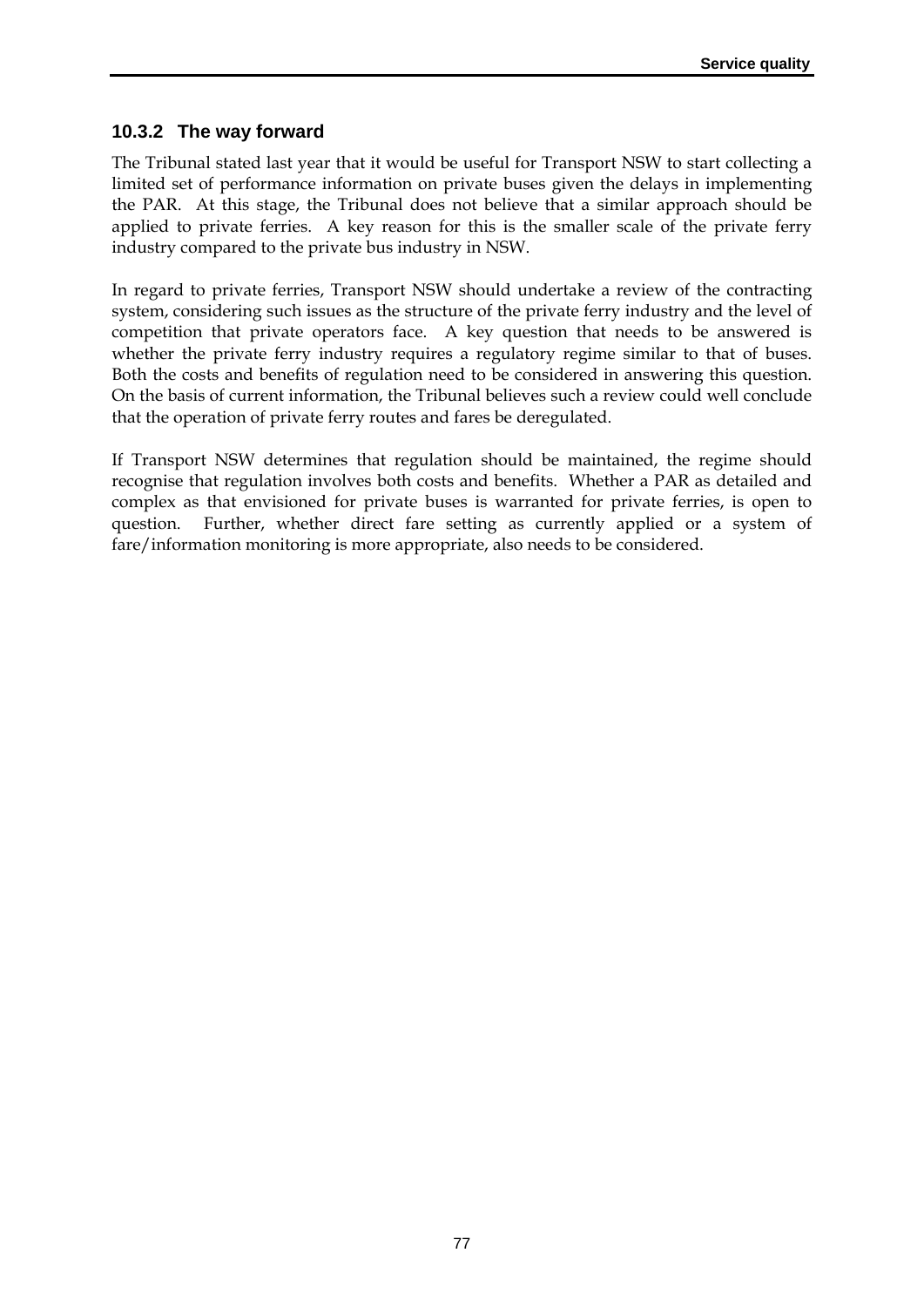# **11 OTHER ISSUES**

The terms of reference require the Tribunal to take account of a wide range of issues. This section discusses the effect of the Tribunal's recommendations on the level of government funding, the social impact of the Tribunal's recommendations, and environmental issues.

## **11.1 Taxi transport subsidy scheme**

The Taxi Transport Subsidy Scheme (TTSS) was introduced in 1981 to promote accessibility for those persons who cannot use public transport because of a qualifying severe and permanent disability. The scheme operates statewide and allows a participant to travel by taxi for all their transport needs (eg work, study, medical treatment or leisure). The Tribunal reported last year that as at 30 July 2000, there were 33,527 participants in the TTSS, of which approximately 80 per cent were located in urban areas. Approximately 30 per cent of all participants use WATs, while the other participants use standard taxis.

The scheme subsidises travel costs of the participants, allowing them to travel at half fare, up to a maximum subsidy of \$30 per trip. Information from Transport NSW for 2001 indicated that the average subsidy per trip under the voucher scheme is around \$10.22. Given the manner in which the TTSS operators, government payments under the TTSS would increase if taxi fares increased.

The Government payment under the TTSS is currently around \$12.1 million per annum. Under the Tribunal's recommendation of a 4.6 per cent average fare increase for urban areas, the additional subsidy is approximately \$0.56m per annum.<sup>68</sup>

These calculations are based on the current average subsidy and total expenditure figures. No account has been taken of those trips that would cost more than \$60 under the increased fares because of the absence of such information.

## **11.2 Government funding for private bus operators**

There are two main sources of Government (taxpayer) flow of funds to private bus operators. Private bus operators are paid under the SSTS for transporting students to and from school. The Government also reimburses private bus operators for providing half price concessions to pensioners, retired senior citizens, and the unemployed in the form of a targeted CSO.

Total subsidy payments to private bus operators for the half fare concession and the SSTS was approximately \$337.4m in 2000/01. Approximately \$310.5m of these payments related to the SSTS, comprising \$195.9m for transport provided under commercial contracts and \$114.7m under non commercial contracts.

<sup>-</sup><sup>68</sup> The Tribunal's recommendation for a 4.6 per cent average fare increase applies only to urban taxi fares. The recommended increase for rural taxi fares is 4.0 per cent. Given that passengers in rural areas also have access to government payments under the TTSS, the Tribunal's estimate of the additional subsidy (\$0.56m per annum) represents an upper bound, as it is based on a 4.6 per cent fare increase.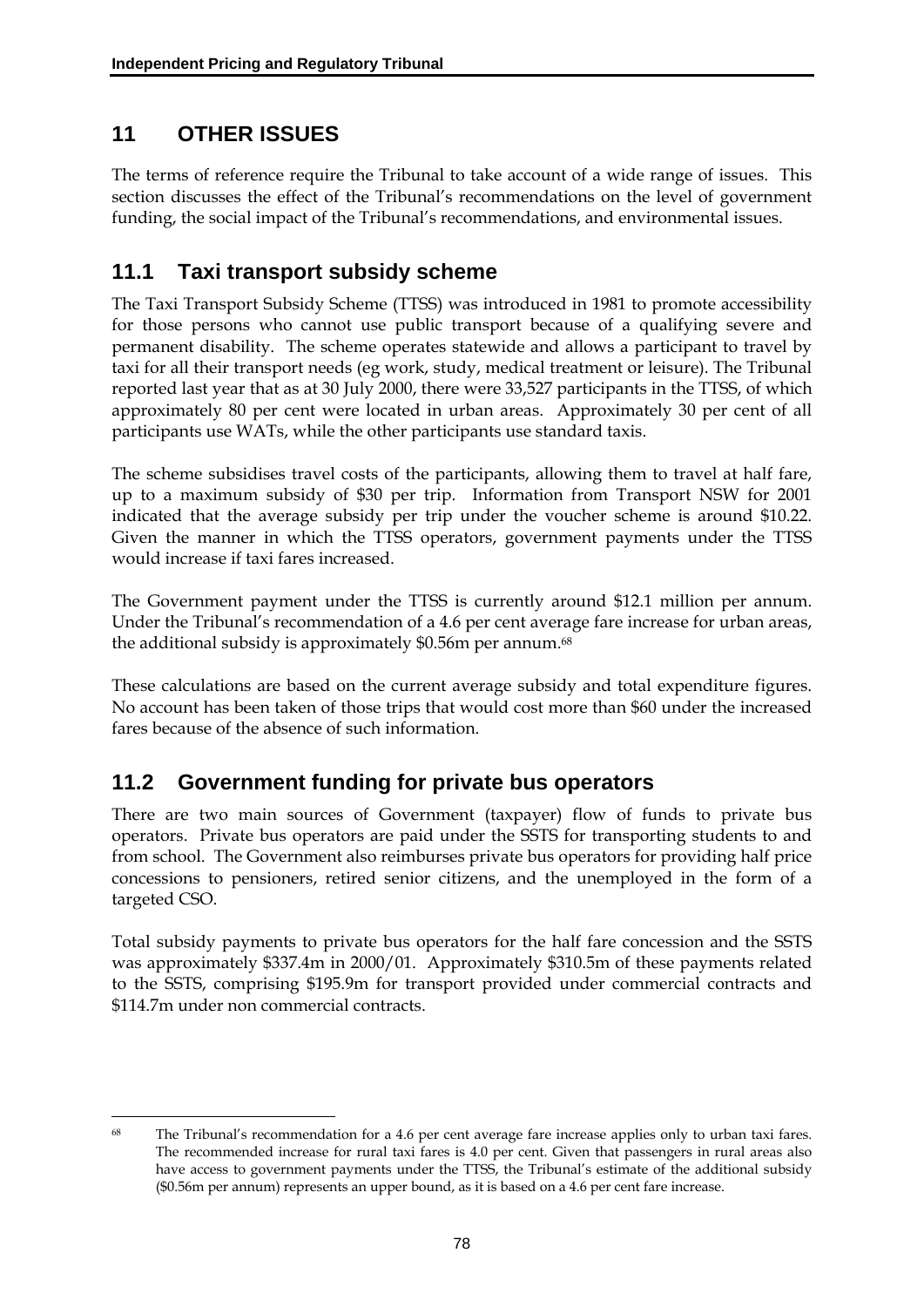The Tribunal's terms of reference requires it to investigate and report on the levels of remuneration received from the government for commercial and non commercial school services. As the major proportion of CSO payments relate to the SSTS, the Tribunal has focussed its attention on the financial impact of the SSTS on government funding. Nonetheless an assessment of the funding impact on government through concession fares' policy has been provided.

Due to the different funding mechanisms operated under commercial and non commercial SSTS contracts, each of these contracts needs to be considered separately.

Operators of commercial contracts are funded based on the number of students (for their particular route/region) registered with the SSTS. The Tribunal is not in the position to predict changes in student numbers or distance travelled. Assuming that these factors do not change, any percentage increase in fares will be translated to an equal percentage increase in SSTS funding on commercial contracts. If fares increase by an average of 4.2 per cent, the Tribunal estimates that SSTS funding of commercial contracts will increase by \$8.2m per annum.

The funding of non commercial contracts is based on the costs of providing particular bus services specified in the relevant contract. This will be influenced by the type and number of buses operated, length of the route and time taken. Although the BCA submission includes the model used to calculate non commercial revenue requirements for each of the four bus categories, it does this for an example contract of a bus travelling 100 kilometres per day for four hours per day. It has not been indicated to the Tribunal that this represents an average of actual non commercial contracts. The timing of this review has meant the Tribunal has been unable to consider in detail the characteristics of current non commercial contracts.

In the absence of more detailed information on which to base its considerations, the Tribunal has used the information presented by the BCA. This suggests that non commercial funding should increase by around 4.5 per cent.*69* The Tribunal estimates that SSTS funding of non commercial contracts will increase by \$5.2 m per annum*.*

Overall, the Tribunal estimates that total SSTS funding will increase by \$13.4m per annum.<sup>70</sup>

The Tribunal has also considered the impact of fare changes on the funding of the half fare concession scheme. Transport NSW makes payments to the private bus operators to cover the costs of carrying eligible passengers at concessional fares by reimbursing the actual concession fare charged provided that such fare is equal to or less than the authorised (rounded) concession fare.

Based on existing concession fare funding of \$27m, an average fare increase of 4.2 per cent is expected to increase government funding of the half fare concession scheme by \$1.1m per annum. This calculation assumes that existing patronage on half fare concession tickets does not change.

<sup>69</sup> BCA submission, April 2002. The summary page in the BCA model notes that revenue required is 4.5 per cent for all the bus types except category 1, which is only 3.8 per cent.

<sup>70</sup> Sum of SSTS funding for commercial and non commercial contracts.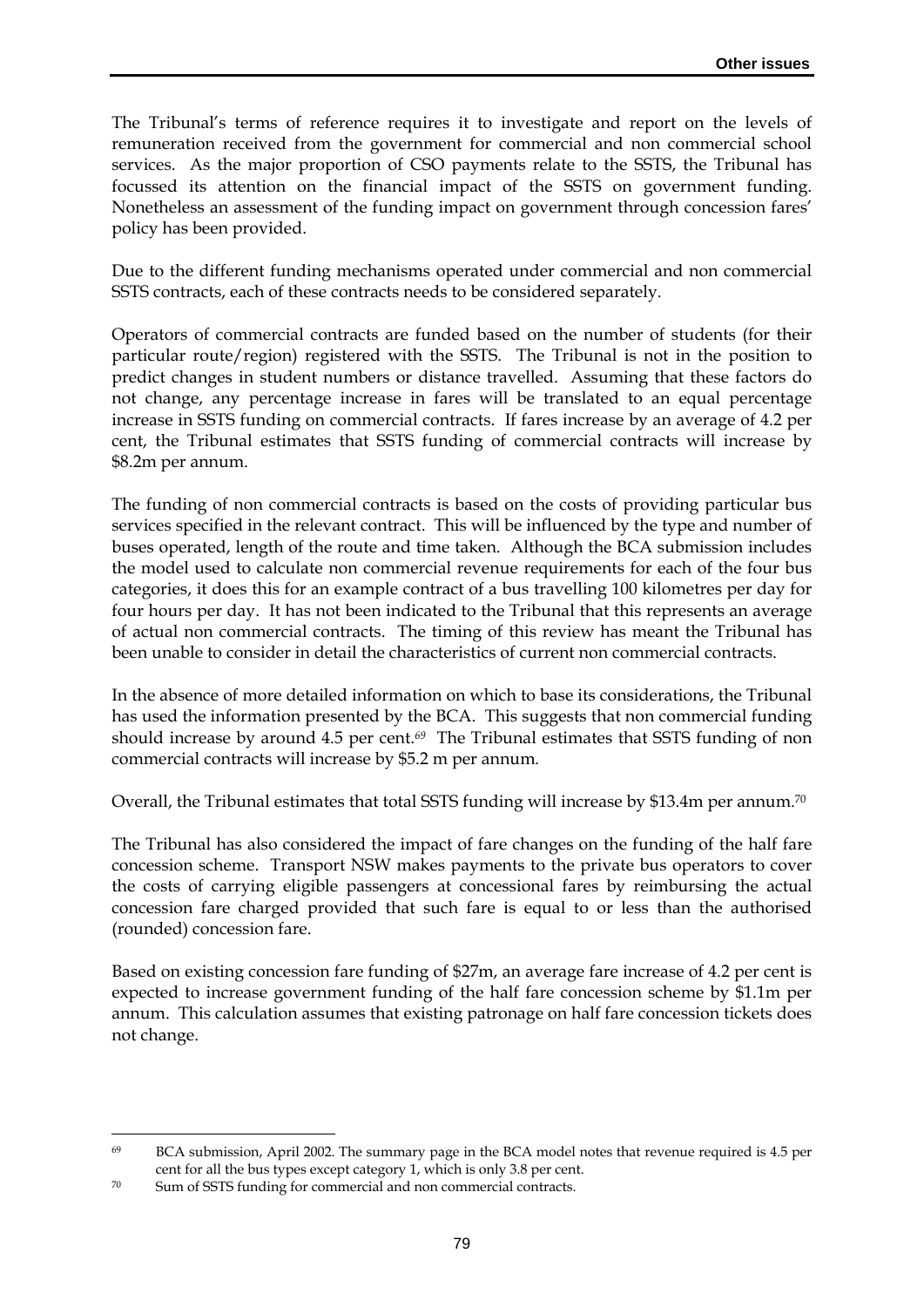## **11.3 Government funding for private ferry operators**

Like private bus operators, private ferry operators receive government funding through the SSTS and reimbursement of half price concessions to pensioners, retired senior citizens, and the unemployed in the form of a targeted CSO.

The latest information available to the Tribunal indicates that total subsidy payments to private ferry operators for the half fare concession and the SSTS were \$946,000 in 2000/01. Approximately \$452,000 of these payments related to the SSTS.

The Tribunal's terms of reference requires it to consider the effect of any pricing recommendation on the level of government funding.

Operators of commercial contracts are funded based on the number of students (for their particular route/region) registered with the SSTS. The Tribunal is not in the position to predict changes in student numbers or distance travelled. Assuming that these factors do not change, any percentage increase in fares will be translated to an equal percentage increase in SSTS funding on commercial contracts. If fares increase by an average of 5.0 per cent, the Tribunal estimates that SSTS funding of commercial contracts will increase by around \$22,600 per annum.

The Tribunal has also considered the impact of fare changes on the funding of the half fare concession scheme. Based on existing concession fare funding of \$494,000, an average fare increase of 5.0 per cent is expected to increase government funding of the half fare concession scheme by around \$24,700 per annum. This calculation assumes that existing patronage on half fare concession tickets does not change.

## **11.4 Social impact of fare changes**

## **11.4.1 Taxis**

The Tribunal is aware of the importance of taxi transport to particular community groups. In particular, some people with disabilities are reliant on taxi travel as other forms of public transport are not a viable alternative. Some people within this group would have access to the government's taxi transport subsidy scheme. Although they are required to pay a minimum of 50 per cent of the taxi fare, the scheme does limit the impact of any fare increase on this group.

Of greater concern would be instances where the user is not eligible for the government's scheme, but he/she considers other forms of public transport as not viable alternatives. Under these circumstances, the user would face the full increase in taxi fares.

Unfortunately, the Tribunal does not have detailed information on the extent of taxi use by such people or the reason for taxi travel. Without this information it is not possible to assess the potential social impact of fare changes on this group.

The Tribunal notes that its recommended fare increase is relatively small. In the absence of specific information suggesting otherwise, the Tribunal considers that the modest increase in taxi fares proposed would have a minimal social impact on taxi users. However, the biggest impact would likely be felt by TTSS passengers whose fares are above \$60. That part of the fare that exceeds this amount is not subsidised by the scheme.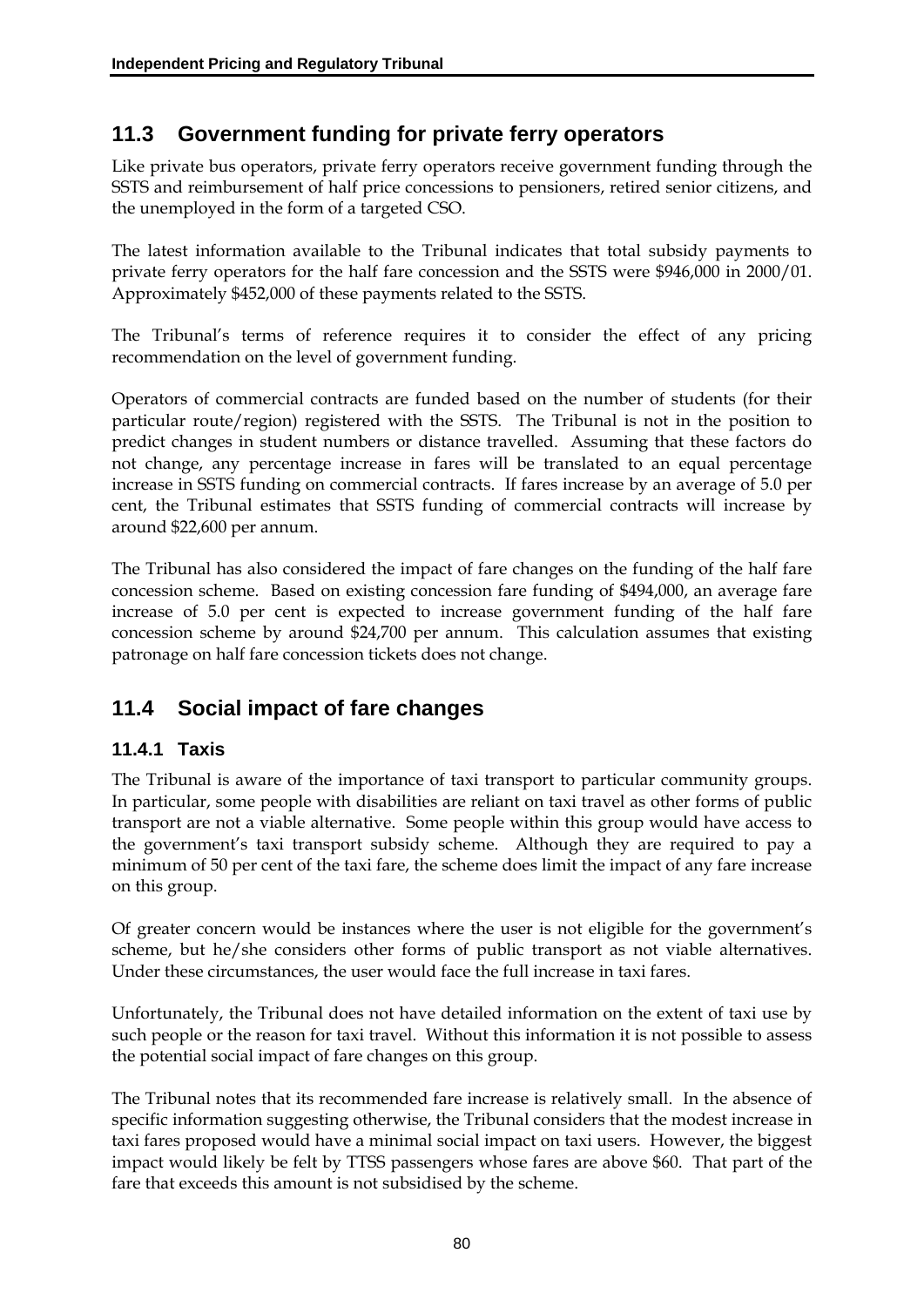## **11.4.2 Private buses**

<u>.</u>

The terms of reference of this review require the Tribunal to consider the social impacts of its recommendations. The Tribunal also considers such issues in its annual determination of public transport fares (CityRail and State Transit Authority). During last year's determination, the Tribunal sought out the available information with which to assess the impact of its determinations. The process indicated that existing information was not entirely suitable at fully assessing the social impacts of the Tribunal's determination.

For the purposes of this review on private buses, the Tribunal has relied on information collected and presented by the Transport NSW's Transport Data Centre.71 Such information provides a useful first step at gaining background information on the nature of private bus users and assessing any social impact. However, the information cannot fully answer the question of the potential social impacts of changes to private bus fares.

In assessing potential social impacts, it is necessary to understand the characteristics of private bus users. Factors such as fare type, ticket type, labour force status and personal income are all relevant in considering social impacts. The Transport Data Centre presents such information for State Transit Authority (STA) and private bus users in the Sydney statistical division.

The data illustrates some major differences in the nature of STA and private bus users. In regard to fare type, 48 per cent of STA bus users pay a full fare, concession fares account for 31 per cent of trips, and school passes 16 per cent for the average weekday. In contrast, for private bus users only 19 per cent of trips are by full fare paying passengers, with concession fares accounting for 22 per cent, and school passes 43 per cent.

This distribution of fare types has some relationship to the proportion of bus trips by ticket type. The majority of private bus trips are made by passengers using school passes (43 per cent) or a single trip ticket (39 per cent). In contrast, only 16 per cent and 19 per cent of STA bus passengers use school passes or single tickets respectively.

The majority of STA bus passengers use TravelTen tickets (25 per cent), weekly tickets (19 per cent) or full day tickets (17 per cent). The corresponding figures for private bus passengers are zero for TravelTen tickets, and 2 per cent for each of weekly and full day tickets.

This variance in ticket type used reflects the unavailability of many ticket options to private bus passengers that are available to users of STA buses. For example, weekly tickets and multiple trip tickets (TravelTens).

In terms of labour force status, school students are the largest group of users on private buses (33 per cent), followed by full time workers (31 per cent). The largest users of STA buses are full time workers (39 per cent) and school students (18 per cent).

The personal income data presented by the Transport Data Centre indicates that on average, users of private buses have lower incomes than STA bus users. Eighty per cent of private bus users have an annual income of \$20,799 or less, compared to 60 per cent of STA bus

<sup>71</sup> Transport Data Centre, NSW Department of Transport, *Bus users in Sydney*, Issues paper, November 2000.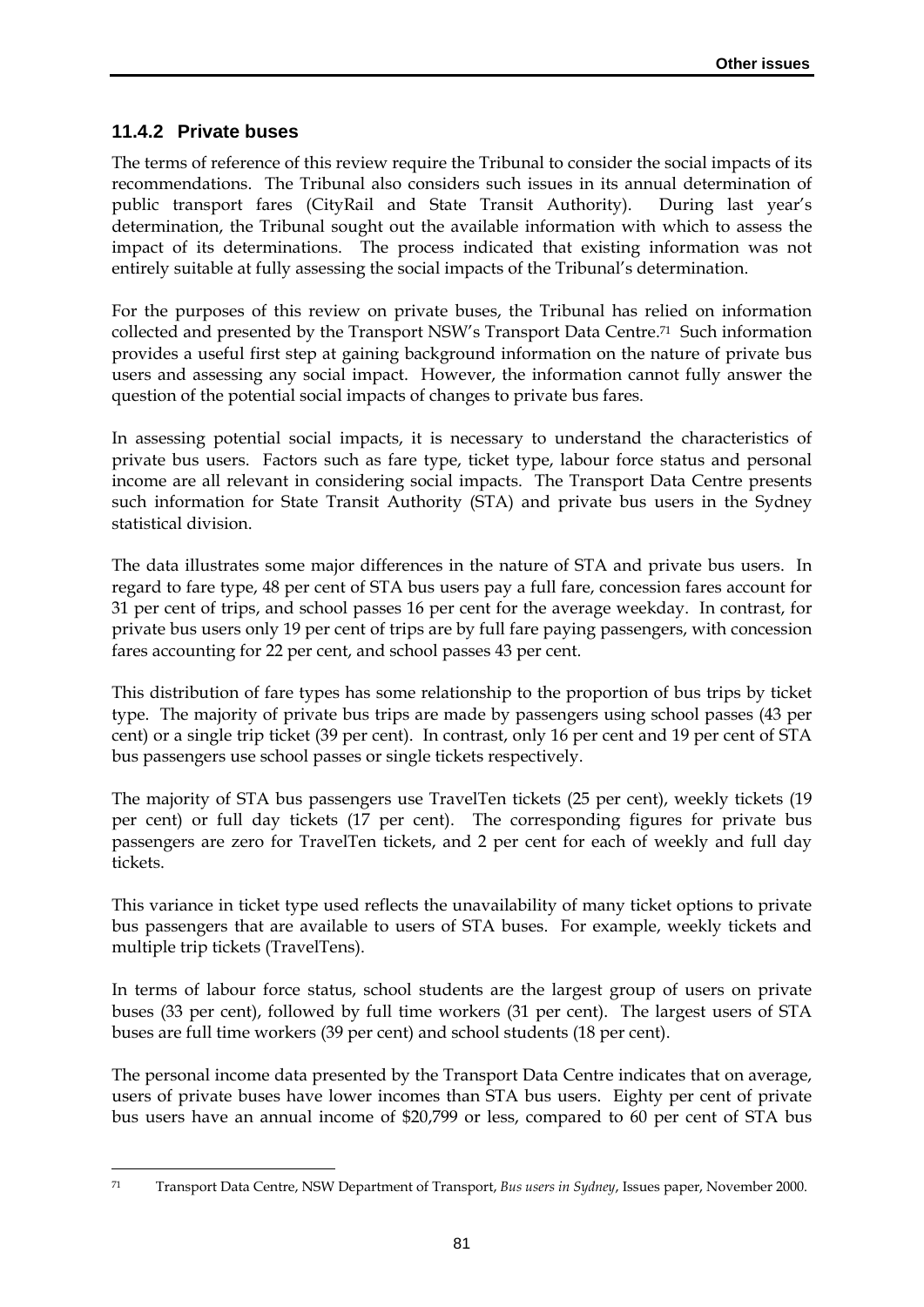users. Further, the average private bus user has an annual income between \$4,160 and \$10,399, compared to \$10,400 and \$15,559 for STA bus users.

The Tribunal cautions against use of the income data in assessing social impacts. Although the data excludes people aged less than 15 years, it nonetheless includes students, housewives/husbands (and others keeping house), concession travellers and the unemployed. In many of these cases, it is probable that the income information does not give an accurate indication of a users' ability to pay. Related to this issue, household income is also relevant in assessing social impacts. Although an individual may report a low income (eg those keeping house), their travel costs may be funded by their partner, who has a high income. Further, social impact is difficult to assess where travel frequency is not known.

Notwithstanding the limitations of the survey data, the data indicates that private bus users are predominantly school pass and single ticket users, who have relatively low incomes compared to STA bus users. Although the majority of private bus users (ie school pass holders) would not be affected by an increase in fares, full fare paying passengers would experience the impact of increased fares.

The Tribunal notes that its recommended fare increase is relatively small. It considers that the modest increase in private bus fares would have a minimal social impact on private bus users. However, the Tribunal notes that the change in private bus fares will lead to an increase in SSTS funding for commercial services of \$8.2m, and an increase in SSTS funding for non commercial services of \$5.16m. This is not an insignificant impact on Government funding requirements. 72

## **11.4.3 Private ferries**

-

The Tribunal has been unable to consider any specific information with which to assess the social impact of fare changes on private ferry users, mainly due to the small size of the private ferry industry. For private buses, the Tribunal was able to consider information collected and presented by Transport NSW's Transport Data Centre.73

Unfortunately, similar information is not available for private ferry users. As the number of private ferry users is small in an absolute sense, and given the relatively small sample of private ferry users contained in the Transport Data Centre's surveys, reasonable conclusions could not be made from the survey information.

Despite the unavailability of specific empirical data on which to assess social impacts, the Tribunal has considered the issue. The Tribunal notes any fare increase will be relatively small in absolute terms. Further, it notes that in many cases private ferry operators serve the tourist/recreational travel market. The Tribunal considers that the modest increase in private ferry fares would have a minimal social impact on private ferry users.

<sup>72</sup> It should also be noted that under the pricing CSO for STA bus services, funding is based on the gap between private bus fares and what fare STA is able to collect. As such, increases in private bus fares have the potential to increase government funding for STA services, other things being equal.

<sup>73</sup> Transport Data Centre, NSW Department of Transport, *Bus users in Sydney*, Issues paper, November 2000.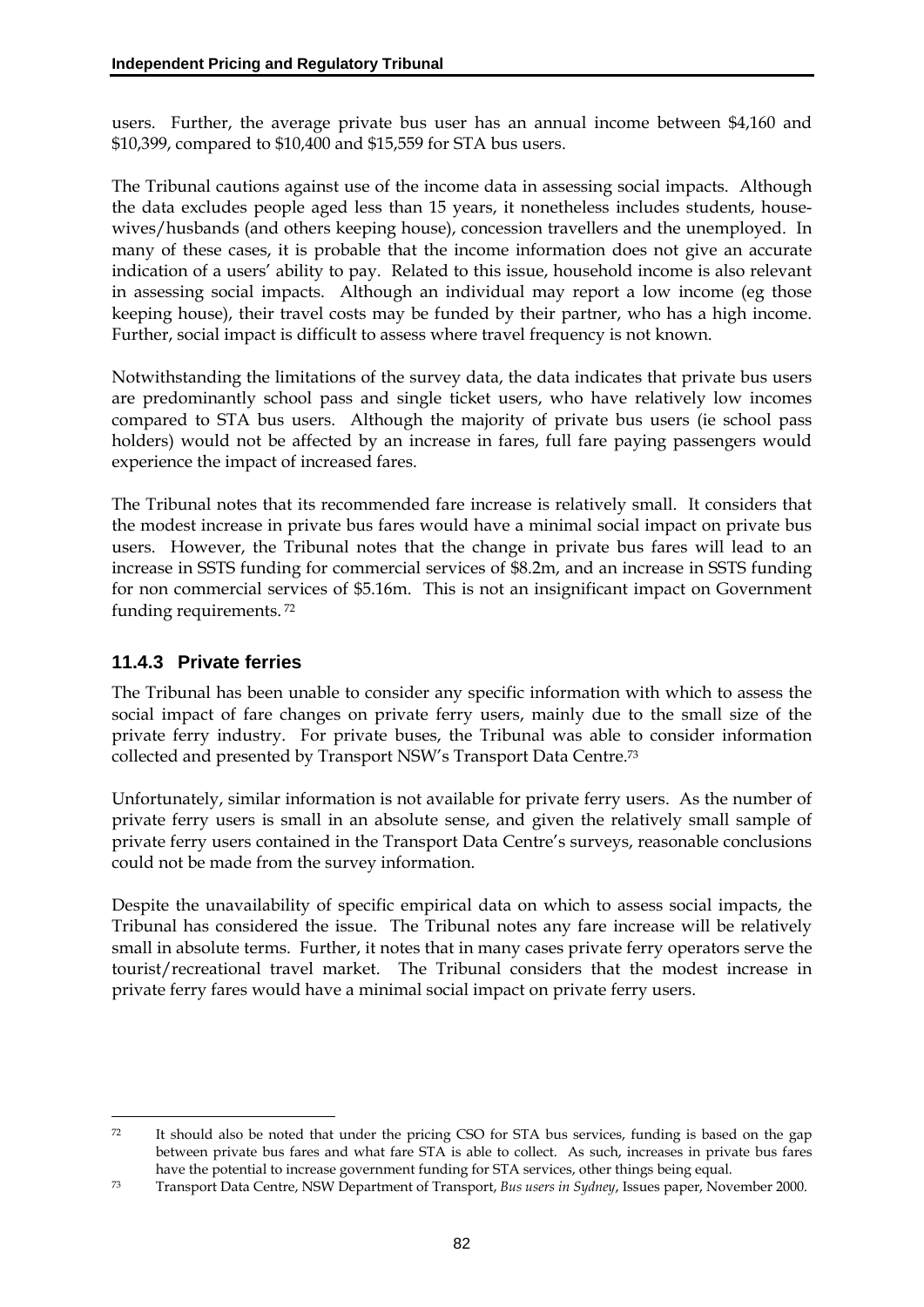## **11.5 Environmental issues**

The terms of reference for this review require the Tribunal to consider environmental factors. Public transport provides an alternative to the use of private motor vehicles. The benefits of public transport include reduced congestion and pollution. The extent to which these benefits can be realised will depend on factors such as the relative cost of public versus private transport options and the propensity for private vehicle users to switch to public transport. This, in turn, will be influenced by accessibility, service quality and frequency of public transport.

Traditionally, the above factors have been discussed in respect of public transport options such as rail and buses. Those forms of mass transit provide the greatest opportunity to reduce congestion and pollution. Nonetheless, taxis and private ferries do provide an alternative form of public transport.

## **11.5.1 Taxis**

The Tribunal has considered the likely diversion of passenger journeys from taxis to private motor vehicles. As discussed above, demand tends to be greatest on Fridays and Saturdays in terms of daily demand, from 8:00pm on weekdays and late at night/early morning on weekends. Much of this demand would be associated with work and social related travel. These taxi user groups are unlikely to be significantly affected by changes in fare levels. Related to this, the Tribunal believes that given the varied factors that contributed to choice of transport mode, there will not be a significant shift from use of taxi vehicles, and a resulting increase in environmental or air quality problems.

The Tribunal has considered environmental factors, and believes that the modest increase in fares will not have a significant detrimental effect on the use of taxi services.

## **11.5.2 Private buses and private ferries**

The Tribunal has considered usage trends of public transport, and the extent to which any fare increase may affect demand for private bus and ferry services. Transport NSW's Transport Data Centre collects and publishes information on Sydney household travel patterns. The Tribunal acknowledges that such information is more relevant to rail and bus travel as patronage on private ferries is relatively small compared to these other modes. Data indicates that between 1991 and 1999, the share of public transport trips has remained stable at around 11 per cent. Similarly, trips for work have remained at around 16 per cent of all trips on an average weekday. These static 'share' figures mask the fact that the number of public transport trips increased by around 1 per cent every year between 1991 and 1999.

In contrast to public transport's static share of total trips, the share of private vehicles trips made on weekdays increased from 67 per cent in 1991 to 70 per cent in 1999. Overall, the actual number of trips undertaken by car increased by around 18 per cent, compared to around 12 per cent for rail and 5 per cent for buses. Information from the Transport Data Centre on travel patterns for 2000 indicate a decline in the modal share for public transport, and an absolute decline in bus patronage compared to 1999.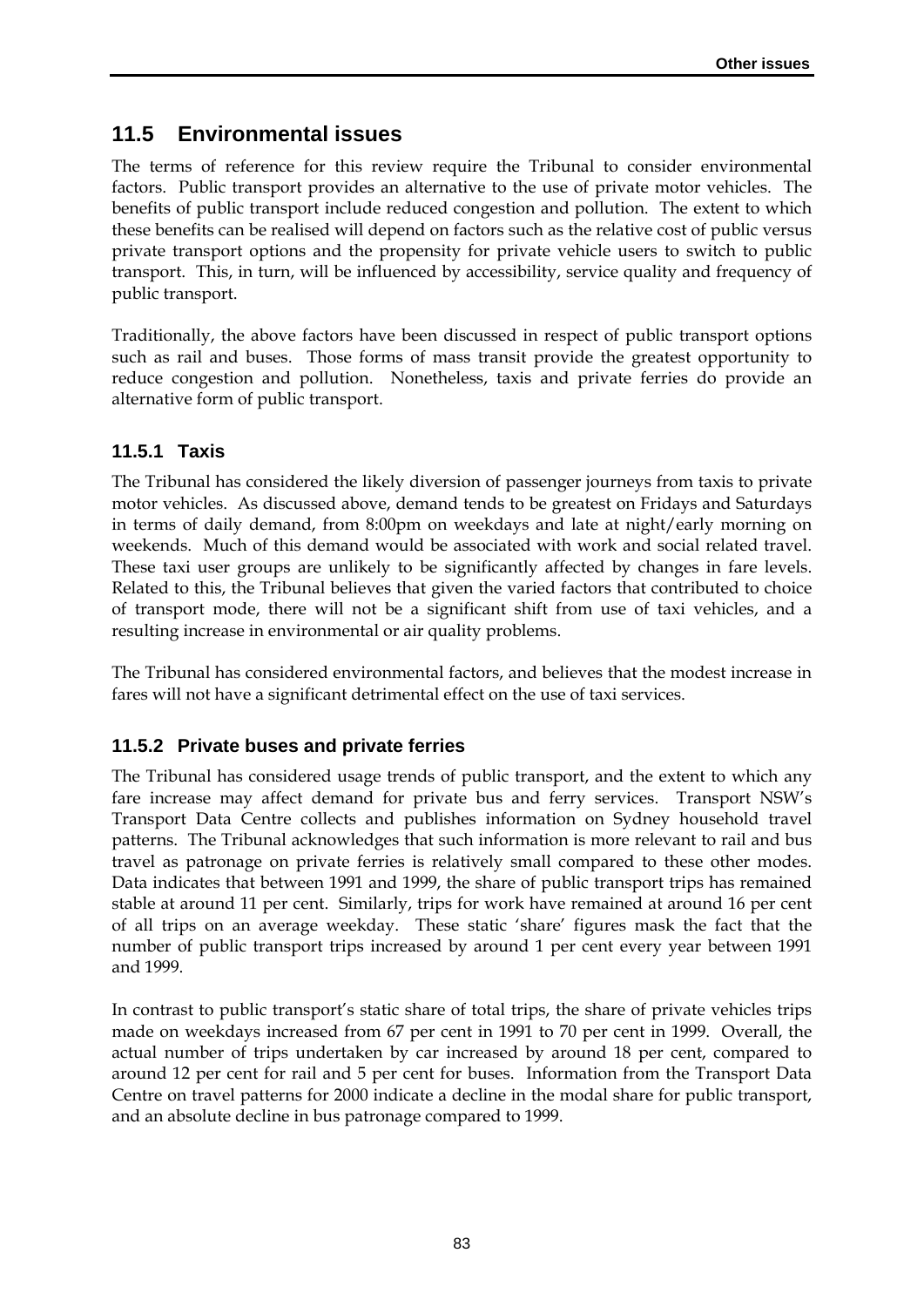The above information suggests a relative shift towards the use of private vehicles, however this has not been at the expense of public transport. Nonetheless, with congestion and environmental issues continuing to become important community issues, and the government's desires to increase the use of public transport, it is important that continual improvements are made to public transport to attract additional users.

Through the Tribunal's annual public transport determination process, it has also considered environmental issues and the influence of fares on use of public transport. The majority of available evidence suggests that price has only a small influence on the decision to use public transport and that other issues such as service quality, timeliness, frequency, convenience and accessibility are likely to be more important determinants of public transport demand.

During the 2001/02 Determination of Public Transport Fares, the Tribunal commissioned an independent study by the Centre for International Economics (CIE) on subsidies and the social costs and benefits of public transport.<sup>74</sup>

The study indicated that changes in public transport fare levels are unlikely to have a major impact on patronage levels, and that a range of factors are considered by the traveller when determining travel mode. The study states: 75

The effectiveness of public transport subsidies in controlling transport externalities depends partly on the influence they have on fares, and, through these, on the relative price of travel by these modes compared with car. The influence is only partial because subsidies can also be used to change the quality of service at a given fare – through expenditure that change journey speed, frequency, reliability, comfort and safety. The EPA and NCOSS have emphasised that these factors play a significant role in inhibiting public transport patronage. Mees (2000, p 86) also points out that '… public transport is already cheaper than owning and operating a car. It is flexibility, convenience and door to door travel times that count most'.

Although changes in fare levels are likely to have only a limited effect on public transport usage, the Tribunal is mindful that higher fares can have social impacts.

The CIE study considered the issue of appropriate pricing of alternate transport modes. It notes that the external costs of car use include congestion, noise and air pollution, and accidents. However, it is possible to take a broader view, and come up with correspondingly larger estimates of external costs of road use.

The Tribunal has considered environmental factors, and believes that the modest increase in fares will not have a significant effect on the use of private bus services.

<sup>74</sup> Centre for International Economics, *Subsidies and the social costs and benefits of public transport*, March 2001. Available from the Tribunal's website, www.ipart.nsw.gov.au.

 $75$  Op cit, pp 38 and 43.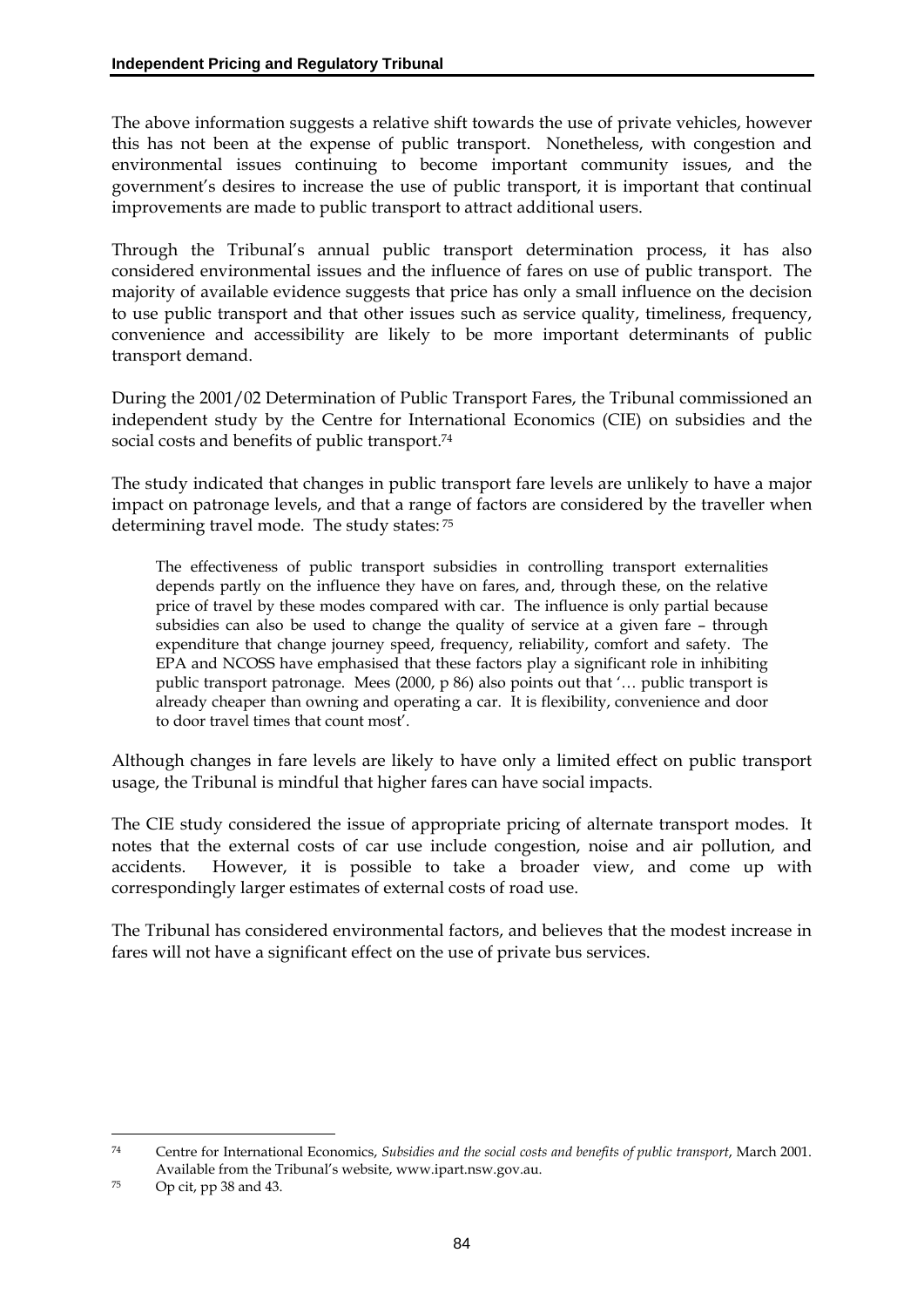## **11.6 Comparisons of fares and ticket products**

### **11.6.1 Private buses**

Figure 11.1 below provides an indication of the maximum metropolitan fare scale for private bus operators compared to that of STA's business unit, Sydney Buses.76



**Figure 11.1 Comparison of STA and private operators fares in the metropolitan area** 

Notes:

<u>.</u>

1. The calculation of the new fare assumes a 4.2 per cent increase on the unrounded old fares.<br>2. Eare for private operators extend up to 70 sections. Only 35 sections are represented in the

2. Fare for private operators extend up to 70 sections. Only 35 sections are represented in the figure.

Private bus operators' fares are comparable to STA's single cash fares for the 1-9 sections but significantly higher for the longer distance bands. STA's TravelTen and multimodal TravelPass tickets offer a discount compared to single cash fares, making them cheaper than private operators' fares for all distance bands.

The range of private bus tickets on offer and the ability to discount fares without affecting profitability varies from operator to operator. Despite the lack of incentive to introduce fare discounts and ticket products, a number of operators have introduced measures to try and meet their customer needs.

In its submission to the Tribunal, the BCA notes that private bus operators discount extensively the fares for trips longer than eight sections. It notes that approximately 12 per cent of all passengers benefit from this discounting of an average 17 per cent off the maximum authorised fare. The BCA suggests that the general level of discounted fares demonstrates how much the private operators are responding to market forces and competition with motor vehicles over the longer journeys without the benefit of the subsidies which are enjoyed by STA.**<sup>77</sup>**

<sup>76</sup> Bus operators are allowed to charge a fare below the maximum level. Operators appear to regularly set different fares for each contract area, depending on the price elasticities in each area.

<sup>77</sup> BCA submission, April 2002, p 19.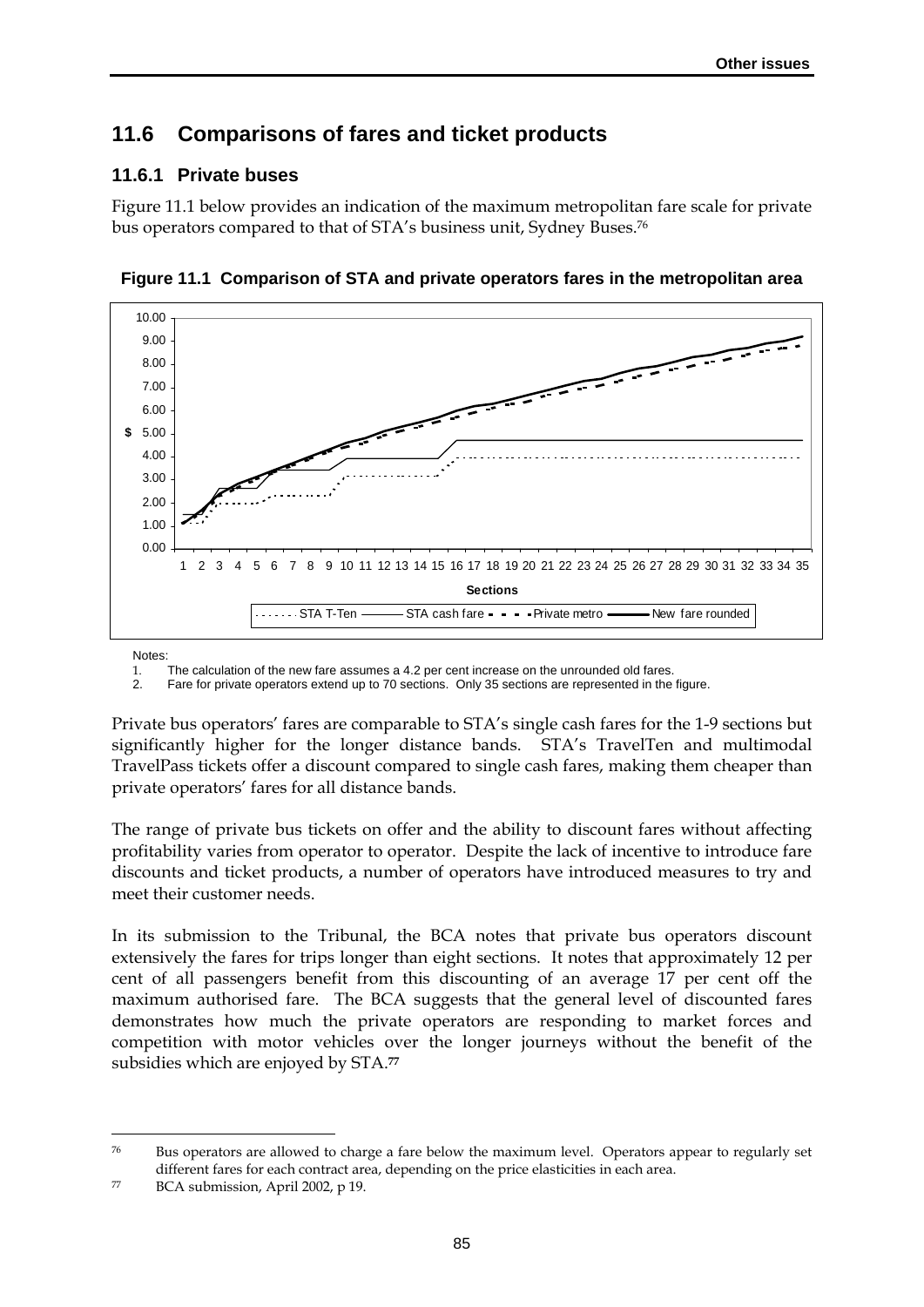As reported by the Tribunal last year, metropolitan operators BusWays and WestBus both charge prices below the regulated maximum, particularly for distances greater than 6 sections. The extent of these discounts vary between different sections on the same route, and for similar sections (ie distances) on different routes. For example, in the instances seen by the Tribunal, discounts ranged from only 1 per cent to over 30 per cent.

STA's single cash fares and TravelTen fares are significantly lower than maximum authorised fares for private bus operators in the distance bands greater than 16 sections. While this is the case, it does not justify increasing STA's fares for the longer distance bands. Only a small proportion (approximately 0.9 per cent) of STA's patrons travel 16 sections or more. Further, while travellers on private buses on average travel longer distances<sup>78</sup>, it is likely that very few would travel in the longer distance bands.<sup>79</sup> This is partly due to the fact that the majority of private bus trips are 'feeder services' which do not take travellers to their final destinations. For example, information from the Transport Data Centre indicates that 39 per cent of private bus users catch a train after their private bus journey in order to reach their ultimate destination. This again supports the notion that simple consideration of private buses relatively high long distance fares may be misleading.

While it is true that private operator's maximum fares are significantly higher than those of STA for the longer distance bands, the above discussion indicates that it is important to consider trip distribution. While it is clear that private bus users tend to travel longer distances on average, only a very small proportion travel distances of 10 or more sections. Further, it also needs to be noted that discounts are often given for longer journeys.

STA offers a much wider range of ticket products compared to private bus operators. For private buses the main ticket product is the single cash fare, although some operators offer weekly tickets which are linked with rail travel. STA on the other hand, has a range of multiride (TravelTens) and multimodal weekly tickets, which are offered at a discount to equivalent single cash fares.

In addition, the BCA notes that direct comparisons between the fare structure of STA and private operators are difficult and often misleading due to the inherent differences between the two business models. The fundamental differences outlined include; operating regions, traffic congestion, population density, cost structures, industrial relations environment, government reimbursement policy, government subsidies and pensioner excursion tickets.**<sup>80</sup>**

The BCA notes that the private bus industry in NSW has a long-standing reputation for delivering cost efficient services in both metropolitan and non-metropolitan NSW, but fare levels in any commercial industry are directly related to cost structures.<sup>81</sup>

Data provided in the BCA submission suggest that private operators are on average more cost efficient than STA (\$2.63/km compared with \$4.86/km). The BCA suggests that it would be reasonable to expect that Sydney Buses' cost per km would be influenced by slower journey and boarding times on crowded routes.<sup>82</sup>

<sup>78</sup> A recent survey of bus users conducted by the Transport Data Centre indicated that the average trip distance on STA buses is 5.7 kilometres compared to 8.0 kilometres for private bus operators.

<sup>79</sup> Based on data from May 1999 the BCA estimates that approximately 86 per cent of full fare paying passengers purchase fares of less than 7 sections.

<sup>80</sup> BCA submission, April 2002, pp 19-20.

<sup>81</sup> BCA submission, April 2002, p 21.

<sup>82</sup> BCA submission, April 2002, p 22.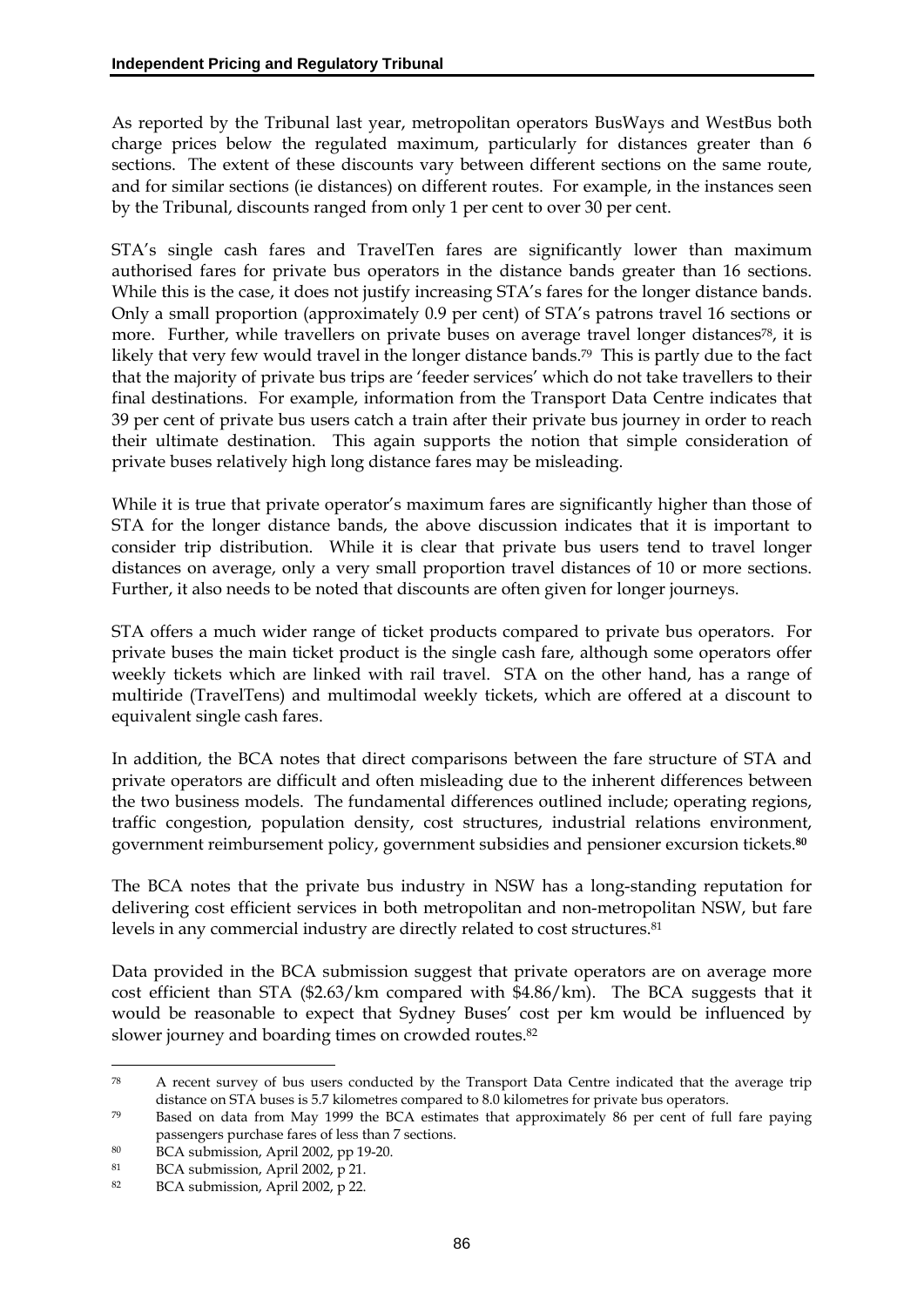By way of contrast, STA is more cost effective per passenger than the private operators (\$1.93 compared with \$2.17). Revenue per kilometre from all sources (including government concession reimbursements) in 2000/01 is higher for STA (\$4.80) than for the private operators (\$2.61). In terms of revenue per passenger, the private operators have performed slightly better than STA, mainly due to the longer trips. Fleet age for the private operators is approximately 10.2 years, which is below the contracted average age requirements of 12 years. STA has an average fleet age of 12.2 years.<sup>83</sup>

#### **11.6.2 Private ferries**

The following details existing one way maximum fares for each of the private ferry operators:

- Hegarty's ferries (\$3.20 adult): Circular Quay, McMahons Point and Kirribilli wharves
- Matilda Cruises:
	- (\$4.30 adult): Cockle Bay Aquarium Wharf Circular Quay
	- $\triangleright$  (\$4.30): Circular Quay Lane Cove river wharves
	- (\$5.30): Darling Harbour Bayview Park Cape Cabarita Cabarita Point Kissing Point – Homebush Bay
- Church Point ferry service (\$4.30 adult): Scotland Island Morning bay
- Clarence River Ferries (\$4.20 adult)84: Iluka Yamba
- Cronulla and National Park Ferries (\$3.10 adult): Cronulla Bundeena
- Dangar Island ferry service (\$3.40 adult): Brooklyn Dangar Island
- Palm Beach Ferries (\$4.30 adult): Palm Beach Patonga, and Palm Beach Mackerel Beach – Currawong – Basin – Bonnie Doon.

Child and concession fares are half the adult fare, except for Cronulla and National Park Ferries, where the child and concession fare is \$1.50.

The Tribunal set the following maximum fares for STA's Sydney Ferries services at its determination of public transport fares for 2002/03:

- Inner zone 185: \$4.30
- Inner zone 2: \$4.50
- Manly and Rydalmere: \$5.40
- Parramatta: \$6.40

<u>.</u>

• Manly JetCat: \$6.70.

<sup>83</sup> BCA submission, April 2002, pp 22-23. A recent Audit Office report gave an average fleet age of 11.83 years – see Audit Office, *State Transit Authority – Department of Transport: bus maintenance and bus contracts*, Performance audit report, May 2002.

<sup>84</sup> As for the fares quoted for other operators, this is the maximum fare able to be charged by Clarence River Ferries. The actual fare charged by Clarence River Ferries is \$4.00.

<sup>85</sup> In 1996/97 inner harbour fares were split into two zones to improve the relationship between fares and distance travelled. Zone 1 covers journeys up to 10km. Zone 2 applies to journeys over 10km, currently only Meadowbank.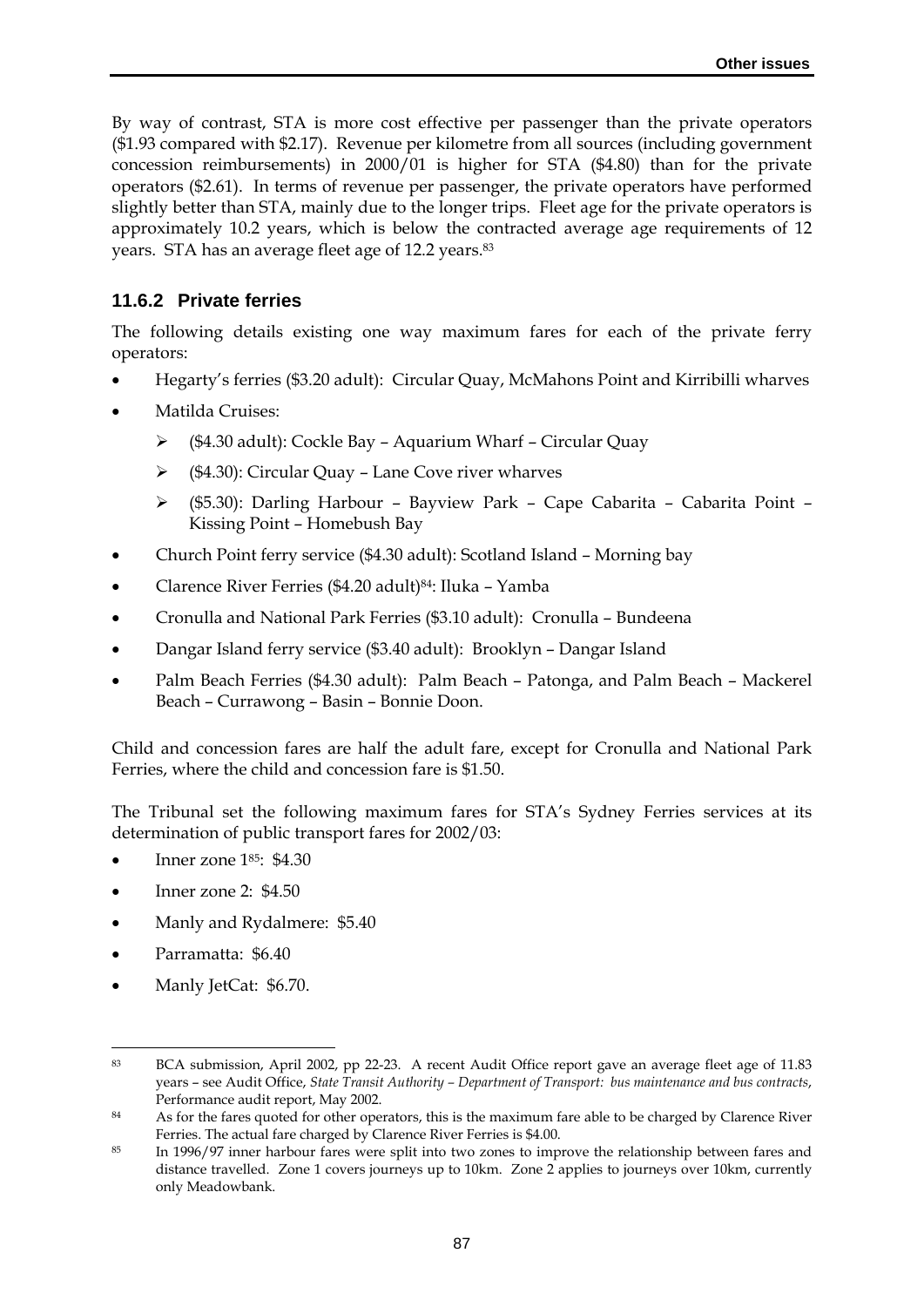Generally, the fares for private ferry operators are less than those for Sydney Ferries' services.<sup>86</sup> The following table shows recent fare history for Sydney Ferries' inner zone 1 single cash fare, and Hegarty's maximum fares.

| Hegarty's     |        |               | <b>Sydney Ferries</b> |        | <b>Difference</b> |
|---------------|--------|---------------|-----------------------|--------|-------------------|
| Date          | Fare   | Date          | Fare                  | \$     | ℅                 |
| <b>Jul 96</b> | \$2.20 | <b>Jul 96</b> | \$2.80                | \$0.60 | 27.3              |
| Jun 97        | \$2.40 | <b>Jun 97</b> | \$3.00                | \$0.60 | 25.0              |
| Aug 98        | \$2.45 | <b>Jul 98</b> | \$3.20                | \$0.75 | 30.6              |
| Nov 99        | \$2.80 | Aug 99        | \$3.70                | \$0.90 | 32.1              |
| Jul 00        | \$3.00 | Jul 00        | \$4.00                | \$1.00 | 33.3              |
| Nov 01        | \$3.20 | <b>Jul 01</b> | \$4.20                | \$1.00 | 31.3              |
|               |        | <b>Jul 02</b> | \$4.30                |        | -                 |

**Table 11.1 Recent fare history** 

Services offered by Hegarty's ferries are classified as 'basic' under Transport NSW's regulation of fares. This classification could explain some of the difference in fares between Hegarty's and Sydney Ferries. However, it is noted that the difference between fares has widened over time.

More generally, fare increases for Sydney Ferries over recent years have been greater than that experienced by private operators. The following table shows recent fares increases for Sydney Ferries, and Church Point Ferry Service's maximum fares.

| <b>Church Point</b> |          |               | <b>Sydney Ferries</b> |  |  |
|---------------------|----------|---------------|-----------------------|--|--|
| Date                | Increase | Date          | Increase              |  |  |
| <b>Jul 96</b>       | 3.30%    | <b>Jul 96</b> | 5.3%                  |  |  |
| Jun 97              | 2.00%    | Jun 97        | 4.2%                  |  |  |
| Aug 98              | 2.25%    | Jul 98        | 3.3%                  |  |  |
| Nov 99              | 2.00%    | Aug 99        | 14.3%                 |  |  |
| Jul 00              | 8.60%    | <b>Jul 00</b> | 8.6%                  |  |  |
| <b>Nov 01</b>       | $6.7\%$  | Jul 01        | 5.0%                  |  |  |
|                     |          | <b>Jul 02</b> | 2.0%                  |  |  |
|                     |          |               |                       |  |  |

**Table 11.2 Recent fare increases** 

Between July 1996 and November 2001, Church Point Ferry Service's fares increased by 27.3 per cent. This compares to an increase of 47.7 per cent for Sydney Ferries to July 2001.

<u>.</u>

<sup>&</sup>lt;sup>86</sup> The Tribunal notes that fare differences may be justified on a number of grounds, including length of trip, and service quality. The Tribunal has not been able to consider in detail such information.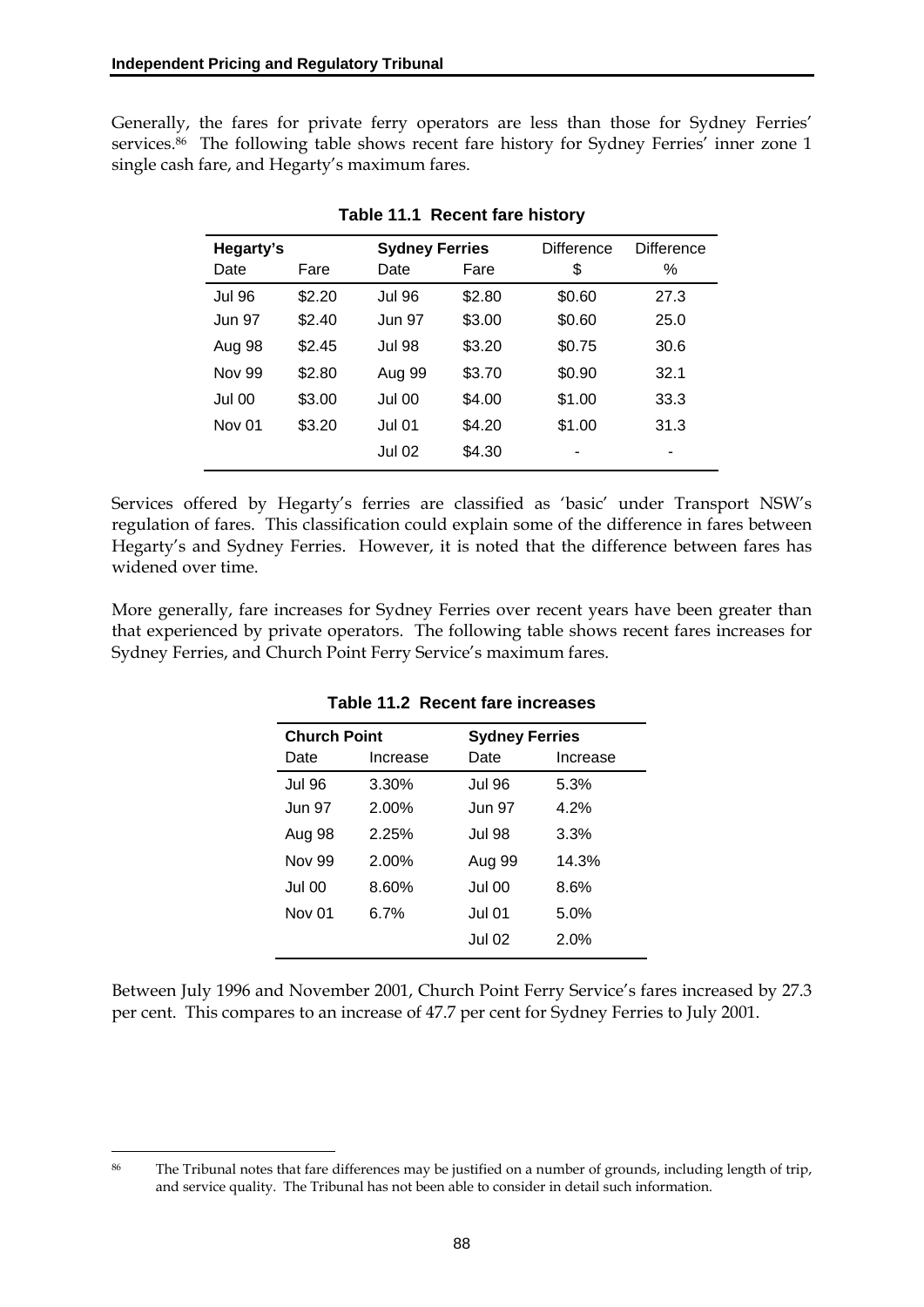This variance in fare increases may indicate a lag in fare increases relative to cost increases for private ferries. Reflecting that some degree of 'catch up' may be warranted for past cost increases, the Tribunal during last year's review recommended a fare increase for private ferries that was at the higher end of the range suggested by the cost index analysis at that time.87

The information and tables above give an indication of single cash fares and changes in average fare levels over recent years. As well as actual fare levels, it is also worth considering the range of fares/ticket types available. Sydney Ferries offers a much wider range of ticket products compared to private ferry operators, including multiple tickets for its ferries (FerryTen tickets), plus weekly Travelpasses that offer multimodal travel on NSW Government rail (CityRail) and/or bus services. TravelPasses can also be purchased for quarterly or yearly travel.

The range of alternative ticket products offered by private ferry operators is not as great as those of Sydney Ferries. However, the private ferry operators in Sydney Harbour do offer some multiple ride/discount tickets. Matilda Cruises offers weekly commuter passes, plus student term passes at a 20 per cent discount for those students who are ineligible for the SSTS. Hegarty's ferries offer adult ten trip tickets at a discount (approximately 23 per cent) to the usual fare. The Tribunal has not been provided with any information indicating that other private operators offer multiple trip tickets.

<u>.</u>

<sup>87</sup> IPART, *Report to the Minister for Transport: report on fares for private ferries*, p 27.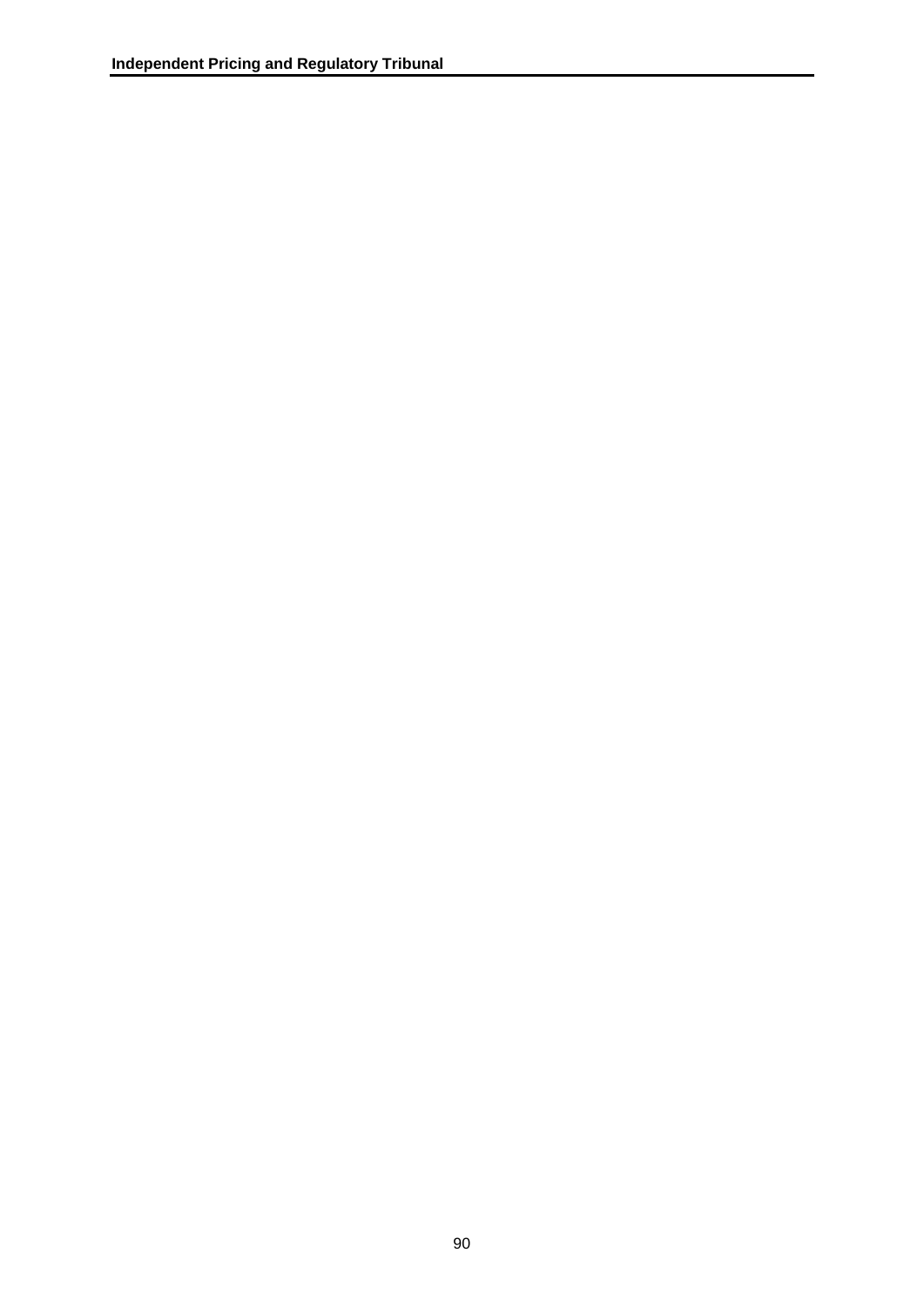## **ATTACHMENT 1 TERMS OF REFERENCE**

### **A1.1 Terms of reference for taxis**

The Independent Pricing and Regulatory Tribunal will investigate and report on prices for taxi services regulated under the *Passenger Transport Act 1990*.

A final report is to be provided to the Minister for Transport by 14 June 2002.

In conducting this investigation, the Tribunal should consider:

- i. the cost of providing the services concerned;
- ii. the protection of consumers from abuses of monopoly power in terms prices, pricing policies and standards of service;
- iii. the need for greater efficiency in the supply of services so as to reduce costs for the benefit of consumers;
- iv. the impact of pricing policies on borrowing and capital requirements and, in particular, the impact of any need to renew or increase relevant assets;
- v. the need to maintain ecologically sustainable development;
- vi. the social impact of the recommendations;
- vii. standards of quality, reliability and safety of the services concerned (whether those standards are specified by legislation, agreement or otherwise);
- viii. the effect of any pricing recommendation on the level of Government funding provided to private operators under commercial and non-commercial contracts.

In conducting the investigation the Tribunal will invite submissions from the Taxi Council, the relevant unions and other stakeholder groups, including the general community.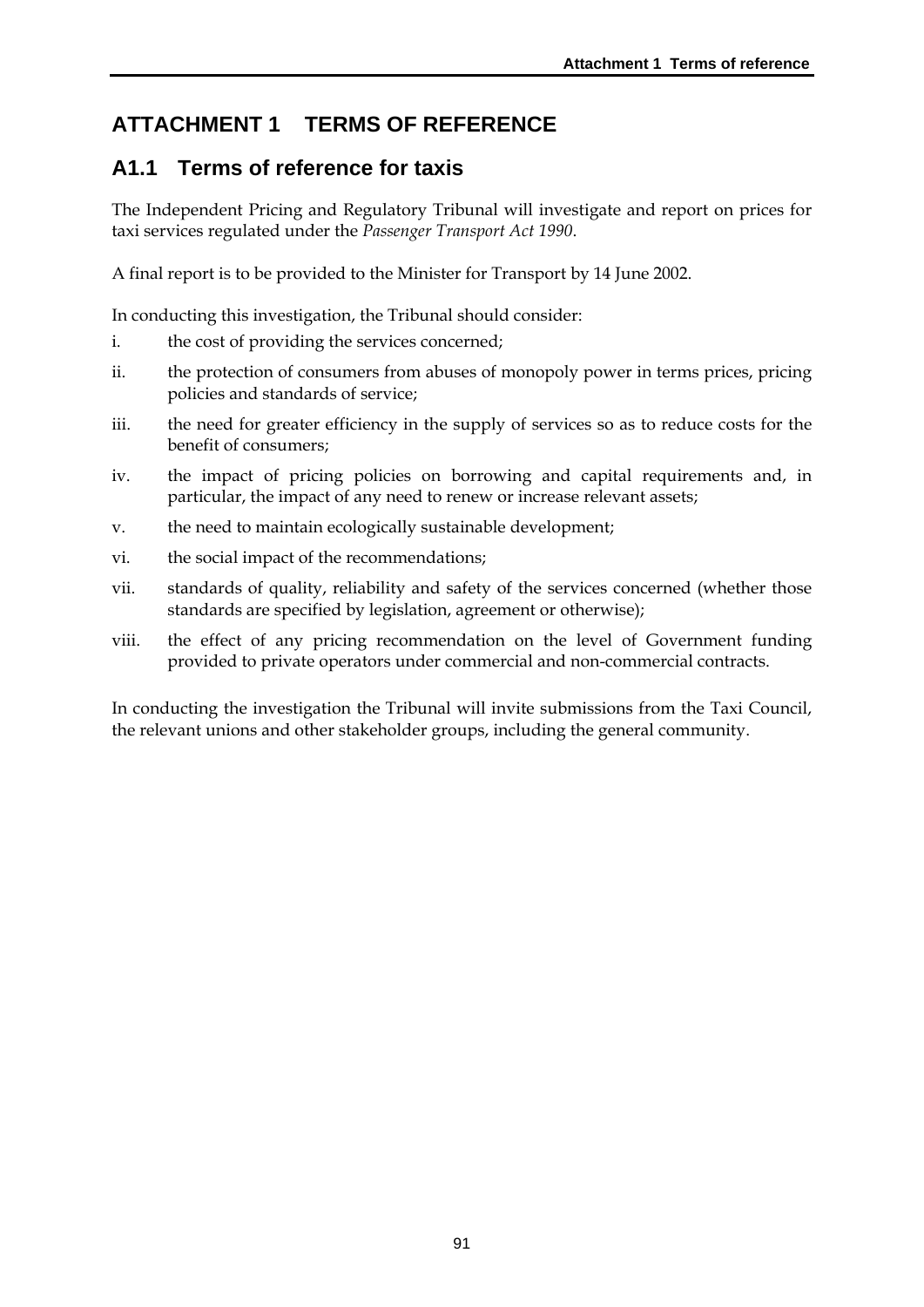# **A1.2 Terms of reference for private buses**

The Independent Pricing and Regulatory Tribunal will investigate and report on the following matters related to the private bus industry:

- 1. fares for regular services regulated under the *Passenger Transport Act 1990*
- 2. level of remuneration received from the Government for commercial and noncommercial school services.

A final report is to be provided to the Minister for Transport by 14 June 2002.

In conducting this investigation, the Tribunal should consider:

- i. the cost of providing the services concerned;
- ii. relativities with the Government owned bus services, including in terms of service, efficiency, cost and ticketing products;
- iii. the protection of consumers from abuses of monopoly power in terms of prices, pricing policies and standards of service;
- iv. the need for greater efficiency in the supply of services so as to reduce costs for the benefit of consumers;
- v. the impact of pricing policies on borrowing and capital requirements and, in particular, the impact of any need to renew or increase relevant assets;
- vi. the need to maintain ecologically sustainable development;
- vii. the social impact of the recommendations;
- viii. standards of quality, reliability and safety of the services concerned (whether those standards are specified by legislation, agreement or otherwise);
- ix. the effect of any pricing recommendation on the level of Government funding.

In conducting the investigation the Tribunal will invite submissions from the Bus and Coach Association, the relevant unions and other stakeholder groups, including the general community.

### **A1.3 Terms of reference for private ferries**

The Independent Pricing and Regulatory Tribunal will investigate and report on prices for private ferry services regulated under the *Passenger Transport Act 1990*.

A final report is to be provided to the Minister for Transport by 14 June 2002.

In conducting this investigation, the Tribunal should consider:

- i. the cost of providing the services concerned;
- ii. relativities with the Government owned ferry services, including in terms of service, efficiency, cost and ticketing products;
- iii. the protection of consumers from abuses of monopoly power in terms of prices, pricing policies and standards of service;